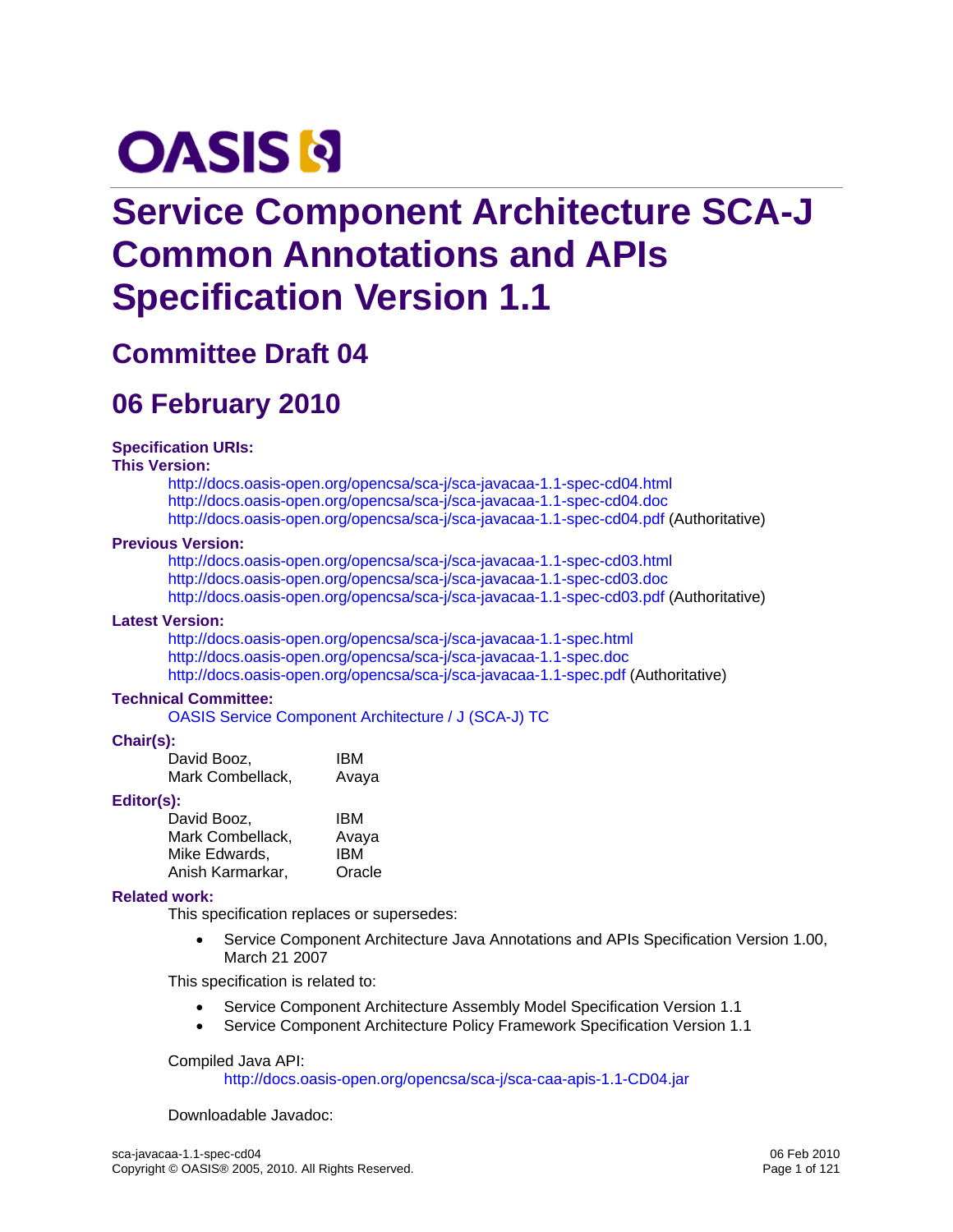#### <http://docs.oasis-open.org/opencsa/sca-j/sca-j-caa-javadoc-1.1-CD04.zip>

#### Hosted Javadoc:

<http://docs.oasis-open.org/opencsa/sca-j/javadoc/index.html>

#### **Declared XML Namespace(s):**

<http://docs.oasis-open.org/ns/opencsa/sca/200912>

#### **Java Artifacts:**

<http://docs.oasis-open.org/opencsa/sca-j/sca-j-common-annotations-and-apis-1.1-cd04.zip>

#### **Abstract:**

The SCA-J Common Annotations and APIs specification defines a Java syntax for programming concepts defined in the SCA Assembly Model Specification. It specifies a set of APIs and annotations that can be used by Java-based artifacts described by other SCA specifications such as [the POJO Component Implementation Specification \[JAVA\\_CI\]](#page-6-0).

Specifically, this specification covers:

- 1. Implementation metadata for specifying component services, references, and properties
- 2. A client and component API
- 3. Metadata for asynchronous services
- 4. Metadata for callbacks
- 5. Definitions of standard component implementation scopes
- 6. Java to WSDL and WSDL to Java mappings
- 7. Security policy annotations

Note that other Java-based SCA specifications can choose to implement their own mappings of assembly model concepts using native APIs and idioms when appropriate.

#### **Status:**

This document was last revised or approved by the OASIS Service Component Architecture / J (SCA-J) TC on the above date. The level of approval is also listed above. Check the "Latest Version" or "Latest Approved Version" location noted above for possible later revisions of this document.

Technical Committee members should send comments on this specification to the Technical Committee's email list. Others should send comments to the Technical Committee by using the "Send A Comment" button on the Technical Committee's web page at [http://www.oasis](http://www.oasis-open.org/committees/sca-j/)[open.org/committees/sca-j/](http://www.oasis-open.org/committees/sca-j/).

For information on whether any patents have been disclosed that might be essential to implementing this specification, and any offers of patent licensing terms, please refer to the Intellectual Property Rights section of the Technical Committee web page ([http://www.oasis](http://www.oasis-open.org/committees/sca-j/ipr.php)[open.org/committees/sca-j/ipr.php.](http://www.oasis-open.org/committees/sca-j/ipr.php)

The non-normative errata page for this specification is located at [http://www.oasis](http://www.oasis-open.org/committees/sca-j/)[open.org/committees/sca-j/](http://www.oasis-open.org/committees/sca-j/).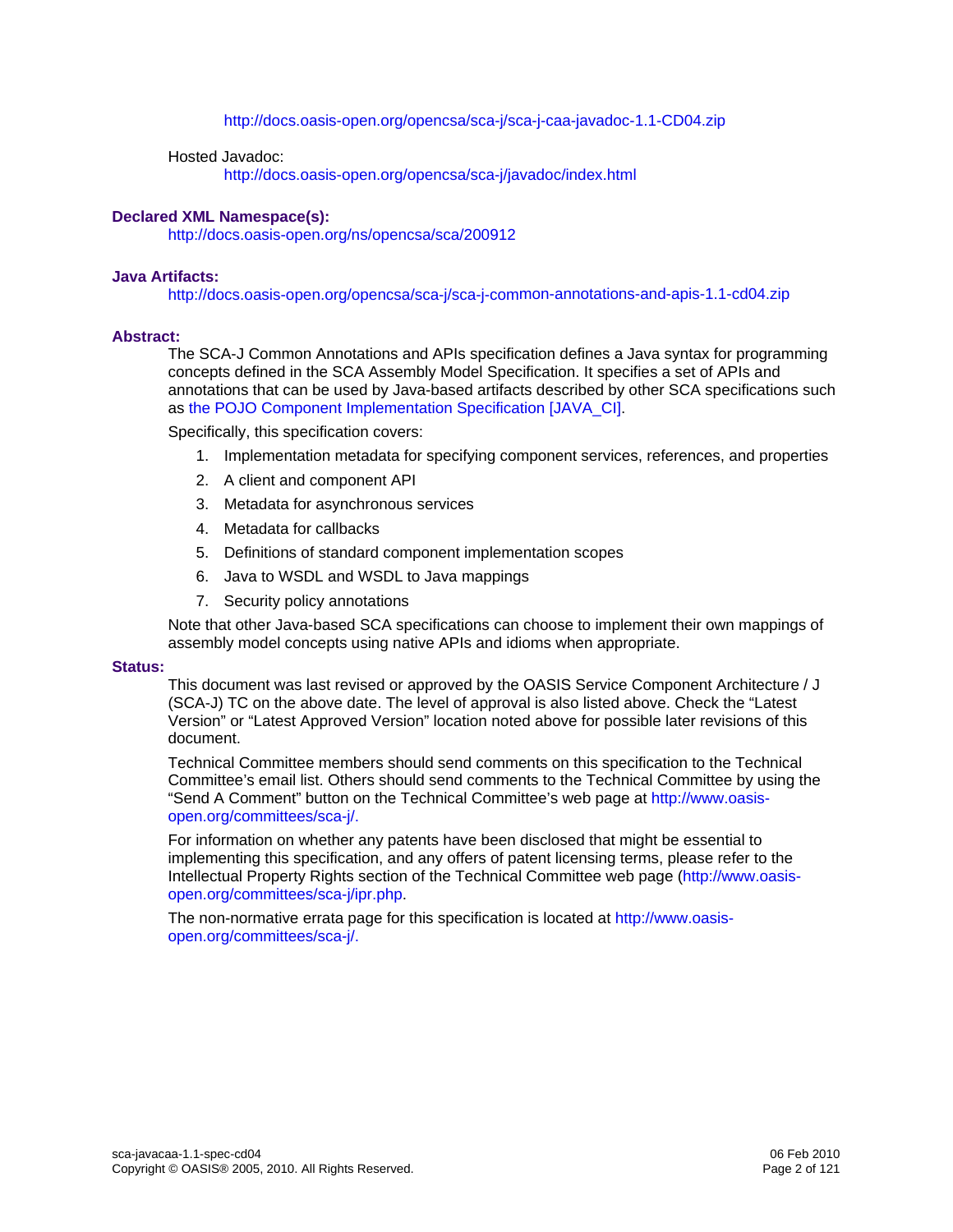# **Notices**

Copyright © OASIS® 2005, 2010. All Rights Reserved.

All capitalized terms in the following text have the meanings assigned to them in the OASIS Intellectual Property Rights Policy (the "OASIS IPR Policy"). The full Policy may be found at the OASIS website.

This document and translations of it may be copied and furnished to others, and derivative works that comment on or otherwise explain it or assist in its implementation may be prepared, copied, published, and distributed, in whole or in part, without restriction of any kind, provided that the above copyright notice and this section are included on all such copies and derivative works. However, this document itself may not be modified in any way, including by removing the copyright notice or references to OASIS, except as needed for the purpose of developing any document or deliverable produced by an OASIS Technical Committee (in which case the rules applicable to copyrights, as set forth in the OASIS IPR Policy, must be followed) or as required to translate it into languages other than English.

The limited permissions granted above are perpetual and will not be revoked by OASIS or its successors or assigns.

This document and the information contained herein is provided on an "AS IS" basis and OASIS DISCLAIMS ALL WARRANTIES, EXPRESS OR IMPLIED, INCLUDING BUT NOT LIMITED TO ANY WARRANTY THAT THE USE OF THE INFORMATION HEREIN WILL NOT INFRINGE ANY OWNERSHIP RIGHTS OR ANY IMPLIED WARRANTIES OF MERCHANTABILITY OR FITNESS FOR A PARTICULAR PURPOSE.

OASIS requests that any OASIS Party or any other party that believes it has patent claims that would necessarily be infringed by implementations of this OASIS Committee Specification or OASIS Standard, to notify OASIS TC Administrator and provide an indication of its willingness to grant patent licenses to such patent claims in a manner consistent with the IPR Mode of the OASIS Technical Committee that produced this specification.

OASIS invites any party to contact the OASIS TC Administrator if it is aware of a claim of ownership of any patent claims that would necessarily be infringed by implementations of this specification by a patent holder that is not willing to provide a license to such patent claims in a manner consistent with the IPR Mode of the OASIS Technical Committee that produced this specification. OASIS may include such claims on its website, but disclaims any obligation to do so.

OASIS takes no position regarding the validity or scope of any intellectual property or other rights that might be claimed to pertain to the implementation or use of the technology described in this document or the extent to which any license under such rights might or might not be available; neither does it represent that it has made any effort to identify any such rights. Information on OASIS' procedures with respect to rights in any document or deliverable produced by an OASIS Technical Committee can be found on the OASIS website. Copies of claims of rights made available for publication and any assurances of licenses to be made available, or the result of an attempt made to obtain a general license or permission for the use of such proprietary rights by implementers or users of this OASIS Committee Specification or OASIS Standard, can be obtained from the OASIS TC Administrator. OASIS makes no representation that any information or list of intellectual property rights will at any time be complete, or that any claims in such list are, in fact, Essential Claims.

The name "OASIS" is a trademarks of OASIS, the owner and developer of this specification, and should be used only to refer to the organization and its official outputs. OASIS welcomes reference to, and implementation and use of, specifications, while reserving the right to enforce its marks against misleading uses. Please see <http://www.oasis-open.org/who/trademark.php>for above guidance.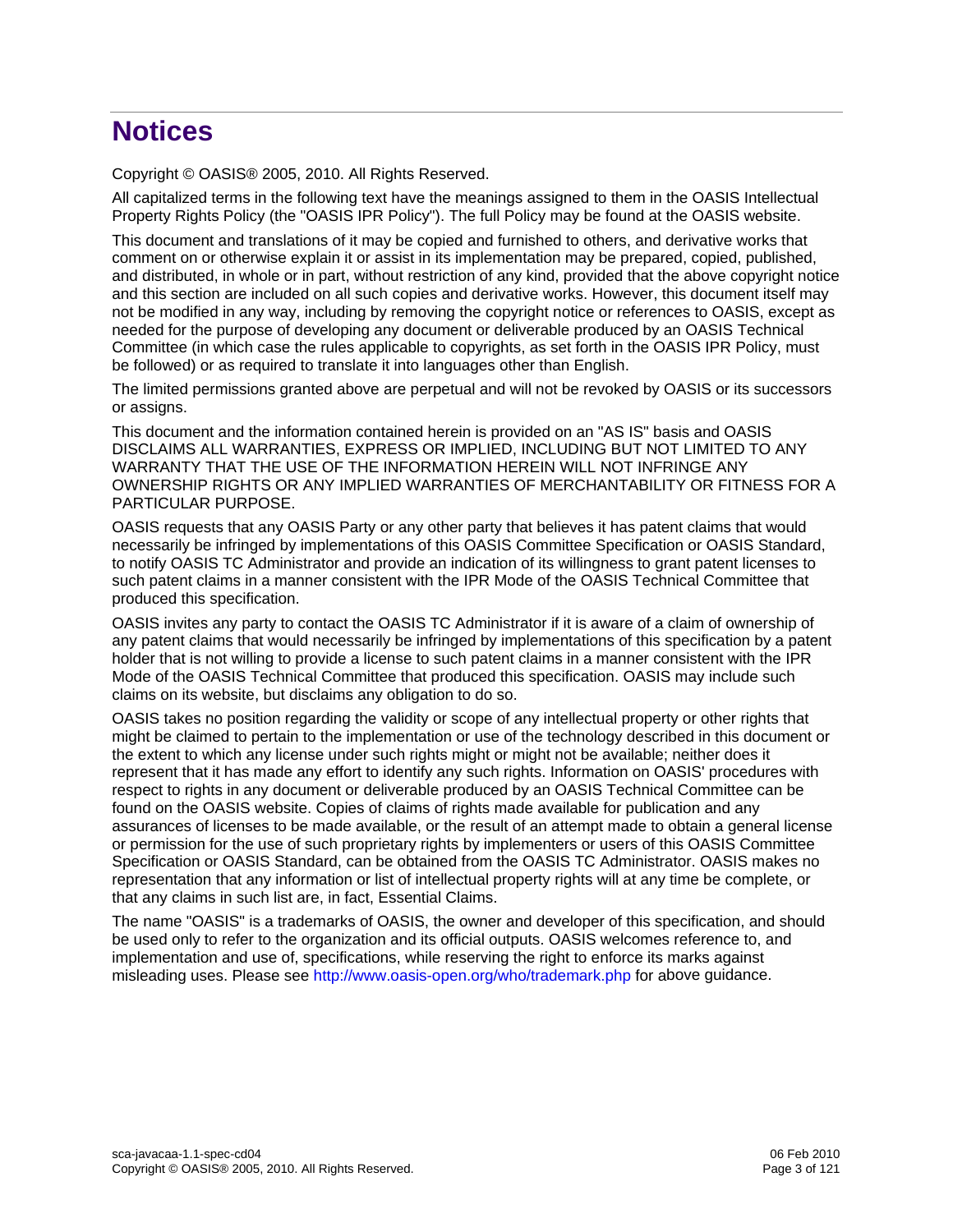# **Table of Contents**

| 1              |  |
|----------------|--|
|                |  |
|                |  |
|                |  |
| $\overline{2}$ |  |
|                |  |
|                |  |
|                |  |
|                |  |
|                |  |
|                |  |
|                |  |
|                |  |
|                |  |
|                |  |
|                |  |
|                |  |
|                |  |
|                |  |
| 3              |  |
|                |  |
|                |  |
|                |  |
|                |  |
|                |  |
|                |  |
| $\overline{4}$ |  |
|                |  |
|                |  |
|                |  |
|                |  |
|                |  |
|                |  |
|                |  |
|                |  |
| 5              |  |
|                |  |
|                |  |
|                |  |
|                |  |
| 6              |  |
| 7              |  |
|                |  |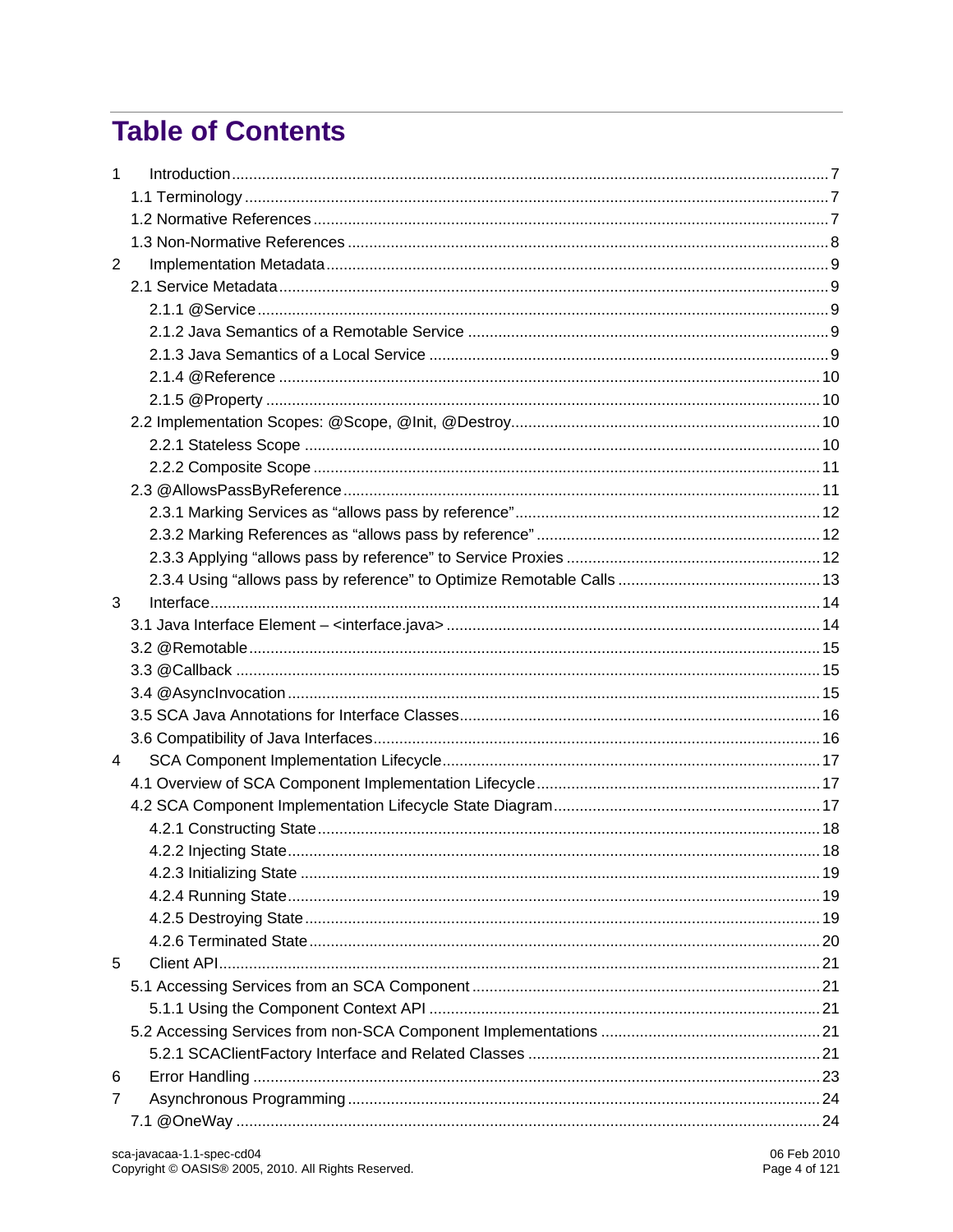| 8   |  |
|-----|--|
|     |  |
|     |  |
|     |  |
|     |  |
|     |  |
|     |  |
|     |  |
|     |  |
|     |  |
|     |  |
| 9   |  |
|     |  |
|     |  |
|     |  |
|     |  |
|     |  |
|     |  |
|     |  |
|     |  |
|     |  |
|     |  |
|     |  |
|     |  |
|     |  |
| 10. |  |
|     |  |
|     |  |
|     |  |
|     |  |
|     |  |
|     |  |
|     |  |
|     |  |
|     |  |
|     |  |
|     |  |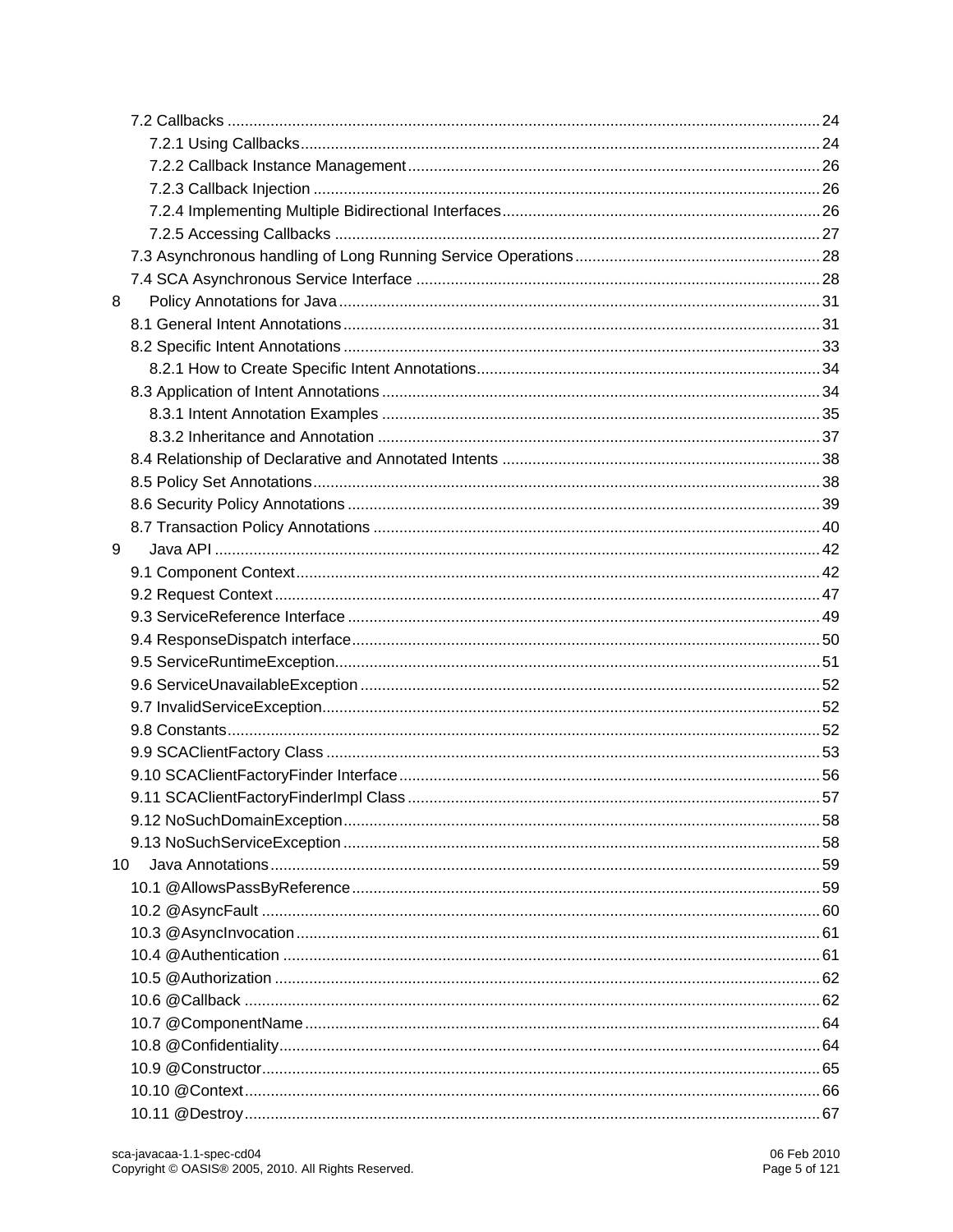| 11                                                                          |  |
|-----------------------------------------------------------------------------|--|
|                                                                             |  |
|                                                                             |  |
|                                                                             |  |
| 12                                                                          |  |
|                                                                             |  |
|                                                                             |  |
|                                                                             |  |
| A.                                                                          |  |
| В.                                                                          |  |
|                                                                             |  |
|                                                                             |  |
|                                                                             |  |
|                                                                             |  |
| B.1.4 SCAClient Classes and Interfaces - what does a vendor need to do? 102 |  |
| С.                                                                          |  |
| D.                                                                          |  |
| E.                                                                          |  |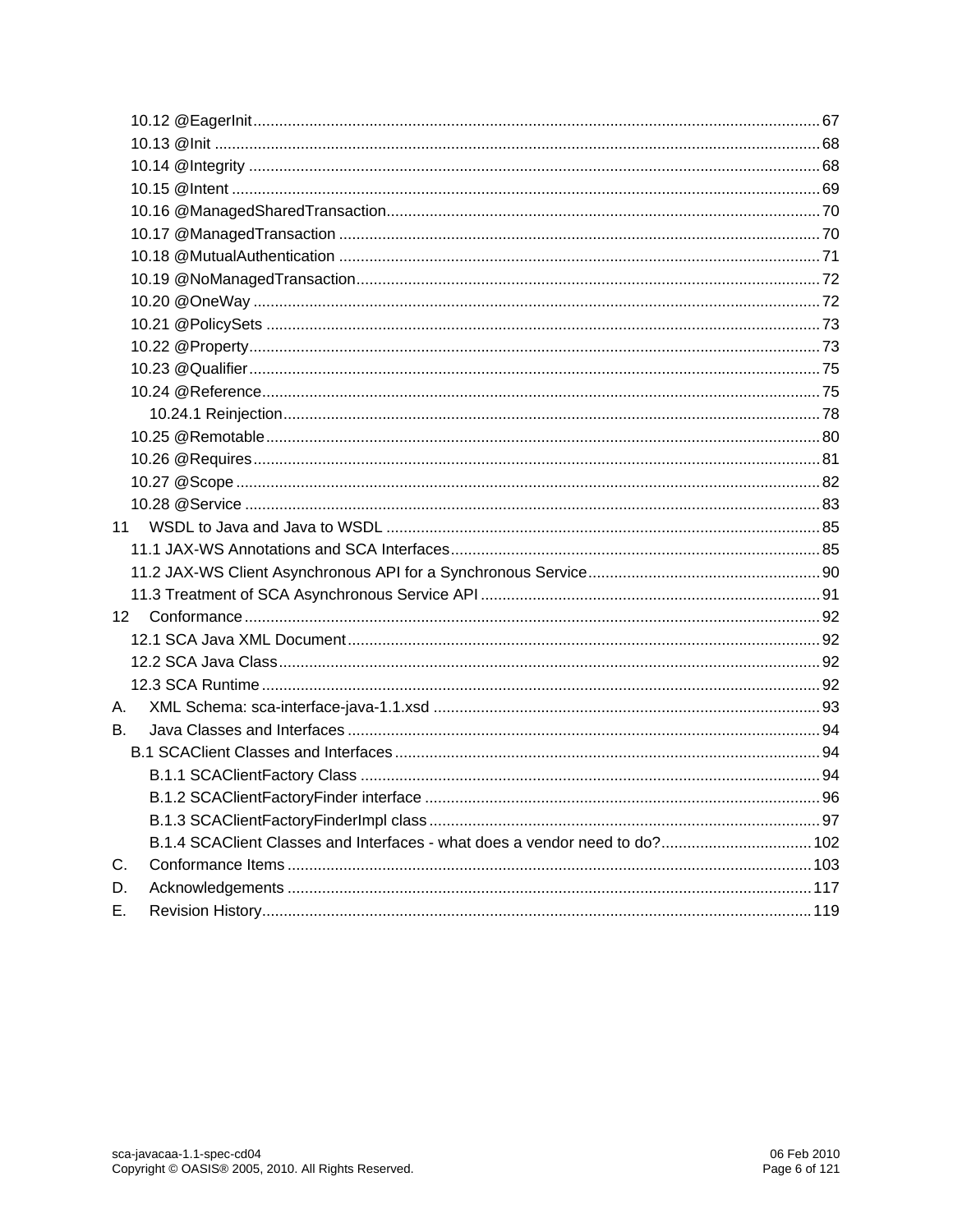# <span id="page-6-1"></span><span id="page-6-0"></span><sup>1</sup>**1 Introduction**

2 The SCA-J Common Annotations and APIs specification defines a Java syntax for programming concepts 3 defined in the SCA Assembly Model Specification [ASSEMBLY]. It specifies a set of APIs and annotations 4 that can be used by SCA Java-based specifications.

- 5 Specifically, this specification covers:
- 6 1. Implementation metadata for specifying component services, references, and properties
- 7 2. A client and component API
- 8 3. Metadata for asynchronous services
- 9 4. Metadata for callbacks
- 10 5. Definitions of standard component implementation scopes
- 11 6. Java to WSDL and WSDL to Java mappings
- 12 7. Security policy annotations

13 The goal of defining the annotations and APIs in this specification is to promote consistency and reduce

14 duplication across the various SCA Java-based specifications. The annotations and APIs defined in this

15 specification are designed to be used by other SCA Java-based specifications in either a partial or 16 complete fashion.

# <span id="page-6-2"></span>17 **1.1 Terminology**

18 The key words "MUST", "MUST NOT", "REQUIRED", "SHALL", "SHALL NOT", "SHOULD", "SHOULD 19 NOT", "RECOMMENDED", "MAY", and "OPTIONAL" in this document are to be interpreted as described 20 in **[\[RFC2119\]](#page-6-4)**.

#### <span id="page-6-3"></span>21 **1.2 Normative References**

<span id="page-6-4"></span>

| 22<br>23 | [RFC2119]     | S. Bradner, Key words for use in RFCs to Indicate Requirement Levels,<br>http://www.ietf.org/rfc/rfc2119.txt, IETF RFC 2119, March 1997. |
|----------|---------------|------------------------------------------------------------------------------------------------------------------------------------------|
| 24<br>25 | [ASSEMBLY]    | OASIS, Committee Draft 05, "SCA Assembly Model Specification Version 1.1",<br>January 2010.                                              |
| 26<br>27 |               | http://docs.oasis-open.org/opencsa/sca-assembly/sca-assembly-1.1-spec-<br>cd05.pdf                                                       |
| 28<br>29 | [JAVA_CI]     | OASIS, Committee Draft 02, "SCA POJO Component Implementation<br>Specification Version 1.1", February 2010.                              |
| 30       |               | http://docs.oasis-open.org/opencsa/sca-j/sca-javaci-1.1-spec-cd02.pdf                                                                    |
| 31<br>32 | [SDO]         | SDO 2.1 Specification,<br>http://www.osoa.org/download/attachments/36/Java-SDO-Spec-v2.1.0-FINAL.pdf                                     |
| 33<br>34 | $[JAX-B]$     | JAXB 2.1 Specification,<br>http://www.jcp.org/en/jsr/detail?id=222                                                                       |
| 35<br>36 | [WSDL]        | <b>WSDL Specification,</b><br>WSDL 1.1: http://www.w3.org/TR/wsdl,                                                                       |
| 37<br>38 | [POLICY]      | OASIS, Committee Draft 02, "SCA Policy Framework Version 1.1", February<br>2009.                                                         |
| 39       |               | http://docs.oasis-open.org/opencsa/sca-policy/sca-policy-1.1-spec-cd02.pdf                                                               |
| 40<br>41 | [ $JSR-250$ ] | Common Annotations for the Java Platform specification (JSR-250),<br>http://www.jcp.org/en/jsr/detail?id=250                             |
| 42<br>43 | $[JAX-WS]$    | JAX-WS 2.1 Specification (JSR-224),<br>http://www.jcp.org/en/jsr/detail?id=224                                                           |
| 44<br>45 | [JAVABEANS]   | JavaBeans 1.01 Specification,<br>http://java.sun.com/javase/technologies/desktop/javabeans/api/                                          |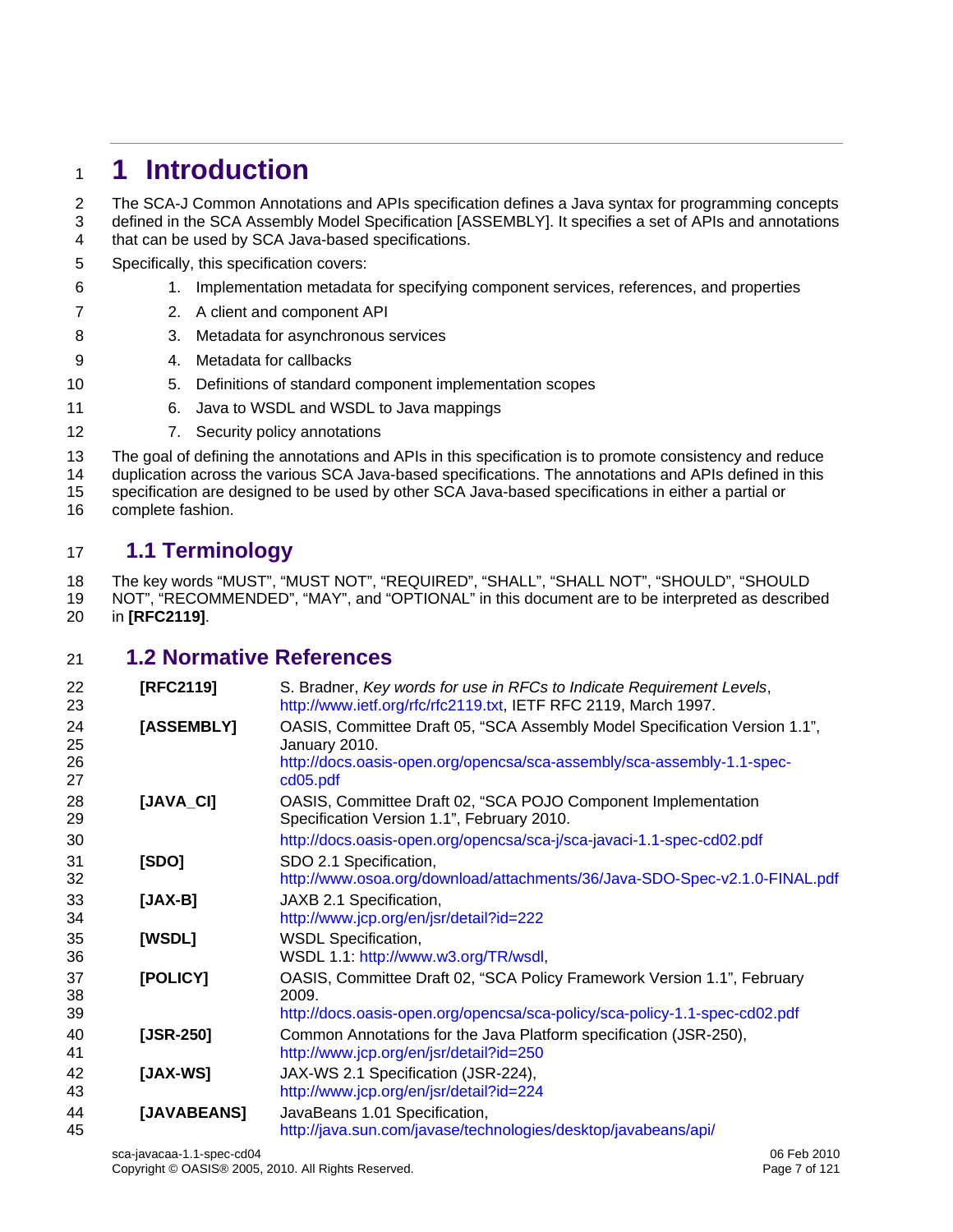<span id="page-7-0"></span>

| 46 | <b>IJAAS1</b> | Java Authentication and Authorization Service Reference Guide                  |
|----|---------------|--------------------------------------------------------------------------------|
| 47 |               | http://java.sun.com/javase/6/docs/technotes/guides/security/jaas/JAASRefGuide. |
| 48 |               | html                                                                           |

# <span id="page-7-1"></span>**1.3 Non-Normative References**

| 50 | [EBNF-Syntax] | Extended BNF syntax format used for formal grammar of constructs |
|----|---------------|------------------------------------------------------------------|
| 51 |               | http://www.w3.org/TR/2004/REC-xml-20040204/#sec-notation         |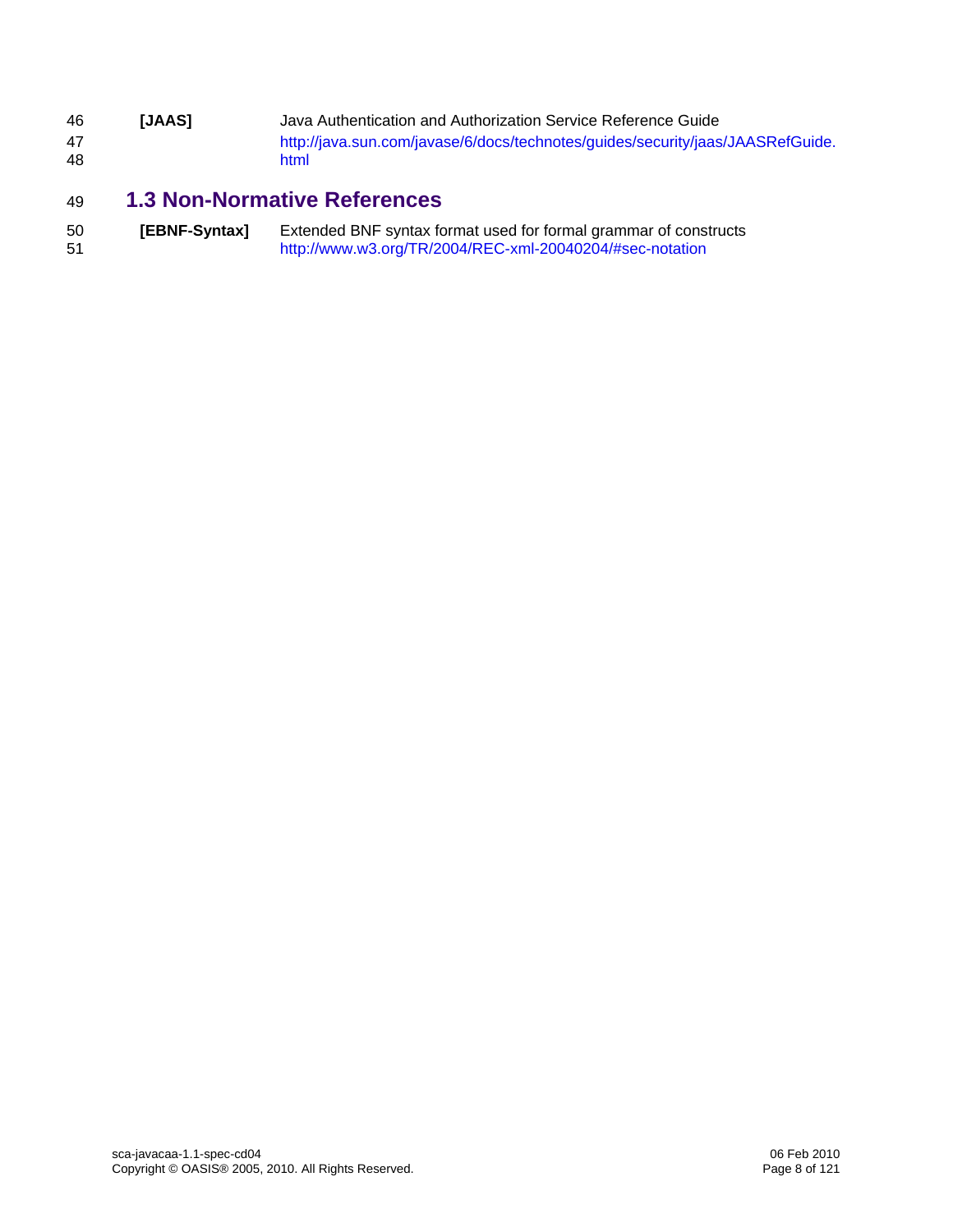# <span id="page-8-1"></span><span id="page-8-0"></span><sup>52</sup>**2 Implementation Metadata**

53 This section describes SCA Java-based metadata, which applies to Java-based implementation types.

#### <span id="page-8-2"></span>54 **2.1 Service Metadata**

#### <span id="page-8-3"></span>55 **2.1.1 @Service**

56 The *@Service annotation* is used on a Java class to specify the interfaces of the services provided by 57 the implementation. Service interfaces are defined in one of the following ways:

- 58 As a Java interface
- 59 As a Java class
- 60 As a Java interface generated from a Web Services Description Language [WSDL] (WSDL) portType 61 (Java interfaces generated from WSDL portTypes are always *remotable*)

#### <span id="page-8-4"></span>62 **2.1.2 Java Semantics of a Remotable Service**

63 A *remotable service* is defined using the @Remotable annotation on the Java interface or Java class 64 that defines the service, or on a service reference. Remotable services are intended to be used for 65 *coarse grained* [services, and the parameters are passed](#page-102-2) *by-value*. Remotable Services MUST NOT 66 make use of *[method overloadin](#page-102-2)g*. [JCA20001]

67 [Snippet 2-1](#page-8-6) shows an example of a Java interface for a remotable service:

```
68 
69 package services.hello;<br>70 @Remotable
70 @Remotable<br>71 public inte
71 public interface HelloService { 
                 String hello(String message);
73 }
```
<span id="page-8-6"></span>74 *Snippet 2-1: Remotable Java Interface* 

#### <span id="page-8-5"></span>75 **2.1.3 Java Semantics of a Local Service**

76 A *local service* can only be called by clients that are deployed within the same address space as the 77 component implementing the local service.

78 A local interface is defined by a Java interface or a Java class with no @Remotable annotation.

79 [Snippet 2-2](#page-8-7) shows an example of a Java interface for a local service:

```
80
```

```
81 package services.hello;<br>82 public interface HelloS
82 public interface HelloService {<br>83 String hello(String message
                     String hello(String message);
84 }
```
<span id="page-8-7"></span>

85 *Snippet 2-2: Local Java Interface* 

86

87 The style of local interfaces is typically *fine grained* and is intended for *tightly coupled* interactions.

88 The data exchange semantic for calls to local services is *by-reference*. This means that implementation

89 code which uses a local interface needs to be written with the knowledge that changes made to

90 parameters (other than simple types) by either the client or the provider of the service are visible to the

91 other.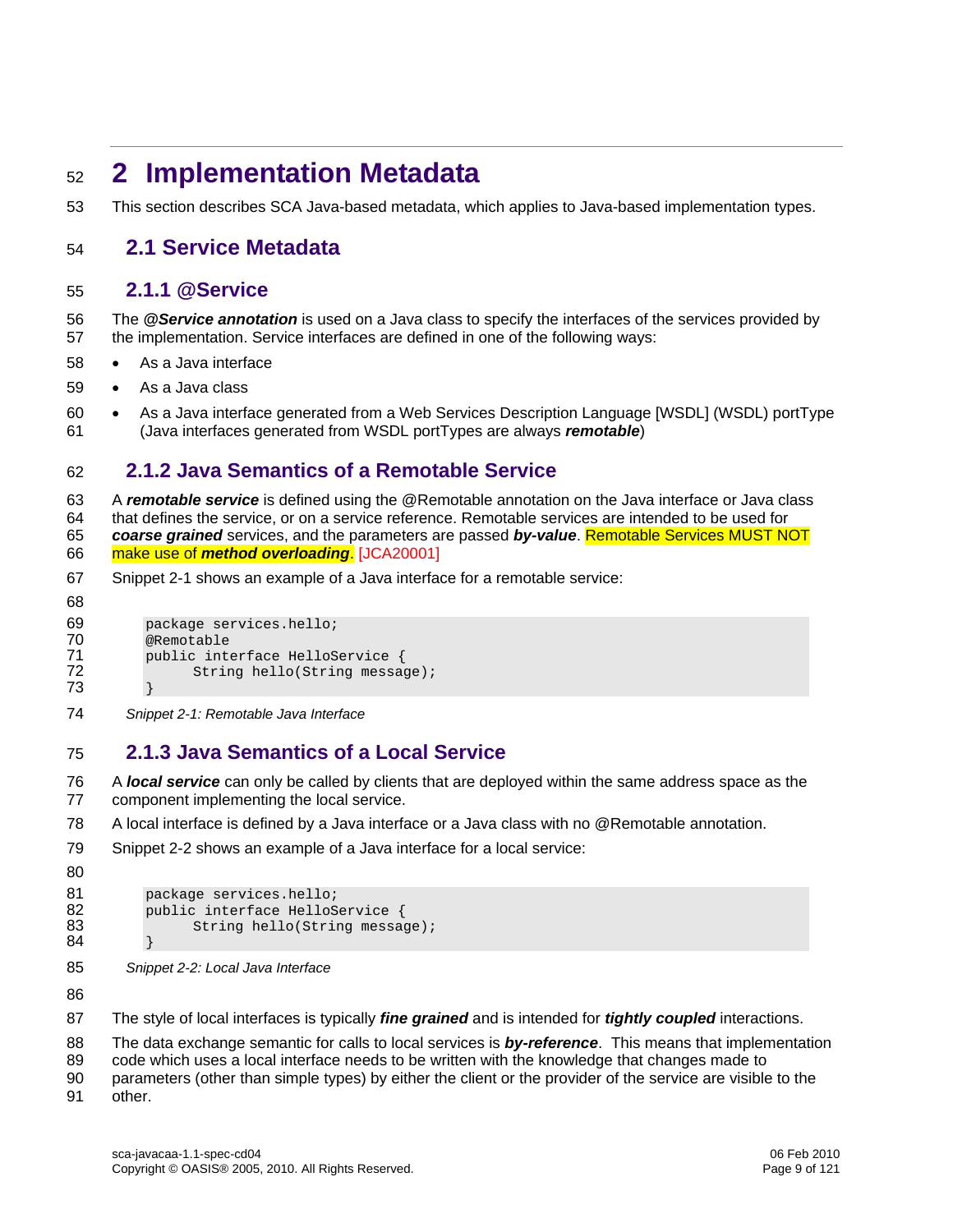#### <span id="page-9-1"></span><span id="page-9-0"></span>92 **2.1.4 @Reference**

93 Accessing a service using reference injection is done by defining a field, a setter method, or a constructor 94 parameter typed by the service interface and annotated with a *@Reference* annotation.

#### <span id="page-9-2"></span>95 **2.1.5 @Property**

[96 Implementations can be configured with data values through the use of properties, as defined in the SCA](#page-6-0)  97 [Assembly Model specification \[ASSEMB](#page-6-0)LY]. The *@Property* annotation is used to define an SCA

98 property.

# 99 **2.2 Implementation Scopes: @Scope, @Init, @Destroy**

<span id="page-9-3"></span>100 Component implementations can either manage their own state or allow the SCA runtime to do so. In the 101 latter case, SCA defines the concept of *implementation scope,* which specifies a visibility and lifecycle 102 contract an implementation has with the SCA runtime. Invocations on a service offered by a component 103 will be dispatched by the SCA runtime to an *implementation instance* according to the semantics of its

- 104 implementation scope.
- 105 Scopes are specified using the *@Scope* annotation on the implementation class.
- 106 This specification defines two scopes:
- 107 STATELESS
- 108 COMPOSITE
- 109 Java-based implementation types can choose to support any of these scopes, and they can define new 110 scopes specific to their type.
- 111 An implementation type can allow component implementations to declare *lifecycle methods* that are 112 called when an implementation is instantiated or the scope is expired.
- 113 *@Init* denotes a method called upon first use of an instance during the lifetime of the scope (except for 114 composite scoped implementation marked to eagerly initialize, see [section Composite Scope](#page-10-0)).
- 115 *@Destroy* specifies a method called when the scope ends.
- 116 Note that only no-argument methods with a void return type can be annotated as lifecycle methods.
- 117 [Snippet 2-3](#page-9-5) is an example showing a fragment of a service implementation annotated with lifecycle 118 methods:
- 119

```
120 @Init<br>121 public
            public void start() \{122 \dots<br>123 \dots123 } 
124 
125 @Destroy 
            public void stop() \{127 ...
128 }
```
- <span id="page-9-5"></span>129 *Snippet 2-3: Java Component Implementation with Lifecycle Methods*
- 130
- 131 The following sections specify the two standard scopes which a Java-based implementation type can 132 support.

#### <span id="page-9-4"></span>133 **2.2.1 Stateless Scope**

- 134 For stateless scope components, there is no implied correlation between implementation instances used 135 to dispatch service requests.
- 136 The concurrency model for the stateless scope is single threaded. This means that the SCA runtime 137 MUST ensure that a stateless scoped implementation instance object is only ever dispatched on one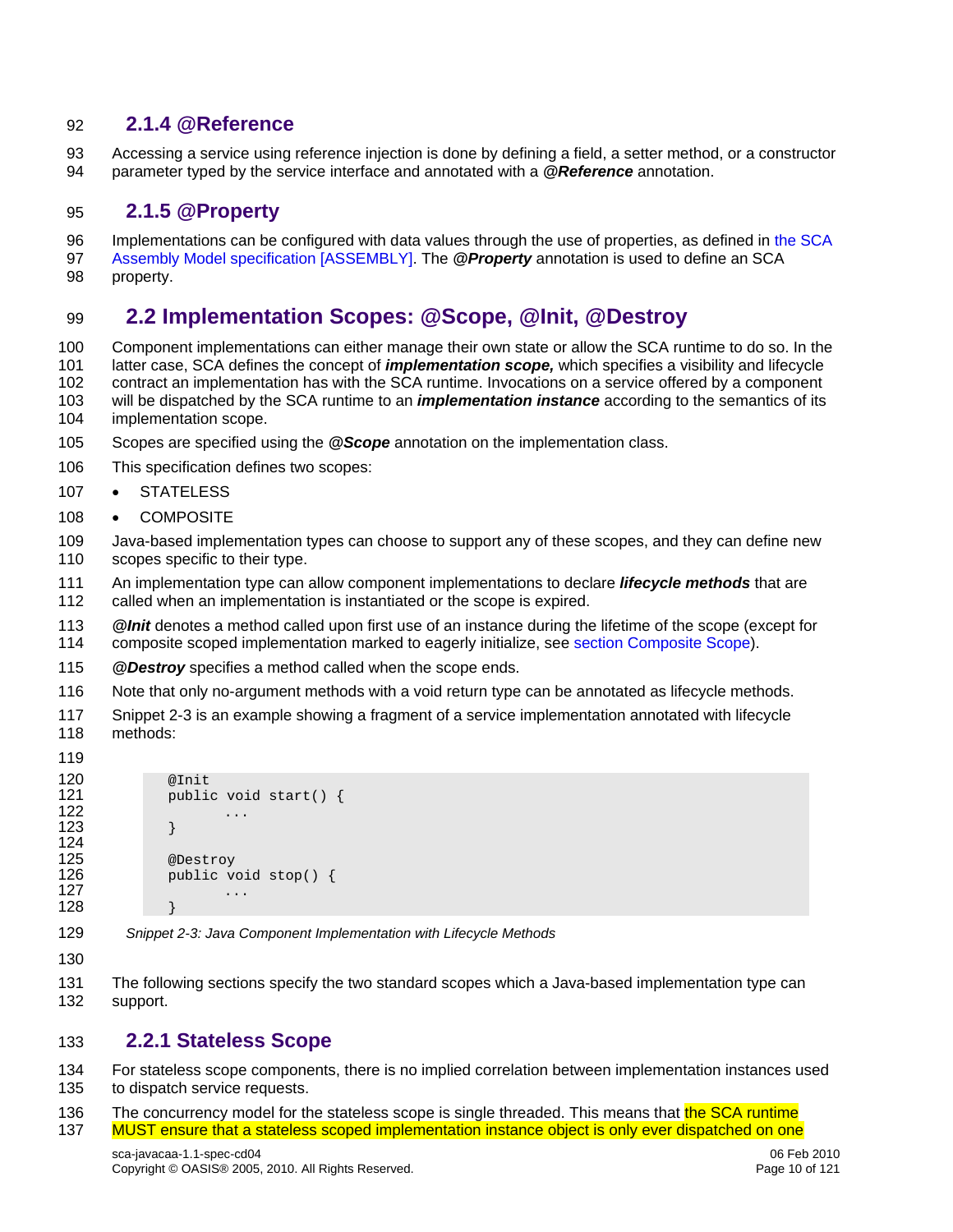- <span id="page-10-0"></span>138 thread at any one time. [JCA20002] In addition, within the SCA lifecycle of a stateless scoped
- 139 [implementation instance, the SCA runtime MUST only make a single invocation of one business met](#page-102-4)hod.
- 140 [JCA20003] Note that the SCA lifecycle might not correspond to the Java object lifecycle due to runtime
- 141 techniques such as pooling.

#### <span id="page-10-1"></span>142 **2.2.2 Composite Scope**

- 143 The meaning of "composite scope" is defined in relation to the composite containing the component.
- 144 It is important to distinguish between different uses of a composite, where these uses affect the numbers 145 of instances of components within the composite. There are 2 cases:
- 146 a) Where the composite containing the component using the Java implementation is the SCA Domain 147 (i.e. a deployment composite declares the component using the implementation)
- 148 b) Where the composite containing the component using the Java implementation is itself used as the 149 implementation of a higher level component (any level of nesting is possible, but the component is 150 NOT at the Domain level)
- 151 Where an implementation is used by a "domain level component", and the implementation is marked 152 "Composite" scope, the SCA runtime MUST ensure that all consumers of the component appear to be 153 [interacting with a single runtime instance of the impleme](#page-102-5)ntation. [JCA20004]
- 
- 154 Where an implementation is marked "Composite" scope and it is used by a component that is nested
- 155 inside a composite that is used as the implementation of a higher level component, the SCA runtime
- [156 MUST ensure that all consumers of the component appear to be interacting with a single runtime instance](#page-102-6)
- 157 of the implementation. There can be multiple instances of the higher level component, each running on
- 158 [different nodes in a distribut](#page-102-6)ed SCA runtime. [JCA20008]
- 159 The SCA runtime can exploit shared state technology in combination with other well known high
- 160 availability techniques to provide the appearance of a single runtime instance for consumers of composite 161 scoped components.
- 162 The lifetime of the containing composite is defined as the time it becomes active in the runtime to the time 163 it is deactivated, either normally or abnormally.
- 164 When the implementation class is marked for eager initialization, the SCA runtime MUST create a
- [165](#page-102-8) [composite scoped instance when its containing component is sta](#page-102-7)[rted. \[JCA20005\]](#page-102-8) If a method of an
- 166 implementation class is marked with the @Init annotation, the SCA runtime MUST call that method when 167 [the implementation instance is](#page-102-8) created. [JCA20006]
- 
- 168 The concurrency model for the composite scope is multi-threaded. This means that the SCA runtime MAY
- 169 run multiple threads in a single composite scoped implementation instance object and the SCA runtime 170 [MUST NOT perform any synchroni](#page-102-9)zation. [JCA20007]

### <span id="page-10-2"></span>171 **2.3 @AllowsPassByReference**

- 172 Calls to remotable services (see [section "Java Semantics of a Remotable Service"\)](#page-8-0) have by-value
- 173 semantics. This means that input parameters passed to the service can be modified by the service
- 174 without these modifications being visible to the client. Similarly, the return value or exception from the
- 175 service can be modified by the client without these modifications being visible to the service
- 176 implementation. For remote calls (either cross-machine or cross-process), these semantics are a
- 177 consequence of marshalling input parameters, return values and exceptions "on the wire" and
- 178 unmarshalling them "off the wire" which results in physical copies being made. For local method calls
- 179 within the same JVM, Java language calling semantics are by-reference and therefore do not provide the 180 correct by-value semantics for SCA remotable interfaces. To compensate for this, the SCA runtime can
- 181 intervene in these calls to provide by-value semantics by making copies of any mutable objects passed.
- 
- 182 The cost of such copying can be very high relative to the cost of making a local call, especially if the data 183 being passed is large. Also, in many cases this copying is not needed if the implementation observes
- 184 certain conventions for how input parameters, return values and exceptions are used. The
- 185 @AllowsPassByReference annotation allows service method implementations and client references to be
- 186 marked as "allows pass by reference" to indicate that they use input parameters, return values and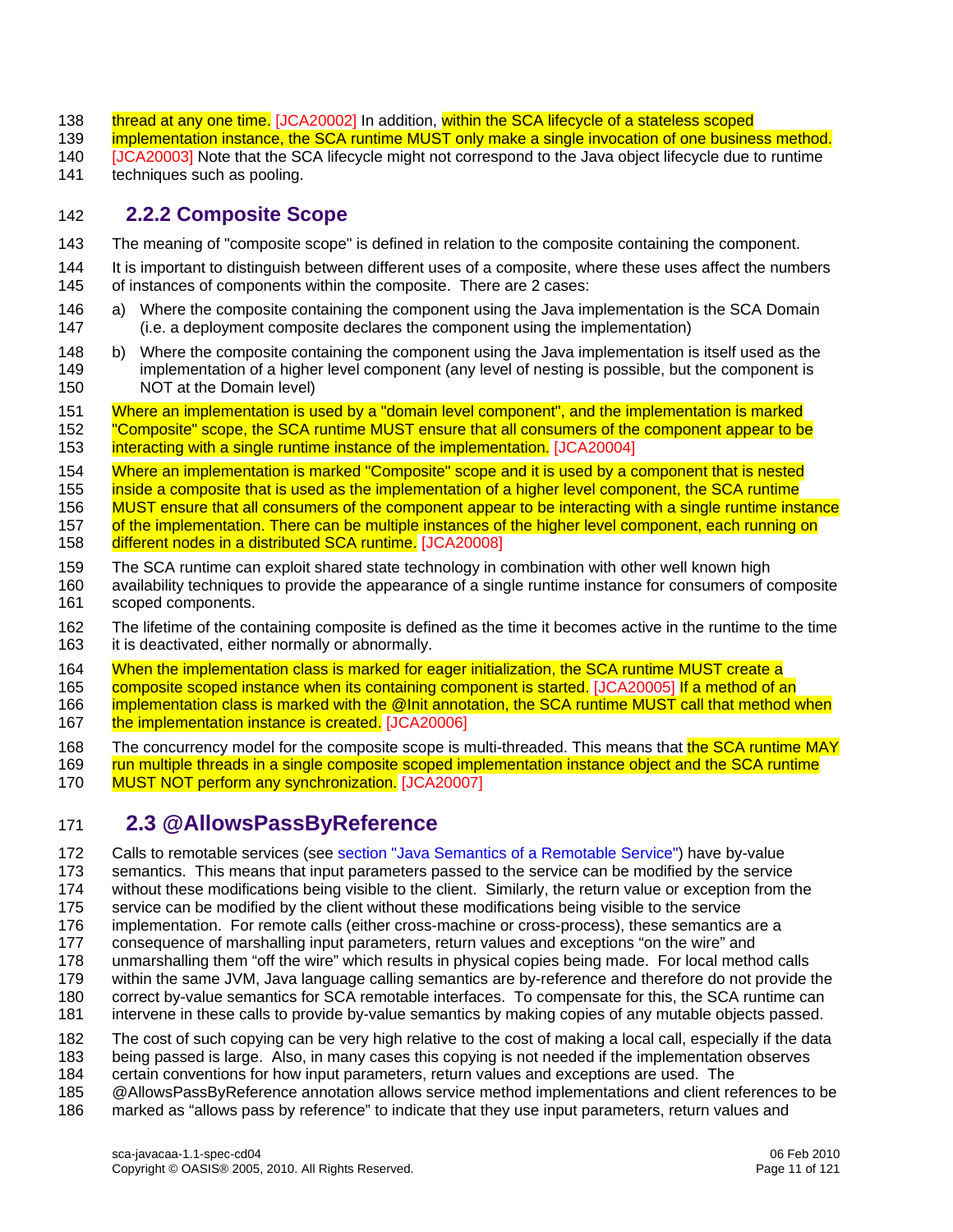<span id="page-11-0"></span>187 exceptions in a manner that allows the SCA runtime to avoid the cost of copying mutable objects when a 188 remotable service is called locally within the same JVM.

#### <span id="page-11-1"></span>189 **2.3.1 Marking Services as "allows pass by reference"**

- 190 Marking a service method implementation as "allows pass by reference" asserts that the method 191 implementation observes the following restrictions:
- 192 Method execution will not modify any input parameter before the method returns.
- 193 The service implementation will not retain a reference to any mutable input parameter, mutable return 194 value or mutable exception after the method returns.
- 195 The method will observe "allows pass by reference" client semantics (see section [2.3.2\)](#page-11-2) for any 196 callbacks that it makes.
- 197 See [section "@AllowsPassByReference"](#page-58-0) for details of how the @AllowsPassByReference annotation is 198 used to mark a service method implementation as "allows pass by reference".

#### <span id="page-11-2"></span>199 **2.3.2 Marking References as "allows pass by reference"**

- 200 Marking a client reference as "allows pass by reference" asserts that method calls through the reference 201 observe the following restrictions:
- 202 The client implementation will not modify any of the method's input parameters before the method 203 returns. Such modifications might occur in callbacks or separate client threads.
- 204 If the method is one-way, the client implementation will not modify any of the method's input 205 parameters at any time after calling the method. This is because one-way method calls return 206 immediately without waiting for the service method to complete.
- 207 See [section "Applying "allows pass by reference" to Service Proxies"](#page-11-0) for details of how the 208 @AllowsPassByReference annotation is used to mark a client reference as "allows pass by reference".

### <span id="page-11-3"></span>209 **2.3.3 Applying "allows pass by reference" to Service Proxies**

210 Service method calls are made by clients using service proxies, which can be obtained by injection into 211 client references or by making API calls. A service proxy is marked as "allows pass by reference" if and 212 only if any of the following applies:

- 213 It is injected into a reference or callback reference that is marked "allows pass by reference".
- 214 It is obtained by calling ComponentContext.getService() or ComponentContext.getServices() with the 215 name of a reference that is marked "allows pass by reference".
- 216 It is obtained by calling RequestContext.getCallback() from a service implementation that is marked 217 "allows pass by reference".
- 218 It is obtained by calling ServiceReference.getService() on a service reference that is marked "allows 219 pass by reference".

220 A service reference for a remotable service call is marked "allows pass by reference" if and only if any of 221 the following applies:

- 222 It is injected into a reference or callback reference that is marked "allows pass by reference".
- 223 It is obtained by calling ComponentContext.getServiceReference() or ComponentContext.getServiceReferences() with the name of a reference that is marked "allows pass 225 by reference".
- 226 It is obtained by calling RequestContext.getCallbackReference() from a service implementation that is 227 marked "allows pass by reference".
- 228 It is obtained by calling ComponentContext.cast() on a proxy that is marked "allows pass by 229 reference".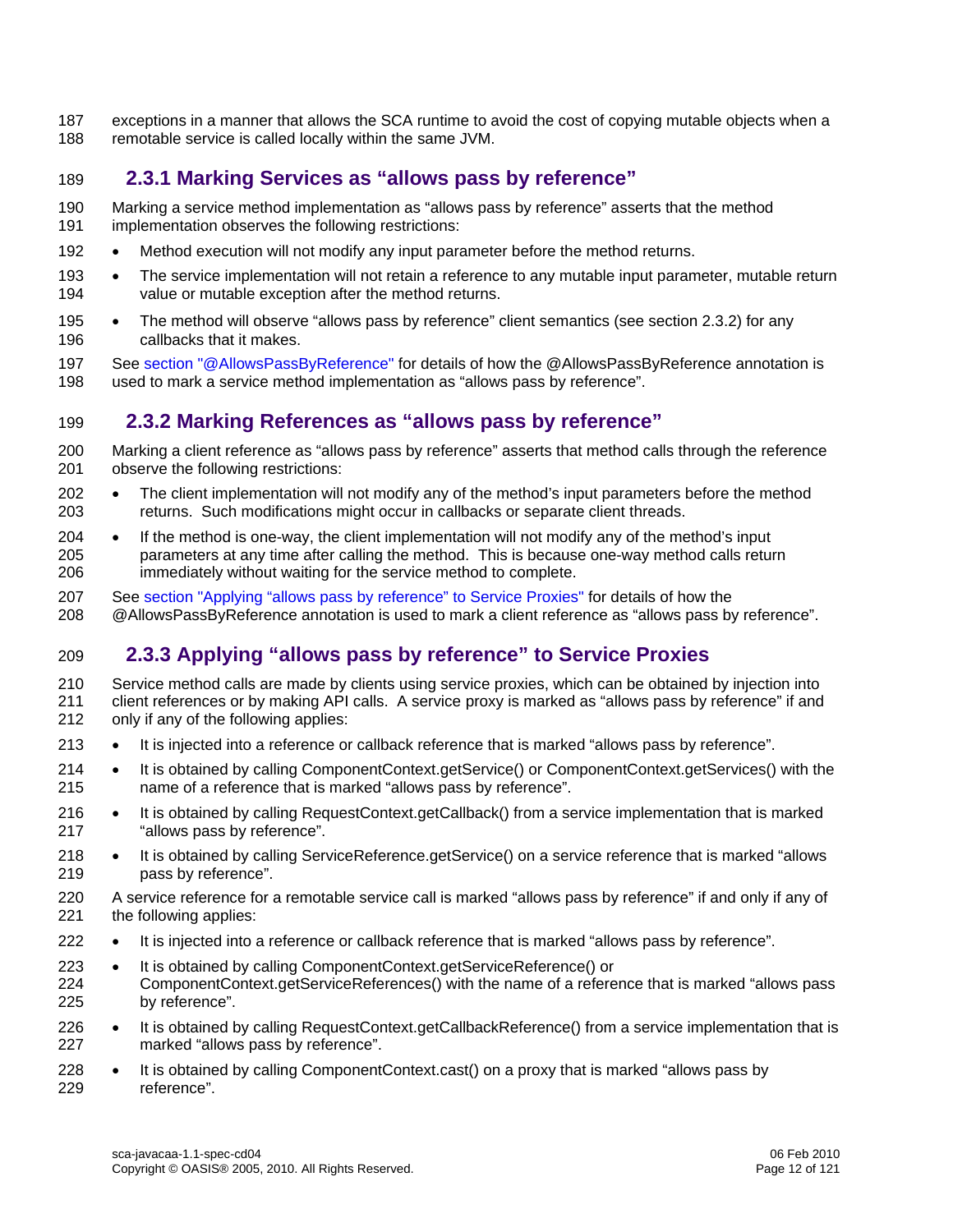### <span id="page-12-1"></span><span id="page-12-0"></span>230 **2.3.4 Using "allows pass by reference" to Optimize Remotable Calls**

231 The SCA runtime MAY use by-reference semantics when passing input parameters, return values or

232 exceptions on calls to remotable services within the same JVM if both the service method implementation

233 [and the service proxy used by the client are marked "allows pass by ref](#page-102-10)erence". [JCA20009]

234 The SCA runtime MUST use by-value semantics when passing input parameters, return values and<br>235 exceptions on calls to remotable services within the same JVM if the service method implementation

[235 exceptions on calls to remotable services within the same JVM if the service method implementation is](#page-102-11) 236 <br>236 not marked "allows pass by reference" or the service proxy used by the client is not marked "allows pas

not marked "allows pass by reference" or the service proxy used by the client is not marked "allows pass

237 [by](#page-102-11) reference". [JCA20010]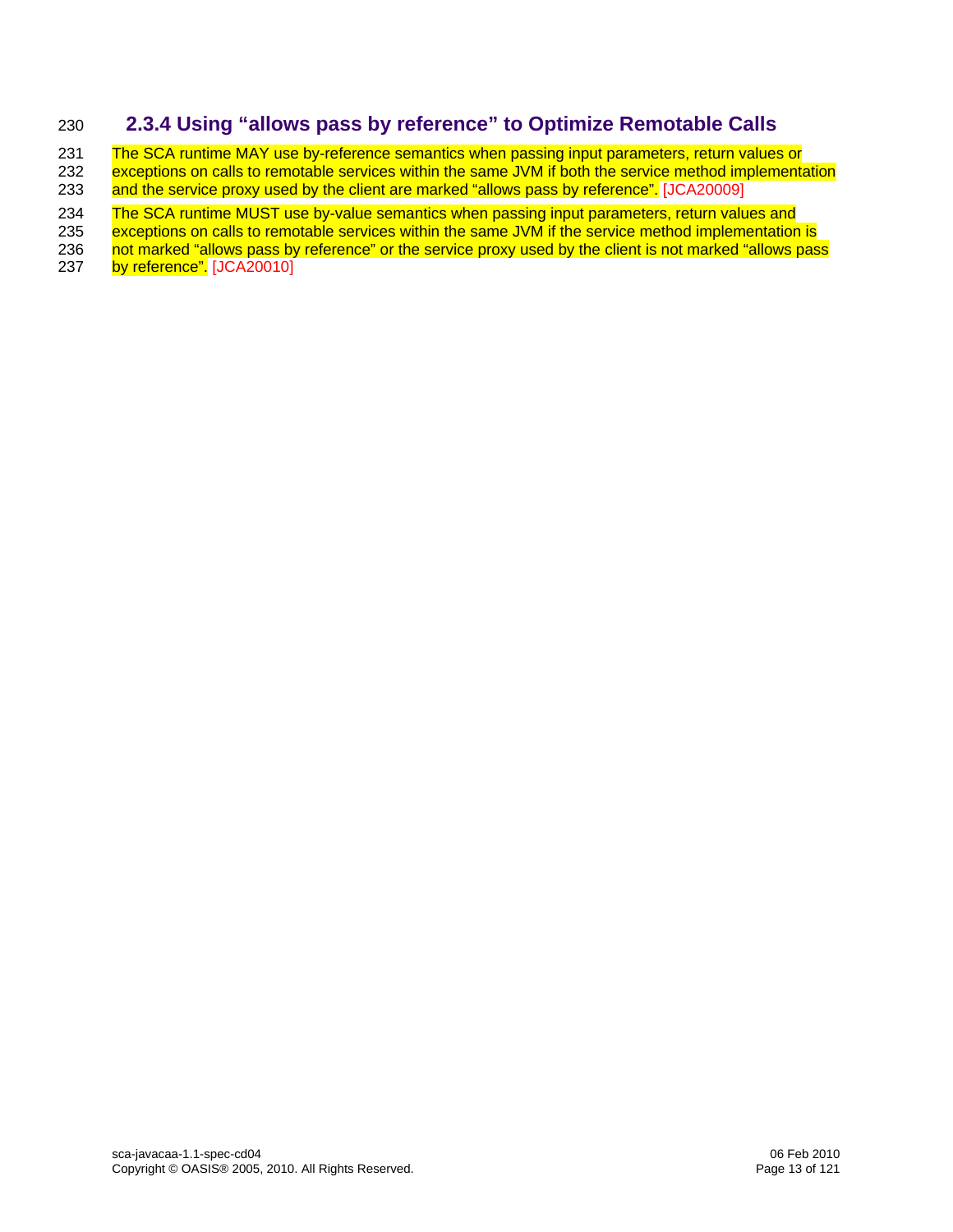# <span id="page-13-1"></span><span id="page-13-0"></span><sup>238</sup>**3 Interface**

239 This section describes the SCA Java interface element and the SCA metadata for Java interfaces.

### <span id="page-13-2"></span>240 **3.1 Java Interface Element – <interface.java>**

241 The Java interface element is used in SCA Documents in places where an interface is declared in terms 242 of a Java interface class. The Java interface element identifies the Java interface class and can also 243 identify a callback interface, where the first Java interface represents the forward (service) call interface 244 and the second interface represents the interface used to call back from the service to the client.

245 It is possible that the Java interface class referenced by the <interface.java/> element contains one or 246 more annotations defined by the JAX-WS specification [JAX-WS]. These annotations can affect the 247 interpretation of the <interface.java/> element. In the most extreme case, the annotations cause the 248 replacement of the <interface.java/> element with an <interface.wsdl/> element. The relevant JAX-WS

[249 annotations and their effects on the <interface.java/> element are described in the section "JAX-WS](#page-0-0) 

250 [Annotations and SCA Interfac](#page-0-0)es".

- 251 The interface.java element MUST conform to the schema defined in the sca-interface-java.xsd schema. 252 [JCA30004]
- 253 [Snippet 3-1](#page-13-3) is the pseudo-schema for the interface.java element
- 254

| 255 | <interface.iava_interface="ncname"_callbackinterface="ncname"?< th=""></interface.iava_interface="ncname"_callbackinterface="ncname"?<> |
|-----|-----------------------------------------------------------------------------------------------------------------------------------------|
| 256 | requires="list of xs:OName"?                                                                                                            |
| 257 | policySets="list of xs:OName"?                                                                                                          |
| 258 | remotable="boolean"?/>                                                                                                                  |

- <span id="page-13-3"></span>259 *Snippet 3-1: interface.java Pseudo-Schema*
- 260

261 The interface.java element has the attributes:

262 • *interface : NCName (1..1)* [– the Java interface class to use for the service interface. The value of the](#page-102-12)  263 **[@interface attribute MUST be the fully qualified name of the Java interface c](#page-102-12)lass [JCA30001]** 

264 If the identified class is annotated with either the JAX-WS @WebService or @WebServiceProvider [265 annotations and the annotation has a non-empty](#page-103-1) *wsdlLocation* property, then the SCA Runtime 266 MUST act as if an <interface.wsdl/> element is present instead of the <interface.java/> element, with 267 an @interface attribute identifying the portType mapped from the Java interface class and containing [268 @requires and @policySets attribute values equal to the @requires and @policySets attribute values](#page-103-1)  269 [of the <inter](#page-103-1)face.java/> element. [JCA30010]

270 • *callbackInterface : NCName (0..1)* [– the Java interface class to use for the callback interface. The](#page-102-13)  271 value of the @callbackInterface attribute MUST be the fully qualified name of a Java interface used 272 [for c](#page-102-13)allbacks [JCA30002]

273 • *requires : QName (0..1)* – a list of policy intents. See the [Policy Framework specification \[POLICY\]](#page-6-0) 274 for a description of this attribute

- 275 *policySets : QName (0..1)* a list of policy sets. See the [Policy Framework specification \[POLICY\]](#page-6-0) 276 for a description of this attribute.
- 277 *remotable : boolean (0..1)*  indicates whether or not the interface is remotable. A value of "true" 278 means the interface is remotable and a value of "false" means it is not. This attribute does not have a 279 default value. If it is not specified then the remotability is determined by the presence or absence of 280 the @Remotable annotation on the interface class. The @remotable attribute applies to both the 281 interface and any optional callbackInterface. The @remotable attribute is intended as an alternative 282 to using the @Remotable annotation on the interface class. The value of the @remotable attribute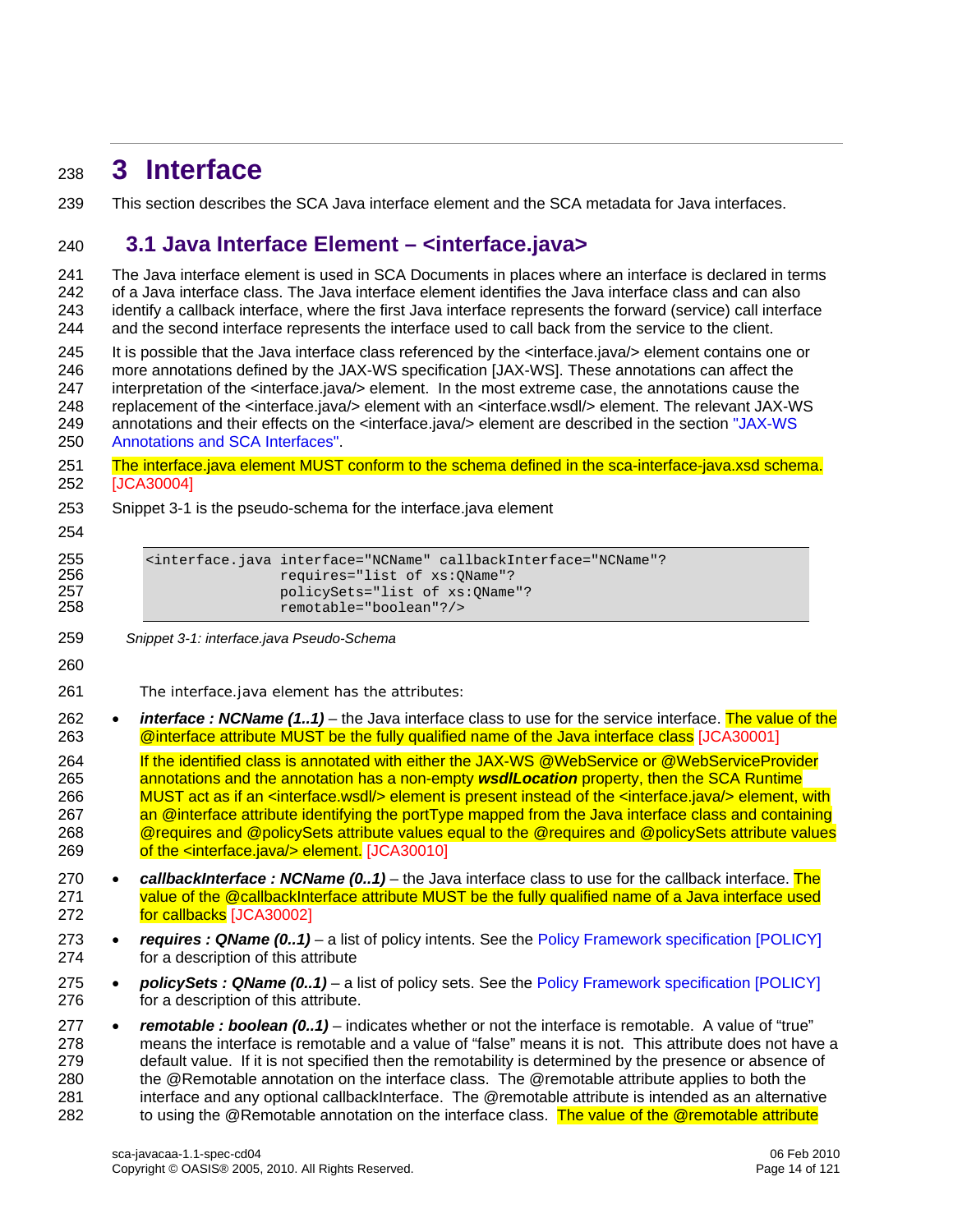<span id="page-14-4"></span><span id="page-14-0"></span>283 on the <interface.java/> element does not override the presence of a @Remotable annotation on the 284 interface class and so if the interface class contains a @Remotable annotation and the @remotable 285 attribute has a value of "false", then the SCA Runtime MUST raise an error and MUST NOT run the 286 component concerned. [JCA30005] 287 288 [Snippet 3-2](#page-14-4) shows an example of the Java interface element: 289 290 <interface.java interface="services.stockquote.StockQuoteService" 291 callbackInterface="services.stockquote.StockQuoteServiceCallback"/> 292 *Snippet 3-2 Example interface.java Element*  293 294 Here, the Java interface is defined in the Java class file 295 *./services/stockquote/StockQuoteService.class*, where the root directory is defined by the contribution 296 in which the interface exists. Similarly, the callback interface is defined in the Java class file 297 *./services/stockquote/StockQuoteServiceCallback.class*. 298 Note that the Java interface class identified by the @interface attribute can contain a Java @Callback 299 annotation which identifies a callback interface. If this is the case, then it is not necessary to provide the 300 @callbackInterface attribute. However, if the Java interface class identified by the @interface attribute 301 does contain a Java @Callback annotation, then the Java interface class identified by the 302 [@callbackInterface attribute MUST be the same interface](#page-102-14) class. [JCA30003] 303 For the Java interface type system, parameters and return types of the service methods are described 304 using Java classes or simple Java types. It is recommended that the Java Classes used conform to the 305 requirements of either JAXB [JAX-B] or of Service Data Objects [SDO] because of their integration with 306 XML technologies.

### <span id="page-14-1"></span>307 **3.2 @Remotable**

308 The *@Remotable* annotation on a Java interface, a service implementation class, or a service reference 309 denotes an interface or class that is designed to be used for remote communication. Remotable 310 interfaces are intended to be used for *coarse grained* services. Operations' parameters, return values 311 and exceptions are passed *by-value*. Remotable Services are not allowed to make use of method 312 *overloading*.

### <span id="page-14-2"></span>313 **3.3 @Callback**

314 A callback interface is declared by using a @Callback annotation on a Java service interface, with the 315 Java Class object of the callback interface as a parameter. There is another form of the @Callback 316 annotation, without any parameters, that specifies callback injection for a setter method or a field of an 317 implementation.

### <span id="page-14-3"></span>318 **3.4 @AsyncInvocation**

319 An interface can be annotated with @AsyncInvocation or with the equivalent

320 @Requires("sca:asyncInvocation") annotation to indicate that request/response operations of that

321 interface are *long running* and that response messages are likely to be sent an arbitrary length of time 322 after the initial request message is sent to the target service. This is described in the SCA Assembly<br>323 Specification [ASSEMBLY].

- [Specification \[ASSEM](#page-6-0)BLY].
- 324 For a service client, it is strongly recommended that the client uses the asynchronous form of the client
- 325 interface when using a reference to a service with an interface annotated with @AsyncInvocation, using
- 326 either polling or callbacks to receive the response message. See the sections "Asynchronous
- 327 [Program](#page-23-0)ming" and the section ["JAX-WS Client Asynchronous API for a Synchronous Service"](#page-89-0) for more
- 328 details about the asynchronous client API.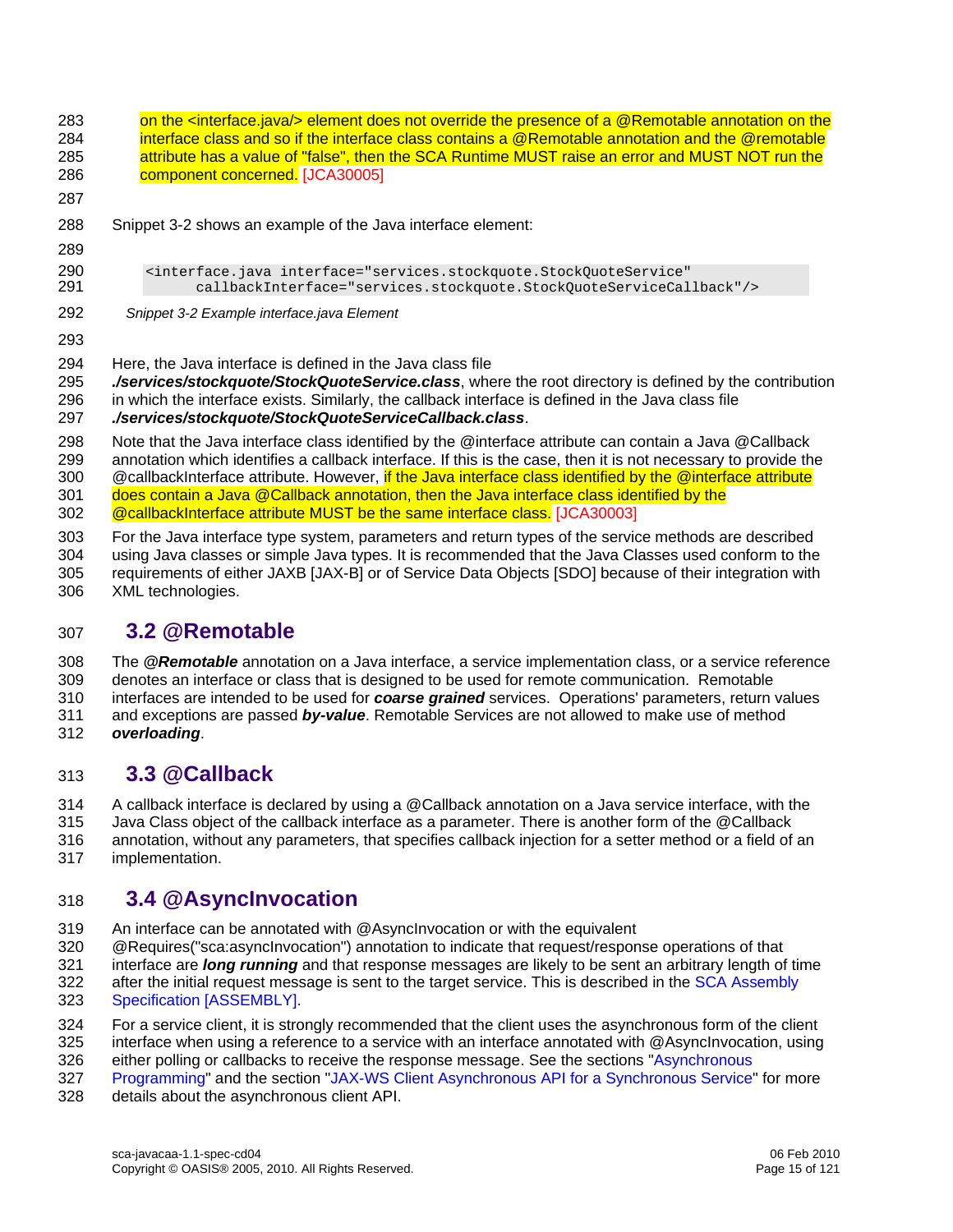- <span id="page-15-0"></span>329 For a service implementation, SCA provides an *asynchronous service* mapping of the WSDL
- 330 request/response interface which enables the service implementation to send the response message at
- 331 an arbitrary time after the original service operation is invoked. This is described in the section
- 332 "[Asynchronous handling of Long Running Service Operations](#page-27-0)".

# <span id="page-15-1"></span>333 **3.5 SCA Java Annotations for Interface Classes**

- 334 A Java interface referenced by the @interface attribute of an <interface.java/> element MUST NOT
- 335 contain any of the following SCA Java annotations:
- [336 @AllowsPassByReference, @ComponentName, @Constructor, @Context, @Destroy, @EagerInit,](#page-103-3)  337 [@Init, @Intent, @Property, @Qualifier, @Reference, @Scope](#page-103-3), @Service. [JCA30006]
- 338 A Java interface referenced by the @callbackInterface attribute of an <interface.java/> element MUST [339 NOT contain any of the following SCA Java annotations:](#page-103-4)
- 340 @AllowsPassByReference, @Callback, @ComponentName, @Constructor, @Context, @Destroy. 341 [@EagerInit, @Init, @Intent, @Property, @Qualifier, @Reference, @Scope](#page-103-4), @Service. [JCA30007]

### <span id="page-15-2"></span>342 **3.6 Compatibility of Java Interfaces**

343 The SCA Assembly Model specification [ASSEMBLY] defines a number of criteria that need to be

344 satisfied in order for two interfaces to be compatible or have a compatible superset or subset relationship.

345 If these interfaces are both Java interfaces, compatibility also means that every method that is present in 346 both interfaces is defined consistently in both interfaces with respect to the @OneWay annotation, that is,

347 [the annotation is either present in both interfaces or absent in](#page-103-5) both interfaces. [JCA30009]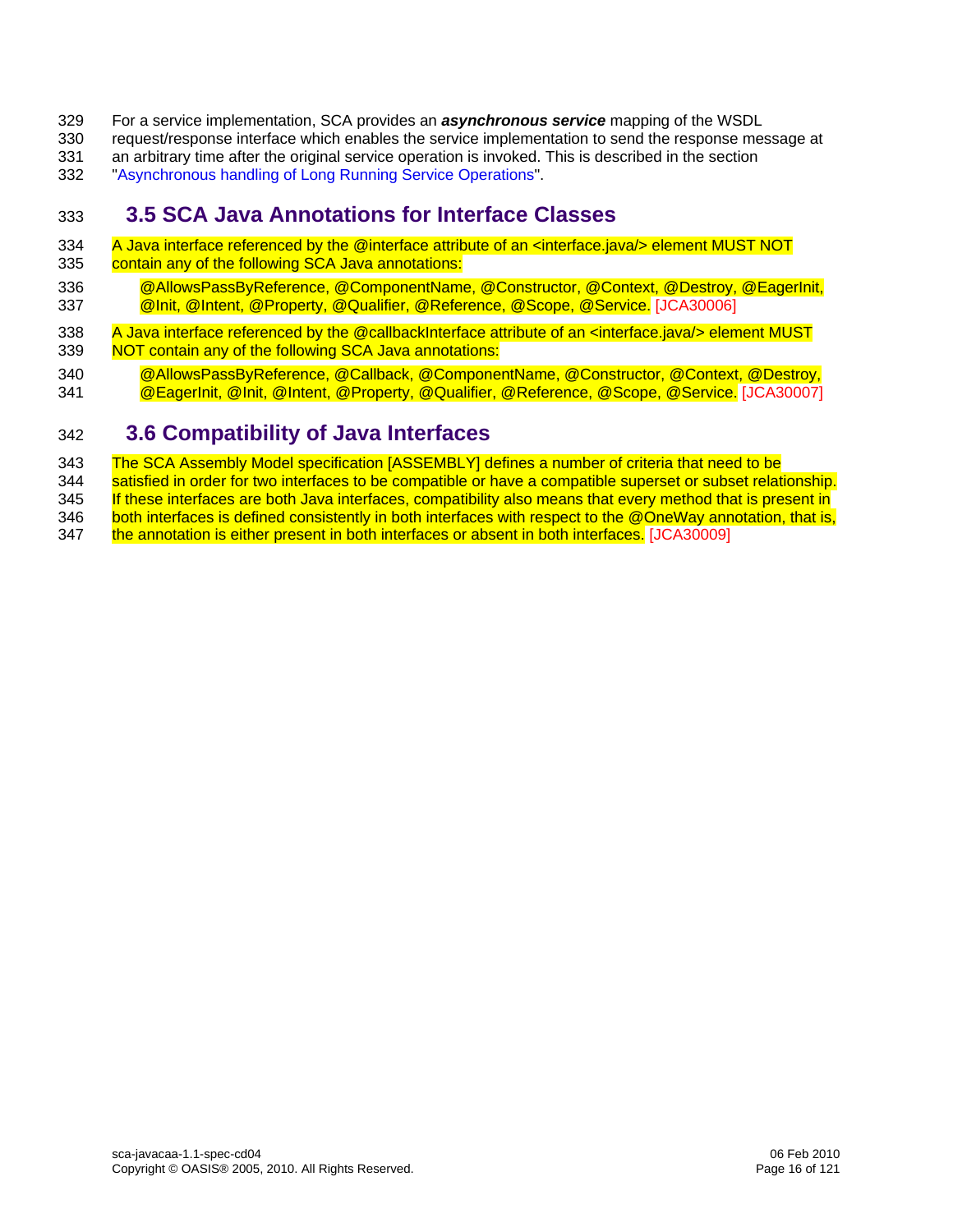# <span id="page-16-1"></span><span id="page-16-0"></span><sup>348</sup>**4 SCA Component Implementation Lifecycle**

349 This section describes the lifecycle of an SCA component implementation.

### <span id="page-16-2"></span>350 **4.1 Overview of SCA Component Implementation Lifecycle**

- 351 At a high level, there are 3 main phases through which an SCA component implementation will transition 352 when it is used by an SCA Runtime:
- 353 **The Initialization phase**. This involves constructing an instance of the component implementation 354 class and injecting any properties and references. Once injection is complete, the method annotated 355 with @Init is called, if present, which provides the component implementation an opportunity to 356 perform any internal initialization it requires.
- 357 **The Running phase**. This is where the component implementation has been initialized and the SCA 358 Runtime can dispatch service requests to it over its Service interfaces.
- 359 **The Destroying phase**. This is where the component implementation's scope has ended and the 360 SCA Runtime destroys the component implementation instance. The SCA Runtime calls the method 361 annotated with @Destroy, if present, which provides the component implementation an opportunity to 362 perform any internal clean up that is required.

# <span id="page-16-3"></span>363 **4.2 SCA Component Implementation Lifecycle State Diagram**

- 364 The state diagram in [Figure 4-1](#page-17-3) shows the lifecycle of an SCA component implementation. The sections 365 that follow it describe each of the states that it contains.
- 366 It should be noted that some component implementation specifications might not implement all states of
- 367 the lifecycle. In this case, that state of the lifecycle is skipped over.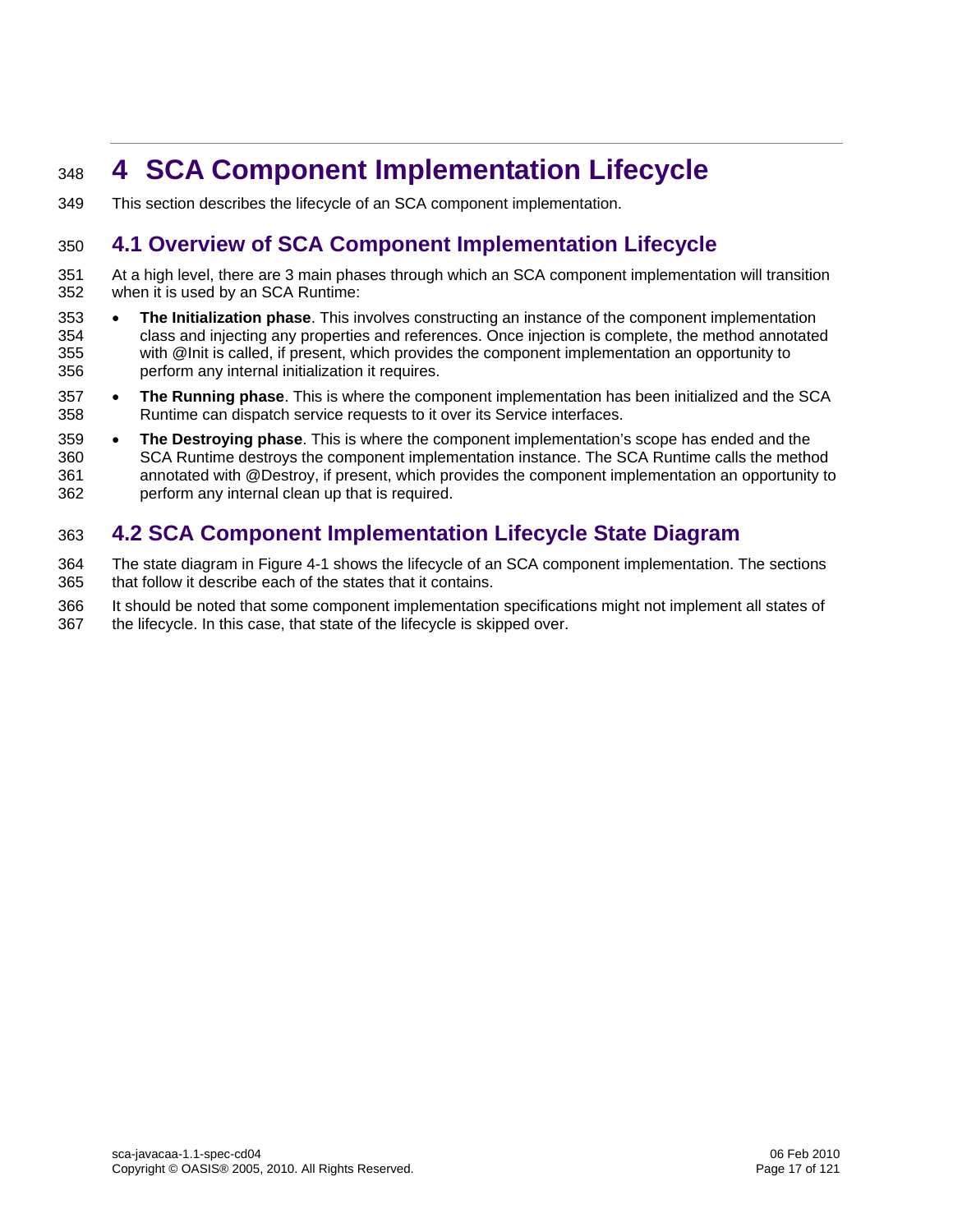<span id="page-17-0"></span>

#### 368

<span id="page-17-3"></span>369 *Figure 4-1: SCA - Component Implementation Lifecycle* 

#### <span id="page-17-1"></span>370 **4.2.1 Constructing State**

- 371 The SCA Runtime MUST call a constructor of the component implementation at the start of the
- 372 [Constructing sta](#page-103-6)te. [JCA40001] The SCA Runtime MUST perform any constructor reference or property 373 [injection when it calls the constructor of a component implementati](#page-103-7)on. [JCA40002]
- 374 The result of invoking operations on any injected references when the component implementation is in 375 the Constructing state is undefined.

376 When the constructor completes successfully, the SCA Runtime MUST transition the component

[377](#page-103-9) [implementation to the Injecting s](#page-103-8)tate. [JCA40003] If an exception is thrown whilst in the Constructing

- 378 [state, the SCA Runtime MUST transition the component implementation to the Terminated st](#page-103-9)ate.
- 379 [JCA40004]

#### <span id="page-17-2"></span>380 **4.2.2 Injecting State**

381 When a component implementation instance is in the Injecting state, the SCA Runtime MUST first inject

382 [all field and setter properties that are present into the component implementat](#page-103-10)ion. [JCA40005] The order 383 in which the properties are injected is unspecified.

384 When a component implementation instance is in the Injecting state, the SCA Runtime MUST inject all 385 field and setter references that are present into the component implementation, after all the properties

386 [have been in](#page-103-11)jected. [JCA40006] The order in which the references are injected is unspecified.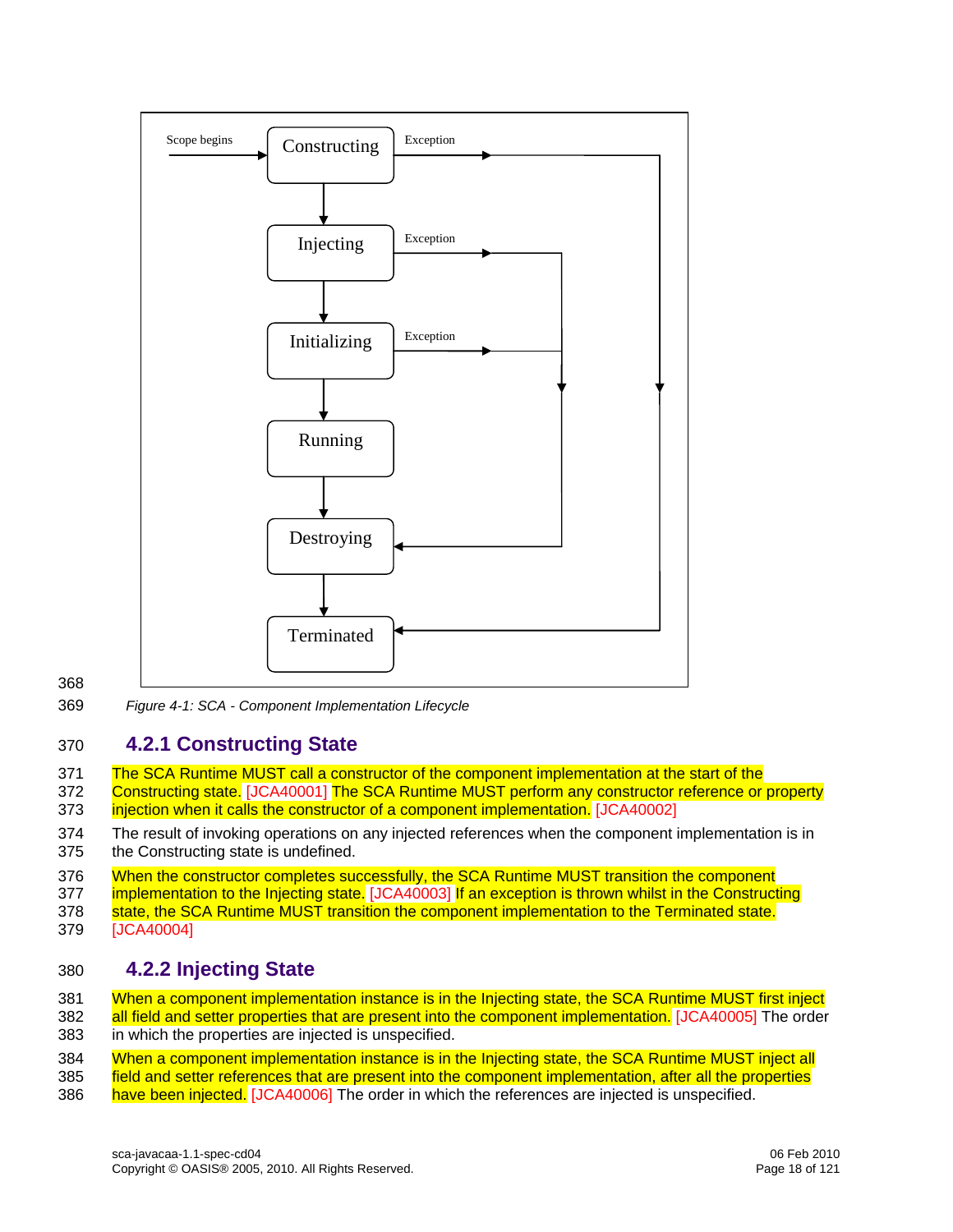- <span id="page-18-0"></span>387 The SCA Runtime MUST ensure that the correct synchronization model is used so that all injected [388 properties and references are made visible to the component implementation without requiring the](#page-104-0)
- 389 [component implementation developer to do any specific synchron](#page-104-0)ization. [JCA40007]
- 390 The SCA Runtime MUST NOT invoke Service methods on the component implementation when the 391 [component implementation is in the Injecting sta](#page-104-1)te. [JCA40008]
- 392 The result of invoking operations on any injected references when the component implementation is in 393 the Injecting state is undefined.
- 394 When the injection of properties and references completes successfully, the SCA Runtime MUST
- [395](#page-104-3) [transition the component implementation to the Initializing s](#page-104-2)[tate. \[JCA40009\]](#page-104-3) If an exception is thrown
- 396 whilst injecting properties or references, the SCA Runtime MUST transition the component
- [397](#page-104-4) [implementation to the Destroyin](#page-104-3)g state. [JCA40010] If a property or reference is unable to be injected, the
- 398 [SCA Runtime MUST transition the component implementation to the Destroying sta](#page-104-4)te. [JCA40024]

#### <span id="page-18-1"></span>399 **4.2.3 Initializing State**

- [400 When the component implementation enters the Initializing State, the SCA Runtime MUST call the](#page-104-5)  401 [method annotated with @Init on the component implementation, if prese](#page-104-5)nt. [JCA40011]
- 402 The component implementation can invoke operations on any injected references when it is in the
- 403 Initializing state. However, depending on the order in which the component implementations are
- 404 initialized, the target of the injected reference might not be available since it has not yet been initialized. If
- [405 a component implementation invokes an operation on an injected reference that refers to a target that has](#page-104-6)
- 406 [not yet been initialized, the SCA Runtime MUST throw a ServiceUnavailableExc](#page-104-6)eption. [JCA40012]
- [407 The SCA Runtime MUST NOT invoke Service methods on the component implementation when the](#page-104-7)  408 [component implementation instance is in the Initializing st](#page-104-7)ate. [JCA40013]
- 409 Once the method annotated with @Init completes successfully, the SCA Runtime MUST transition the
- [410](#page-104-9) [component implementation to the Running s](#page-104-8)[tate. \[JCA40014\]](#page-104-9) If an exception is thrown whilst initializing,
- 411 [the SCA Runtime MUST transition the component implementation to the Destroying st](#page-104-9)ate. [JCA40015]

#### <span id="page-18-2"></span>412 **4.2.4 Running State**

- [413 The SCA Runtime MUST invoke Service methods on a component implementation instance when the](#page-104-10)
- [414 component implementation is in the Running state and a client invokes operations on a service offered by](#page-104-10)  415 [the co](#page-104-10)mponent. [JCA40016]
- 416 The component implementation can invoke operations on any injected references when the component 417 implementation instance is in the Running state.
- [418 When the component implementation scope ends, the SCA Runtime MUST transition the component](#page-104-11)
- 419 [implementation to the Destroying sta](#page-104-11)te. [JCA40017]

#### <span id="page-18-3"></span>420 **4.2.5 Destroying State**

- 421 When a component implementation enters the Destroying state, the SCA Runtime MUST call the method 422 [annotated with @Destroy on the component implementation, if pres](#page-104-12)ent. [JCA40018]
- 423 The component implementation can invoke operations on any injected references when it is in the
- 424 Destroying state. However, depending on the order in which the component implementations are
- 425 destroyed, the target of the injected reference might no longer be available since it has been destroyed. If
- 426 a component implementation invokes an operation on an injected reference that refers to a target that has
- 427 [been destroyed, the SCA Runtime MUST throw an InvalidServiceExc](#page-104-13)eption. [JCA40019]
- 428 The SCA Runtime MUST NOT invoke Service methods on the component implementation when the 429 [component implementation instance is in the Destroying st](#page-104-14)ate. [JCA40020]
- 430 Once the method annotated with @Destroy completes successfully, the SCA Runtime MUST transition
- [431](#page-104-16) [the component implementation to the Terminated s](#page-104-15)[tate. \[JCA40021\]](#page-104-16) If an exception is thrown whilst
- 432 [destroying, the SCA Runtime MUST transition the component implementation to the Terminated sta](#page-104-16)te.
- 433 [JCA40022]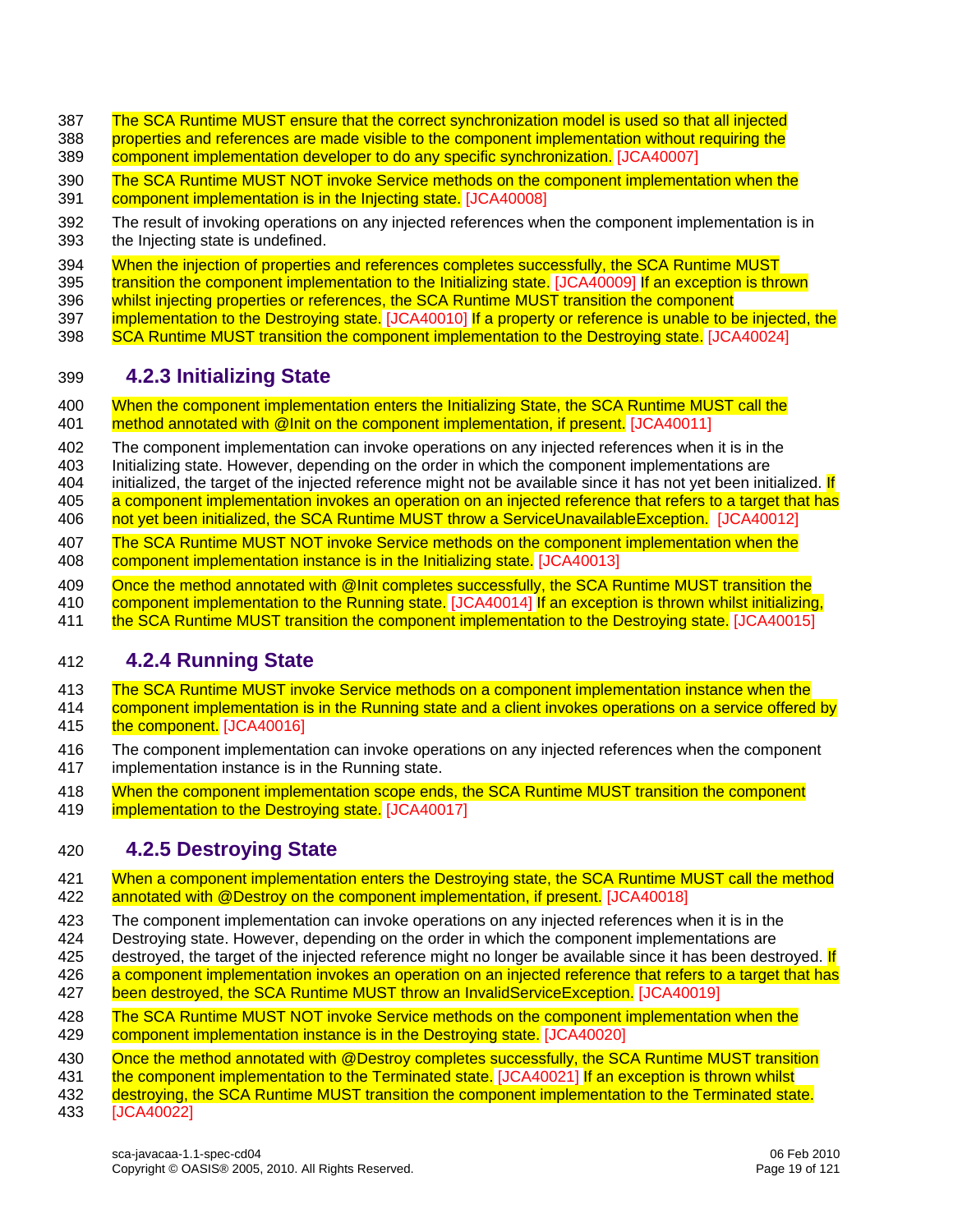### <span id="page-19-1"></span><span id="page-19-0"></span>434 **4.2.6 Terminated State**

- 435 The lifecycle of the SCA Component has ended.
- [436 The SCA Runtime MUST NOT invoke Service methods on the component implementation when the](#page-104-17) 437 component implementation instance is in the Terminated state. [JCA40023] [component implementation instance is in the Terminated st](#page-104-17)ate. [JCA40023]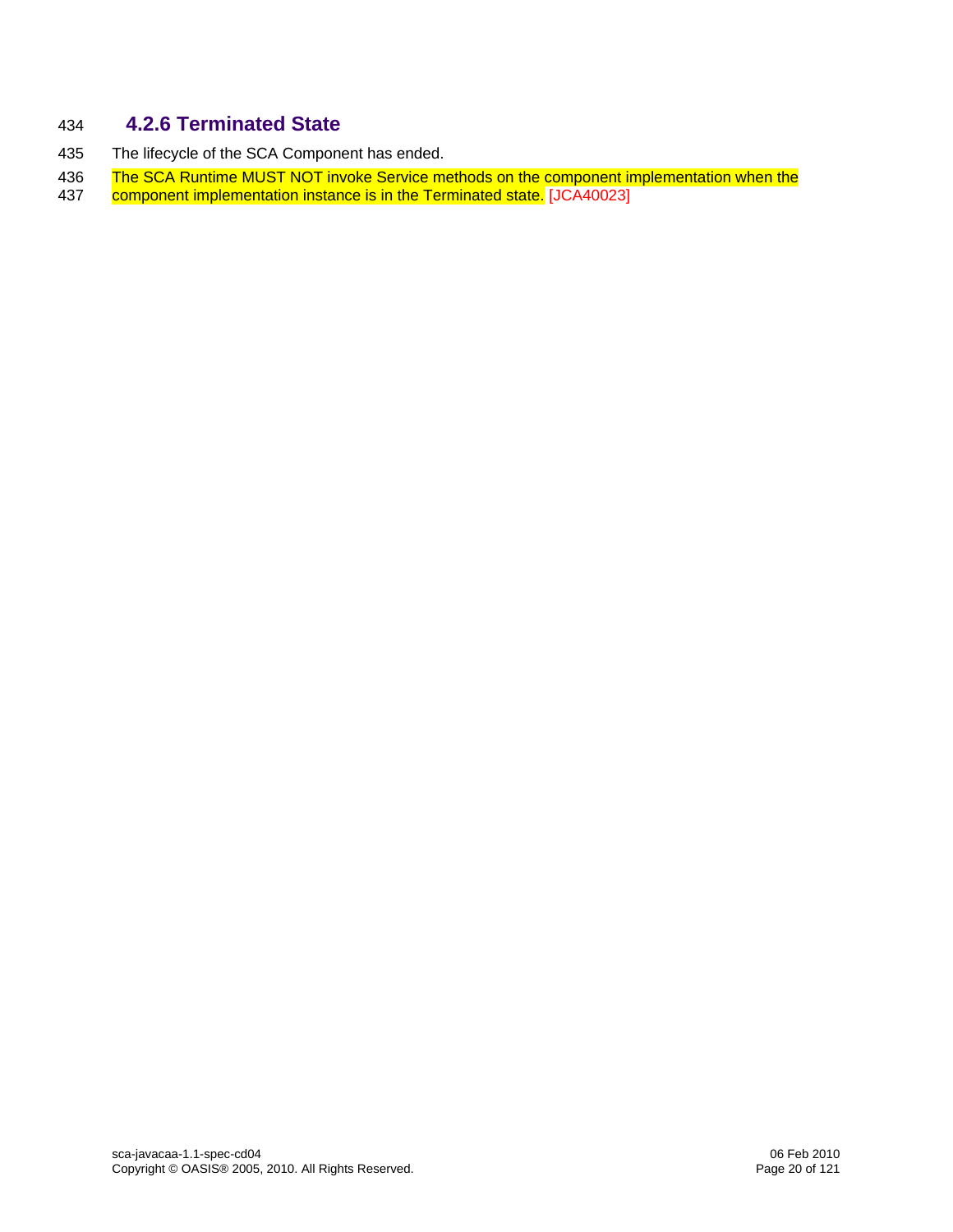# <span id="page-20-1"></span><span id="page-20-0"></span><sup>438</sup>**5 Client API**

439 This section describes how SCA services can be programmatically accessed from components and also 440 from non-managed code, that is, code not running as an SCA component.

### <span id="page-20-2"></span>441 **5.1 Accessing Services from an SCA Component**

442 An SCA component can obtain a service reference either through injection or programmatically through 443 the *ComponentContext* API. Using reference injection is the recommended way to access a service, 444 since it results in code with minimal use of middleware APIs. The ComponentContext API is provided for 445 use in cases where reference injection is not possible.

#### <span id="page-20-3"></span>446 **5.1.1 Using the Component Context API**

447 When a component implementation needs access to a service where the reference to the service is not 448 known at compile time, the reference can be located using the component's ComponentContext.

# <span id="page-20-4"></span>449 **5.2 Accessing Services from non-SCA Component Implementations**

450 This section describes how Java code not running as an SCA component that is part of an SCA 451 composite accesses SCA services via references.

#### <span id="page-20-5"></span>452 **5.2.1 SCAClientFactory Interface and Related Classes**

453 Client code can use the *SCAClientFactory* class to obtain proxy reference objects for a service which is 454 in an SCA Domain. The URI of the domain, the relative URI of the service and the business interface of 455 the service must all be known in order to use the SCAClientFactory class. 456

457 Objects which implement the SCAClientFactory are obtained using the newInstance() methods of the 458 SCAClientFactory class.

459 [Snippet 5-1](#page-21-0) is a sample of the code that a client would use:

```
460
```

```
461 package org.oasisopen.sca.client.example; 
462<br>463
            import java.net.URI;
464<br>465
465 import org.oasisopen.sca.client.SCAClientFactory;<br>466 import org.oasisopen.sca.client.example.HelloServ
            import org.oasisopen.sca.client.example.HelloService;
467 
468 /** 
469 * Example of use of Client API for a client application to obtain<br>470 * an SCA reference proxy for a service in an SCA Domain.
             * an SCA reference proxy for a service in an SCA Domain.
471<br>472
            public class Client1 {
473 
              public void someMethod() {
475 
476 try { 
477 
478 String serviceURI = "SomeHelloServiceURI";<br>479 URI domainURI = new URI("SomeDomainURI");
                           URI domainURI = new URI("SomeDomainURI");
480 
481 SCAClientFactory scaClient =<br>482 SCAClientFactory.newIns
                                 SCAClientFactory.newInstance( domainURI );
483 HelloService helloService = 
484 scaClient.getService(HelloService.class, 
                                                         serviceURI);
```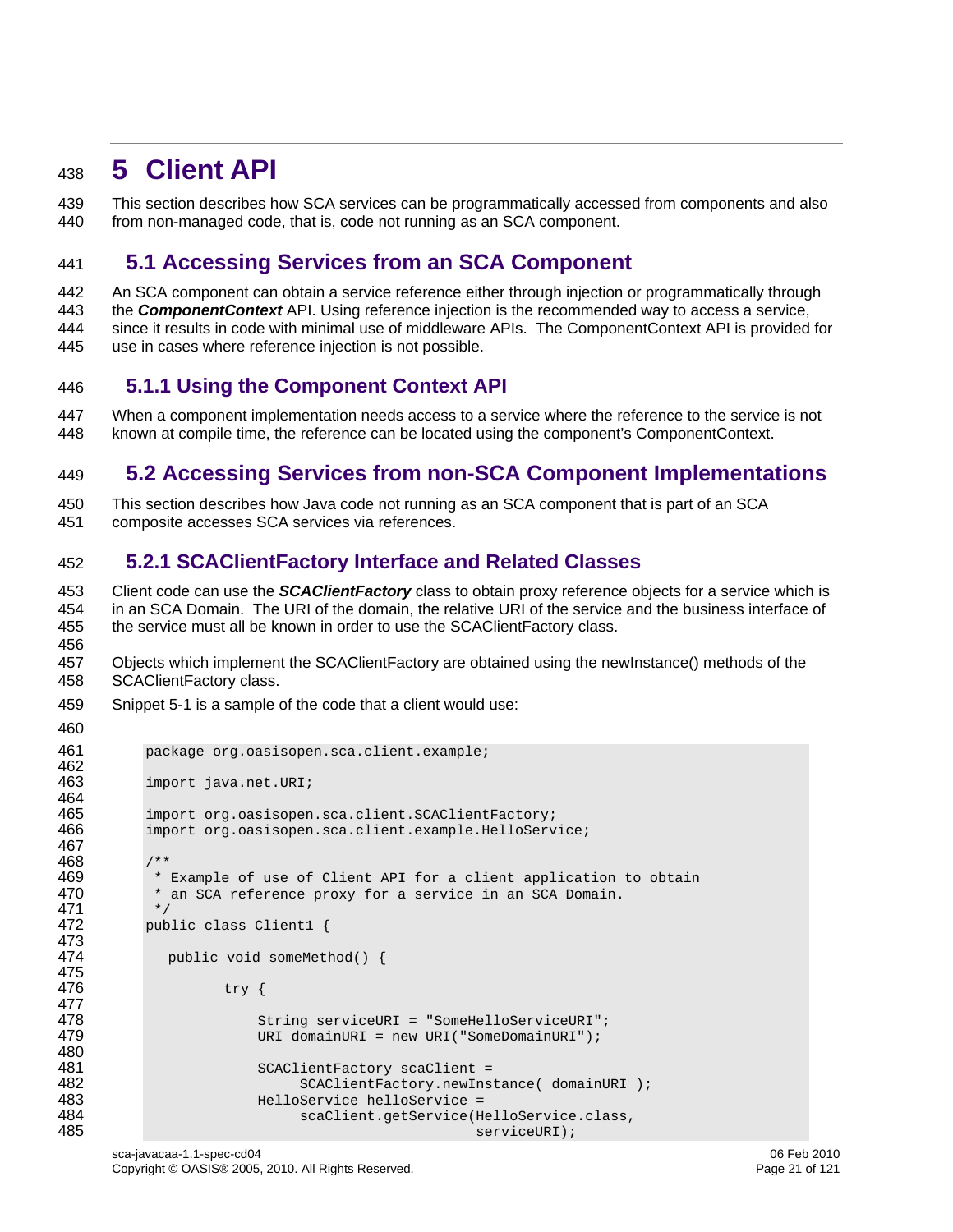```
486 String reply = helloService.sayHello("Mark");
487<br>488
488 \left.\begin{array}{ccc} \text{488} \\ \text{489} \end{array}\right\} catch (Exception e) {
                           System.out.println("Received exception");<br>}
\begin{array}{cc} 490 & & \\ 491 & & \end{array}491 } 
492 }
```
<span id="page-21-0"></span>493 *Snippet 5-1: Using the SCAClientFactory Interface* 

494

- 495 For details about the SCAClientFactory interface and its related classes see the section
- 496 ["SCAClientFactory Class"](#page-0-0).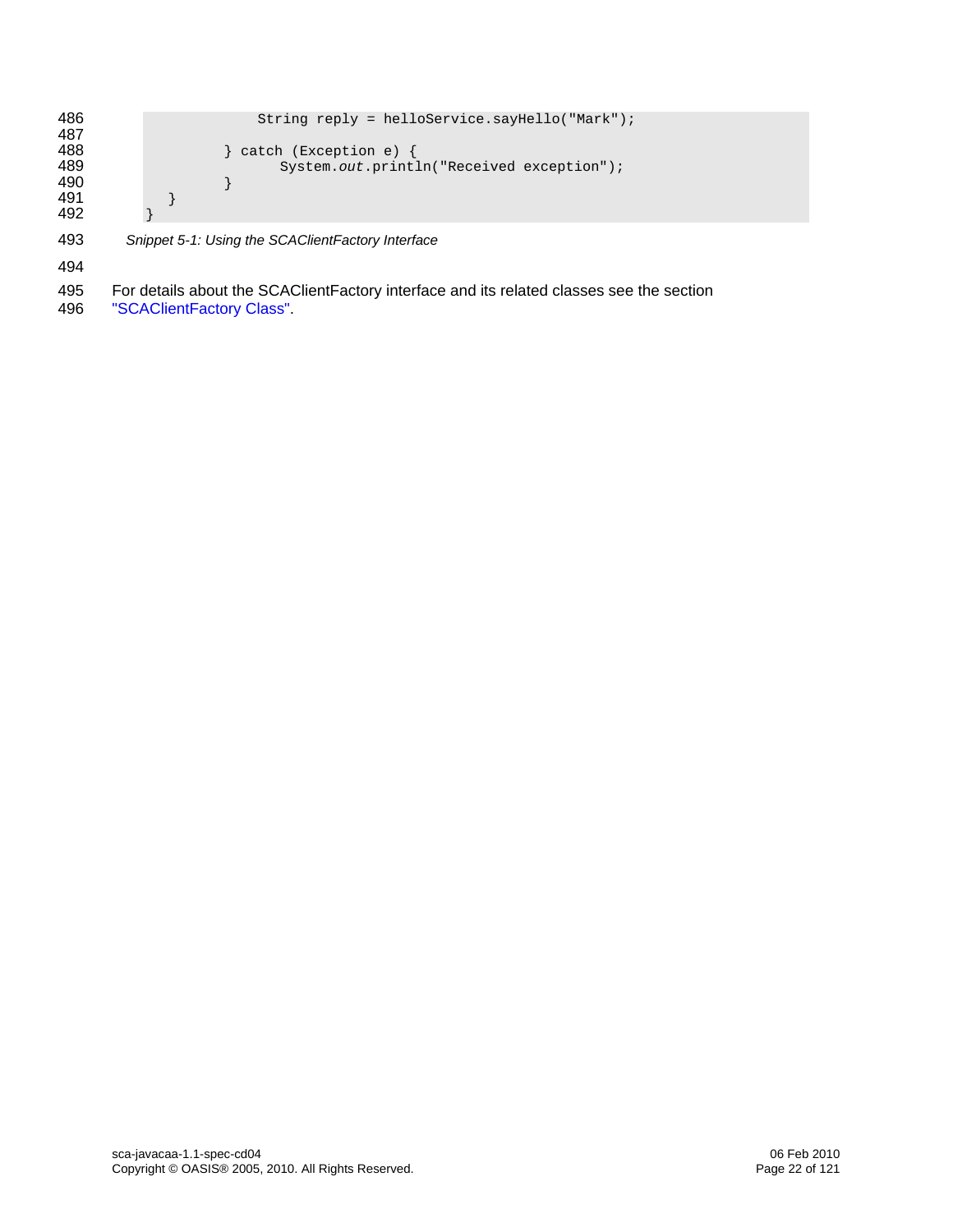# <span id="page-22-1"></span><span id="page-22-0"></span><sup>497</sup>**6 Error Handling**

- 498 Clients calling service methods can experience business exceptions and SCA runtime exceptions.
- 499 Business exceptions are thrown by the implementation of the called service method, and are defined as 500 checked exceptions on the interface that types the service.
- 501 SCA runtime exceptions are raised by the SCA runtime and signal problems in management of
- 502 component execution or problems interacting with remote services. The SCA runtime exceptions are 503 defined in [the Java API section](#page-41-0).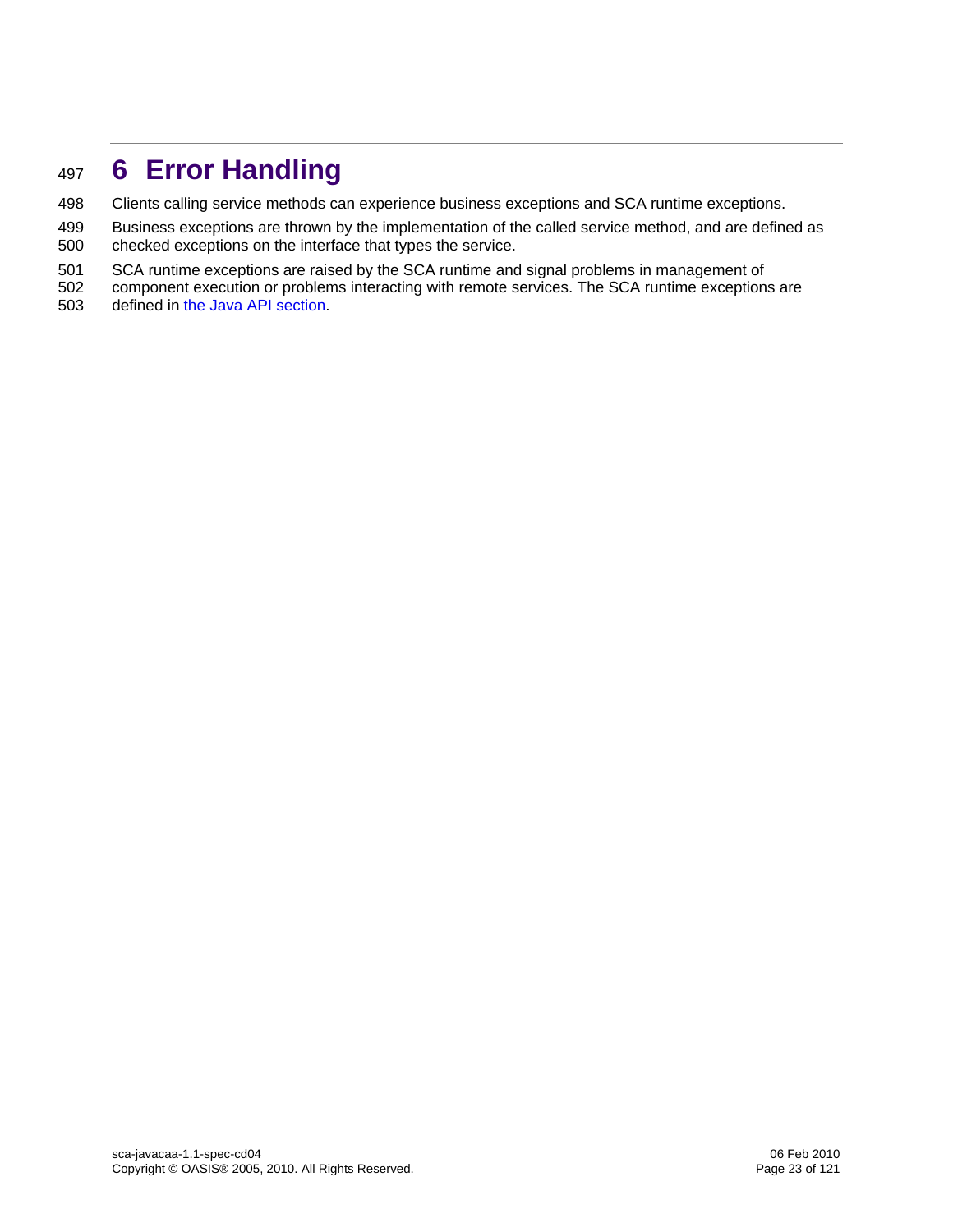# <span id="page-23-1"></span><span id="page-23-0"></span><sup>504</sup>**7 Asynchronous Programming**

505 Asynchronous programming of a service is where a client invokes a service and carries on executing 506 without waiting for the service to execute. Typically, the invoked service executes at some later time. 507 Output from the invoked service, if any, is fed back to the client through a separate mechanism, since no 508 output is available at the point where the service is invoked. This is in contrast to the call-and-return style 509 of synchronous programming, where the invoked service executes and returns any output to the client 510 before the client continues. The SCA asynchronous programming model consists of:

- 511 support for non-blocking method calls
- 512 callbacks
- 513 Each of these topics is discussed in the following sections.

#### <span id="page-23-2"></span>514 **7.1 @OneWay**

515 *Non-blocking calls* represent the simplest form of asynchronous programming, where the client of the

516 service invokes the service and continues processing immediately, without waiting for the service to 517 execute.

518 A method with a void return type and which has no declared exceptions can be marked with a *@OneWay* 519 annotation. This means that the method is non-blocking and communication with the service provider can 520 use a binding that buffers the request and sends it at some later time.

521 For a Java client to make a non-blocking call to methods that either return values or throw exceptions, a

[522 Java client can use the JAX-WS asynchronous client API model that is described in the section "JAX-WS](#page-89-0)  523 [Client Asynchronous API for a Synchronous Servi](#page-89-0)ce". It is considered to be a best practice that service 524 designers define one-way methods as often as possible, in order to give the greatest degree of binding 525 flexibility to deployers.

### <span id="page-23-3"></span>526 **7.2 Callbacks**

527 A *callback service* is a service that is used for *asynchronous* communication from a service provider 528 back to its client, in contrast to the communication through return values from synchronous operations. 529 Callbacks are used by *bidirectional services*, which are services that have two interfaces:

- 530 an interface for the provided service
- 531 a callback interface that is provided by the client

532 Callbacks can be used for both remotable and local services. Either both interfaces of a bidirectional [533 service are remotable, or both are local. It is illegal to mix the two, as defined in the SCA Assembly](#page-6-0)  534 [Model specification \[ASSEMB](#page-6-0)LY].

535 A callback interface is declared by using a *@Callback* annotation on a service interface, with the Java 536 Class object of the interface as a parameter. The annotation can also be applied to a method or to a field

537 of an implementation, which is used in order to have a callback injected, as explained in the next section.

#### <span id="page-23-4"></span>538 **7.2.1 Using Callbacks**

539 Bidirectional interfaces and callbacks are used when a simple request/response pattern isn't sufficient to

540 capture the business semantics of a service interaction. Callbacks are well suited for cases when a

- 541 service request can result in multiple responses or new requests from the service back to the client, or
- 542 where the service might respond to the client some time after the original request has completed.

543 [Snippet 7-1](#page-24-0) shows a scenario in which bidirectional interfaces and callbacks could be used. A client 544 requests a quotation from a supplier. To process the enquiry and return the quotation, some suppliers 545 might need additional information from the client. The client does not know which additional items of 546 information will be needed by different suppliers. This interaction can be modeled as a bidirectional 547 interface with callback requests to obtain the additional information.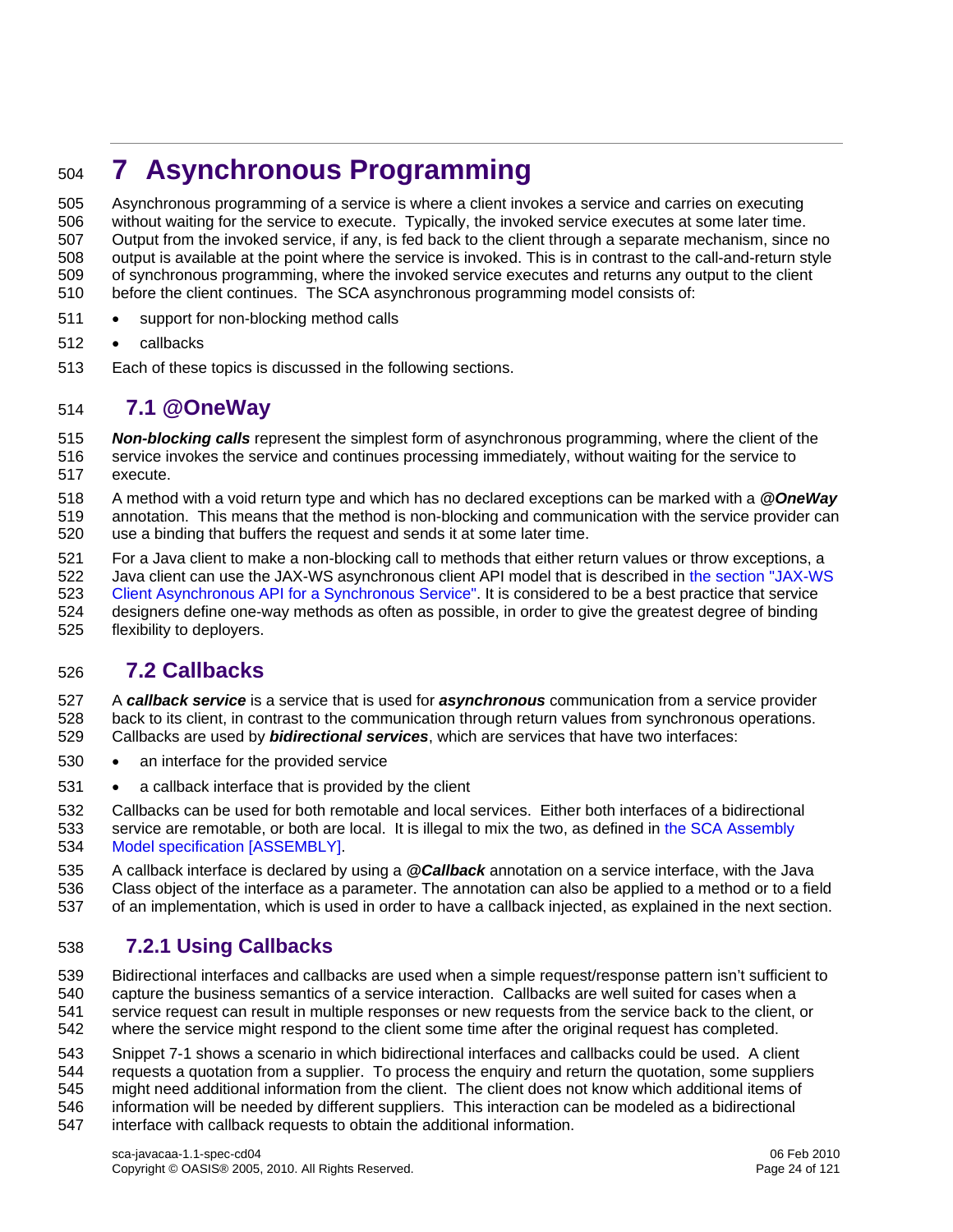548 549 package somepackage;<br>550 import org.oasisopen 550 import org.oasisopen.sca.annotation.Callback;<br>551 import org.oasisopen.sca.annotation.Remotable import org.oasisopen.sca.annotation.Remotable; 552 553 @Remotable<br>554 @Callback( 554 @Callback(QuotationCallback.class)<br>555 public interface Quotation {h 555 public interface Quotation {h<br>556 double requestQuotation(S) 556 double requestQuotation(String productCode, int quantity); 557 } 558 559 @Remotable<br>560 public int 560 public interface QuotationCallback {<br>561 String getState(); 561 String getState();<br>562 String getZipCode( String getZipCode(); 563 String getCreditRating(); 564 } 565 *Snippet 7-1: Using a Bidirectional Interface*  566 567 In [Snippet 7-1](#page-24-0), the request Quotation operation requests a quotation to supply a given quantity of a 568 specified product. The QuotationCallBack interface provides a number of operations that the supplier can 569 use to obtain additional information about the client making the request. For example, some suppliers 570 might quote different prices based on the state or the ZIP code to which the order will be shipped, and 571 some suppliers might quote a lower price if the ordering company has a good credit rating. Other 572 suppliers might quote a standard price without requesting any additional information from the client. 573 [Snippet 7-2](#page-24-1) illustrates a possible implementation of the example service, using the @Callback annotation 574 to request that a callback proxy be injected. 575

```
576 @Callback<br>577 protected
            protected QuotationCallback callback;
578 
579 public double requestQuotation(String productCode, int quantity) {<br>580 \frac{1}{100} double price = getPrice(productOuote, quantity);
580 double price = getPrice(productQuote, quantity);<br>581 double discount = 0;
581 double discount = 0;<br>582 if (quantity > 1000
582 if (quantity > 1000 && callback.getState().equals("FL")) { 
                      discount = 0.05;
584 } 
585 if (quantity > 10000 && callback.getCreditRating().charAt(0) == 'A') { 
                      discount += 0.05;
587 } 
                 return price * (1-discount);
589 }
```
<span id="page-24-1"></span>590 *Snippet 7-2: Example Implementation of a Service with a Bidirectional Interface* 

591

592 [Snippet 7-3](#page-25-4) is taken from the client of this example service. The client's service implementation class 593 implements the methods of the QuotationCallback interface as well as those of its own service interface 594 ClientService.

595

```
596 public class ClientImpl implements ClientService, QuotationCallback { 
597 
598 private QuotationService myService; 
599 
600 @Reference 
601 public void setMyService(QuotationService service) {<br>602 myService = service;
                 myService = service;603 } 
604
```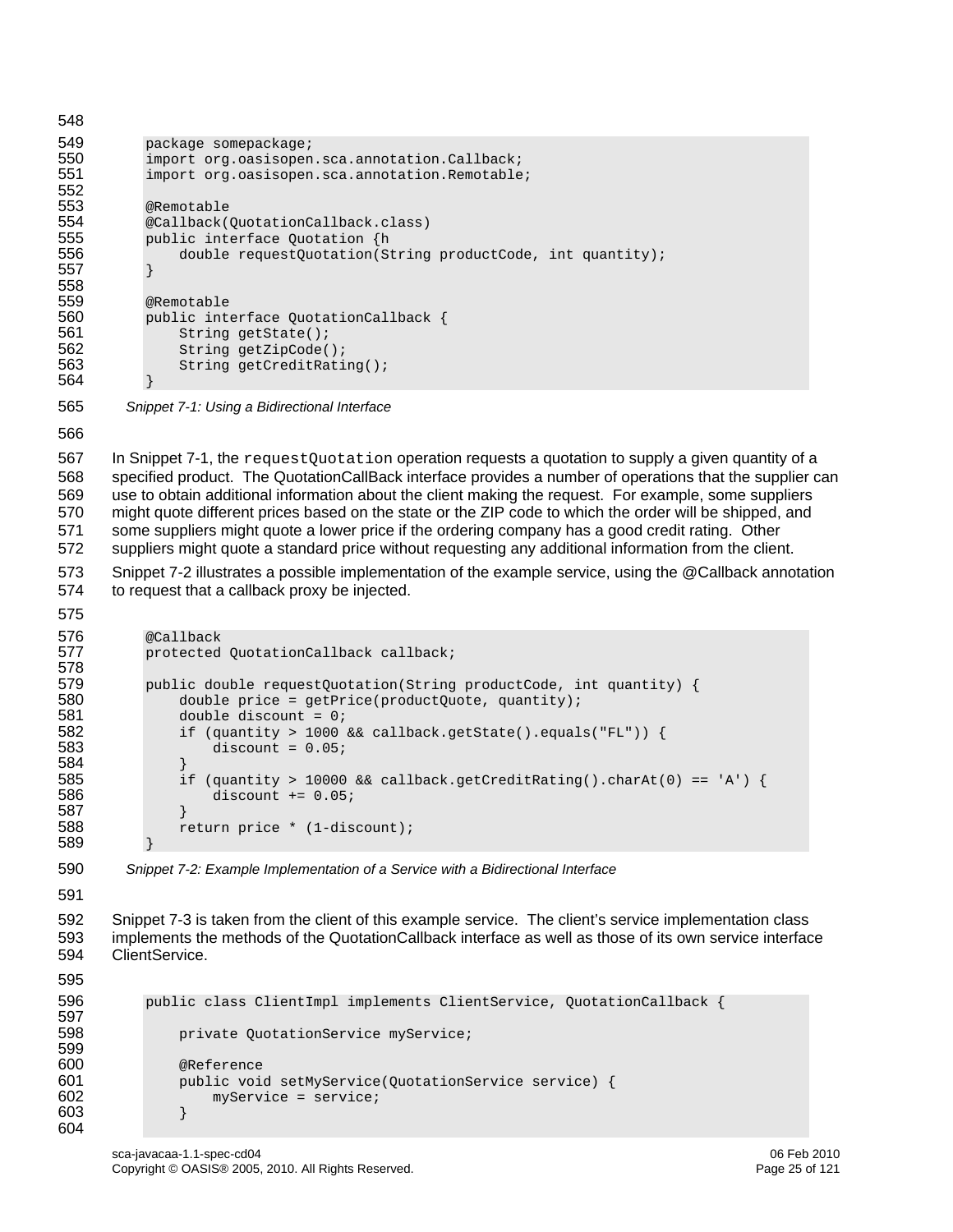```
605 public void aClientMethod() { 
606<br>607
                double quote = myService.requestOuotation("AB123", 2000);
608 ... 
609 } 
610 
611 public String getState() { 
612 return "TX"; 
613 }<br>614 pu
614 public String getZipCode() { 
                615 return "78746"; 
616 }<br>617 bu
617 public String getCreditRating() {<br>618 return "AA";
                return "AA";
619 } 
620 }
```
<span id="page-25-4"></span>621 *Snippet 7-3: Example Client Using a Biderictional Interface* 

622

623 [Snippet 7-3](#page-25-4) the callback is *stateless*, i.e., the callback requests do not need any information relating to 624 the original service request. For a callback that needs information relating to the original service request 625 (a *stateful* callback), this information can be passed to the client by the service provider as parameters

626 on the callback request.

#### <span id="page-25-1"></span>627 **7.2.2 Callback Instance Management**

628 Instance management for callback requests received by the client of the bidirectional service is handled in 629 the same way as instance management for regular service requests. If the client implementation has 630 STATELESS scope, the callback is dispatched using a newly initialized instance. If the client 631 implementation has COMPOSITE scope, the callback is dispatched using the same shared instance that 632 is used to dispatch regular service requests.

633 As described in [the section "Using Callbacks"](#page-23-0), a stateful callback can obtain information relating to the 634 original service request from parameters on the callback request. Alternatively, a composite-scoped 635 client could store information relating to the original request as instance data and retrieve it when the 636 callback request is received. These approaches could be combined by using a key passed on the 637 callback request (e.g., an order ID) to retrieve information that was stored in a composite-scoped instance

638 by the client code that made the original request.

#### <span id="page-25-2"></span>639 **7.2.3 Callback Injection**

640 When a bidirectional service is invoked, the SCA runtime MUST inject a callback reference for the [641 invoking service into all fields and setter methods of the service implementation class that are marked](#page-105-0)  [642 with a @Callback annotation and typed by the callback interface of the bidirectional service, and the SCA](#page-105-0)  643 runtime MUST inject null into all other fields and setter methods of the service implementation class that [644](#page-105-1) [are marked with a @Call](#page-105-0)[back annotation. \[JCA60001\]](#page-105-1) When a non-bidirectional service is invoked, the 645 SCA runtime MUST inject null into all fields and setter methods of the service implementation class that 646 [are marked with a @Callback ann](#page-105-1)otation. [JCA60002]

#### <span id="page-25-3"></span>647 **7.2.4 Implementing Multiple Bidirectional Interfaces**

648 Since it is possible for a single implementation class to implement multiple services, it is also possible for 649 callbacks to be defined for each of the services that it implements. The service implementation can 650 include an injected field for each of its callbacks. The runtime injects the callback onto the appropriate 651 field based on the type of the callback. [Snippet 7-4](#page-26-2) shows the declaration of two fields, each of which 652 corresponds to a particular service offered by the implementation.

653

```
654 @Callback<br>655 protected
            protected MyService1Callback callback1;
```
sca-javacaa-1.1-spec-cd04 06 Feb 2010 Copyright © OASIS® 2005, 2010. All Rights Reserved. Page 26 of 121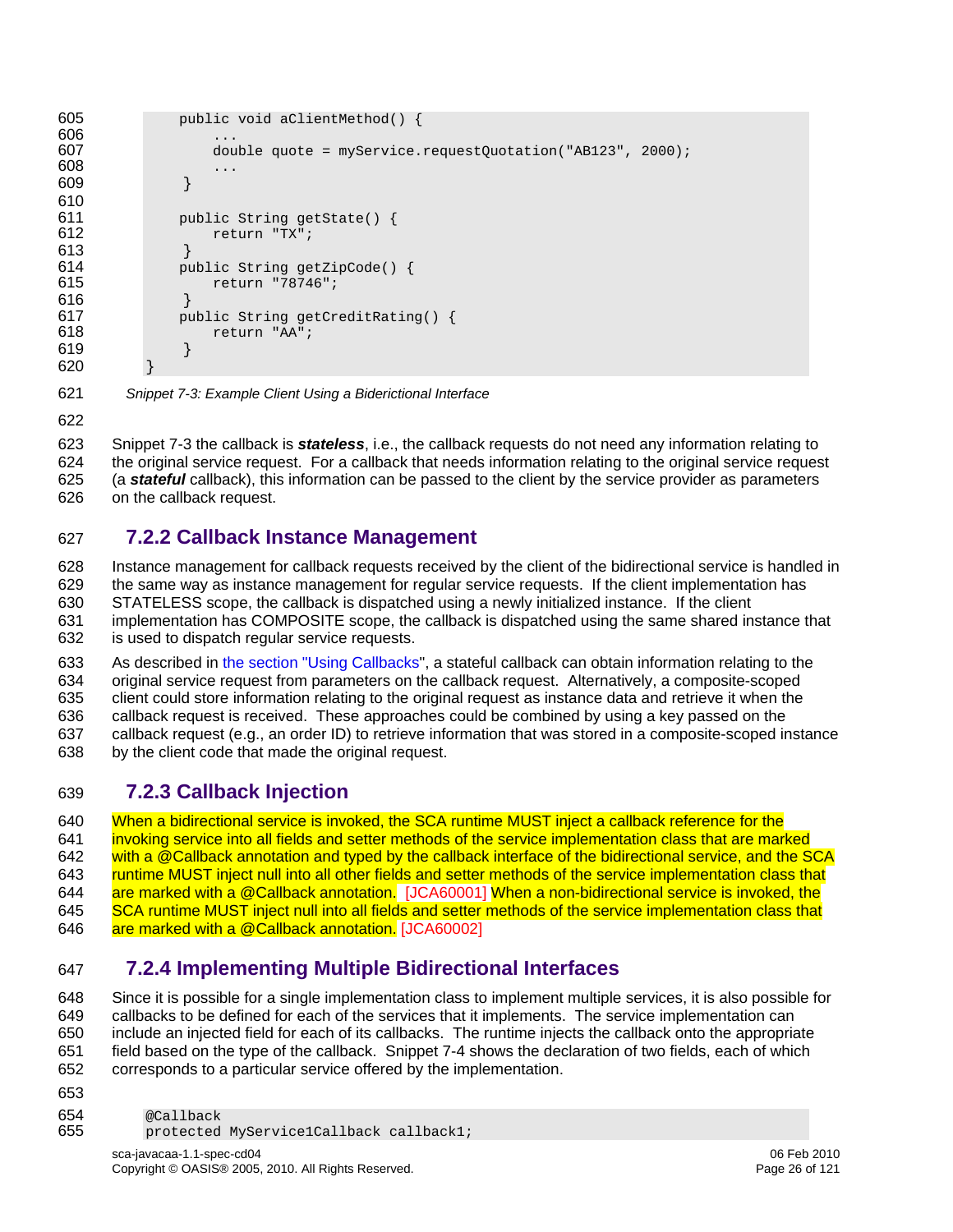<span id="page-26-0"></span>656

- 657 @Callback<br>658 protected protected MyService2Callback callback2;
- <span id="page-26-2"></span>659 *Snippet 7-4: Multiple Bidirectional Interfaces in an Implementation*

660

661 If a single callback has a type that is compatible with multiple declared callback fields, then all of them will 662 be set.

#### <span id="page-26-1"></span>663 **7.2.5 Accessing Callbacks**

664 In addition to injecting a reference to a callback service, it is also possible to obtain a reference to a 665 Callback instance by annotating a field or method of type *ServiceReference* with the *@Callback* 666 annotation.

667

- 668 A reference implementing the callback service interface can be obtained using
- 669 ServiceReference.getService().
- 670 [Snippet 7-5](#page-26-3) comes from a service implementation that uses the callback API:

671

```
672 @Callback<br>673 protected
          protected ServiceReference<MyCallback> callback;
674<br>675
          public void someMethod() {
676 
677 MyCallback myCallback = callback.getService();
678 
679 myCallback.receiveResult(theResult); 
680 }
```
<span id="page-26-3"></span>681 *Snippet 7-5: Using the Callback API* 

682

- 683 Because ServiceReference objects are serializable, they can be stored persistently and retrieved at a
- 684 later time to make a callback invocation after the associated service request has completed.
- 685 ServiceReference objects can also be passed as parameters on service invocations, enabling the 686 responsibility for making the callback to be delegated to another service.
- 687 Alternatively, a callback can be retrieved programmatically using the *RequestContext* API. [Snippet 7-6](#page-26-4) 688 shows how to retrieve a callback in a method programmatically:

| 689 | @Context                                                             |
|-----|----------------------------------------------------------------------|
| 690 | ComponentContext context;                                            |
| 691 |                                                                      |
| 692 | public void someMethod() {                                           |
| 693 |                                                                      |
| 694 | $MyCallback$ myCallback = context.getRequestContext().getCallback(); |
| 695 |                                                                      |
| 696 | $\cdots$                                                             |
| 697 |                                                                      |
| 698 | myCallback.receiveResult(theResult);                                 |
| 699 |                                                                      |
|     |                                                                      |
| 700 | Snippet 7-6: Using RequestContext to get a Callback                  |

<span id="page-26-4"></span>701

702 This is necessary if the service implementation has COMPOSITE scope, because callback injection is not 703 performed for composite-scoped implementations.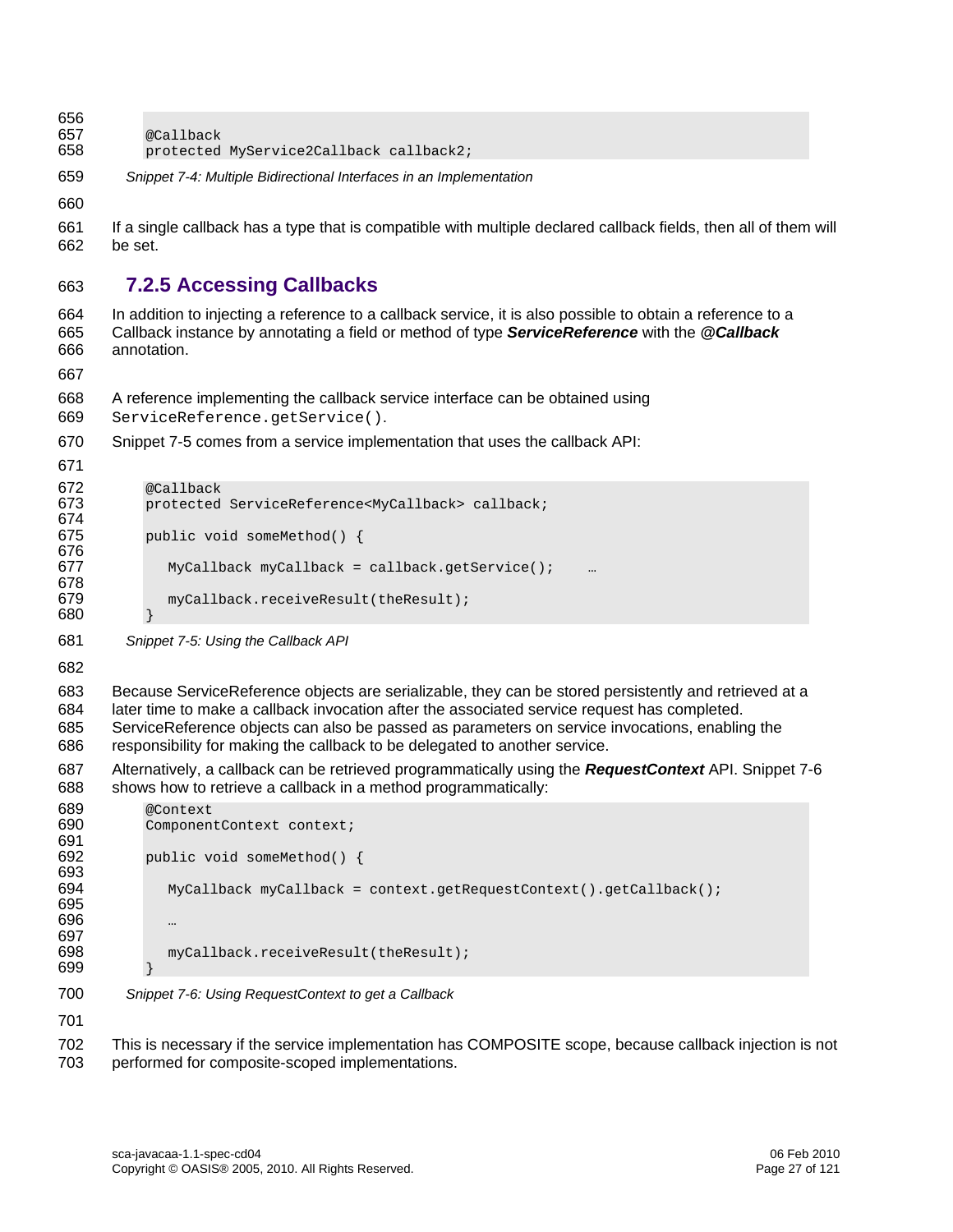### <span id="page-27-1"></span><span id="page-27-0"></span>704 **7.3 Asynchronous handling of Long Running Service Operations**

705 Long-running request-response operations are described in the SCA Assembly Specification 706 [ASSEMBLY]. These operations are characterized by following the WSDL request-response message 707 exchange pattern, but where the timing of the sending of the response message is arbitrarily later than 708 the receipt of the request message, with an impact on the client component, on the service component 709 and also on the transport binding used to communicate between them.

710 In SCA, such operations are marked with an intent "asyncInvocation" and is expected that the client

- 711 component, the service component and the binding are all affected by the presence of this intent. This
- 712 specification does not describe the effects of the intent on the binding, other than to note that in general,
- 713 there is an implication that the sending of the response message is typically separate from the sending of
- 714 the request message, typically requiring a separate response endpoint on the client to which the 715 response can be sent.
- 716 For components that are clients of a long-running request-response operation, it is strongly
- 717 recommended that the client makes use of the JAX-WS Client Asynchronous API, either using the polling
- [718 interface or the callback mechanism described in the section "JAX-WS Client Asynchronous API for a](#page-89-0)
- 719 [Synchronous Serv](#page-89-0)ice". The principle is that the client should not synchronously wait for a response from
- 720 the long running operation since this could take a long time and it is preferable not to tie up resources 721 while waiting.
- 722 For the service implementation component, the JAX-WS client asynchronous API is not suitable, so the
- 723 SCA Java Common Annotations and APIs specification defines the SCA Asynchronous Service interface,
- 724 which, like the JAX-WS client asynchronous API, is an alternative mapping of a WSDL request-response
- 725 operation into a Java interface.

# <span id="page-27-2"></span>726 **7.4 SCA Asynchronous Service Interface**

727 The SCA Asynchronous Service interface follows some of the patterns defined by the JAX-WS client 728 asynchronous API, but it is a simpler interface aligned with the needs of a service implementation class.

729 As an example, for a WSDL portType with a single operation "getPrice" with a String request parameter 730 and a float response, the synchronous Java interface mapping appears in [Snippet 7-7](#page-27-3).

731

```
732 // synchronous mapping 
733 public interface StockQuote {<br>734 float getPrice (String tick
                float getPrice(String ticker);
```
735 }

<span id="page-27-3"></span>736 *Snippet 7-7: Example Synchronous Java Interface Mapping*

737

738 The JAX-WS client asynchronous API for the same portType adds two asynchronous forms for each 739 synchronous method, as shown in [Snippet 7-8](#page-27-4).

740

741 // asynchronous mapping<br>742 **public interface StockO** 742 public interface StockQuote {<br>743 float getPrice(String tick 743 float getPrice(String ticker);<br>744 Response<Float> getPriceAsync( 744 Response<Float> getPriceAsync(String ticker); Future<?> getPriceAsync(String ticker, AsyncHandler<Float> handler); 746 } 747 *Snippet 7-8: Example JAX-WS Client Asynchronous Java interface Mapping* 

<span id="page-27-4"></span>748

749 The SCA Asynchronous Service interface has a single method similar to the final one in the 750 asynchronous client interface, as shown in [Snippet 7-8.](#page-27-4)

751

752 // asynchronous mapping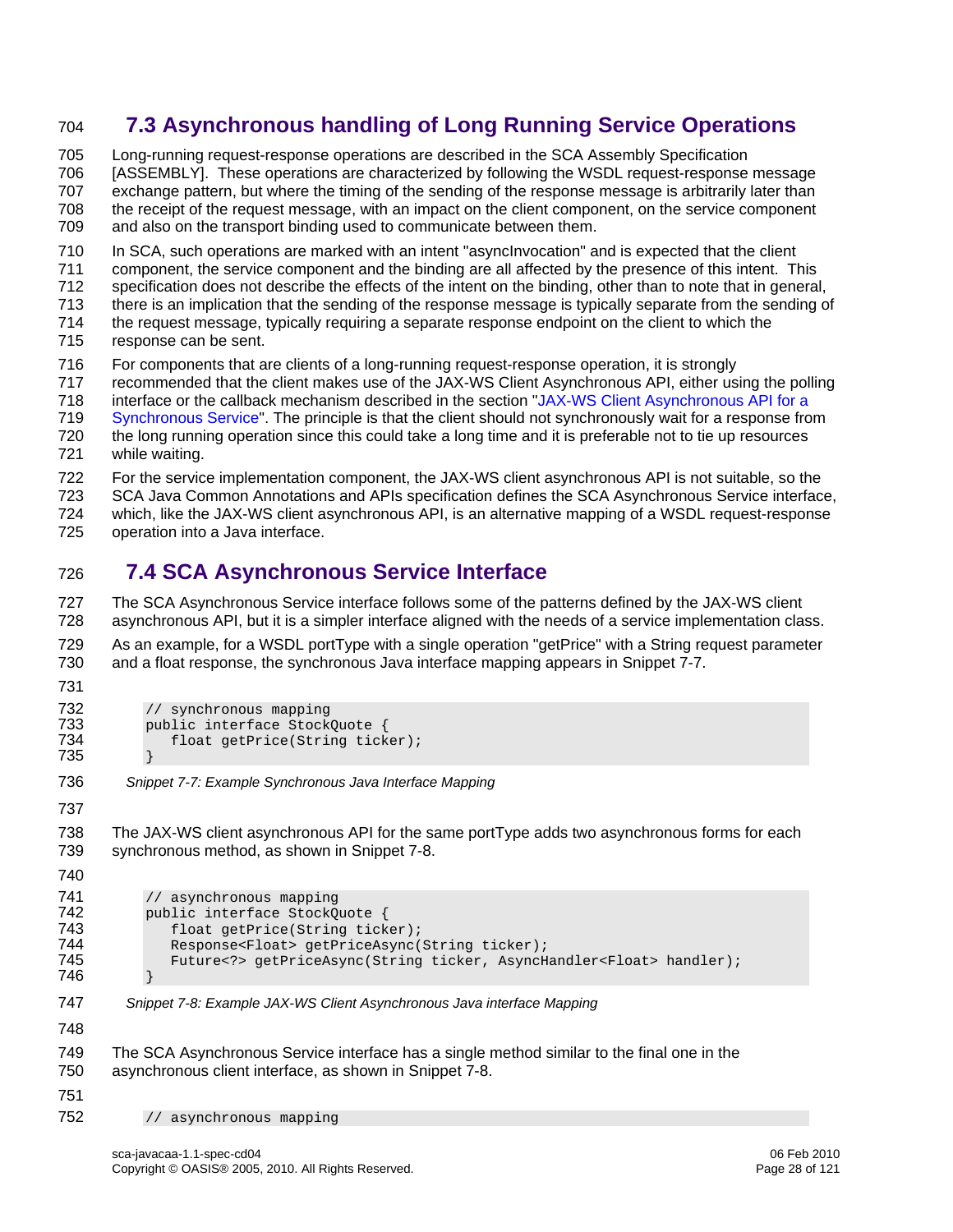| 753<br>754<br>755<br>756               | @Requires("sca:asyncInvocation")<br>public interface StockQuote {<br>void getPriceAsync(String ticker, ResponseDispatch <float> dispatch);</float>                                                                                                                                                                                                                                                                                                                                                                                                                                              |
|----------------------------------------|-------------------------------------------------------------------------------------------------------------------------------------------------------------------------------------------------------------------------------------------------------------------------------------------------------------------------------------------------------------------------------------------------------------------------------------------------------------------------------------------------------------------------------------------------------------------------------------------------|
| 757                                    | Snippet 7-9: Example SCA Asynchronous Service Java interface Mapping                                                                                                                                                                                                                                                                                                                                                                                                                                                                                                                            |
| 758                                    |                                                                                                                                                                                                                                                                                                                                                                                                                                                                                                                                                                                                 |
| 759                                    | The main characteristics of the SCA asynchronous mapping are:                                                                                                                                                                                                                                                                                                                                                                                                                                                                                                                                   |
| 760                                    | there is a single method, with a name with the string "Async" appended to the operation name<br>$\bullet$                                                                                                                                                                                                                                                                                                                                                                                                                                                                                       |
| 761                                    | it has a void return type<br>$\bullet$                                                                                                                                                                                                                                                                                                                                                                                                                                                                                                                                                          |
| 762<br>763<br>764<br>765               | it has two input parameters, the first is the request message of the operation and the second is a<br>$\bullet$<br>ResponseDispatch object typed by the response message of the operation (following the rules<br>expressed in the JAX-WS specification for the typing of the AsyncHandler object in the client<br>asynchronous API)                                                                                                                                                                                                                                                            |
| 766                                    | it is annotated with the asynclnvocation intent<br>$\bullet$                                                                                                                                                                                                                                                                                                                                                                                                                                                                                                                                    |
| 767<br>768                             | if the synchronous method has any business faults/exceptions, it is annotated with @AsyncFault,<br>containing a list of the exception classes                                                                                                                                                                                                                                                                                                                                                                                                                                                   |
| 769<br>770<br>771                      | Unlike the JAX-WS asynchronous client interface, there is only a single operation for the service<br>implementation to provide (it would be inconvenient for the service implementation to be required to<br>implement multiple methods for each operation in the WSDL interface).                                                                                                                                                                                                                                                                                                              |
| 772<br>773<br>774<br>775<br>776<br>777 | The ResponseDispatch parameter is the mechanism by which the service implementation sends back the<br>response message resulting from the invocation of the service method. The ResponseDispatch is<br>serializable and it can be invoked once at any time after the invocation of the service method, either<br>before or after the service method returns. This enables the service implementation to store the<br>ResponseDispatch in serialized form and release resources while waiting for the completion of whatever<br>activities result from the processing of the initial invocation. |
| 778<br>779<br>780                      | The ResponseDispatch object is allocated by the SCA runtime/binding implementation and it is expected<br>to contain whatever metadata is required to deliver the response message back to the client that invoked<br>the service operation.                                                                                                                                                                                                                                                                                                                                                     |
| 781<br>782                             | The SCA asynchronous service Java interface mapping of a WSDL request-response operation<br><b>MUST appear as follows:</b>                                                                                                                                                                                                                                                                                                                                                                                                                                                                      |
| 783                                    | The interface is annotated with the "asynclnvocation" intent.                                                                                                                                                                                                                                                                                                                                                                                                                                                                                                                                   |
| 784                                    | For each service operation in the WSDL, the Java interface contains an operation with                                                                                                                                                                                                                                                                                                                                                                                                                                                                                                           |
| 785<br>786                             | a name which is the JAX-WS mapping of the WSDL operation name, with the suffix "Async"<br>added                                                                                                                                                                                                                                                                                                                                                                                                                                                                                                 |
| 787                                    | a void return type                                                                                                                                                                                                                                                                                                                                                                                                                                                                                                                                                                              |
| 788<br>789<br>790<br>791<br>792        | a set of input parameter(s) which match the JAX-WS mapping of the input parameter(s) of the<br>WSDL operation plus an additional last parameter which is a ResponseDispatch object typed by<br>the JAX-WS Response Bean mapping of the output parameter(s) of the WSDL operation, where<br>ResponseDispatch is the type defined in the SCA Java Common Annotations and APIs<br>specification. [JCA60003]                                                                                                                                                                                        |
| 793<br>794                             | An SCA Runtime MUST support the use of the SCA asynchronous service interface for the interface of an<br>SCA service. [JCA60004]                                                                                                                                                                                                                                                                                                                                                                                                                                                                |
| 795<br>796<br>797<br>798<br>799<br>800 | The ResponseDispatch object passed in as a parameter to a method of a service implementation using<br>the SCA asynchronous service Java interface can be invoked once only through either its sendResponse<br>method or through its sendFault method to return the response resulting from the service method<br>invocation. If the SCA asynchronous service interface ResponseDispatch handleResponse method is<br>invoked more than once through either its sendResponse or its sendFault method, the SCA runtime<br><b>MUST throw an IllegalStateException.</b> [JCA60005]                   |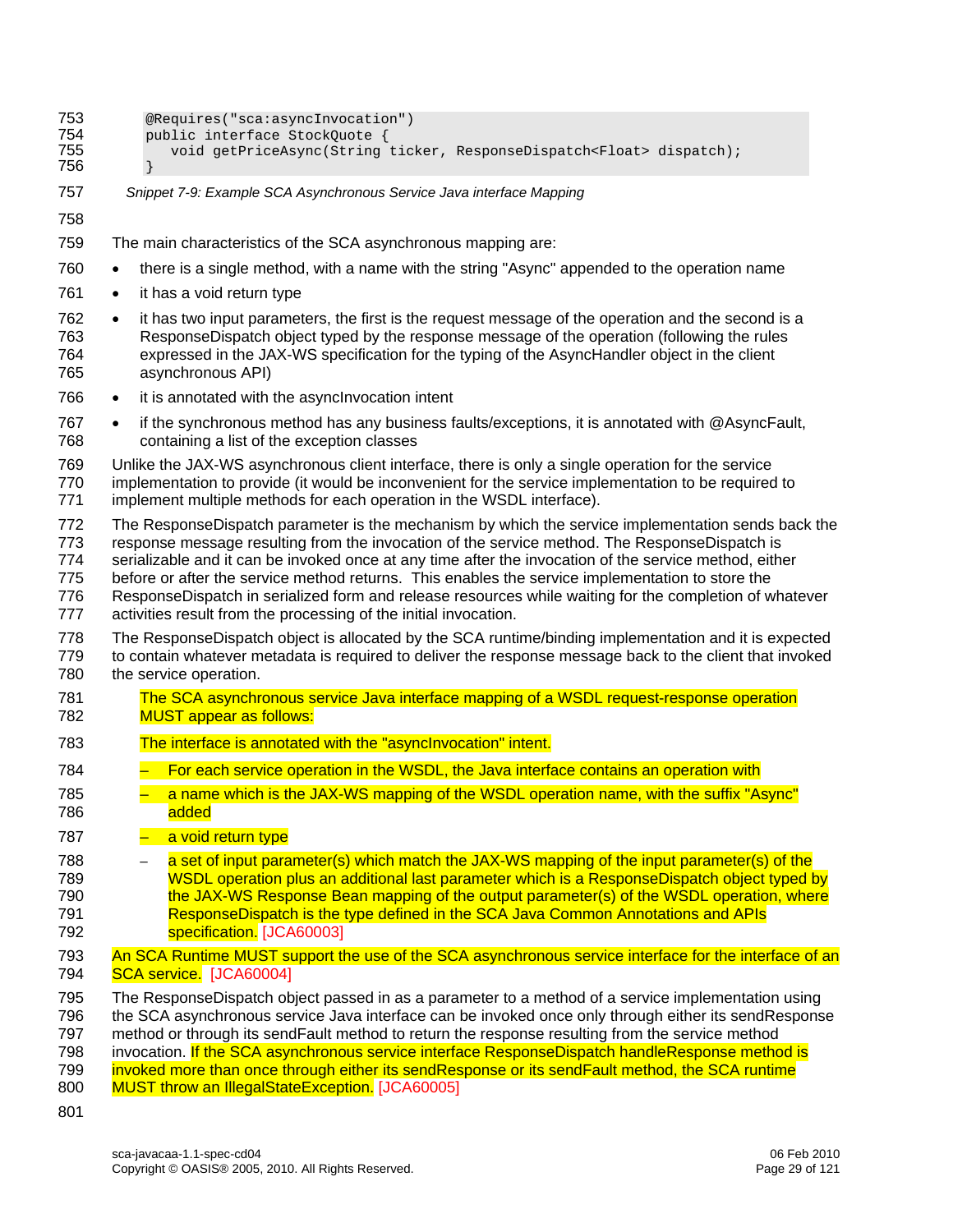- 802 For the purposes of matching interfaces (when wiring between a reference and a service, or when using
- [803 an implementation class by a component\), an interface which has one or more methods which follow the](#page-105-5) 804 SCA asynchronous service pattern MUST be treated as if those methods are mapped as the equivalent [804 SCA asynchronous service pattern MUST be treated as if those methods are mapped as the equivalent](#page-105-5) 805<br>805 Synchronous methods, as follows:
- synchronous methods, as follows:
- 806 Asynchronous service methods are characterized by:
- 807 void return type
- [808 a method name with the suffix "Async"](#page-105-5)
- 809 a last input parameter with a type of ResponseDispatch<X>
- 810 annotation with the asynclnvocation intent
- 811 possible annotation with the @AsyncFault annotation
- 812 The mapping of each such method is as if the method had the return type "X", the method name without
- 813 the suffix "Async" and all the input parameters except the last parameter of the type
- 814 [ResponseDispatch<X>, plus the li](#page-105-5)st of exceptions contained in the @AsyncFault annotation. [JCA60006]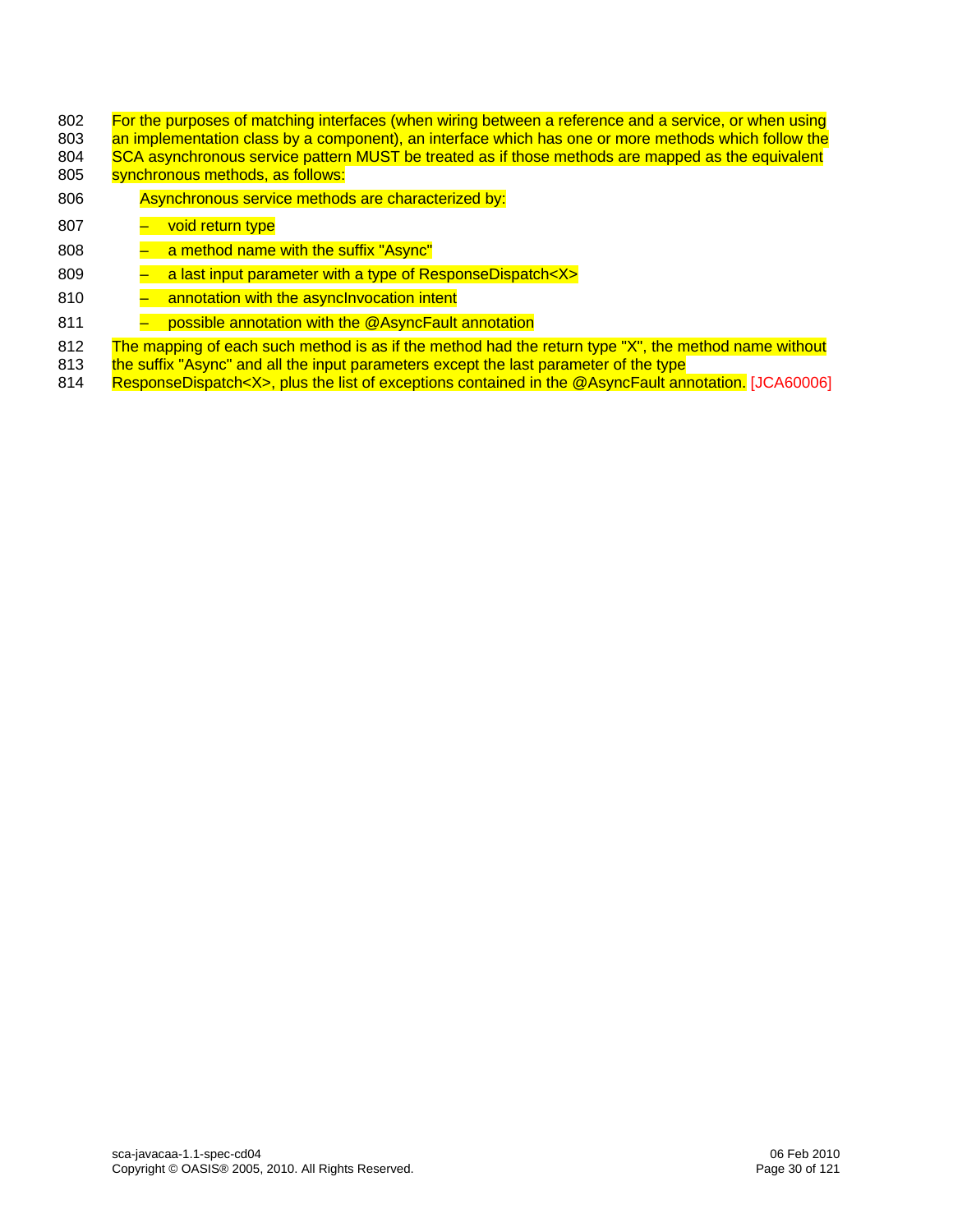# <span id="page-30-1"></span><span id="page-30-0"></span><sup>815</sup>**8 Policy Annotations for Java**

816 SCA provides facilities for the attachment of policy-related metadata to SCA assemblies, which influence [817 how implementations, services and references behave at runtime. The policy facilities are described in](#page-6-0) 818 [the SCA Policy Framework specification \[POLI](#page-6-0)CY]. In particular, the facilities include Intents and Policy 819 Sets, where intents express abstract, high-level policy requirements and policy sets express low-level 820 detailed concrete policies.

821 Policy metadata can be added to SCA assemblies through the means of declarative statements placed

- 822 into Composite documents and into Component Type documents. These annotations are completely 823 independent of implementation code, allowing policy to be applied during the assembly and deployme independent of implementation code, allowing policy to be applied during the assembly and deployment 824 phases of application development.
- 825 However, it can be useful and more natural to attach policy metadata directly to the code of
- 826 implementations. This is particularly important where the policies concerned are relied on by the code
- 827 itself. An example of this from the Security domain is where the implementation code expects to run
- 828 under a specific security Role and where any service operations invoked on the implementation have to
- 829 be authorized to ensure that the client has the correct rights to use the operations concerned. By
- 830 annotating the code with appropriate policy metadata, the developer can rest assured that this metadata 831 is not lost or forgotten during the assembly and deployment phases.
- 832 This specification has a series of annotations which provide the capability for the developer to attach
- 833 policy information to Java implementation code. The annotations concerned first provide general facilities 834 for attaching SCA Intents and Policy Sets to Java code. Secondly, there are further specific annotations
- 835 that deal with particular policy intents for certain policy domains such as Security and Transactions.
- 836 This specification supports using the Common Annotations for the Java Platform specification (JSR-250)
- 837 [\[JSR-](#page-6-0)250]. An implication of adopting the common annotation for Java platform specification is that the
- 838 SCA Java specification supports consistent annotation and Java class inheritance relationships. SCA
- 839 policy annotation semantics follow the General Guidelines for Inheritance of Annotations in the Common
- 840 [Annotations for the Java Platform specification \[JSR-](#page-6-0)250], except that member-level annotations in a
- 841 class or interface do not have any effect on how class-level annotations are applied to other members of 842 the class or interface.
- 843

### <span id="page-30-2"></span>844 **8.1 General Intent Annotations**

845 SCA provides the annotation *@Requires* for the attachment of any intent to a Java class, to a Java 846 interface or to elements within classes and interfaces such as methods and fields.

847 The @Requires annotation can attach one or multiple intents in a single statement.

848 Each intent is expressed as a string. Intents are XML QNames, which consist of a Namespace URI 849 followed by the name of the Intent. The precise form used follows the string representation used by the 850 javax.xml.namespace.QName class, which is shown in [Snippet 8-1](#page-30-3).

- 851
- 852 "{" + Namespace URI + "}" + intentname
- <span id="page-30-3"></span>853 *Snippet 8-1: Intent Format*

854

855 Intents can be qualified, in which case the string consists of the base intent name, followed by a ".", 856 followed by the name of the qualifier. There can also be multiple levels of qualification.

857 This representation is quite verbose, so we expect that reusable String constants will be defined for the 858 namespace part of this string, as well as for each intent that is used by Java code. SCA defines 859 constants for intents such as those in [Snippet 8-2](#page-31-0).

860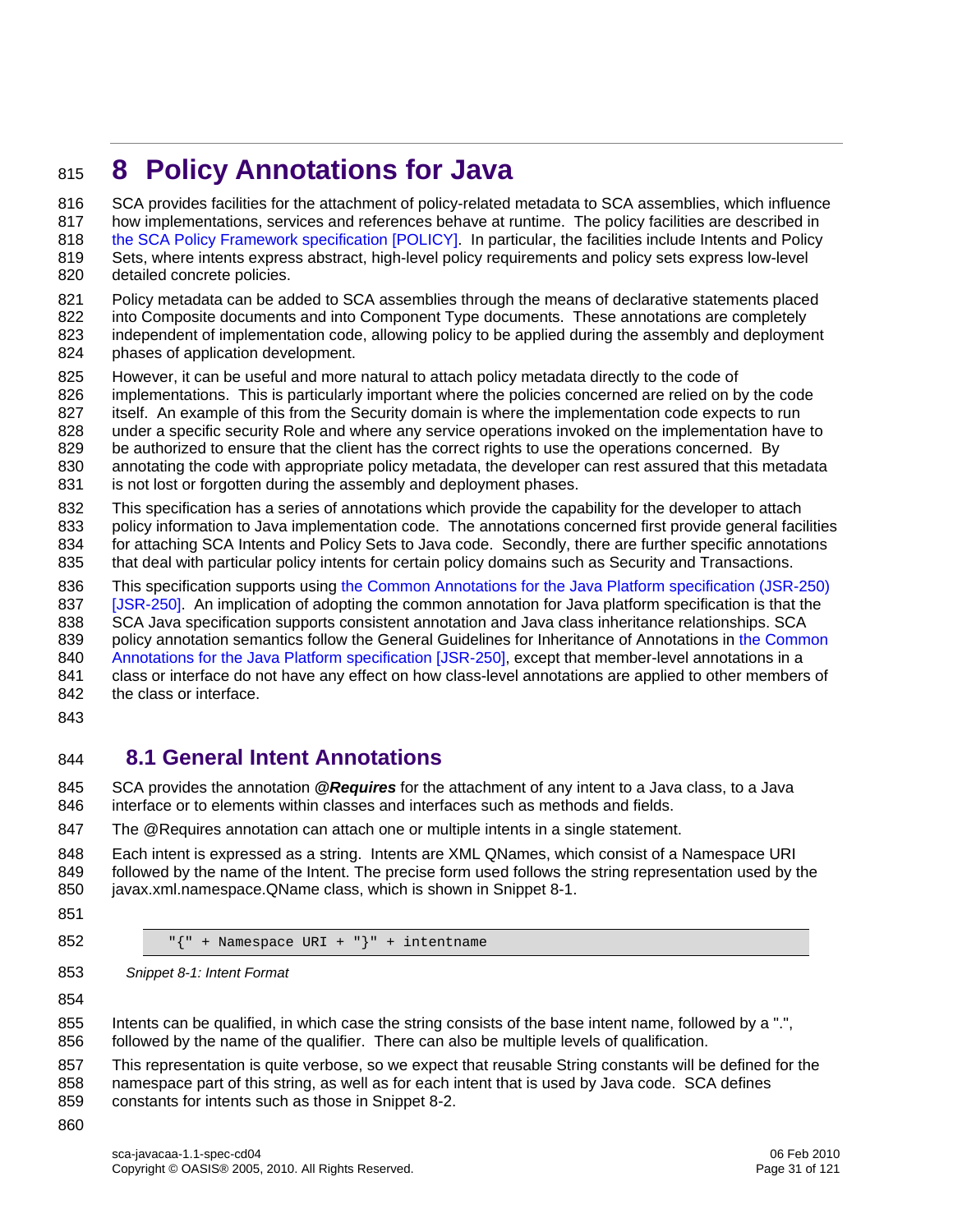```
sca-javacaa-1.1-spec-cd04 06 Feb 2010 
861 public static final String SCA_PREFIX =<br>862 <br>Fittp://docs.oasis-open.org/ns/
862 "{http://docs.oasis-open.org/ns/opencsa/sca/200912}";<br>863 public static final String CONFIDENTIALITY =
863 public static final String CONFIDENTIALITY =<br>864 SCA PREFIX + "confidentiality";
864 SCA_PREFIX + "confidentiality"; 
865 public static final String CONFIDENTIALITY_MESSAGE = 
                      CONFIDENTIALITY + ".message";
867 Snippet 8-2: Example Intent Constants 
868 
869 Notice that, by convention, qualified intents include the qualifier as part of the name of the constant, 
870 separated by an underscore. These intent constants are defined in the file that defines an annotation for 
871 the intent (annotations for intents, and the formal definition of these constants, are covered in a following 
872 section). 
873 Multiple intents (qualified or not) are expressed as separate strings within an array declaration. 
874 An example of the @Requires annotation with 2 qualified intents (from the Security domain) is shown in 
875 Snippet 8-3: 
876 
877 @Requires({CONFIDENTIALITY_MESSAGE, INTEGRITY_MESSAGE})
878 Snippet 8-3: Multiple Intnets in One Annotation 
879 
880 The annotation in Snippet 8-3 attaches the intents "confidentiality.message" and "integrity.message". 
881 Snippet 8-4 is an example of a reference requiring support for confidentiality: 
882 
883 package com.foo;
884 
885 import static org.oasisopen.sca.annotation.Confidentiality.*;
886 import static org.oasisopen.sca.annotation.Reference;<br>887 import static org.oasisopen.sca.annotation.Requires;
            import static org.oasisopen.sca.annotation.Requires;
888 
889 public class Foo { 
890 @Requires(CONFIDENTIALITY)<br>891 @Reference
891 @Reference 
               public void setBar(Bar bar) {
893 … 
894 } 
895 } 
896 Snippet 8-4: Annotation a Reference 
897 
898 Users can also choose to only use constants for the namespace part of the QName, so that they can add 
899 new intents without having to define new constants. In that case, the definition of Snippet 8-4 would 
900 instead look like Snippet 8-5. 
901 
902 package com.foo; 
903 
904 import static org.oasisopen.sca.Constants.*;<br>905 import static org.oasisopen.sca.annotation.R
905 import static org.oasisopen.sca.annotation.Reference;<br>906 import static org.oasisopen.sca.annotation.Requires;
            import static org.oasisopen.sca.annotation.Requires;
907 
908 public class Foo {<br>909 @Requires(SCA E
909 @Requires(SCA_PREFIX+"confidentiality") 
910 @Reference 
               public void setBar(Bar bar) {
912 … 
913 } 
914 }
```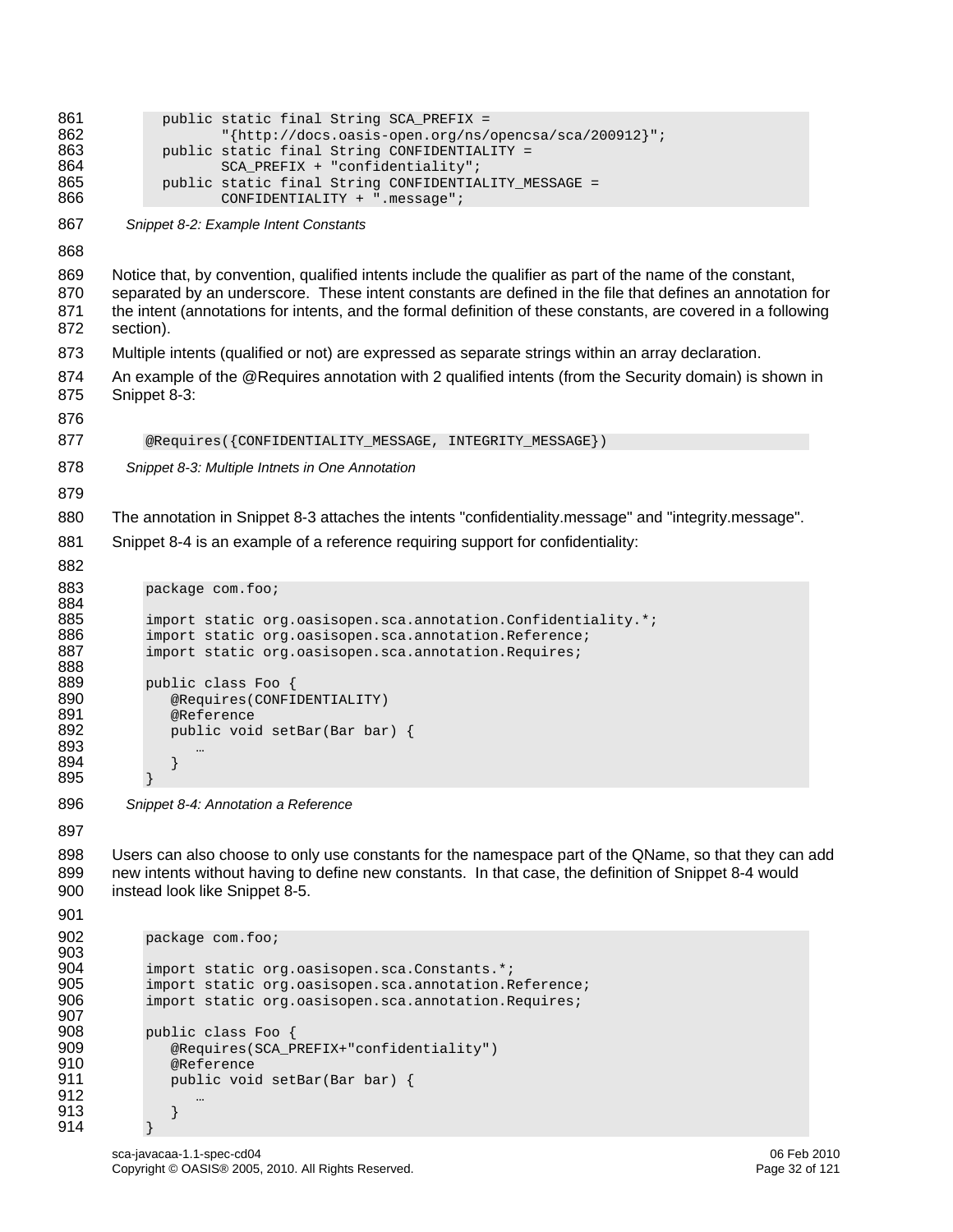<span id="page-32-0"></span>915 *Snippet 8-5: Using Intent Constants and strings* 

<span id="page-32-2"></span>916

917 The formal syntax [EBNF-Syntax] for the @Requires annotation follows:

```
918 '@Requires("' QualifiedIntent '"' (',"' QualifiedIntent '"')* ')'
```
919 where

| 920 | OualifiedIntent ::= $OMame('.'$ Oualifier)* |
|-----|---------------------------------------------|
| 921 | $Oualifier :: = NCName$                     |

#### 922

923 See [section @Requires](#page-80-0) for the formal definition of the @Requires annotation.

### <span id="page-32-1"></span>924 **8.2 Specific Intent Annotations**

<span id="page-32-3"></span>

| 925               | In addition to the general intent annotation supplied by the @Requires annotation described in section                                                                                                                                                                                                                           |
|-------------------|----------------------------------------------------------------------------------------------------------------------------------------------------------------------------------------------------------------------------------------------------------------------------------------------------------------------------------|
| 926<br>927<br>928 | 8.2, it is also possible to have Java annotations that correspond to specific policy intents. SCA provides a<br>number of these specific intent annotations and it is also possible to create new specific intent<br>annotations for any intent.                                                                                 |
| 929<br>930<br>931 | The general form of these specific intent annotations is an annotation with a name derived from the name<br>of the intent itself. If the intent is a qualified intent, qualifiers are supplied as an attribute to the annotation<br>in the form of a string or an array of strings.                                              |
| 932<br>933<br>934 | For example, the SCA confidentiality intent described in the section on General Intent Annotations using<br>the @Requires(CONFIDENTIALITY) annotation can also be specified with the @Confidentiality specific<br>intent annotation. The specific intent annotation for the "integrity" security intent is shown in Snippet 8-6. |
| 935               |                                                                                                                                                                                                                                                                                                                                  |
| 936               | @Integrity                                                                                                                                                                                                                                                                                                                       |
| 937               | Snippet 8-6: Example Specific Intent Annotation                                                                                                                                                                                                                                                                                  |
| 938               |                                                                                                                                                                                                                                                                                                                                  |
| 939<br>940        | An example of a qualified specific intent for the "authentication" intent is shown in Snippet 8-7.                                                                                                                                                                                                                               |
| 941               | @Authentication( { "message", "transport" } )                                                                                                                                                                                                                                                                                    |
| 942<br>943        | Snippet 8-7: Example Qualified Specific Intent Annotation                                                                                                                                                                                                                                                                        |
| 944<br>945<br>946 | This annotation attaches the pair of qualified intents: "authentication.message" and<br>"authentication.transport" (the sca: namespace is assumed in this both of these cases -<br>"http://docs.oasis-open.org/ns/opencsa/sca/200912").                                                                                          |
| 947               | The general form of specific intent annotations is shown in Snippet 8-8                                                                                                                                                                                                                                                          |
| 948               |                                                                                                                                                                                                                                                                                                                                  |
| 949               | '@' Intent ('(' qualifiers ')')?                                                                                                                                                                                                                                                                                                 |
| 950               | where Intent is an NCName that denotes a particular type of intent.                                                                                                                                                                                                                                                              |
| 951<br>952<br>953 | Intent<br>$\mathsf{::}$ = NCName<br>qualifiers<br>::= '"' qualifier '"' (',"' qualifier '"')*<br>qualifier: = NCName ('.' qualifier)?                                                                                                                                                                                            |

<span id="page-32-5"></span><span id="page-32-4"></span>954 *Snippet 8-8: Specific Intent Annotation Format*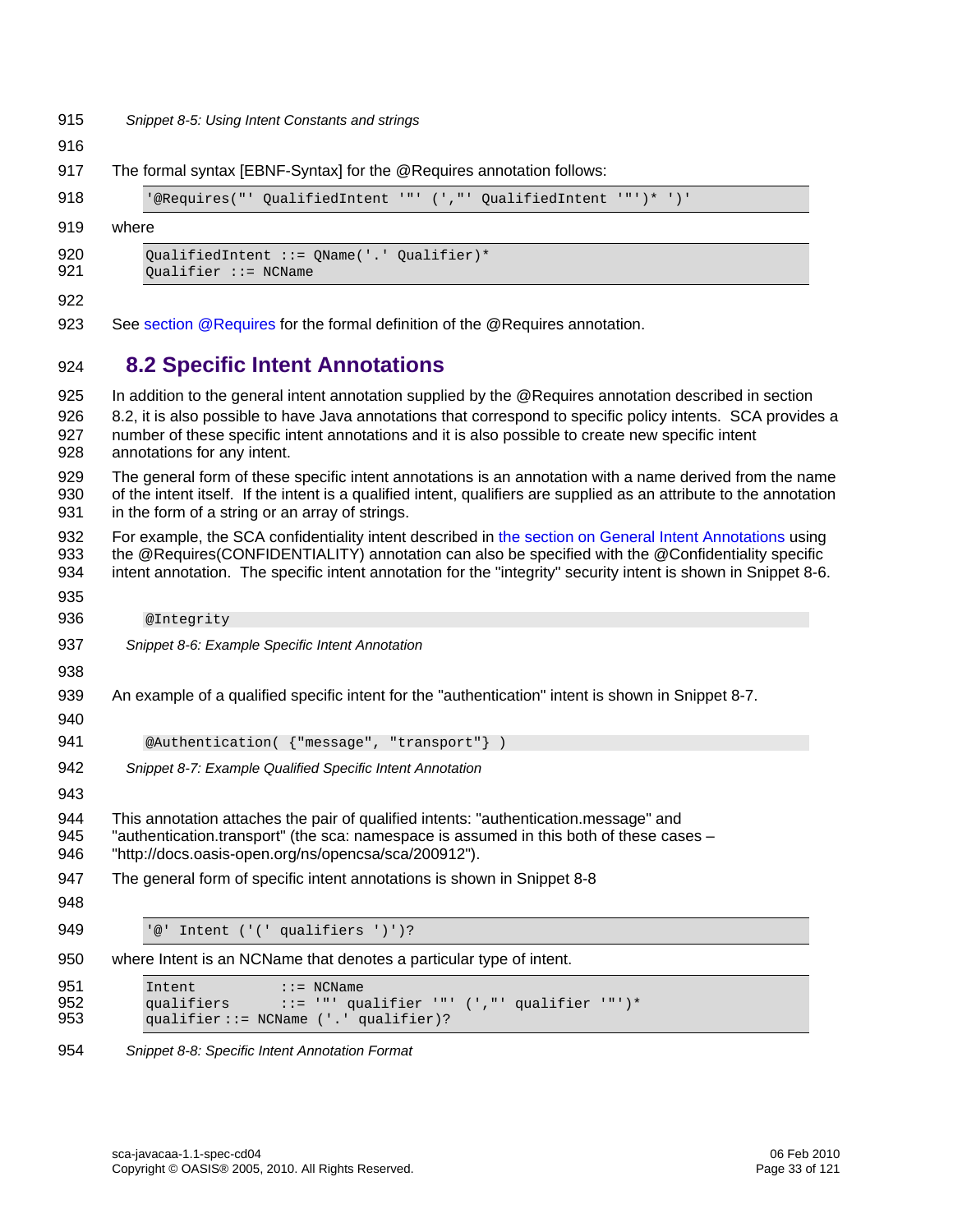#### <span id="page-33-0"></span>955 **8.2.1 How to Create Specific Intent Annotations**

<span id="page-33-3"></span><span id="page-33-1"></span>956 SCA identifies annotations that correspond to intents by providing an @Intent annotation which MUST be 957 [used in the definition of a specific intent annotati](#page-105-6)on. [JCA70001] 958 The @Intent annotation takes a single parameter, which (like the @Requires annotation) is the String 959 form of the QName of the intent. As part of the intent definition, it is good practice (although not required) 960 to also create String constants for the Namespace, for the Intent and for Qualified versions of the Intent (if 961 defined). These String constants are then available for use with the @Requires annotation and it is also 962 possible to use one or more of them as parameters to the specific intent annotation. 963 Alternatively, the QName of the intent can be specified using separate parameters for the 964 targetNamespace and the localPart, as shown in [Snippet 8-9](#page-33-3): 965 966 @Intent(targetNamespace=SCA\_NS, localPart="confidentiality") 967 *Snippet 8-9: Defining a Specific Intent Annotation*  968 969 See [section @Intent](#page-68-0) for the formal definition of the @Intent annotation. 970 When an intent can be qualified, it is good practice for the first attribute of the annotation to be a string (or 971 an array of strings) which holds one or more qualifiers. 972 In this case, the attribute's definition needs to be marked with the @Qualifier annotation. The @Qualifier 973 tells SCA that the value of the attribute is treated as a qualifier for the intent represented by the whole 974 annotation. If more than one qualifier value is specified in an annotation, it means that multiple qualified 975 forms exist. For example the annotation in [Snippet 8-10](#page-33-4) 976 977 @Confidentiality({"message","transport"})

- <span id="page-33-4"></span>978 *Snippet 8-10: Multiple Qualifiers in an Annotation'*
- 979

980 implies that both of the qualified intents "confidentiality.message" and "confidentiality.transport" are set for 981 the element to which the @Confidentiality annotation is attached.

- 982 See [section @Qualifier](#page-74-0) for the formal definition of the @Qualifier annotation.
- 983 Examples of the use of the @Intent and the @Qualifier annotations in the definition of specific intent 984 annotations are shown in [the section dealing with Security Interaction Policy.](#page-38-0)

### <span id="page-33-2"></span>985 **8.3 Application of Intent Annotations**

- 986 The SCA Intent annotations can be applied to the following Java elements:
- 987 Java class
- 988 Java interface
- 989 Method
- 990 Field
- 991 Constructor parameter
- 992 Intent annotations MUST NOT be applied to the following:
- 993 A method of a service implementation class, except for a setter method that is either annotated with [994 @Reference or introspected as an SCA reference according to the rules in the appropriate](#page-106-0)  [995 Component Implementation specification](#page-106-0)
- 996 A service implementation class field that is not either annotated with @Reference or introspected as 997 an SCA reference according to the rules in the appropriate Component Implementation specification
- 998 • [A service implementation class constructor parameter that is](#page-106-0) not annotated with @Reference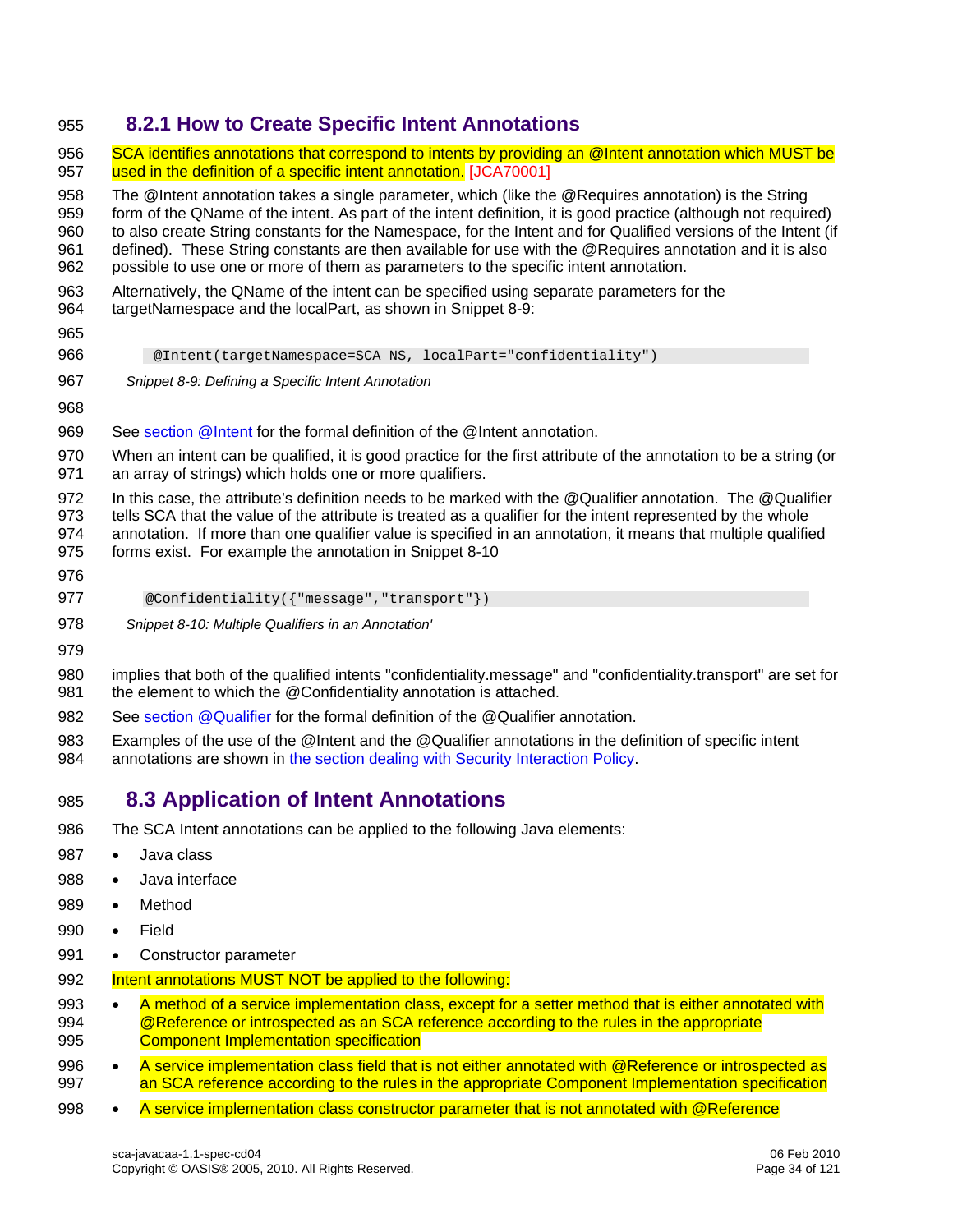#### <span id="page-34-0"></span>999 [JCA70002]

1000 Intent annotations can be applied to classes, interfaces, and interface methods. Applying an intent 1001 annotation to a field, setter method, or constructor parameter allows intents to be defined at references. 1002 Intent annotations can also be applied to reference interfaces and their methods.

[1003 Where multiple intent annotations \(general or specific\) are applied to the same Java element, the SCA](#page-106-1) 

1004 runtime MUST compute the combined intents for the Java element by merging the intents from all intent

1005 annotations on the Java element according to the SCA Policy Framework [POLICY] rules for merging

1006 [intents at the same hi](#page-106-1)erarchy level. [JCA70003]

- 1007 An example of multiple policy annotations being used together is shown in [Snippet 8-11:](#page-34-2)
- 1008

1009 **@Authentication**<br>1010 **@Requires({CONF**)

@Requires({CONFIDENTIALITY\_MESSAGE, INTEGRITY\_MESSAGE})

- <span id="page-34-2"></span>1011 *Snippet 8-11: Multiple Policy Annotations*
- 1012

1013 In this case, the effective intents are "authentication", "confidentiality.message" and "integrity.message".

[1014 If intent annotations are specified on both an interface method and the method's declaring interface, the](#page-106-2)  [1015 SCA runtime MUST compute the effective intents for the method by merging the combined intents from](#page-106-2)  1016 the method with the combined intents for the interface according to the SCA Policy Framework [POLICY] 1017 rules for merging intents within a structural hierarchy, with the method at the lower level and the interface 1018 at the higher level. [JCA70004] This merging process does not remove or change any intents that are

1019 applied to the interface.

#### <span id="page-34-1"></span>1020 **8.3.1 Intent Annotation Examples**

- 1021 The following examples show how the rules defined in section 8.3 are applied.
- 1022 [Snippet 8-12](#page-34-3) shows how intents on references are merged. In this example, the intents for  $myRef$  are 1023 "authentication" and "confidentiality.message".

1024

```
1025 @Authentication<br>1026 @Requires(CONFI)
1026 @Requires(CONFIDENTIALITY)<br>1027 @Confidentiality("message"
1027 @Confidentiality("message") 
1028 @Reference 
              protected MyService myRef;
```
<span id="page-34-3"></span>1030 *Snippet 8-12: Merging Intents on References* 

1031

1032 [Snippet 8-13](#page-34-4) shows that mutually exclusive intents cannot be applied to the same Java element. In this 1033 example, the Java code is in error because of contradictory mutually exclusive intents

1034 "managedTransaction" and "noManagedTransaction".

```
1035 
1036 @Requires({SCA_PREFIX+"managedTransaction",<br>1037 SCA PREFIX+"noManagedTransaction
1037 SCA_PREFIX+"noManagedTransaction" })<br>1038 @Reference
1038 @Reference 
             protected MyService myRef;
1040 Snippet 8-13: Mutually Exclusive Intents
```
<span id="page-34-4"></span>1041

1042 [Snippet 8-14](#page-35-0) shows that intents can be applied to Java service interfaces and their methods. In this 1043 example, the effective intents for MyService.mymethod() are "authentication" and "confidentiality".

1044 1045 @Authentication<br>1046 public interface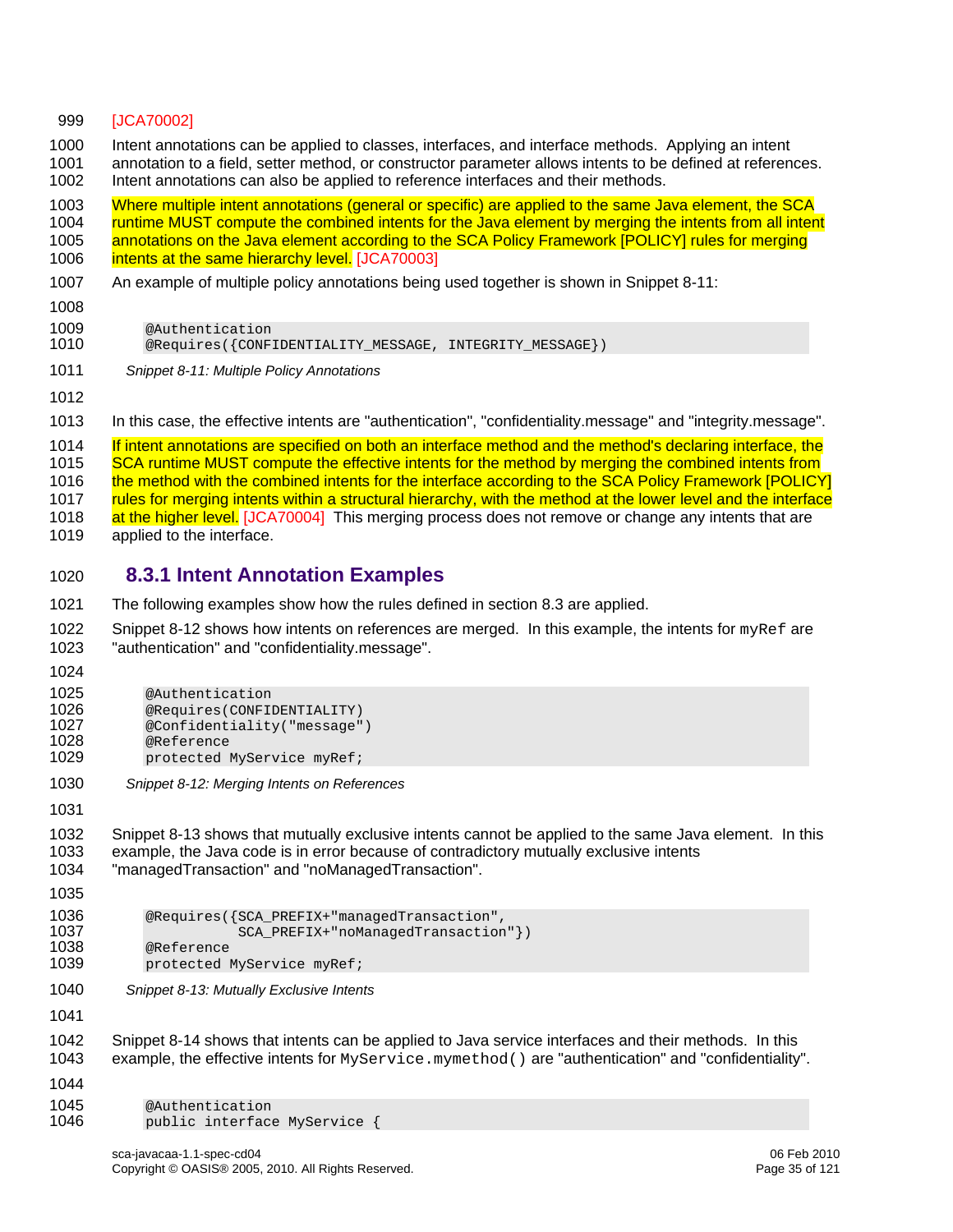```
1047 @Confidentiality<br>1048 bublic void myme
              public void mymethod();<br>}
1049<br>1050
1050 @Service(MyService.class)<br>1051 public class MyServiceImp
1051 public class MyServiceImpl { 
                   public void mymethod() \{ \ldots \}1053 } 
1054 Snippet 8-14: Intents on Java Interfaces, Interface Methods, and Java Classes 
1055 
1056 Snippet 8-15 shows that intents can be applied to Java service implementation classes. In this example, 
1057 the effective intents for MyService.mymethod() are "authentication", "confidentiality", and 
1058 "managedTransaction". 
1059 
1060 @Authentication<br>1061 public interface
              public interface MyService {
1062 @Confidentiality 
                   public void mymethod();
\begin{array}{cc} 1064 & 3 \\ 1065 & 2 \end{array}1065 @Service(MyService.class)<br>1066 @Requires(SCA PREFIX+"man
1066 @Requires(SCA_PREFIX+"managedTransaction") 
1067 public class MyServiceImpl {<br>1068 public void mymethod() {
                   public void mymethod() \{... \}1069 } 
1070 Snippet 8-15: Intents on Java Service Implementation Classes 
1071 
1072 Snippet 8-16 shows that intents can be applied to Java reference interfaces and their methods, and also 
1073 to Java references. In this example, the effective intents for the method mymethod() of the reference
1074 myRef are "authentication", "integrity", and "confidentiality". 
1075 
1076 @Authentication<br>1077 public interface
1077 public interface MyRefInt {<br>1078    ©Integrity
1078 @Integrity 
                   public void mymethod();
1080<br>1081
1081 @Service(MyService.class) 
1082 public class MyServiceImpl {<br>1083     @Confidentiality
1083 @Confidentiality 
1084 @Reference 
                   protected MyRefInt myRef;
1086 } 
1087 Snippet 8-16: Intents on Java References and their Interfaces and Methods 
1088 
1089 Snippet 8-17 shows that intents cannot be applied to methods of Java implementation classes. In this 
1090 example, the Java code is in error because of the @Authentication intent annotation on the 
1091 implementation method MyServiceImpl.mymethod(). 
1092 
1093 public interface MyService {<br>1094 public void mymethod();
                   public void mymethod();
\begin{array}{cc} 1095 & & \ & 3 \\ 1096 & & \ & \end{array}1096 @Service(MyService.class)<br>1097 public class MyServiceImp
1097 public class MyServiceImpl {<br>1098      @Authentication
1098 @Authentication<br>1099 public void myme
                   public void mymethod() \{ \ldots \}1100 }
```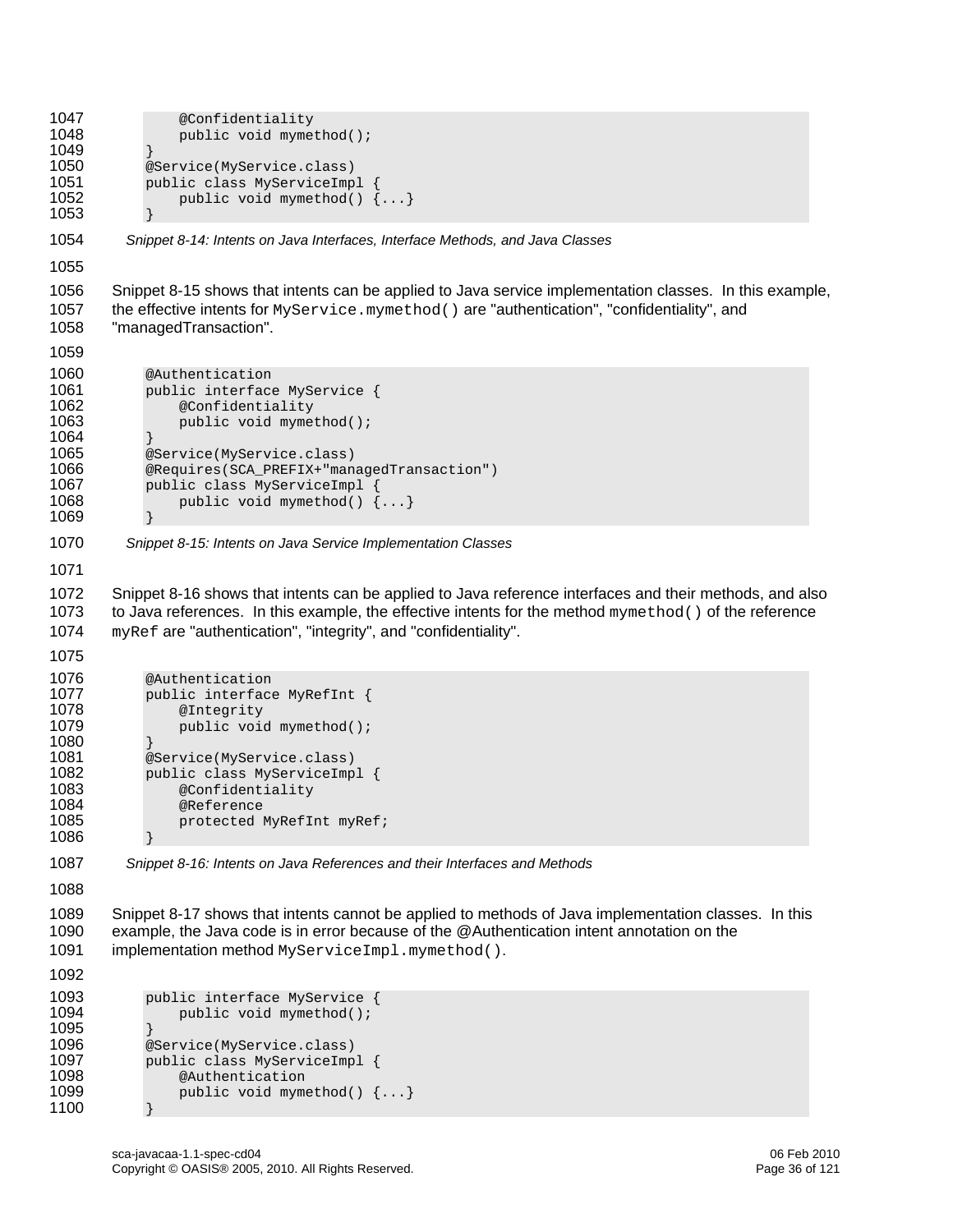1101 *Snippet 8-17: Intent on Implementation Method* 

1102 [Snippet 8-18](#page-36-0) shows one effect of applying the SCA Policy Framework rules for merging intents within a 1103 structural hierarchy to Java service interfaces and their methods. In this example a qualified intent 1104 overrides an unqualified intent, so the effective intent for MyService, mymethod() is 1105 "confidentiality.message".

1106

```
1107 @Confidentiality("message")<br>1108 public interface MyService
1108 public interface MyService {<br>1109     @Confidentiality
                   @Confidentiality
1110 public void mymethod();
1111 }
```
<span id="page-36-0"></span>1112 *Snippet 8-18: Merging Qualified and Unqualified Intents on Java Interfaces and Methods* 

1113

1114 [Snippet 8-19](#page-36-1) shows another effect of applying the SCA Policy Framework rules for merging intents within 1115 a structural hierarchy to Java service interfaces and their methods. In this example a lower-level intent 1116 causes a mutually exclusive higher-level intent to be ignored, so the effective intent for mymethod1() is 1117 "managedTransaction" and the effective intent for mymethod2() is "noManagedTransaction".

```
1118 
1119 @Requires(SCA_PREFIX+"managedTransaction")<br>1120 public interface MyService {
1120 public interface MyService {<br>1121 public void mymethodl();
1121 public void mymethod1();<br>1122 @Requires(SCA PREFIX+"no
1122 @Requires(SCA_PREFIX+"noManagedTransaction")<br>1123 bublic void mymethod2();
                     public void mymethod2();
1124 }
```
<span id="page-36-1"></span>1125 *Snippet 8-19: Merging Mutually Exclusive Intents on Java Interfaces and Methods*

## 1126 **8.3.2 Inheritance and Annotation**

1127 [Snippet 8-20](#page-37-0) shows the inheritance relations of intents on classes, operations, and super classes.

```
1128 
1129 package services.hello;<br>1130 import org.oasisopen.sc
1130 import org.oasisopen.sca.annotation.Authentication;<br>1131 import org.oasisopen.sca.annotation.Integrity;
                import org.oasisopen.sca.annotation.Integrity;
1132 
1133 @Integrity("transport") 
1134 @Authentication<br>1135 public class He.
1135 public class HelloService {<br>1136      @Integrity
1136 @Integrity<br>1137 @Authentica
1137 @Authentication("message")<br>1138 public String hello(String
                   public String hello(String message) \{... \}1139<br>1140
1140 @Integrity<br>1141 @Authentic
1141 @Authentication("transport")<br>1142   vublic String helloThere() {
                   public String helloThere() \{ \ldots \}1143 } 
1144 
1145 package services.hello;<br>1146 import org.oasisopen.sc
1146 import org.oasisopen.sca.annotation.Authentication;<br>1147 import org.oasisopen.sca.annotation.Confidentiality
                import org.oasisopen.sca.annotation.Confidentiality;
1148<br>1149
1149 @Confidentiality("message")<br>1150 public class HelloChildServ
1150 public class HelloChildService extends HelloService { 
1151 @Confidentiality("transport")<br>1152 public String hello(String me
                   public String hello(String message) \{... \}1153 @Authentication 
                   String helloWorld() \{ \ldots \}1155 }
```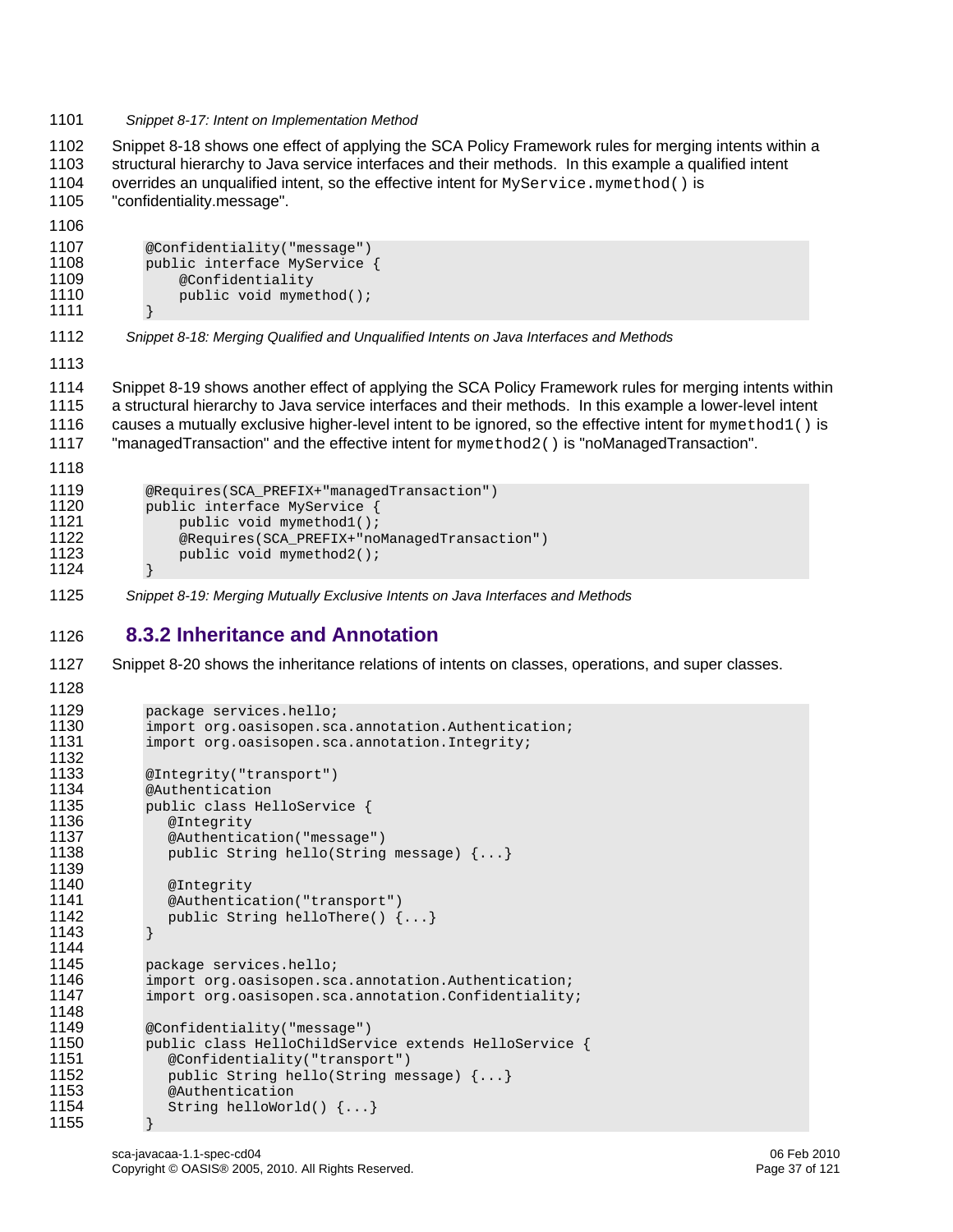- <span id="page-37-0"></span>1156 *Snippet 8-20: Usage example of Annotated Policy and Inheritance*
- 1157
- 1158 The effective intent annotation on the *helloWorld* method of *HelloChildService* is @Authentication and 1159 @Confidentiality("message").
- 1160 The effective intent annotation on the *hello* method of *HelloChildService* is @Confidentiality("transport"),
- 1161 The effective intent annotation on the *helloThere* method of *HelloChildService* is @Integrity and 1162 @Authentication("transport"), the same as for this method in the *HelloService* class.
- 1163 The effective intent annotation on the *hello* method of *HelloService* is @Integrity and
- 1164 @Authentication("message")
- 1165
- 1166 [Table 8-1](#page-37-1) shows the equivalent declarative security interaction policy of the methods of the HelloService
- 1167 and HelloChildService implementations corresponding to the Java classes shown in [Snippet 8-20.](#page-37-0)
- 1168

|                     |                           | <b>Method</b>            |                         |
|---------------------|---------------------------|--------------------------|-------------------------|
| <b>Class</b>        | hello()                   | helloThere()             | helloWorld()            |
| <b>HelloService</b> | integrity                 | integrity                | N/A                     |
|                     | authentication.message    | authentication.transport |                         |
| HelloChildService   | confidentiality.transport | integrity                | authentication          |
|                     |                           | authentication.transport | confidentiality.message |

<span id="page-37-1"></span>1169 *Table 8-1: Declarative Intents Equivalent to Annotated Intents in [Snippet 8-20](#page-37-0)* 

# 1170 **8.4 Relationship of Declarative and Annotated Intents**

1171 Annotated intents on a Java class cannot be overridden by declarative intents in a composite document 1172 which uses the class as an implementation. This rule follows the general rule for intents that they 1173 represent requirements of an implementation in the form of a restriction that cannot be relaxed.

1174 However, a restriction can be made more restrictive so that an unqualified version of an intent expressed 1175 through an annotation in the Java class can be qualified by a declarative intent in a using composite

1176 document.

# 1177 **8.5 Policy Set Annotations**

1178 The SCA Policy Framework uses Policy Sets to capture detailed low-level concrete policies. For example, 1179 a concrete policy is the specific encryption algorithm to use when encrypting messages when using a 1180 specific communication protocol to link a reference to a service.

1181 Policy Sets can be applied directly to Java implementations using the *@PolicySets* annotation. The 1182 @PolicySets annotation either takes the QName of a single policy set as a string or the name of two or 1183 more policy sets as an array of strings:

- 1184
- 

1185 '@PolicySets({' policySetQName (',' policySetQName )\* '})'

- 1186 *Snippet 8-21: PolicySet Annotation Format*
- 1187
- 1188 As for intents, PolicySet names are QNames in the form of "{Namespace-URI}localPart".
- 1189 An example of the @PolicySets annotation is shown in [Snippet 8-22](#page-38-0):
- 1190

1191 @Reference(name="helloService", required=true)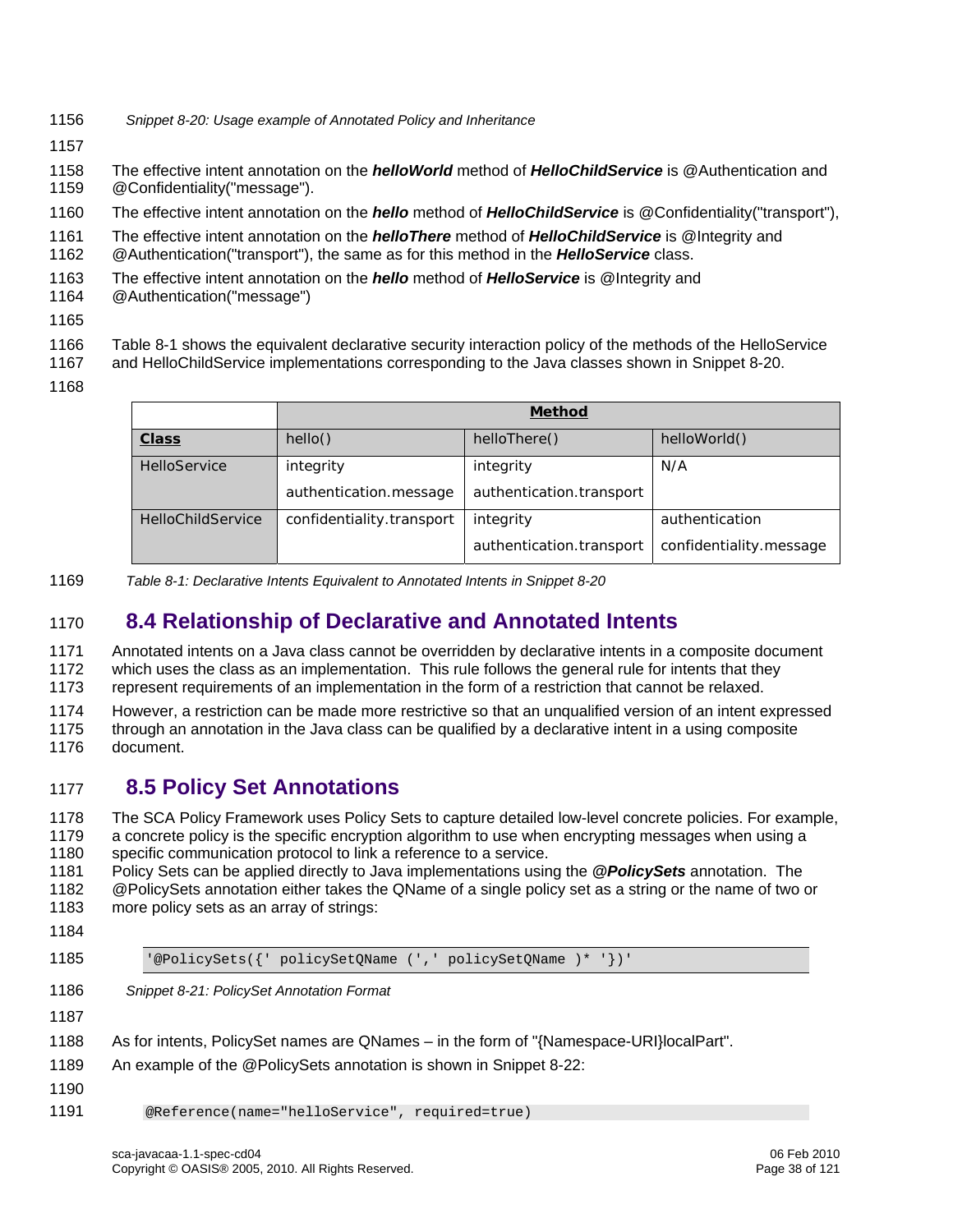- <span id="page-38-0"></span>1192 @PolicySets({ MY\_NS + "WS\_Encryption\_Policy",<br>1193 MY NS + "WS Authentication Poli 1193 MY\_NS + "WS\_Authentication\_Policy" })<br>1194 mublic setHelloService(HelloService service) { public setHelloService(HelloService service) { 1195 . . . . 1196 } 1197 *Snippet 8-22: Use of @PolicySets*  1198 1199 In this case, the Policy Sets WS\_Encryption\_Policy and WS\_Authentication\_Policy are applied, both 1200 using the namespace defined for the constant MY\_NS. 1201 PolicySets need to satisfy intents expressed for the implementation when both are present, according to 1202 the rules defined in the Policy Framework specification (POLICY). the rules defined i[n the Policy Framework specification \[POLICY\]](#page-6-0). 1203 The SCA Policy Set annotation can be applied to the following Java elements: 1204 • Java class 1205 • Java interface 1206 • Method 1207 • Field 1208 • Constructor parameter 1209 The @PolicySets annotation MUST NOT be applied to the following: 1210 • A method of a service implementation class, except for a setter method that is either annotated with 1211 **@Reference or introspected as an SCA reference according to the rules in the appropriate** [1212 Component Implementation specification](#page-106-0)  1213 • A service implementation class field that is not either annotated with @Reference or introspected as [1214 an SCA reference according to the rules in the appropriate Component Implementation specification](#page-106-0)  1215 • [A service implementation class constructor parameter t](#page-106-0)hat is not annotated with @Reference 1216 [JCA70005] 1217 The @PolicySets annotation can be applied to classes, interfaces, and interface methods. Applying a 1218 @PolicySets annotation to a field, setter method, or constructor parameter allows policy sets to be 1219 defined at references. The @PolicySets annotation can also be applied to reference interfaces and their 1220 methods. 1221 If the @PolicySets annotation is specified on both an interface method and the method's declaring 1222 interface, the SCA runtime MUST compute the effective policy sets for the method by merging the policy 1223 [sets from the method with the policy sets from the i](#page-106-1)nterface. [JCA70006] This merging process does not
- 1224 remove or change any policy sets that are applied to the interface.

# 1225 **8.6 Security Policy Annotations**

1226 This section introduces annotations for commonly used SCA security intents, as defined in the SCA 1227 [Policy Framework Specification \[POL](#page-6-0)ICY]. Also see the SCA Policy Framework Specification for 1228 additional security policy intents that can be used with the @Requires annotation. The following 1229 annotations for security policy intents and qualifiers are defined:

- 1230 @Authentication
- 1231 @Authorization
- 1232 @Confidentiality
- 1233 @Integrity
- 1234 @MutualAuthentication
- 1235 The @Authentication, @Confidentiality, and @Integrity intents have the same pair of Qualifiers:
- 1236 message
- 1237 transport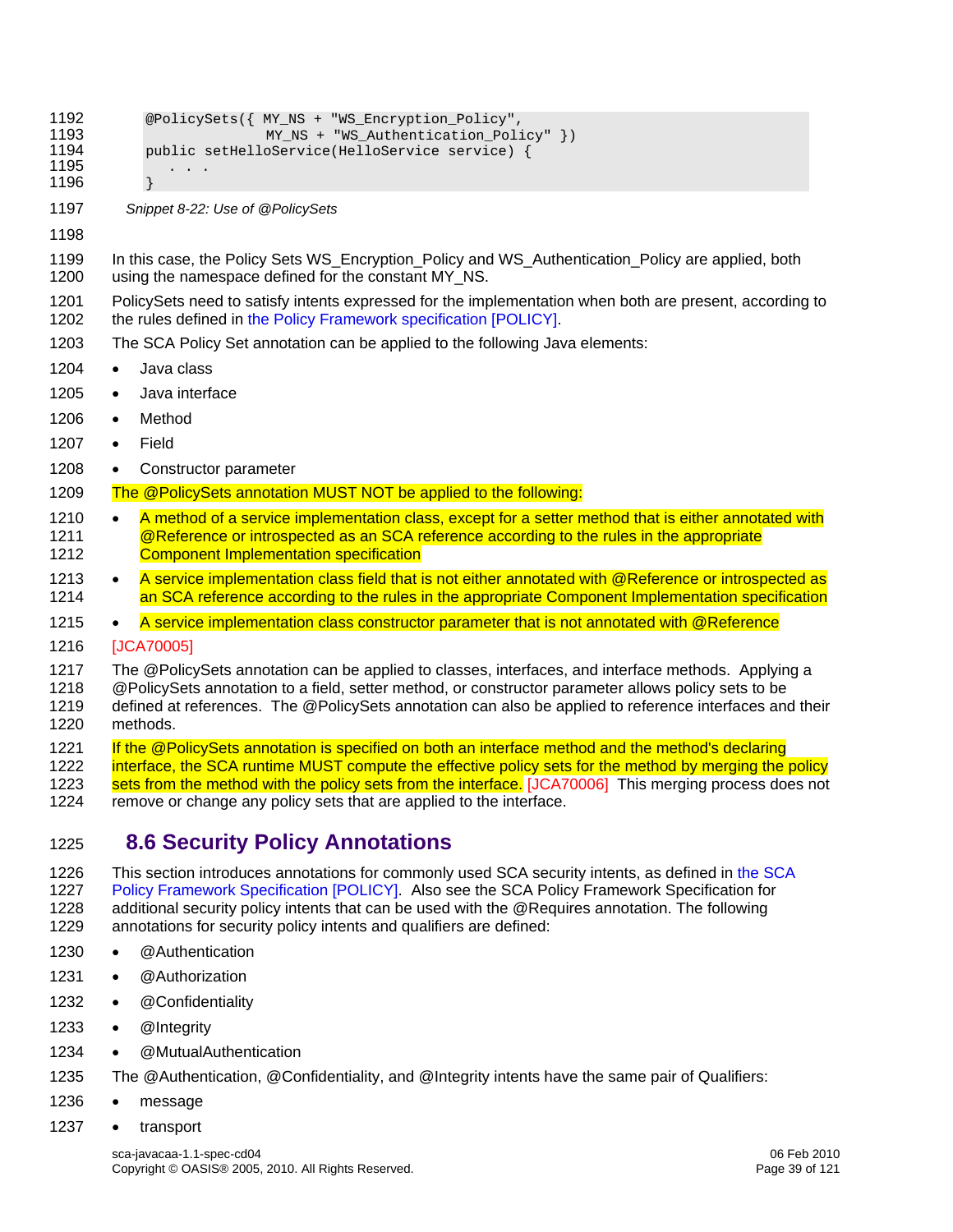1238 The formal definitions of the security intent annotations are found in the section "Java Annotations".

1239 [Snippet 8-23](#page-39-0) shows an example of applying security intents to the setter method used to inject a<br>1240 Freference, Accessing the hello operation of the referenced HelloService requires both "integrity m reference. Accessing the hello operation of the referenced HelloService requires both "integrity.message" 1241 and "authentication.message" intents to be honored.

```
1242 
1243 package services.hello;<br>1244 // Interface for HelloS
1244 // Interface for HelloService 
1245 public interface HelloService { 
                  String hello(String helloMsg);
1247 } 
1248 
1249 package services.client;<br>1250 // Interface for ClientS
1250 // Interface for ClientService<br>1251   public interface ClientService
1251 public interface ClientService {<br>1252    public void clientMethod();
                  public void clientMethod();
1253 } 
1254 
1255 // Implementation class for ClientService<br>1256 package services.client;
              package services.client;
1257<br>1258
1258 import services.hello.HelloService;<br>1259 import org.oasisopen.sca.annotation
              import org.oasisopen.sca.annotation.*;
1260 
1261 @Service(ClientService.class)<br>1262 public class ClientServiceImp
              public class ClientServiceImpl implements ClientService {
1263<br>1264
                  private HelloService helloService;
1265 
1266 @Reference(name="helloService", required=true) 
1267 @Integrity("message") 
1268 @Authentication("message") 
1269 public void setHelloService(HelloService service) {<br>1270 helloService = service;
                          helloService = service;
1271 }
1272 
1273 public void clientMethod() { 
                          String result = helloService.hello("Hello World!");
\begin{array}{c} \textbf{1275} \\ \textbf{1276} \end{array}1276 } 
1277 }
```
<span id="page-39-0"></span>1278 *Snippet 8-23: Usage of Security Intents on a Reference* 

# 1279 **8.7 Transaction Policy Annotations**

[1280 This section introduces annotations for commonly used SCA transaction intents, as defined in the SCA](#page-6-0)  1281 [Policy Framework specification \[PO](#page-6-0)LICY]. Also see the SCA Policy Framework Specification for 1282 additional transaction policy intents that can be used with the @Requires annotation. The following 1283 annotations for transaction policy intents and qualifiers are defined:

- 1284 @ManagedTransaction
- 1285 @NoManagedTransaction
- 1286 @SharedManagedTransaction
- 1287 The @ManagedTransaction intent has the following Qualifiers:
- 1288 global
- 1289 local
- 1290 The formal definitions of the transaction intent annotations are found in the section "Java Annotations".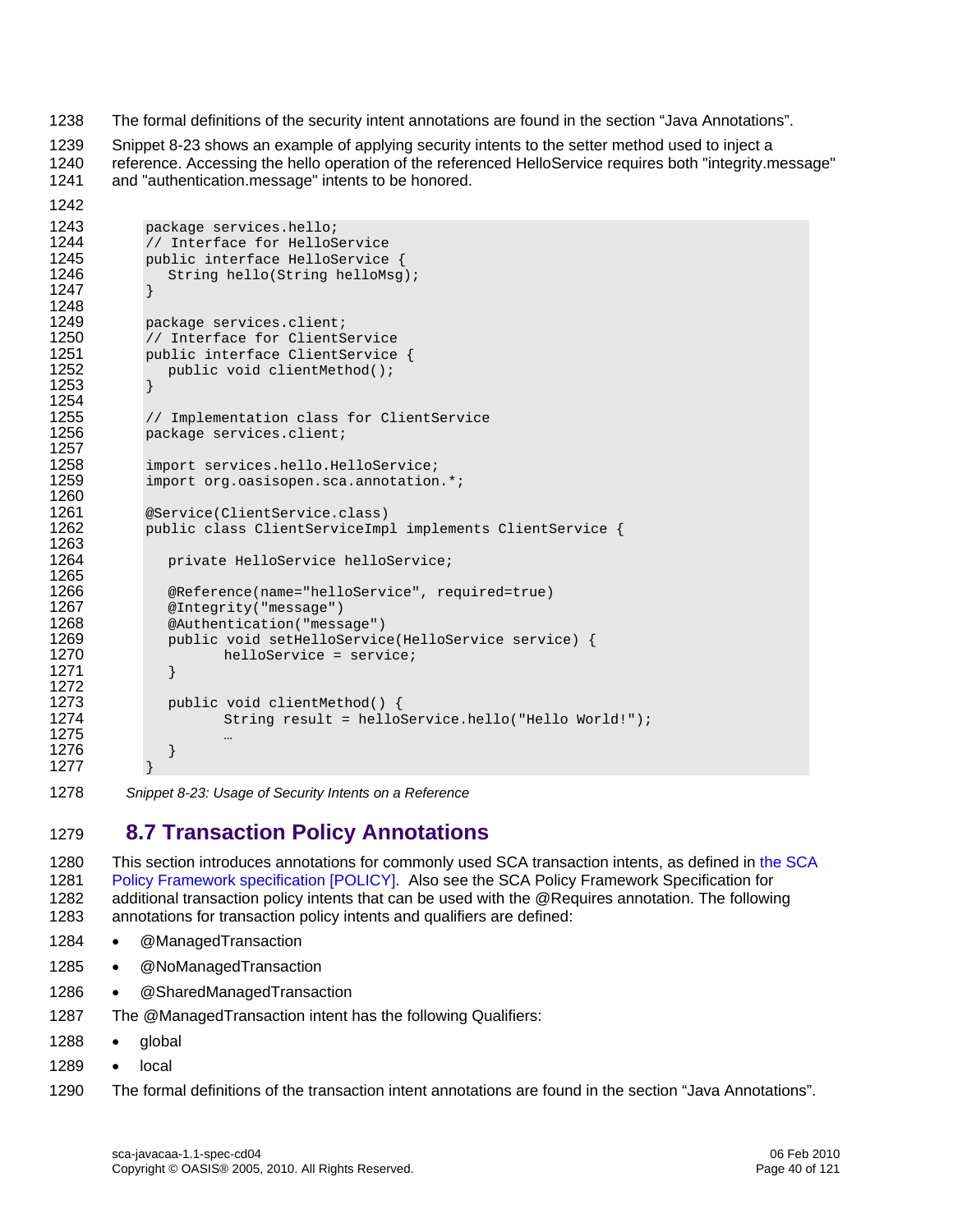1291 [Snippet 8-24](#page-40-0) shows an example of applying a transaction intent to a component implementation, where 1292 the component implementation requires a global transaction.

```
1293 
1294 package services.hello;<br>1295 // Interface for HelloS
1295 // Interface for HelloService<br>1296   – public interface HelloService
1296 public interface HelloService {<br>1297 String hello(String helloMsg)
              String hello(String helloMsg);<br>}
1298 } 
1299 
1300 // Implementation class for HelloService 
              package services.hello.impl;
1302 
1303 import services.hello.HelloService;<br>1304 import org.oasisopen.sca.annotation
              import org.oasisopen.sca.annotation.*;
1305 
1306 <br>
1307 @ManagedTransaction("global"
1307 @ManagedTransaction("global")<br>1308 public class HelloServiceImpl
              public class HelloServiceImpl implements HelloService {
1309 
                 public void someMethod() {
1311 … 
1312 } 
1313 }
```
<span id="page-40-0"></span>1314 *Snippet 8-24: Usage of Transaction Intents in an Implementation*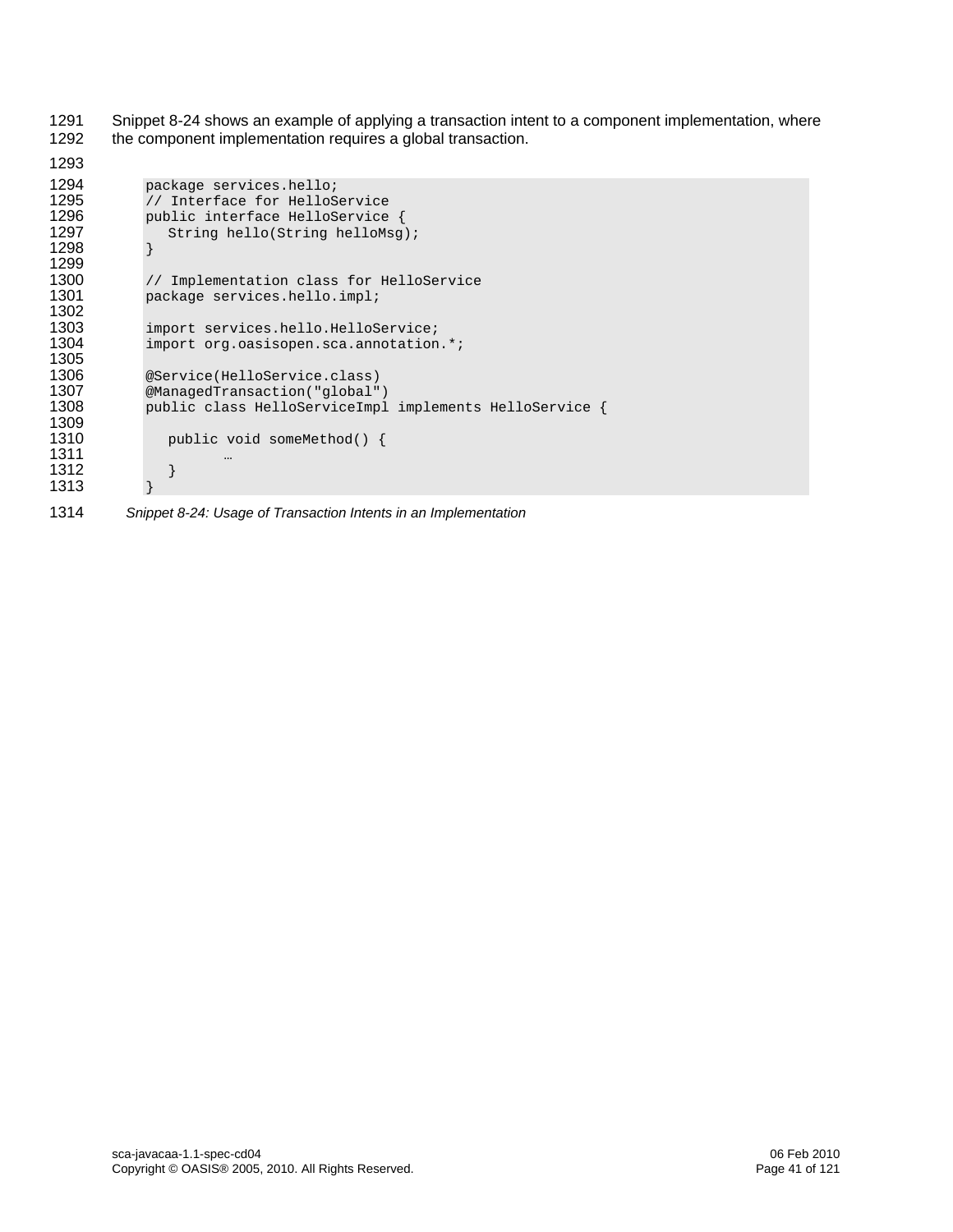# **9 Java API**

1316 This section provides a reference for the Java API offered by SCA.

# **9.1 Component Context**

- [Figure 9-1](#page-41-0) defines the *ComponentContext* interface:
- 

```
1320 package org.oasisopen.sca;<br>1321 import java.util.Collectio
1321 import java.util.Collection; 
           public interface ComponentContext {
1323 
              String getURI();
1325 
              1326 <B> B getService(Class<B> businessInterface, String referenceName); 
1327 
1328 <B> ServiceReference<B> getServiceReference( Class<B> businessInterface, 
1329 String referenceName); 
1330 <B> Collection<B> getServices( Class<B> businessInterface,<br>1331 String referenceName);
                                             String referenceName);
1332 
1333 <B> Collection<ServiceReference<B>> getServiceReferences( 
1334 Class<B> businessInterface, 
                                                       String referenceName);
1336<br>1337
              1337 <B> ServiceReference<B> createSelfReference(Class<B> businessInterface); 
1338 
1339 <B> ServiceReference<B> createSelfReference( Class<B> businessInterface, 
                                                          String serviceName);
1341 
              1342 <B> B getProperty(Class<B> type, String propertyName); 
1343 
              RequestContext getRequestContext();
1345<br>1346
              1346 <B> ServiceReference<B> cast(B target) throws IllegalArgumentException; 
1347 
1348 } 
1349 Figure 9-1: ComponentContext Interface 
1350 
1351 getURI () method: 
1352 Returns the absolute URI of the component within the SCA Domain. 
1353 Returns:
```
- <span id="page-41-0"></span>1354 • **String** which contains the absolute URI of the component in the SCA Domain [1355 The ComponentContext.getURI method MUST return the absolute URI of the component in the SCA](#page-107-0)  [Dom](#page-107-0)ain. [JCA80008]
- 1357 Parameters:
- *none*
- 1359 Exceptions:
- *none*
- 
- *getService ( Class<B> businessInterface, String referenceName ) method:*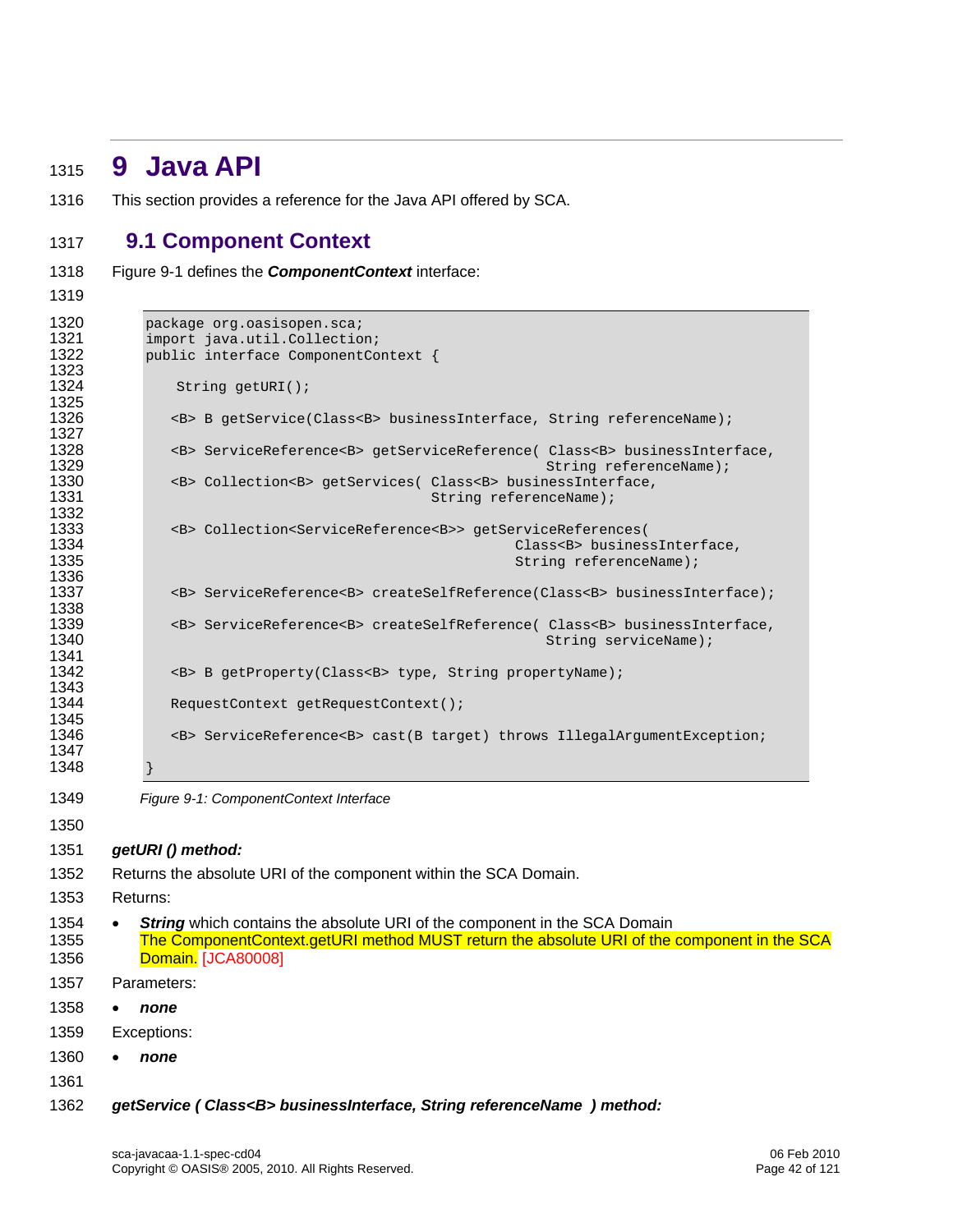- 1363 Returns a typed service proxy object for a reference defined by the current component, where the
- 1364 reference has multiplicity 0..1 or 1..1.
- 1365 Returns:
- 1366 *B* which is a proxy object for the reference, which implements the interface B contained in the 1367 businessInterface parameter.
- 1368 The ComponentContext.getService method MUST return the proxy object implementing the interface 1369 provided by the businessInterface parameter, for the reference named by the referenceName 1370 parameter with the interface defined by the businessInterface parameter when that reference has a 1371 **[target serv](#page-107-1)ice configured.** [JCA80009]
- 1372 The ComponentContext.getService method MUST return null if the multiplicity of the reference 1373 [named by the referenceName parameter is 0..1 and the reference has no target service config](#page-107-2)ured. 1374 [JCA80010]
- 1375 Parameters:
- 1376 *Class<B> businessInterface* the Java interface for the service reference
- 1377 **String referenceName** the name of the service reference
- 1378 Exceptions:
- 1379 The ComponentContext.getService method MUST throw an IllegalArgumentException if the 1380 [reference identified by the referenceName parameter has multiplicity of 0..n or 1](#page-106-2)..n. [JCA80001]
- 1381 The ComponentContext.getService method MUST throw an IllegalArgumentException if the 1382 [component does not have a reference with the name supplied in the referenceName parame](#page-107-3)ter. 1383 [JCA80011]
- 1384 The ComponentContext.getService method MUST throw an IllegalArgumentException if the service 1385 reference with the name supplied in the referenceName does not have an interface compatible with 1386 [the interface supplied in the businessInterface](#page-107-4) parameter. [JCA80012]
- 1387

#### 1388 *getServiceReference ( Class<B> businessInterface, String referenceName ) method:*

- 1389 Returns a ServiceReference object for a reference defined by the current component, where the 1390 reference has multiplicity 0..1 or 1..1.
- 1391 Returns:
- 1392 **ServiceReference<B>** which is a ServiceReference proxy object for the reference, which implements 1393 the interface contained in the business Interface parameter. the interface contained in the businessInterface parameter.
- [1394 The ComponentContext.getServiceReference method MUST return a ServiceReference object typed](#page-107-5)  [1395 by the interface provided by the businessInterface parameter, for the reference named by the](#page-107-5)  1396 referenceName parameter with the interface defined by the businessInterface parameter when that
- 1397 [reference has a target serv](#page-107-5)ice configured. [JCA80013]
- [1398 The ComponentContext.getServiceReference method MUST return null if the multiplicity of the](#page-107-6)  [1399 reference named by the referenceName parameter is 0..1 and the reference has no target service](#page-107-6)  1400 [c](#page-107-6)onfigured. [JCA80007]
- 1401 Parameters:
- 1402 *Class<B> businessInterface* the Java interface for the service reference
- 1403 *String referenceName* the name of the service reference
- 1404 Exceptions:
- 1405 The ComponentContext.getServiceReference method MUST throw an IllegalArgumentException if 1406 [the reference named by the referenceName parameter has multiplicity greater than](#page-106-3) one. [JCA80004]
- 1407 The ComponentContext.getServiceReference method MUST throw an IllegalArgumentException if 1408 the reference named by the referenceName parameter does not have an interface of the type defined<br>1409 by the businessInterface parameter. [JCA80005] [by the businessInterface](#page-107-7) parameter. [JCA80005]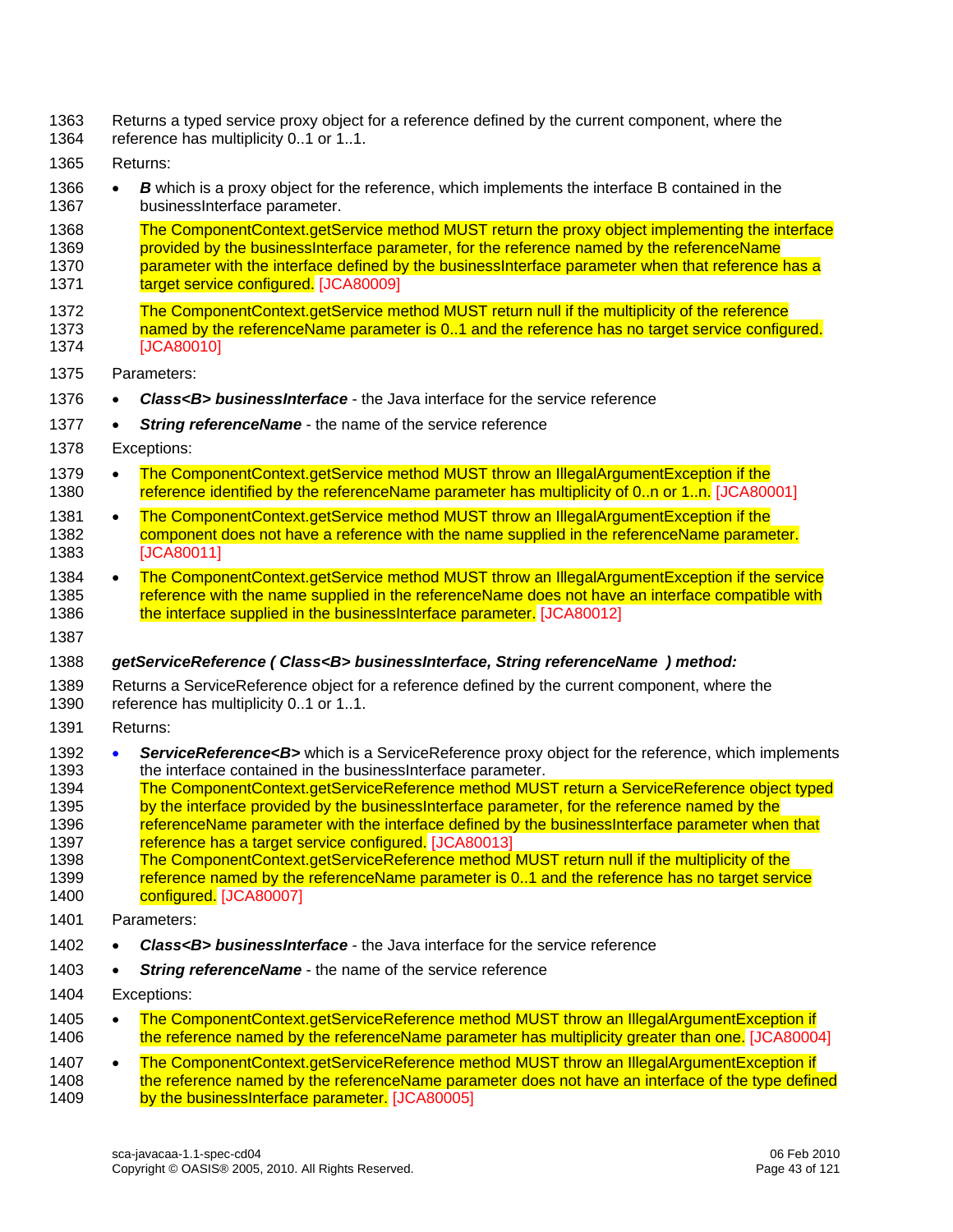| 1410<br>1411<br>1412         |           | The ComponentContext.getServiceReference method MUST throw an IllegalArgumentException if<br>the component does not have a reference with the name provided in the referenceName parameter.<br>[JCA80006]                                                                                                                                                                                |
|------------------------------|-----------|------------------------------------------------------------------------------------------------------------------------------------------------------------------------------------------------------------------------------------------------------------------------------------------------------------------------------------------------------------------------------------------|
| 1413                         |           |                                                                                                                                                                                                                                                                                                                                                                                          |
| 1414                         |           | getServices(Class <b> businessInterface, String referenceName) method:</b>                                                                                                                                                                                                                                                                                                               |
| 1415<br>1416                 |           | Returns a list of typed service proxies for a reference defined by the current component, where the<br>reference has multiplicity 0n or 1n.                                                                                                                                                                                                                                              |
| 1417                         |           | Returns:                                                                                                                                                                                                                                                                                                                                                                                 |
| 1418<br>1419<br>1420         | $\bullet$ | Collection <b> which is a collection of proxy objects for the reference, one for each target service to<br/>which the reference is wired, where each proxy object implements the interface B contained in the<br/>businessInterface parameter.</b>                                                                                                                                       |
| 1421<br>1422<br>1423         |           | The ComponentContext.getServices method MUST return a collection containing one proxy object<br>implementing the interface provided by the businessinterface parameter for each of the target<br>services configured on the reference identified by the referenceName parameter. [JCA80014]                                                                                              |
| 1424<br>1425<br>1426         |           | The ComponentContext.getServices method MUST return an empty collection if the service reference<br>with the name supplied in the referenceName parameter is not wired to any target services.<br>[JCA80015]                                                                                                                                                                             |
| 1427                         |           | Parameters:                                                                                                                                                                                                                                                                                                                                                                              |
| 1428                         |           | Class <b> businessInterface - the Java interface for the service reference</b>                                                                                                                                                                                                                                                                                                           |
| 1429                         |           | String referenceName - the name of the service reference                                                                                                                                                                                                                                                                                                                                 |
| 1430                         |           | Exceptions:                                                                                                                                                                                                                                                                                                                                                                              |
| 1431<br>1432                 | $\bullet$ | The ComponentContext.getServices method MUST throw an IllegalArgumentException if the<br>reference identified by the referenceName parameter has multiplicity of 0.1 or 1.1. [JCA80016]                                                                                                                                                                                                  |
| 1433<br>1434<br>1435         | $\bullet$ | The ComponentContext.getServices method MUST throw an IllegalArgumentException if the<br>component does not have a reference with the name supplied in the referenceName parameter.<br>[JCA80017]                                                                                                                                                                                        |
| 1436<br>1437<br>1438         | $\bullet$ | The ComponentContext.getServices method MUST throw an IllegalArgumentException if the service<br>reference with the name supplied in the referenceName does not have an interface compatible with<br>the interface supplied in the businessinterface parameter. [JCA80018]                                                                                                               |
| 1439                         |           |                                                                                                                                                                                                                                                                                                                                                                                          |
| 1440                         |           | getServiceReferences(Class <b> businessInterface, String referenceName) method:</b>                                                                                                                                                                                                                                                                                                      |
| 1441<br>1442                 |           | Returns a list of typed ServiceReference objects for a reference defined by the current component, where<br>the reference has multiplicity 0n or 1n.                                                                                                                                                                                                                                     |
| 1443                         |           | Returns:                                                                                                                                                                                                                                                                                                                                                                                 |
| 1444<br>1445<br>1446<br>1447 |           | <b>Collection<servicereference<b>&gt;</servicereference<b></b> which is a collection of ServiceReference objects for the<br>reference, one for each target service to which the reference is wired, where each proxy object<br>implements the interface B contained in the businessInterface parameter. The collection is empty if<br>the reference is not wired to any target services. |
| 1448<br>1449<br>1450<br>1451 |           | The ComponentContext.getServiceReferences method MUST return a collection containing one<br>ServiceReference object typed by the interface provided by the businessInterface parameter for each<br>of the target services configured on the reference identified by the referenceName parameter.<br>[JCA80019]                                                                           |
| 1452<br>1453<br>1454         |           | The ComponentContext.getServiceReferences method MUST return an empty collection if the<br>service reference with the name supplied in the referenceName parameter is not wired to any target<br>services. [JCA80020]                                                                                                                                                                    |
| 1455                         |           | Parameters:                                                                                                                                                                                                                                                                                                                                                                              |

1456 • *Class<B> businessInterface* - the Java interface for the service reference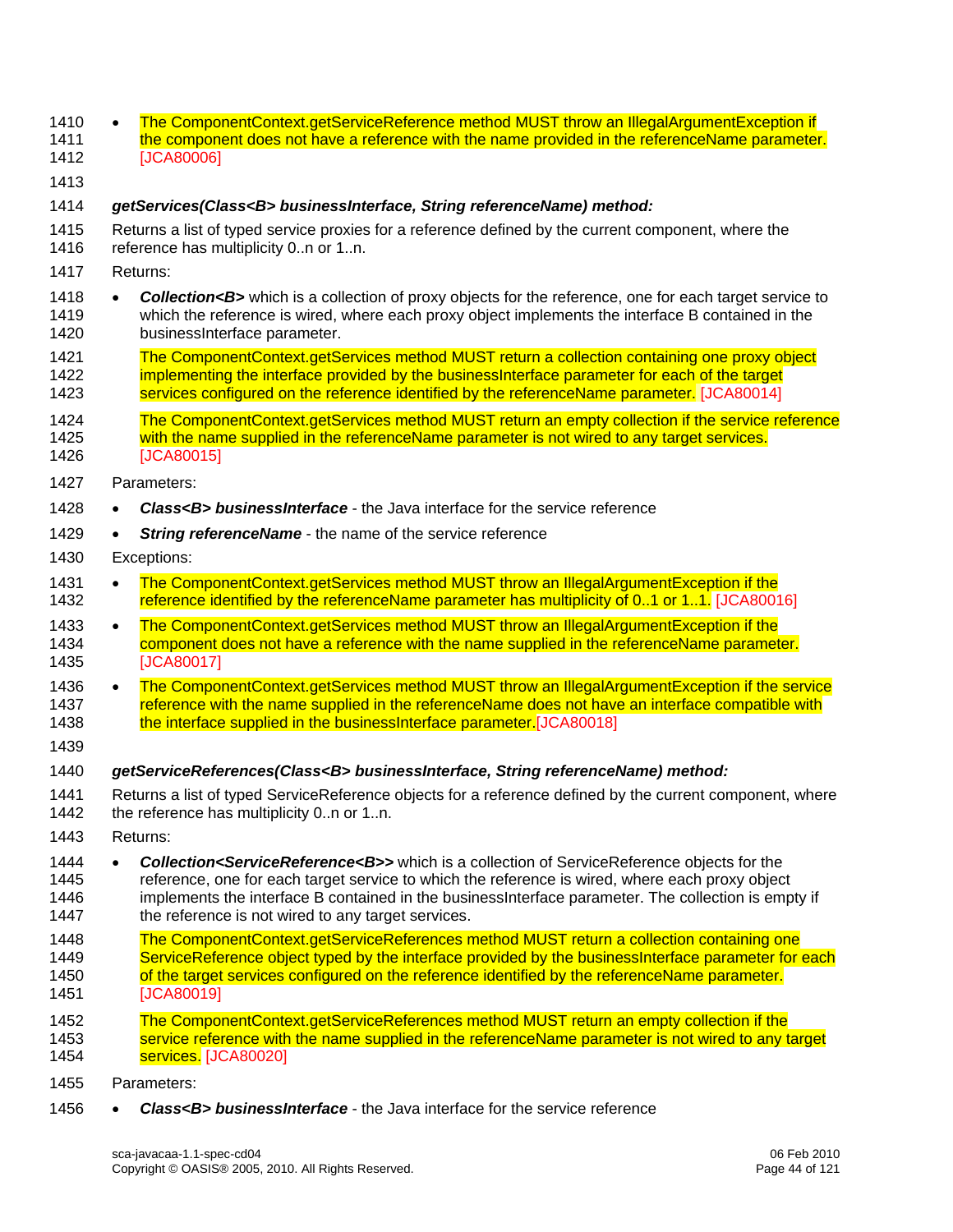| 1457 | <b>String referenceName</b> - the name of the service reference |  |
|------|-----------------------------------------------------------------|--|
|      |                                                                 |  |

- 1458 Exceptions:
- 1459 The ComponentContext.getServiceReferences method MUST throw an IllegalArgumentException if 1460 [the reference identified by the referenceName parameter has multiplicity of 0..1 or 1](#page-108-2)..1. [JCA80021]
- 1461 The ComponentContext.getServiceReferences method MUST throw an IllegalArgumentException if 1462 [the component does not have a reference with the name supplied in the referenceName param](#page-108-3)eter. 1463 [JCA80022]
- 1464 The ComponentContext.getServiceReferences method MUST throw an IllegalArgumentException if 1465 the service reference with the name supplied in the referenceName does not have an interface 1466 [compatible with the interface supplied in the businessInterface p](#page-108-4)arameter. [JCA80023]
- 1467

#### 1468 *createSelfReference(Class<B> businessInterface) method:*

- 1469 Returns a ServiceReference object that can be used to invoke this component over the designated 1470 service.
- 1471 Returns:
- 1472 **ServiceReference<B>** which is a ServiceReference object for the service of this component which 1473 has the supplied business interface. If the component has multiple services with the same business 1474 interface the SCA runtime can return a ServiceReference for any one of them.
- [1475 The ComponentContext.createSelfReference method MUST return a ServiceReference object typed](#page-108-5)  1476 by the interface defined by the businessInterface parameter for one of the services of the invoking 1477 [component which has the interface defined by the businessInterface](#page-108-5) parameter. [JCA80024]
- 1478 Parameters:
- 1479 *Class<B> businessInterface* the Java interface for the service
- 1480 Exceptions:

1481 • The ComponentContext.getServiceReferences method MUST throw an IllegalArgumentException if 1482 the component does not have a service which implements the interface identified by the 1483 [businessInterface](#page-108-6) parameter. [JCA80025]

1484

#### 1485 *createSelfReference(Class<B> businessInterface, String serviceName) method:*

- 1486 Returns a ServiceReference that can be used to invoke this component over the designated service. The 1487 serviceName parameter explicitly declares the service name to invoke
- 1488 Returns:
- 1489 *ServiceReference<B>* which is a ServiceReference proxy object for the reference, which implements 1490 the interface contained in the business Interface parameter. the interface contained in the businessInterface parameter.
- [1491 The ComponentContext.createSelfReference method MUST return a ServiceReference object typed](#page-108-7)
- 1492 by the interface defined by the businessInterface parameter for the service identified by the
- 1493 serviceName of the invoking component and which has the interface defined by the businessInterface 1494 **parameter.** [JCA80026]
- 1495 Parameters:
- 1496 *Class<B> businessInterface* the Java interface for the service reference
- 1497 *String serviceName* the name of the service reference
- 1498 Exceptions:
- 1499 The ComponentContext.createSelfReference method MUST throw an IllegalArgumentException if the 1500 [component does not have a service with the name identified by the serviceName param](#page-108-8)eter. 1501 [JCA80027]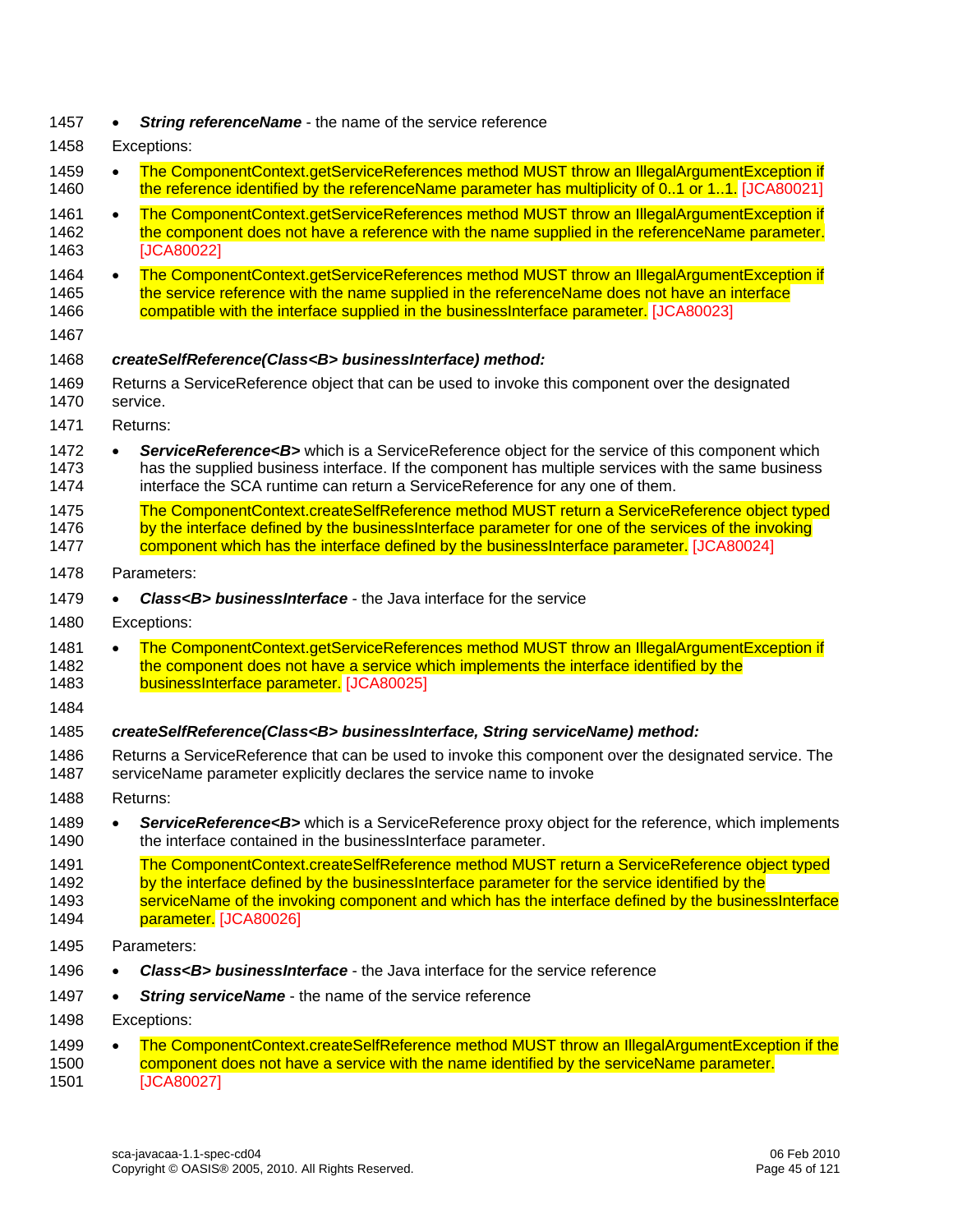1502 • The ComponentContext.createSelfReference method MUST throw an IllegalArgumentException if the [1503 component service with the name identified by the serviceName parameter does not implement a](#page-108-9)  1504 [business interface which is compatible with the supplied businessInterface](#page-108-9) parameter. [JCA80028] 1505 1506 *getProperty (Class<B> type, String propertyName) method:*  1507 Returns the value of an SCA property defined by this component. 1508 Returns: 1509 • *<B>* which is an object of the type identified by the type parameter containing the value specified for 1510 the property in the SCA configuration of the component. *null* if the SCA configuration of the 1511 component does not specify any value for the property. [1512 The ComponentContext.getProperty method MUST return an object of the type identified by the type](#page-108-10)  1513 parameter containing the value specified in the component configuration for the property named by 1514 [the propertyName parameter or null if no value is specified in the confi](#page-108-10)guration. [JCA80029] 1515 Parameters: 1516 • *Class<B> type* - the Java class of the property (Object mapped type for primitive Java types - e.g. 1517 Integer if the type is int) 1518 • *String propertyName* - the name of the property 1519 Exceptions: 1520 • The ComponentContext.getProperty method MUST throw an IllegalArgumentException if the 1521 [component does not have a property with the name identified by the propertyName parame](#page-108-11)ter. 1522 [JCA80030] 1523 • The ComponentContext.getProperty method MUST throw an IllegalArgumentException if the 1524 component property with the name identified by the propertyName parameter does not have a type 1525 [which is compatible with the supplied type](#page-108-12) parameter. [JCA80031] 1526 1527 *getRequestContext() method:*  1528 Returns the RequestContext for the current SCA service request. 1529 Returns: 1530 • *RequestContext* which is the RequestContext object for the current SCA service invocation. *null* if 1531 there is no current request or if the context is unavailable. 1532 The ComponentContext.getRequestContext method MUST return non-null when invoked during the 1533 execution of a Java business method for a service operation or a callback operation, on the same 1534 **[thread that the SCA runtime provided, and MUST return null in all ot](#page-106-4)her cases.** [JCA80002] 1535 Parameters: 1536 • *none*  1537 Exceptions: 1538 • *none*  1539 1540 *cast(B target) method:*  1541 Casts a type-safe reference to a ServiceReference 1542 Returns: 1543 • *ServiceReference<B>* which is a ServiceReference object which implements the same business 1544 interface B as a reference proxy object [1545 The ComponentContext.cast method MUST return a ServiceReference object which is typed by the](#page-108-13)  1546 [same business interface as specified by the reference proxy object supplied in the target parame](#page-108-13)ter. 1547 [JCA80032]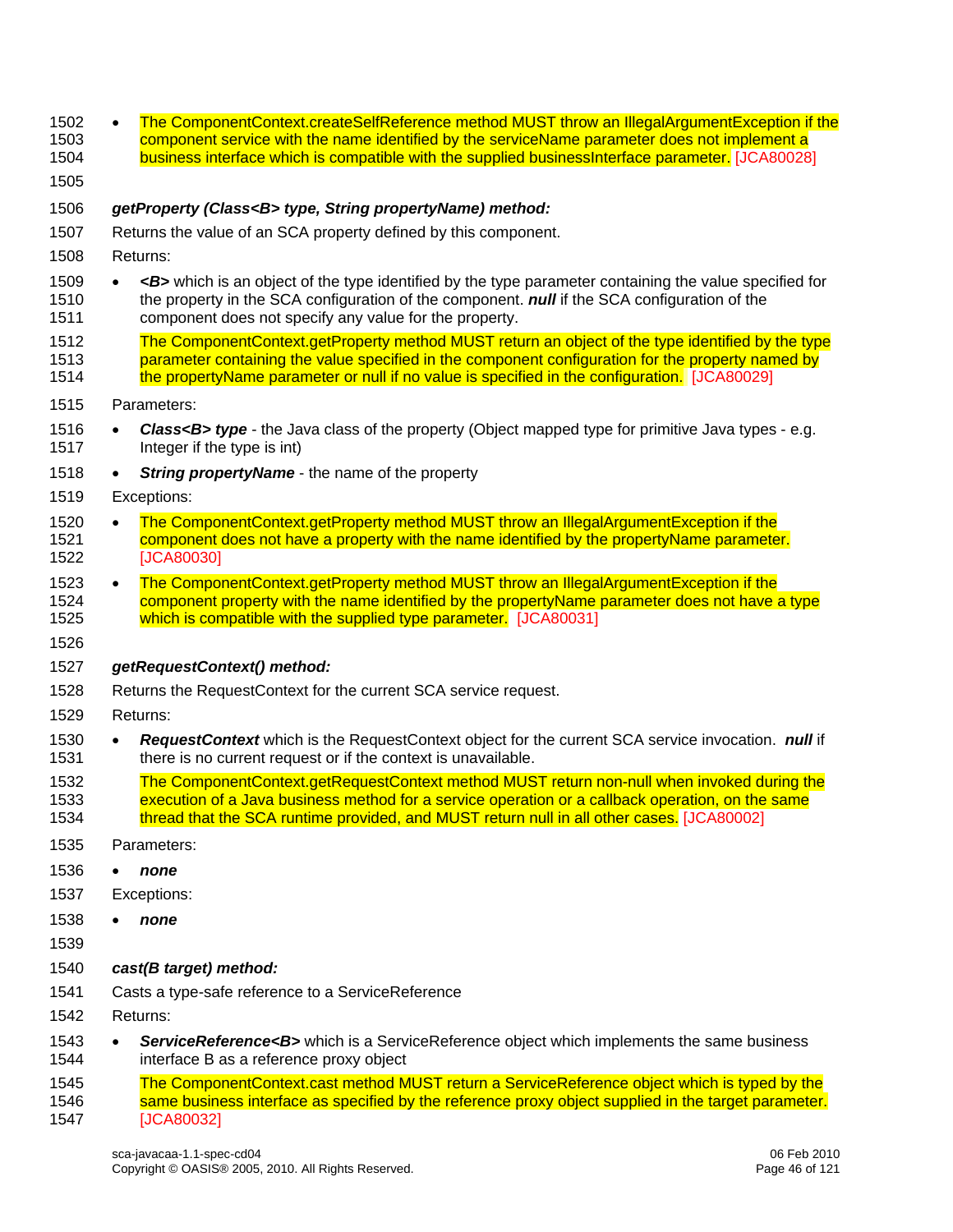```
1548 Parameters:
```
- 1549 *B target* a type safe reference proxy object which implements the business interface B
- 1550 Exceptions:
- 1551 The ComponentContext.cast method MUST throw an IllegalArgumentException if the supplied target 1552 [parameter is not an SCA reference proxy obj](#page-109-0)ect. [JCA80033]
- 1553 A component can access its component context by defining a field or setter method typed by
- 1554 *org.oasisopen.sca.ComponentContext* and annotated with *@Context*. To access a target service, the
- 1555 component uses *ComponentContext.getService(..).*
- 1556 [Snippet 9-1](#page-46-0) shows an example of component context usage in a Java class using the @Context 1557 annotation.

```
1558 private ComponentContext componentContext; 
1559 
1560 @Context 
1561 public void setContext(ComponentContext context) {<br>1562     componentContext = context;
                componentContext = context;1563 } 
1564<br>1565
1565 public void doSomething() { 
1566 HelloWorld service = 
1567 componentContext.getService(HelloWorld.class,"HelloWorldComponent");<br>1568 service.hello("hello");
                service.hello("hello");
1569 }
```
- <span id="page-46-0"></span>1570 *Snippet 9-1: ComponentContext Injection Example*
- 1571 Similarly, non-SCA client code can use the ComponentContext API to perform operations against a 1572 component in an SCA domain. How the non-SCA client code obtains a reference to a ComponentContext
- 1573 is runtime specific.

## 1574 **9.2 Request Context**

```
1576
```
1575 [Figure 9-2](#page-46-1) shows the *RequestContext* interface:

```
1577 package org.oasisopen.sca;
1578 
1579 import javax.security.auth.Subject;
1580 
1581 public interface RequestContext { 
1582 
                Subject getSecuritySubject();
1584 
1585 String getServiceName();<br>1586 - CB> ServiceReference
1586 <CB> ServiceReference<CB> getCallbackReference();<br>1587 <CB> CB qetCallback();
1587 <CB> CB getCallback();<br>1588 <B> ServiceReference<B> get
                1588 <B> ServiceReference<B> getServiceReference(); 
1589 }
```
<span id="page-46-1"></span>1590 *Figure 9-2: RequestContext Interface* 

1591

#### 1592 *getSecuritySubject ( ) method:*

1593 Returns the JAAS Subject of the current request (see [the JAAS Reference Guide \[JAAS\]](#page-7-0) for details of 1594 JAAS).

1595 Returns:

- 1596 *javax.security.auth.Subject* object which is the JAAS subject for the request.
- 1597 *null* if there is no subject for the request.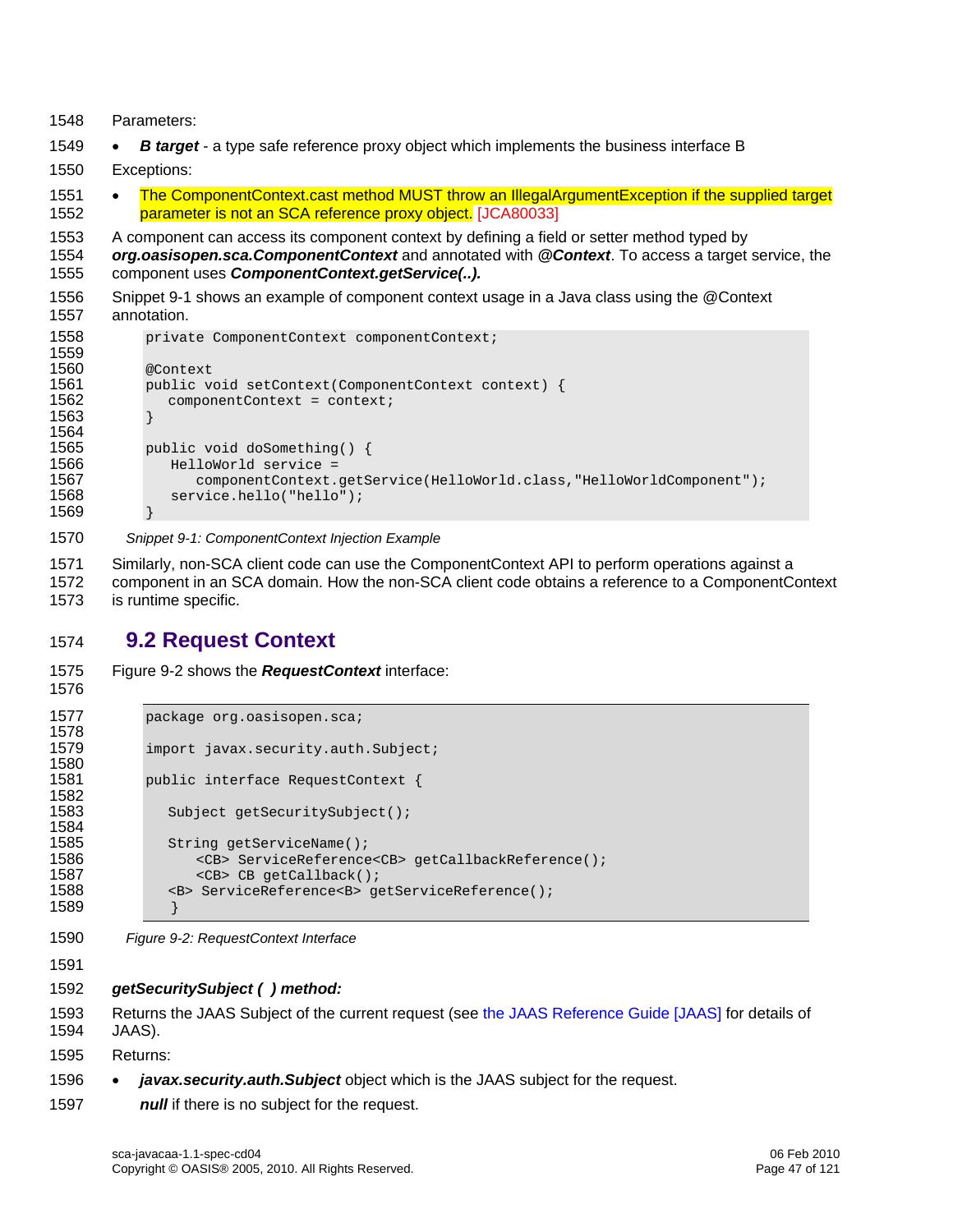1598 The RequestContext.getSecuritySubject method MUST return the JAAS subject of the current 1599 request, or null if there is no subject or null if the method is invoked from code not processing a 1600 **Service request or callback request.** [JCA80034] 1601 Parameters: 1602 • *none*  1603 Exceptions: 1604 • *none*  1605 1606 *getServiceName ( ) method:*  1607 Returns the name of the service on the Java implementation the request came in on. 1608 Returns: 1609 • *String* containing the name of the service. *null* if the method is invoked from a thread that is not 1610 processing a service operation or a callback operation. [1611 The RequestContext.getServiceName method MUST return the name of the service for which an](#page-109-2)  1612 operation is being processed, or null if invoked from a thread that is not processing a service 1613 [operation or a callback](#page-109-2) operation. [JCA80035] 1614 Parameters: 1615 • *none*  1616 Exceptions: 1617 • *none*  1618 1619 *getCallbackReference ( ) method:*  1620 Returns a service reference proxy for the callback for the invoked service operation, as specified by the 1621 service client. 1622 Returns: 1623 • *ServiceReference<CB>* which is a service reference for the callback for the invoked service, as 1624 supplied by the service client. It is typed with the callback interface. 1625 *null* if the invoked service has an interface which is not bidirectional or if the getCallbackReference() 1626 method is called during the processing of a callback operation. 1627 **null** if the method is invoked from a thread that is not processing a service operation. 1628 The RequestContext.getCallbackReference method MUST return a ServiceReference object typed by 1629 the interface of the callback supplied by the client of the invoked service, or null if either the invoked 1630 service is not bidirectional or if the method is invoked from a thread that is not processing a service 1631 operation. [JCA80036] 1632 Parameters: 1633 • *none*  1634 Exceptions: 1635 • *none*  1636 1637 *getCallback ( ) method:*  1638 Returns a proxy for the callback for the invoked service as specified by the service client. 1639 Returns: 1640 • *CB* proxy object for the callback for the invoked service as supplied by the service client. It is typed with the callback interface with the callback interface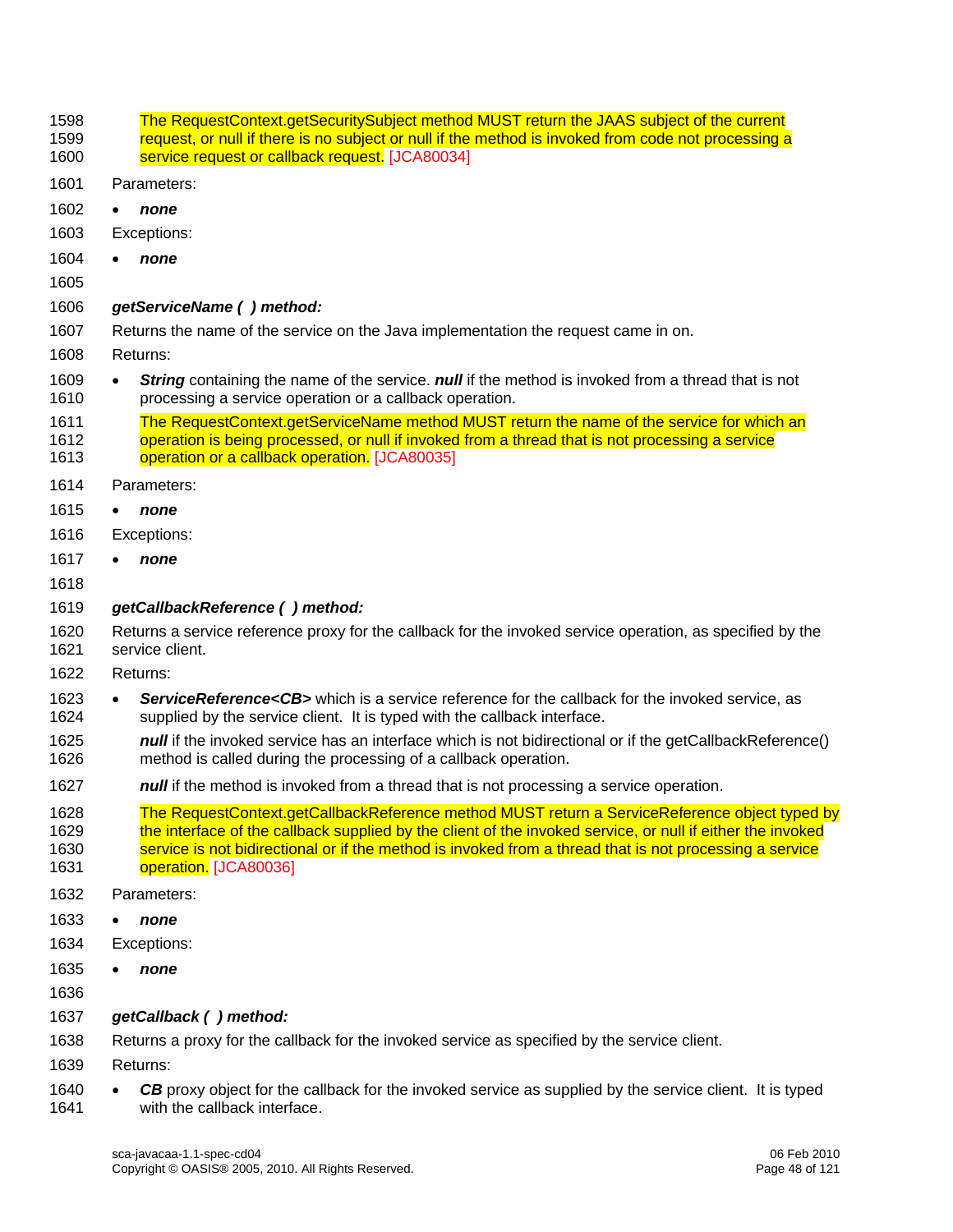- 1642 **null** if the invoked service has an interface which is not bidirectional or if the getCallback() method is 1643 called during the processing of a callback operation.
- 1644 *null* if the method is invoked from a thread that is not processing a service operation.
- [1645 The RequestContext.getCallback method MUST return a reference proxy object typed by the](#page-109-4)
- 1646 interface of the callback supplied by the client of the invoked service, or null if either the invoked 1647 service is not bidirectional or if the method is invoked from a thread that is not processing a service 1648 operation. [JCA80037]
- 1649 Parameters:
- 1650 *none*
- 1651 Exceptions:
- 1652 *none*
- 1653
- 1654 *getServiceReference ( ) method:*
- 1655 Returns a ServiceReference object for the service that was invoked.
- 1656 Returns:
- 1657 *ServiceReference<B>* which is a service reference for the invoked service. It is typed with the 1658 interface of the service.
- 1659 **null** if the method is invoked from a thread that is not processing a service operation or a callback 1660 operation.
- 1661 When invoked during the execution of a service operation, the RequestContext.getServiceReference 1662 [method MUST return a ServiceReference that represents the service that was inv](#page-106-5)oked. [JCA80003]
- 1663 When invoked during the execution of a callback operation, the RequestContext.getServiceReference 1664 [method MUST return a ServiceReference that represents the callback that was invo](#page-109-5)ked. [JCA80038]
- 1665 When invoked from a thread not involved in the execution of either a service operation or of a 1666 [callback operation, the RequestContext.getServiceReference method MUST return n](#page-109-6)ull. [JCA80039]
- 1667 Parameters:
- 1668 *none*
- 1669 Exceptions:
- 1670 *none*

1671 ServiceReferences can be injected using the @Reference annotation on a field, a setter method, or 1672 constructor parameter taking the type ServiceReference. The detailed description of the usage of these 1673 methods is described in the section on Asynchronous Programming in this document.

#### 1674 **9.3 ServiceReference Interface**

1675 ServiceReferences can be injected using the @Reference annotation on a field, a setter method, or 1676 constructor parameter taking the type ServiceReference. The detailed description of the usage of these 1677 methods is described in the section on Asynchronous Programming in this document.

- 1678 [Figure 9-3](#page-49-0) defines the *ServiceReference* interface:
- 1679

```
1680 package org.oasisopen.sca;
1681 
          1682 public interface ServiceReference<B> extends java.io.Serializable { 
1683 
1684<br>1685
1685 B getService(); 
                 Class<B> qetBusinessInterface();
1687 }
```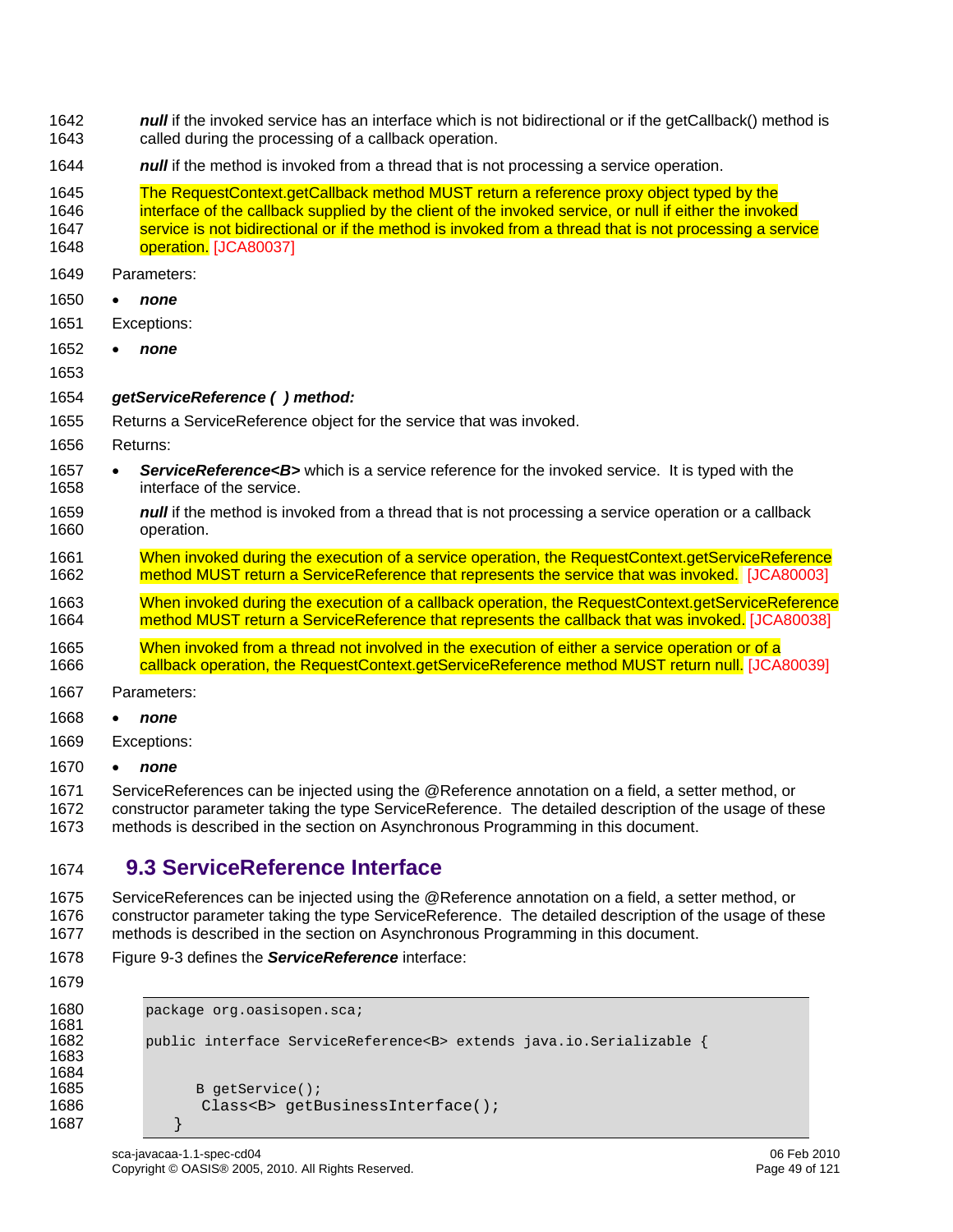- <span id="page-49-0"></span>1688 *Figure 9-3: ServiceReference Interface*
- 1689
- 1690 *getService ( ) method:*

1691 Returns a type-safe reference to the target of this reference. The instance returned is guaranteed to 1692 implement the business interface for this reference. The value returned is a proxy to the target that 1693 implements the business interface associated with this reference.

- 1694 Returns:
- 1695 *<B>* which is type-safe reference proxy object to the target of this reference. It is typed with the 1696 interface of the target service.
- [1697 The ServiceReference.getService method MUST return a reference proxy object which can be used](#page-109-7)  1698 to invoke operations on the target service of the reference and which is typed with the business 1699 **[interface of the r](#page-109-7)eference.** [JCA80040]
- 1700 Parameters:
- 1701 *none*
- 1702 Exceptions:
- 1703 *none*
- 1704

#### 1705 *getBusinessInterface ( ) method:*

- 1706 Returns the Java class for the business interface associated with this ServiceReference.
- 1707 Returns:
- 1708 **Class<B>** which is a Class object of the business interface associated with the reference.
- [1709 The ServiceReference.getBusinessInterface method MUST return a Class object representing the](#page-109-8)  1710 [business interface of the refere](#page-109-8)nce. [JCA80041]
- 1711 Parameters:
- 1712 *none*
- 1713 Exceptions:
- 1714 *none*

### 1715 **9.4 ResponseDispatch interface**

- 1716 The *ResponseDispatch* interface is shown in [Figure 9-4:](#page-49-1)
- 1717

```
1718 package org.oasisopen.sca;
1719 
1720 public interface ResponseDispatch<T> {<br>1721 void sendResponse(T res);
1721 void sendResponse(T res); 
1722 void sendFault(Throwable e);<br>1723 Map<String, Object> getConte
                 Map<String, Object> getContext();
1724 }
```
<span id="page-49-1"></span>1725 *Figure 9-4: ResponseDispatch Interface*

1726

#### 1727 *sendResponse ( T response ) method:*

1728 Sends the response message from an asynchronous service method. This method can only be invoked 1729 once for a given ResponseDispatch object and cannot be invoked if sendFault has previously been

- 1730 invoked for the same ResponseDispatch object.
- 1731 Returns: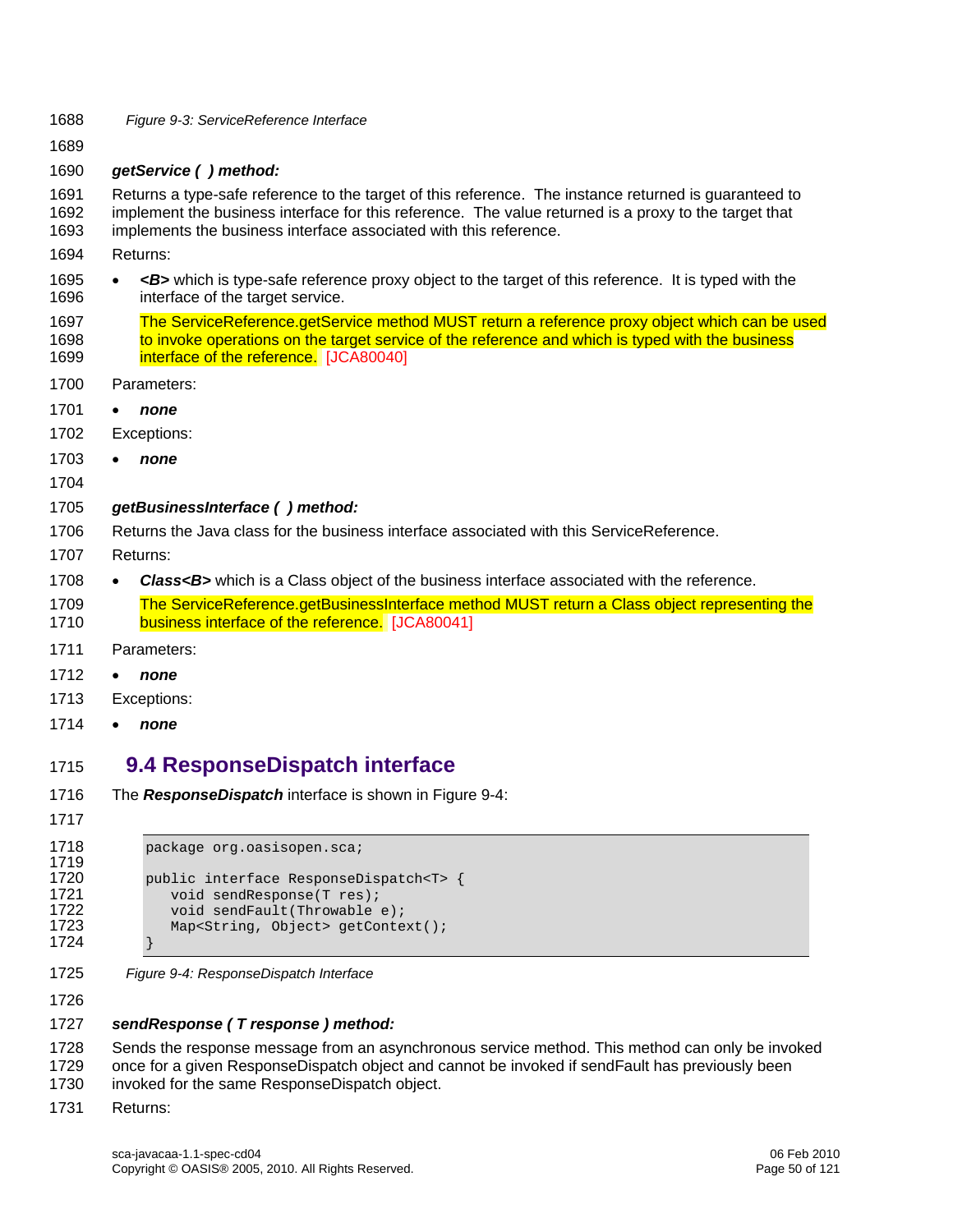<span id="page-50-0"></span>

| 1732                                 | $\bullet$ | void                                                                                                                                                                                                                                                            |
|--------------------------------------|-----------|-----------------------------------------------------------------------------------------------------------------------------------------------------------------------------------------------------------------------------------------------------------------|
| 1733<br>1734                         |           | The ResponseDispatch.sendResponse() method MUST send the response message to the client of<br>an asynchronous service. [JCA50057]                                                                                                                               |
| 1735                                 |           | Parameters:                                                                                                                                                                                                                                                     |
| 1736                                 |           | T - an instance of the response message returned by the service operation                                                                                                                                                                                       |
| 1737                                 |           | Exceptions:                                                                                                                                                                                                                                                     |
| 1738<br>1739                         |           | The ResponseDispatch.sendResponse() method MUST throw an InvalidStateException if either the<br>sendResponse method or the sendFault method has already been called once. [JCA80058]                                                                            |
| 1740                                 |           |                                                                                                                                                                                                                                                                 |
| 1741                                 |           | sendFault (Throwable e) method:                                                                                                                                                                                                                                 |
| 1742<br>1743<br>1744                 |           | Sends an exception as a fault from an asynchronous service method. This method can only be invoked<br>once for a given ResponseDispatch object and cannot be invoked if sendResponse has previously been<br>invoked for the same ResponseDispatch object.       |
| 1745                                 |           | Returns:                                                                                                                                                                                                                                                        |
| 1746                                 | $\bullet$ | void                                                                                                                                                                                                                                                            |
| 1747<br>1748                         |           | The ResponseDispatch.sendFault() method MUST send the supplied fault to the client of an<br>asynchronous service. [JCA80059]                                                                                                                                    |
| 1749                                 |           | Parameters:                                                                                                                                                                                                                                                     |
| 1750                                 |           | e - an instance of an exception returned by the service operation                                                                                                                                                                                               |
| 1751                                 |           | Exceptions:                                                                                                                                                                                                                                                     |
| 1752<br>1753<br>1754                 | $\bullet$ | The ResponseDispatch.sendFault() method MUST throw an InvalidStateException if either the<br>sendResponse method or the sendFault method has already been called once. [JCA80060]                                                                               |
| 1755                                 |           | getContext () method:                                                                                                                                                                                                                                           |
| 1756                                 |           | Obtains the context object for the ResponseDispatch method                                                                                                                                                                                                      |
| 1757                                 |           | Returns:                                                                                                                                                                                                                                                        |
| 1758<br>1759<br>1760                 | $\bullet$ | Map <string, object=""> which is the context object for the ResponseDispatch object.<br/>The invoker can update the context object with appropriate context information, prior to invoking<br/>either the sendResponse method or the sendFault method</string,> |
| 1761                                 |           | Parameters:                                                                                                                                                                                                                                                     |
| 1762                                 | ٠         | none                                                                                                                                                                                                                                                            |
| 1763                                 |           | Exceptions:                                                                                                                                                                                                                                                     |
| 1764                                 |           | none                                                                                                                                                                                                                                                            |
| 1765                                 |           | <b>9.5 ServiceRuntimeException</b>                                                                                                                                                                                                                              |
| 1766                                 |           | Figure 9-5 shows the ServiceRuntimeException.                                                                                                                                                                                                                   |
| 1767                                 |           |                                                                                                                                                                                                                                                                 |
| 1768<br>1769<br>1770<br>1771<br>1772 |           | package org.oasisopen.sca;<br>public class ServiceRuntimeException extends RuntimeException {                                                                                                                                                                   |
| 1773                                 |           | Figure 9-5: ServiceRuntimeException                                                                                                                                                                                                                             |
| 1774                                 |           |                                                                                                                                                                                                                                                                 |
| 1775                                 |           | This exception signals problems in the management of SCA component execution.                                                                                                                                                                                   |
|                                      |           | sca-javacaa-1.1-spec-cd04<br>06 Feb 2010<br>Copyright © OASIS® 2005, 2010. All Rights Reserved.<br>Page 51 of 121                                                                                                                                               |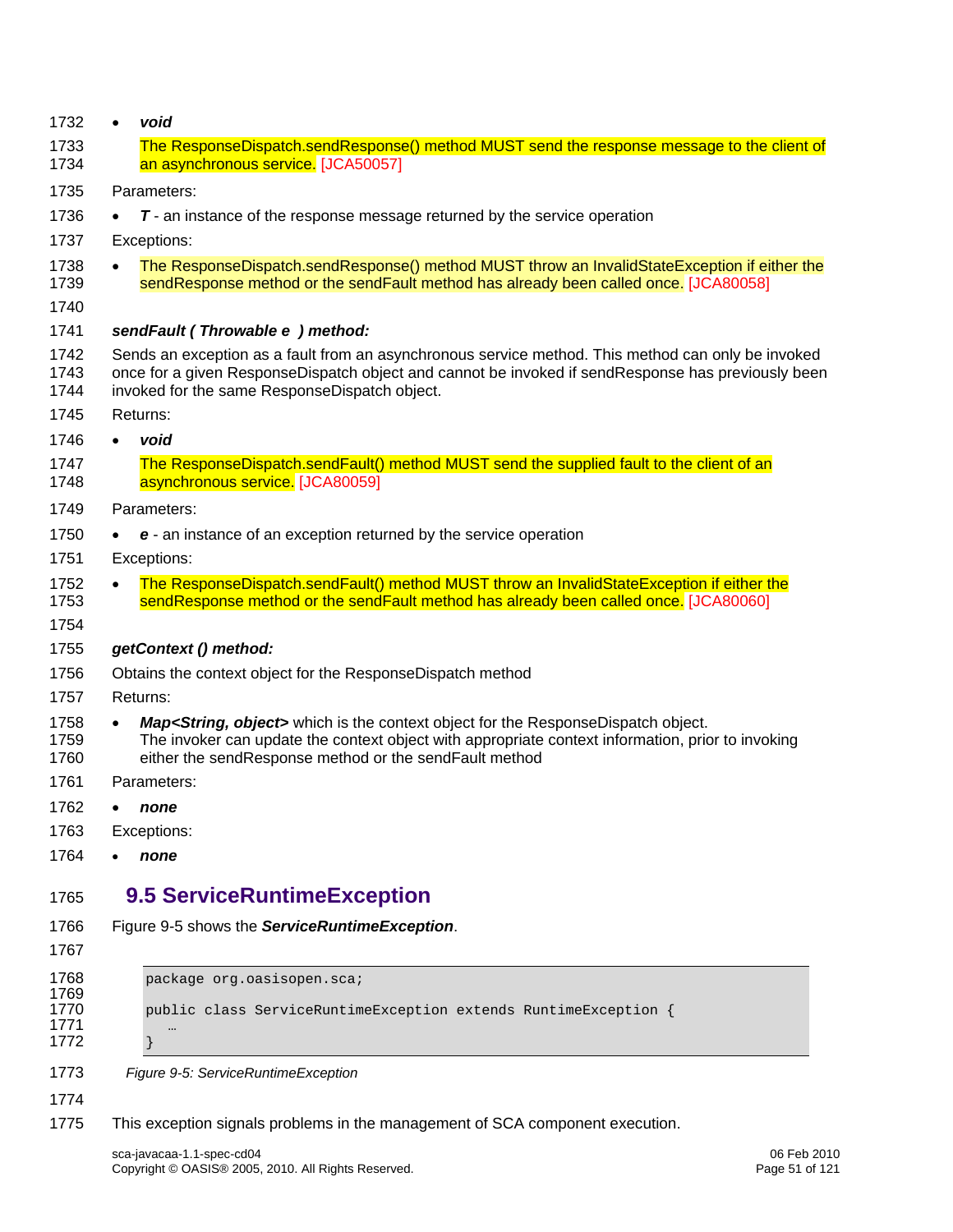## **9.6 ServiceUnavailableException**

| ٩ |  |  |
|---|--|--|

[Figure 9-6](#page-51-0) shows the *ServiceUnavailableException*.

| 1779 | package org.oasisopen.sca;                                               |
|------|--------------------------------------------------------------------------|
| 1780 |                                                                          |
| 1781 | public class ServiceUnavailableException extends ServiceRuntimeException |
| 1782 | $$                                                                       |
| 1783 |                                                                          |

<span id="page-51-0"></span>*Figure 9-6: ServiceUnavailableException* 

1786 This exception signals problems in the interaction with remote services. These are exceptions that can 1787 be transient, so retrying is appropriate. Any exception that is a ServiceRuntimeException that is *not* a 1788 ServiceUnavailableException is unlikely to be resolved by retrying the operation, since it most likely 1789 requires human intervention

## **9.7 InvalidServiceException**

[Figure 9-7](#page-51-1) shows the *InvalidServiceException*. 

```
1793 package org.oasisopen.sca;
1794 
1795 public class InvalidServiceException extends ServiceRuntimeException { 
1796 … 
1797 }
```
<span id="page-51-1"></span>*Figure 9-7: InvalidServiceException* 

1800 This exception signals that the ServiceReference is no longer valid. This can happen when the target of 1801 the reference is undeployed. This exception is not transient and therefore is unlikely to be resolved by 1802 retrying the operation and will most likely require human intervention.

# **9.8 Constants**

1804 The SCA *Constants* interface defines a number of constant values that are used in the SCA Java APIs 1805 and Annotations. [Figure 9-8](#page-52-0) shows the Constants interface:

```
1806 package org.oasisopen.sca; 
1807 
           public interface Constants {
1809 
1810 String SCA_NS = "http://docs.oasis-open.org/ns/opencsa/sca/200912"; 
1811 
1812 String SCA_PREFIX = "{"+SCA_NS+"}"; 
1813 
1814 String SERVERAUTHENTICATION = SCA_PREFIX + "serverAuthentication"; 
1815 String CLIENTAUTHENTICATION = SCA_PREFIX + "clientAuthentication"; 
1816 String ATLEASTONCE = SCA_PREFIX + "atLeastOnce";<br>1817 String ATMOSTONCE = SCA PREFIX + "atMostOnce";
              1817 String ATMOSTONCE = SCA_PREFIX + "atMostOnce"; 
1818 String EXACTLYONCE = SCA_PREFIX + "exactlyOnce"; 
1819 String ORDERED = SCA_PREFIX + "ordered"; 
1820 String TRANSACTEDONEWAY = SCA_PREFIX + "transactedOneWay"; 
1821 String IMMEDIATEONEWAY = SCA_PREFIX + "immediateOneWay"; 
1822 String PROPAGATESTRANSACTION = SCA_PREFIX + "propagatesTransaction"; 
1823 String SUSPENDSTRANSACTION = SCA_PREFIX + "suspendsTransaction"; 
1824 String ASYNCINVOCATION = SCA_PREFIX + "asyncInvocation"; 
              1825 String SOAP = SCA_PREFIX + "SOAP";
```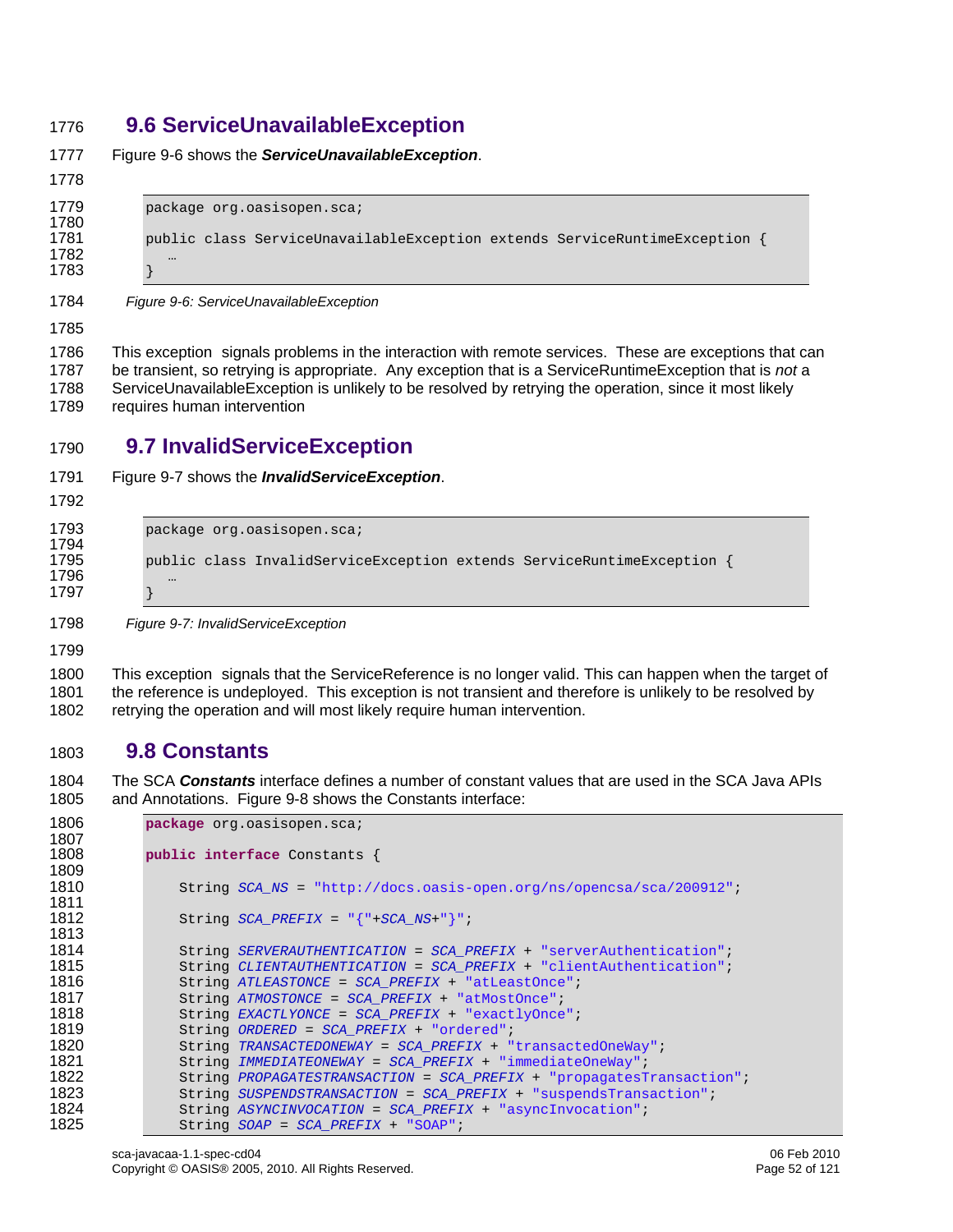```
1826 String JMS = SCA_PREFIX + "JMS";<br>1827 String NOLISTENER = SCA PREFIX +
1827 String NOLISTENER = SCA_PREFIX + "noListener";<br>1828 String EJB = SCA PREFIX + "EJB";
                      1828 String EJB = SCA_PREFIX + "EJB"; 
1829 
1830 }
```
<span id="page-52-0"></span>1831 *Figure 9-8: Constants Interface* 

1843

# 1832 **9.9 SCAClientFactory Class**

1833 The SCAClientFactory class provides the means for client code to obtain a proxy reference object for a 1834 service within an SCA Domain, through which the client code can invoke operations of that service. This 1835 is particularly useful for client code that is running outside the SCA Domain containing the target service, 1836 for example where the code is "unmanaged" and is not running under an SCA runtime.

1837 The SCAClientFactory is an abstract class which provides a set of static newInstance(...) methods which 1838 the client can invoke in order to obtain a concrete object implementing the SCAClientFactory interface for 1839 a particular SCA Domain. The returned SCAClientFactory object provides a getService() method which 1840 provides the client with the means to obtain a reference proxy object for a service running in the SCA 1841 Domain.

1842 The SCAClientFactory class is shown in [Figure 9-9:](#page-53-0)

```
1844 package org.oasisopen.sca.client; 
1845 
1846 import java.net.URI; 
             import java.util.Properties;
1848 
1849 import org.oasisopen.sca.NoSuchDomainException; 
1850 import org.oasisopen.sca.NoSuchServiceException; 
1851 import org.oasisopen.sca.client.SCAClientFactoryFinder;<br>1852 import org.oasisopen.sca.client.impl.SCAClientFactoryFi
             import org.oasisopen.sca.client.impl.SCAClientFactoryFinderImpl;
1853<br>1854
             public abstract class SCAClientFactory {
1855 
                 1856 protected static SCAClientFactoryFinder factoryFinder; 
1857 
                 1858 private URI domainURI; 
1859<br>1860
                 private SCAClientFactory() {
1861 } 
1862<br>1863
1863 protected SCAClientFactory(URI domainURI)<br>1864 https://www.NoSuchDomainException {
1864 throws NoSuchDomainException {<br>1865 this.domainURI = domainURI;
                      1865 this.domainURI = domainURI; 
1866 } 
1867<br>1868
1868 protected URI getDomainURI() {<br>1869 protection domainURI;
                     1869 return domainURI; 
1870 } 
1871 
1872 public static SCAClientFactory newInstance( URI domainURI )<br>1873 https://www.program-backgrount-state
                       throws NoSuchDomainException {
1874 return newInstance(null, null, domainURI); 
1875 } 
1876 
1877 public static SCAClientFactory newInstance(Properties properties, 
1878 URI domainURI) 
1879 throws NoSuchDomainException {<br>1880 1880 teturn new Instance (properties, 1
                      1880 return newInstance(properties, null, domainURI); 
1881 } 
1882 
                 1883 public static SCAClientFactory newInstance(ClassLoader classLoader,
```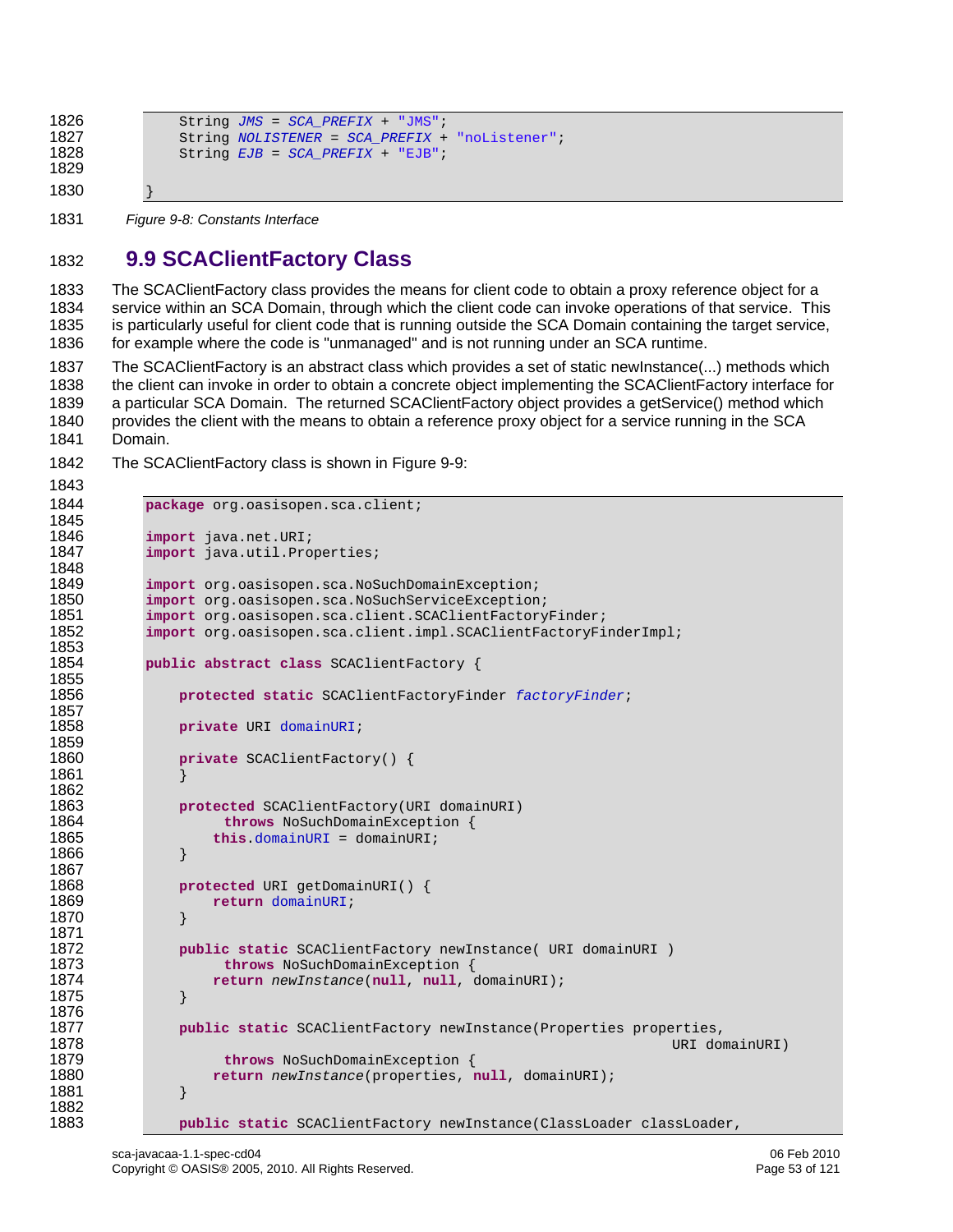<span id="page-53-0"></span>

| 1884<br>1885<br>1886<br>1887<br>1888<br>1889<br>1890<br>1891<br>1892<br>1893<br>1894<br>1895<br>1896<br>1897<br>1898<br>1899<br>1900<br>1901<br>1902 | URI domainURI)<br>throws NoSuchDomainException {<br>return newInstance(null, classLoader, domainURI);<br>public static SCAClientFactory newInstance(Properties properties,<br>ClassLoader classLoader,<br>URI domainURI)<br>throws NoSuchDomainException {<br>final SCAClientFactoryFinder finder =<br>factoryFinder != null ? factoryFinder :<br>new SCAClientFactoryFinderImpl();<br>final SCAClientFactory factory<br>= finder.find(properties, classLoader, domainURI);<br>return factory;<br>public abstract <t> T getService(Class<t> interfaze, String serviceURI)<br/>throws NoSuchServiceException, NoSuchDomainException;</t></t> |
|------------------------------------------------------------------------------------------------------------------------------------------------------|---------------------------------------------------------------------------------------------------------------------------------------------------------------------------------------------------------------------------------------------------------------------------------------------------------------------------------------------------------------------------------------------------------------------------------------------------------------------------------------------------------------------------------------------------------------------------------------------------------------------------------------------|
| 1903                                                                                                                                                 |                                                                                                                                                                                                                                                                                                                                                                                                                                                                                                                                                                                                                                             |
| 1904                                                                                                                                                 | Figure 9-9: SCAClientFactory Class                                                                                                                                                                                                                                                                                                                                                                                                                                                                                                                                                                                                          |
| 1905                                                                                                                                                 |                                                                                                                                                                                                                                                                                                                                                                                                                                                                                                                                                                                                                                             |
| 1906                                                                                                                                                 | newInstance (URI domainURI) method:                                                                                                                                                                                                                                                                                                                                                                                                                                                                                                                                                                                                         |
| 1907                                                                                                                                                 | Obtains a object implementing the SCAClientFactory class.                                                                                                                                                                                                                                                                                                                                                                                                                                                                                                                                                                                   |
| 1908                                                                                                                                                 | Returns:                                                                                                                                                                                                                                                                                                                                                                                                                                                                                                                                                                                                                                    |
| 1909                                                                                                                                                 | object which implements the SCAClientFactory class                                                                                                                                                                                                                                                                                                                                                                                                                                                                                                                                                                                          |
| 1910                                                                                                                                                 | The SCAClientFactory.newInstance( URI) method MUST return an object which implements the                                                                                                                                                                                                                                                                                                                                                                                                                                                                                                                                                    |
| 1911                                                                                                                                                 | SCAClientFactory class for the SCA Domain identified by the domainURI parameter. [JCA80042]                                                                                                                                                                                                                                                                                                                                                                                                                                                                                                                                                 |
| 1912                                                                                                                                                 | Parameters:                                                                                                                                                                                                                                                                                                                                                                                                                                                                                                                                                                                                                                 |
| 1913                                                                                                                                                 | <b>domainURI</b> - a URI for the SCA Domain which is targeted by the returned SCAClient object                                                                                                                                                                                                                                                                                                                                                                                                                                                                                                                                              |
| 1914                                                                                                                                                 | Exceptions:                                                                                                                                                                                                                                                                                                                                                                                                                                                                                                                                                                                                                                 |
| 1915                                                                                                                                                 | The SCAClientFactory.newInstance( URI ) method MUST throw a NoSuchDomainException if the<br>$\bullet$                                                                                                                                                                                                                                                                                                                                                                                                                                                                                                                                       |
| 1916                                                                                                                                                 | domainURI parameter does not identify a valid SCA Domain. [JCA80043]                                                                                                                                                                                                                                                                                                                                                                                                                                                                                                                                                                        |
| 1917                                                                                                                                                 |                                                                                                                                                                                                                                                                                                                                                                                                                                                                                                                                                                                                                                             |
| 1918                                                                                                                                                 | newInstance(Properties properties, URI domainURI) method:                                                                                                                                                                                                                                                                                                                                                                                                                                                                                                                                                                                   |
| 1919                                                                                                                                                 | Obtains a object implementing the SCAClientFactory class, using a specified set of properties.                                                                                                                                                                                                                                                                                                                                                                                                                                                                                                                                              |
| 1920                                                                                                                                                 | Returns:                                                                                                                                                                                                                                                                                                                                                                                                                                                                                                                                                                                                                                    |
| 1921                                                                                                                                                 | object which implements the SCAClientFactory class                                                                                                                                                                                                                                                                                                                                                                                                                                                                                                                                                                                          |
| 1922<br>1923                                                                                                                                         | The SCAClientFactory.newInstance(Properties, URI) method MUST return an object which<br>implements the SCAClientFactory class for the SCA Domain identified by the domainURI parameter.                                                                                                                                                                                                                                                                                                                                                                                                                                                     |
| 1924                                                                                                                                                 | [JCA80044]                                                                                                                                                                                                                                                                                                                                                                                                                                                                                                                                                                                                                                  |
| 1925                                                                                                                                                 | Parameters:                                                                                                                                                                                                                                                                                                                                                                                                                                                                                                                                                                                                                                 |
| 1926                                                                                                                                                 | properties - a set of Properties that can be used when creating the object which implements the                                                                                                                                                                                                                                                                                                                                                                                                                                                                                                                                             |
| 1927                                                                                                                                                 | <b>SCAClientFactory class.</b>                                                                                                                                                                                                                                                                                                                                                                                                                                                                                                                                                                                                              |
| 1928                                                                                                                                                 | domainURI - a URI for the SCA Domain which is targeted by the returned SCAClient object<br>$\bullet$                                                                                                                                                                                                                                                                                                                                                                                                                                                                                                                                        |
| 1929                                                                                                                                                 | Exceptions:                                                                                                                                                                                                                                                                                                                                                                                                                                                                                                                                                                                                                                 |
| 1930<br>1931<br>1932                                                                                                                                 | The SCAClientFactory.newInstance( Properties, URI ) method MUST throw a<br>$\bullet$<br>NoSuchDomainException if the domainURI parameter does not identify a valid SCA Domain.<br>[JCA80045]                                                                                                                                                                                                                                                                                                                                                                                                                                                |
| 1933                                                                                                                                                 |                                                                                                                                                                                                                                                                                                                                                                                                                                                                                                                                                                                                                                             |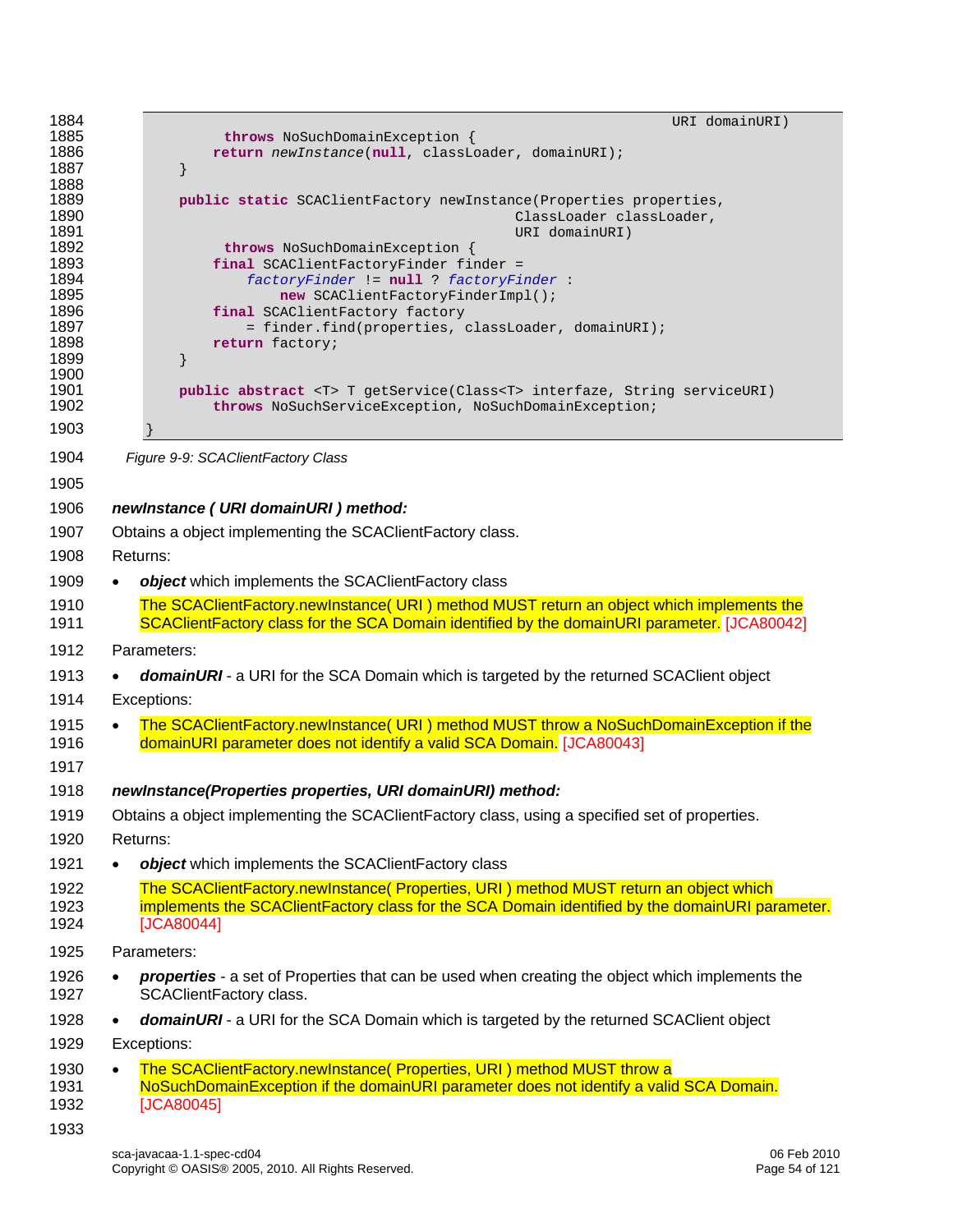| 1934                 | newInstance(Classloader classLoader, URI domainURI) method:                                                                                                                                                                                                     |  |  |
|----------------------|-----------------------------------------------------------------------------------------------------------------------------------------------------------------------------------------------------------------------------------------------------------------|--|--|
| 1935                 | Obtains a object implementing the SCAClientFactory class using a specified classloader.                                                                                                                                                                         |  |  |
| 1936                 | Returns:                                                                                                                                                                                                                                                        |  |  |
| 1937                 | <b>object</b> which implements the SCAClientFactory class<br>$\bullet$                                                                                                                                                                                          |  |  |
| 1938<br>1939<br>1940 | The SCAClientFactory.newInstance( Classloader, URI) method MUST return an object which<br>implements the SCAClientFactory class for the SCA Domain identified by the domainURI parameter.<br>[JCA80046]                                                         |  |  |
| 1941                 | Parameters:                                                                                                                                                                                                                                                     |  |  |
| 1942<br>1943         | classLoader - a ClassLoader to use when creating the object which implements the<br>SCAClientFactory class.                                                                                                                                                     |  |  |
| 1944                 | <b>domainURI</b> - a URI for the SCA Domain which is targeted by the returned SCAClient object<br>$\bullet$                                                                                                                                                     |  |  |
| 1945                 | Exceptions:                                                                                                                                                                                                                                                     |  |  |
| 1946<br>1947<br>1948 | The SCAClientFactory.newInstance( Classloader, URI ) method MUST throw a<br>$\bullet$<br>NoSuchDomainException if the domainURI parameter does not identify a valid SCA Domain.<br>[JCA80047]                                                                   |  |  |
| 1949                 |                                                                                                                                                                                                                                                                 |  |  |
| 1950<br>1951<br>1952 | newInstance(Properties properties, Classloader classLoader, URI domainURI) method:<br>Obtains a object implementing the SCAClientFactory class using a specified set of properties and a<br>specified classloader.                                              |  |  |
| 1953                 | Returns:                                                                                                                                                                                                                                                        |  |  |
| 1954                 | object which implements the SCAClientFactory class<br>$\bullet$                                                                                                                                                                                                 |  |  |
| 1955<br>1956<br>1957 | The SCAClientFactory.newInstance(Properties, Classloader, URI) method MUST return an object<br>which implements the SCAClientFactory class for the SCA Domain identified by the domainURI<br>parameter. [JCA80048]                                              |  |  |
| 1958                 | Parameters:                                                                                                                                                                                                                                                     |  |  |
| 1959<br>1960         | properties - a set of Properties that can be used when creating the object which implements the<br>$\bullet$<br>SCAClientFactory class.                                                                                                                         |  |  |
| 1961<br>1962         | classLoader - a ClassLoader to use when creating the object which implements the<br>$\bullet$<br>SCAClientFactory class.                                                                                                                                        |  |  |
| 1963                 | <b>domainURI</b> - a URI for the SCA Domain which is targeted by the returned SCAClient object                                                                                                                                                                  |  |  |
| 1964                 | Exceptions:                                                                                                                                                                                                                                                     |  |  |
| 1965<br>1966<br>1967 | The SCAClientFactory.newInstance( Properties, Classloader, URI ) MUST throw a<br>NoSuchDomainException if the domainURI parameter does not identify a valid SCA Domain.<br>[JCA80049]                                                                           |  |  |
| 1968                 |                                                                                                                                                                                                                                                                 |  |  |
| 1969                 | getService(Class <t>interfaze, String serviceURI) method:</t>                                                                                                                                                                                                   |  |  |
| 1970                 | Obtains a proxy reference object for a specified target service in a specified SCA Domain.                                                                                                                                                                      |  |  |
| 1971                 | Returns:                                                                                                                                                                                                                                                        |  |  |
| 1972<br>1973<br>1974 | $\langle T \rangle$ a proxy object which implements the business interface T<br>Invocations of a business method of the proxy causes the invocation of the corresponding operation<br>of the target service.                                                    |  |  |
| 1975<br>1976<br>1977 | The SCAClientFactory.getService method MUST return a proxy object which implements the<br>business interface defined by the interfaze parameter and which can be used to invoke operations on<br>the service identified by the serviceURI parameter. [JCA80050] |  |  |
| 1978                 | Parameters:                                                                                                                                                                                                                                                     |  |  |
|                      |                                                                                                                                                                                                                                                                 |  |  |

1979 • *interfaze* - a Java interface class which is the business interface of the target service

sca-javacaa-1.1-spec-cd04 06 Feb 2010 Copyright © OASIS® 2005, 2010. All Rights Reserved. Page 55 of 121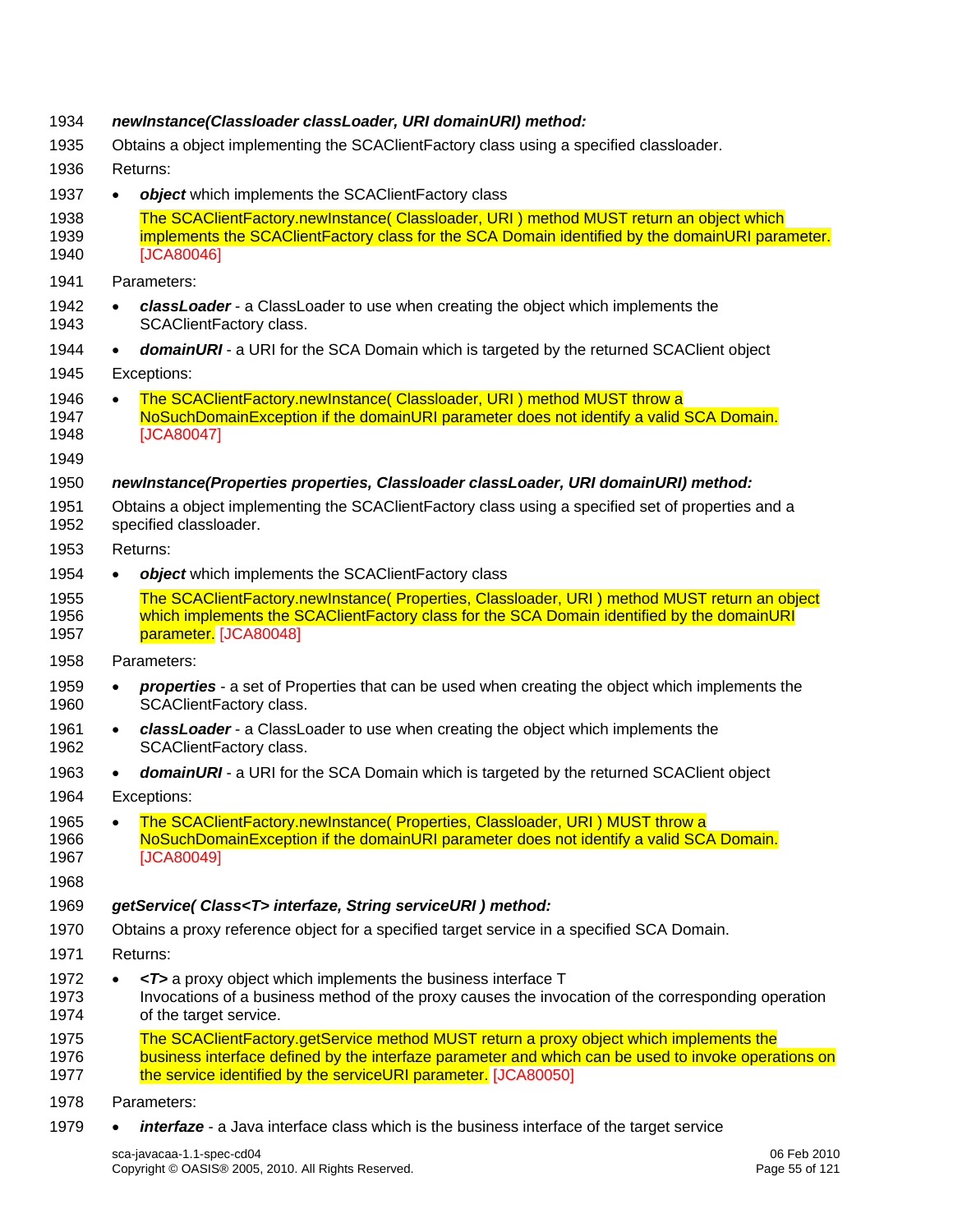- 1980 *serviceURI* a String containing the relative URI of the target service within its SCA Domain. 1981 Takes the form componentName/serviceName or can also take the extended form 1982 componentName/serviceName/bindingName to use a specific binding of the target service 1983 Exceptions: 1984 • The SCAClientFactory.getService method MUST throw a NoSuchServiceException if a service with 1985 the relative URI serviceURI and a business interface which matches interfaze cannot be found in the 1986 [SCA Domain targeted by the SCAClien](#page-110-7)t object. [JCA80051] 1987 • The SCAClientFactory.getService method MUST throw a NoSuchServiceException if the domainURI 1988 [of the SCAClientFactory does not identify a valid SCA Do](#page-110-8)main. [JCA80052] 1989 1990 *SCAClientFactory ( URI ) method:* a single argument constructor that must be available on all concrete 1991 subclasses of SCAClientFactory. The URI required is the URI of the Domain targeted by the 1992 SCAClientFactory 1993 1994 *getDomainURI() method:*  1995 Obtains the Domain URI value for this SCAClientFactory 1996 Returns: 1997 • *URI* of the target SCA Domain for this SCAClientFactory [1998 The SCAClientFactory.getDomainURI method MUST return the SCA Domain URI of the Domain](#page-110-9)  1999 [associated with the SCAClientFactory ob](#page-110-9)ject. [JCA80053] 2000 Parameters: 2001 • *none*  2002 Exceptions: 2003 • [The SCAClientFactory.getDomainURI method MUST throw a](#page-110-10) *NoSuchServiceException* if the 2004 [domainURI of the SCAClientFactory does not identify a valid SCA Do](#page-110-10)main. [JCA80054] 2005 2006 *private SCAClientFactory() method:*  2007 This private no-argument constructor prevents instantiation of an SCAClientFactory instance without the 2008 use of the constructor with an argument, even by subclasses of the abstract SCAClientFactory class. 2009 2010 *factoryFinder protected field:*  2011 Provides a means by which a provider of an SCAClientFactory implementation can inject a factory finder 2012 implementation into the abstract SCAClientFactory class - once this is done, future invocations of the 2013 SCAClientFactory use the injected factory finder to locate and return an instance of a subclass of 2014 SCAClientFactory. 2015 **9.10 SCAClientFactoryFinder Interface**  2016 The SCAClientFactoryFinder interface is a Service Provider Interface representing a SCAClientFactory<br>2017 finder, SCA provides a default reference implementation of this interface, SCA runtime vendors can finder. SCA provides a default reference implementation of this interface. SCA runtime vendors can 2018 create alternative implementations of this interface that use different class loading or lookup mechanisms:
- 2019

2021<br>2022

2023<br>2024

```
2020 package org.oasisopen.sca.client;
            public interface SCAClientFactoryFinder {
2024 SCAClientFactory find(Properties properties,<br>2025 ClassLoader classLoade
                                         ClassLoader classLoader,
```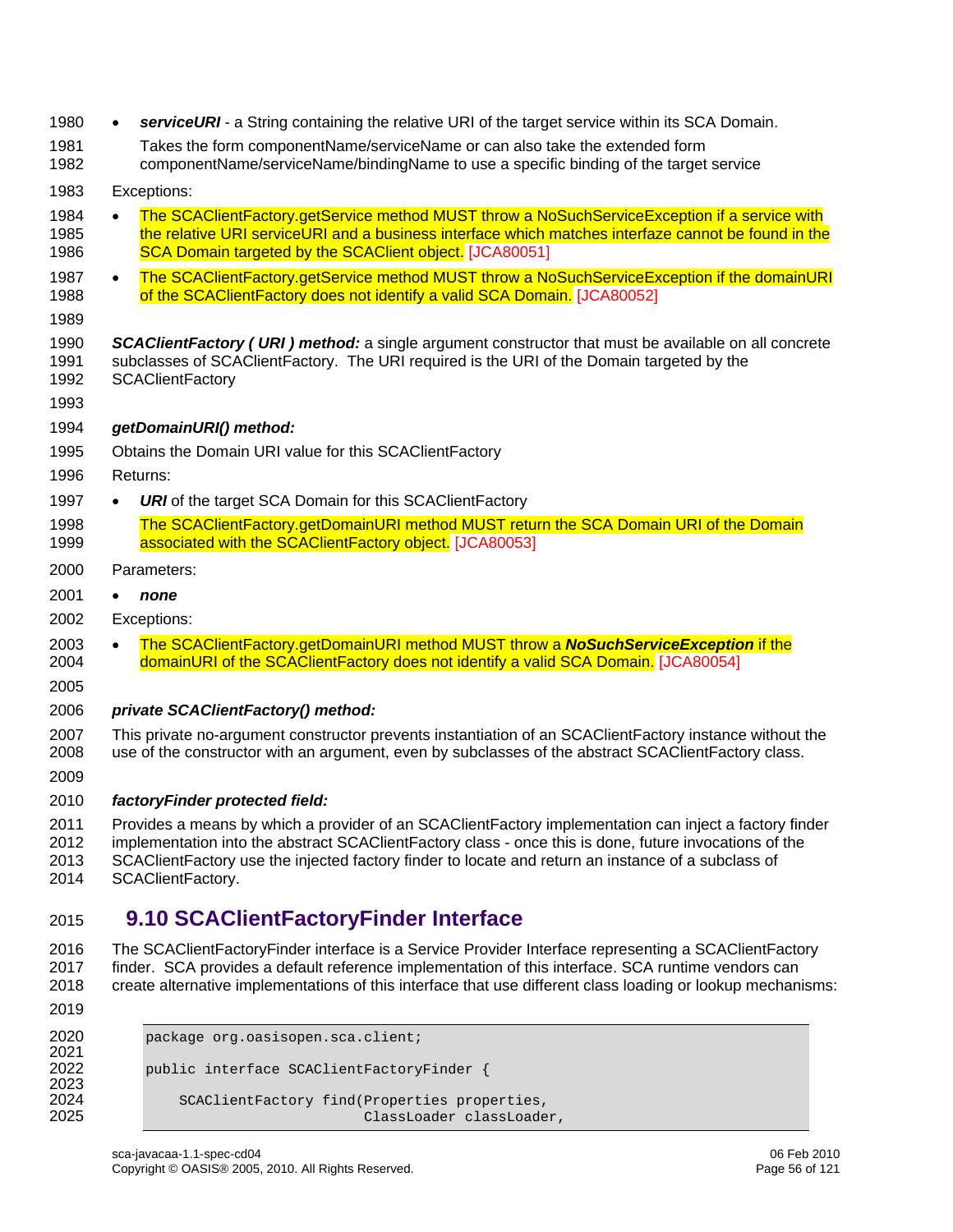| 2026                 | URI domainURI )                                                                                                                                                                                                                                                                              |
|----------------------|----------------------------------------------------------------------------------------------------------------------------------------------------------------------------------------------------------------------------------------------------------------------------------------------|
| 2027                 | throws NoSuchDomainException ;                                                                                                                                                                                                                                                               |
| 2028                 |                                                                                                                                                                                                                                                                                              |
| 2029                 | Figure 9-10: SCAClientFactoryFinder Interface                                                                                                                                                                                                                                                |
| 2030                 |                                                                                                                                                                                                                                                                                              |
| 2031                 | find (Properties properties, ClassLoader classloader, URI domainURI) method:                                                                                                                                                                                                                 |
| 2032                 | Obtains an implementation of the SCACI enterfactory interface.                                                                                                                                                                                                                               |
| 2033                 | Returns:                                                                                                                                                                                                                                                                                     |
| 2034                 | <b>SCAClientFactory implementation object</b><br>$\bullet$                                                                                                                                                                                                                                   |
| 2035<br>2036<br>2037 | The implementation of the SCAClientFactoryFinder.find method MUST return an object which is an<br>implementation of the SCAClientFactory interface, for the SCA Domain represented by the<br>doaminURI parameter, using the supplied properties and classloader. [JCA80055]                  |
| 2038                 | Parameters:                                                                                                                                                                                                                                                                                  |
| 2039<br>2040         | <b>properties</b> - a set of Properties that can be used when creating the object which implements the<br>$\bullet$<br><b>SCAClientFactory interface.</b>                                                                                                                                    |
| 2041<br>2042         | classLoader - a ClassLoader to use when creating the object which implements the<br>$\bullet$<br>SCAClientFactory interface.                                                                                                                                                                 |
| 2043                 | domainURI - a URI for the SCA Domain targeted by the SCAClientFactory<br>$\bullet$                                                                                                                                                                                                           |
| 2044                 | Exceptions:                                                                                                                                                                                                                                                                                  |
| 2045<br>2046         | The implementation of the SCAClientFactoryFinder.find method MUST throw a<br>$\bullet$<br>ServiceRuntimeException if the SCAClientFactory implementation could not be found. [JCA80056]                                                                                                      |
| 2047                 | 9.11 SCAClientFactoryFinderImpl Class                                                                                                                                                                                                                                                        |
| 2048<br>2049<br>2050 | This class is a default implementation of an SCAClientFactoryFinder, which is used to find an<br>implementation of an SCAClientFactory subclass, as used to obtain an SCAClient object for use by a<br>client. SCA runtime providers can replace this implementation with their own version. |

2052<br>2053<br>2054

2055<br>2056

2057<br>2058

| 2052 | package org.oasisopen.sca.client.impl;                                      |
|------|-----------------------------------------------------------------------------|
| 2053 |                                                                             |
| 2054 | public class SCAClientFactoryFinderImpl implements SCAClientFactoryFinder { |
| 2055 | $\ddotsc$                                                                   |
| 2056 | public SCAClientFactoryFinderImpl() $\{ \ldots \}$                          |
| 2057 |                                                                             |
| 2058 | public SCAClientFactory find(Properties properties,                         |
| 2059 | ClassLoader classLoader                                                     |
| 2060 | URI domainURI)                                                              |
| 2061 | throws NoSuchDomainException, ServiceRuntimeException $\{ \dots \}$         |
| 2062 | $\ddotsc$                                                                   |
| 2063 |                                                                             |

*Snippet 9-2: SCAClientFactoryFinderImpl Class* 

- *SCAClientFactoryFinderImpl () method:*
- 2067 Public constructor for the SCAClientFactoryFinderImpl.

2068 Returns:

- *SCAClientFactoryFinderImpl* which implements the SCAClientFactoryFinder interface
- 2070 Parameters:
- *none*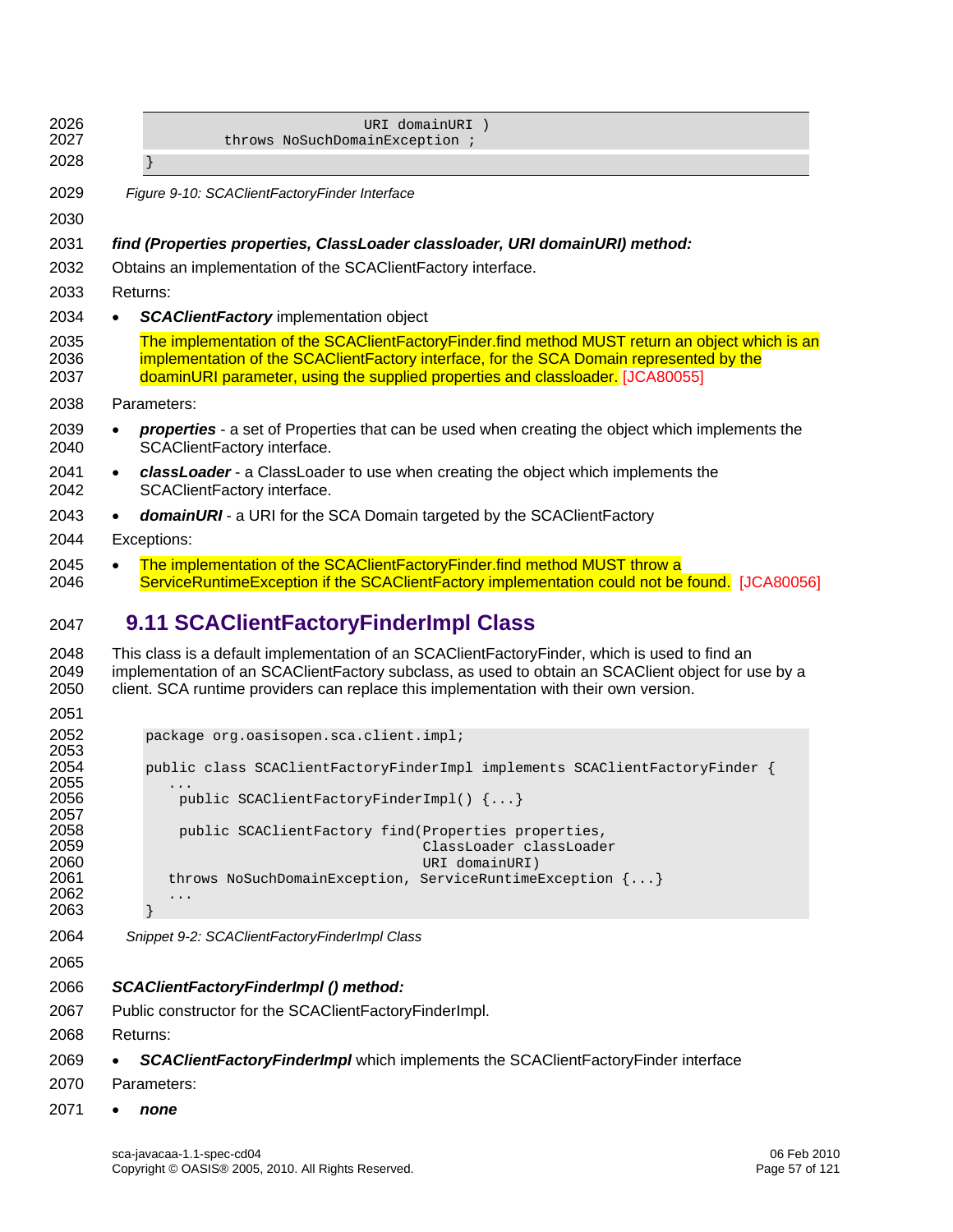| 2072                         | Exceptions:                                                                                                                                                                        |
|------------------------------|------------------------------------------------------------------------------------------------------------------------------------------------------------------------------------|
| 2073                         | none                                                                                                                                                                               |
| 2074                         |                                                                                                                                                                                    |
| 2075                         | find (Properties, ClassLoader, URI) method:                                                                                                                                        |
| 2076<br>2077                 | Obtains an implementation of the SCAClientFactory interface. It discovers a provider's SCAClientFactory<br>implementation by referring to the following information in this order: |
| 2078<br>2079                 | The org.oasisopen.sca.client.SCAClientFactory property from the Properties specified on the<br>1.<br>newInstance() method call if specified                                        |
| 2080                         | The org.oasisopen.sca.client.SCAClientFactory property from the System Properties<br>2.                                                                                            |
| 2081                         | The META-INF/services/org.oasisopen.sca.client.SCAClientFactory file<br>З.                                                                                                         |
| 2082                         | Returns:                                                                                                                                                                           |
| 2083                         | <b>SCAClientFactory implementation object</b>                                                                                                                                      |
| 2084                         | Parameters:                                                                                                                                                                        |
| 2085<br>2086                 | <b>properties</b> - a set of Properties that can be used when creating the object which implements the<br>$\bullet$<br>SCAClientFactory interface.                                 |
| 2087<br>2088                 | classLoader - a ClassLoader to use when creating the object which implements the<br>$\bullet$<br>SCAClientFactory interface.                                                       |
| 2089                         | domainURI - a URI for the SCA Domain targeted by the SCAClientFactory<br>$\bullet$                                                                                                 |
| 2090                         | Exceptions:                                                                                                                                                                        |
| 2091                         | ServiceRuntimeException - if the SCAClientFactory implementation could not be found                                                                                                |
| 2092<br>2093<br>2094         | 9.12 NoSuchDomainException<br>Figure 9-11 shows the NoSuchDomainException:                                                                                                         |
| 2095                         | package org.oasisopen.sca;                                                                                                                                                         |
| 2096<br>2097                 | public class NoSuchDomainException extends Exception {                                                                                                                             |
| 2098                         | .                                                                                                                                                                                  |
| 2099                         |                                                                                                                                                                                    |
| 2100                         | Figure 9-11: NoSuchDomainException Class                                                                                                                                           |
| 2101                         |                                                                                                                                                                                    |
| 2102                         | This exception indicates that the Domain specified could not be found.                                                                                                             |
| 2103                         | 9.13 NoSuchServiceException                                                                                                                                                        |
| 2104                         | Figure 9-12 shows the <b>NoSuchServiceException</b> :                                                                                                                              |
| 2105                         |                                                                                                                                                                                    |
| 2106<br>2107<br>2108<br>2109 | package org.oasisopen.sca;<br>public class NoSuchServiceException extends Exception {<br>.                                                                                         |
| 2110                         |                                                                                                                                                                                    |
| 2111                         | Figure 9-12: NoSuchServiceException Class                                                                                                                                          |
| 2112                         |                                                                                                                                                                                    |

<span id="page-57-1"></span><span id="page-57-0"></span>2113 This exception indicates that the service specified could not be found.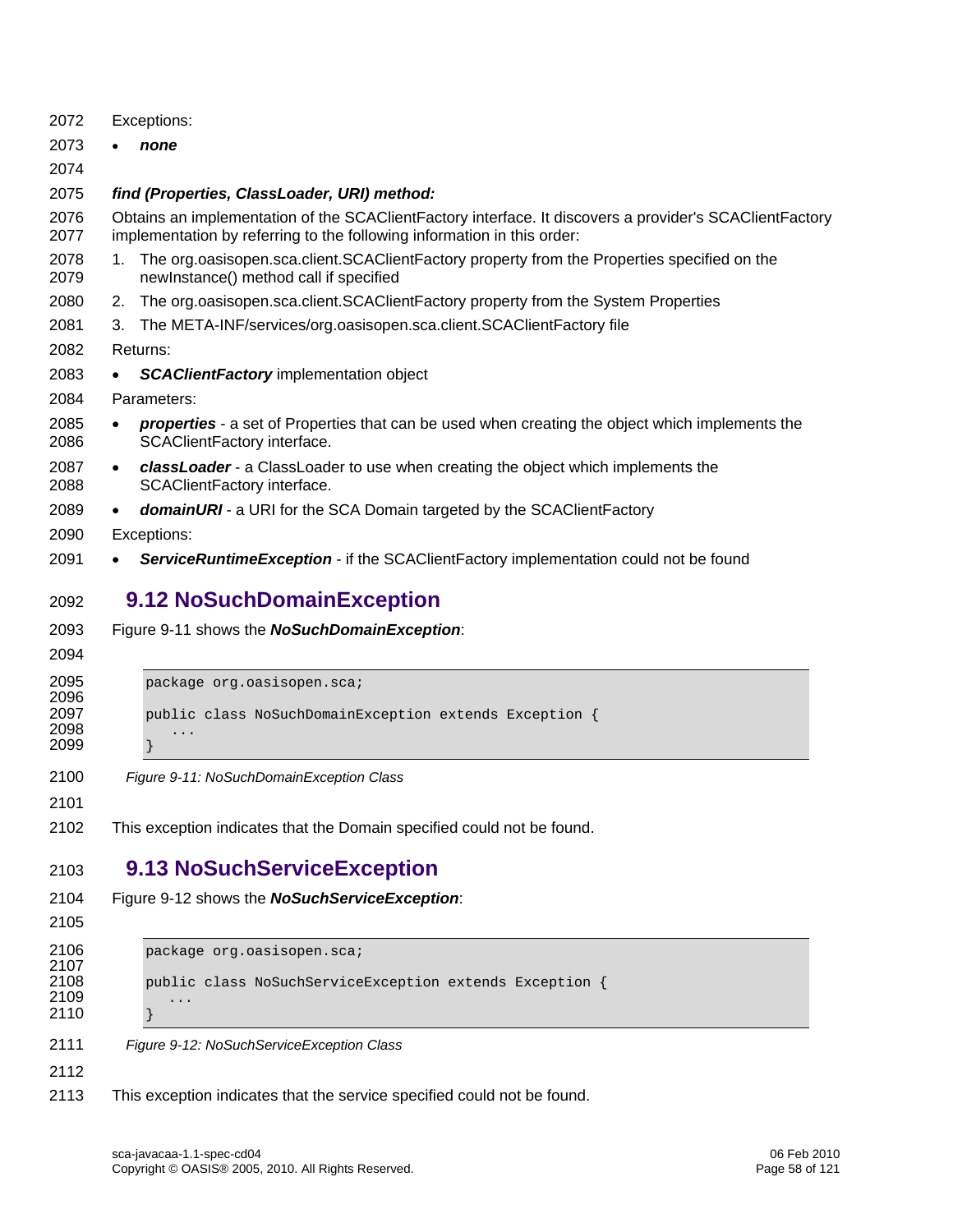# <sup>2114</sup>**10 Java Annotations**

2115 This section provides definitions of all the Java annotations which apply to SCA.

2116 This specification places constraints on some annotations that are not detectable by a Java compiler. For

2117 example, the definition of the @Property and @Reference annotations indicate that they are allowed on

2118 parameters, but the sections ["@Property"](#page-72-0) and ["@Reference"](#page-74-0) constrain those definitions to constructor<br>2119 parameters, An SCA runtime MUST verify the proper use of all SCA annotations and if an annotation is parameters. An SCA runtime MUST verify the proper use of all SCA annotations and if an annotation is

2120 **improperly used, the SCA runtime MUST NOT run the component which uses the invalid implementation** 2121 code. [JCA90001]

- 2122 SCA annotations MUST NOT be used on static methods or on static fields. It is an error to use an SCA
- 2123 annotation on a static method or a static field of an implementation class and the SCA runtime MUST
- 2124 [NOT instantiate such an implementati](#page-110-14)on class. [JCA90002]

# 2125 **10.1 @AllowsPassByReference**

- 2126 [Figure 10-1](#page-58-0) defines the *@AllowsPassByReference* annotation:
- 2127

```
2128 package org.oasisopen.sca.annotation; 
2129 
2130 import static java.lang.annotation.ElementType.FIELD; 
2131 import static java.lang.annotation.ElementType.METHOD;<br>2132 import static java.lang.annotation.ElementType.PARAMET
2132 import static java.lang.annotation.ElementType.PARAMETER;<br>2133 import static java.lang.annotation.ElementType.TYPE;
              import static java.lang.annotation.ElementType.TYPE;
2134 import static java.lang.annotation.RetentionPolicy.RUNTIME; 
2135 import java.lang.annotation.Retention;<br>2136 import java.lang.annotation.Target;
              import java.lang.annotation.Target;
2137<br>2138
2138 @Target({TYPE, METHOD, FIELD, PARAMETER})<br>2139 @Retention(RUNTIME)
2139 @Retention(RUNTIME)<br>2140 public @interface A
             public @interface AllowsPassByReference {
2141 
2142 boolean value() default true; 
2143 }
```
<span id="page-58-0"></span>2144 *Figure 10-1: AllowsPassByReference Annotation*

2145

2146 The @AllowsPassByReference annotation allows service method implementations and client references 2147 to be marked as "allows pass by reference" to indicate that they use input parameters, return values and 2148 exceptions in a manner that allows the SCA runtime to avoid the cost of copying mutable objects when a 2149 remotable service is called locally within the same JVM.

- 2150 The @AllowsPassByReference annotation has the attribute:
- 2151 *value*  specifies whether the "allows pass by reference" marker applies to the service 2152 implementation class, service implementation method, or client reference to which this annotation 2153 applies; if not specified, defaults to true.
- [2154 The @AllowsPassByReference annotation MUST only annotate the following locations:](#page-113-0)
- 2155 a service implementation class
- 2156 • [an individual method of a remotable service implementation](#page-113-0)
- 2157 an individual reference which uses a remotable interface, where the reference is a field, a setter 2158 [method, o](#page-113-0)r a constructor parameter [JCA90052]

<sup>2159</sup> The "allows pass by reference" marking of a method implementation of a remotable service is determined 2160 as follows: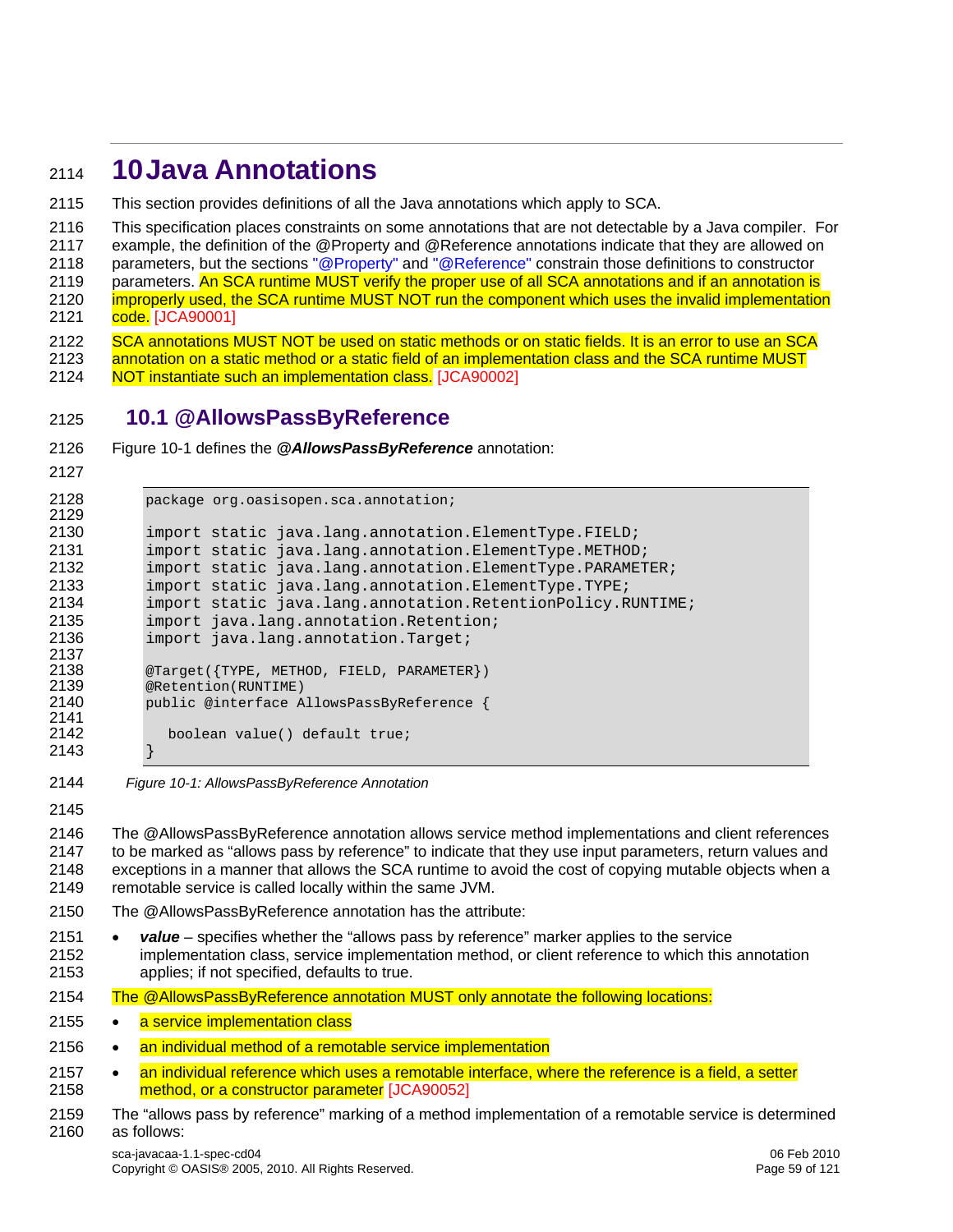<span id="page-59-0"></span>2161 1. If the method has an @AllowsPassByReference annotation, the method is marked "allows pass by 2162 reference" if and only if the value of the method's annotation is true. 2163 2. Otheriwse, if the class has an @AllowsPassByReference annotation, the method is marked "allows 2164 pass by reference" if and only if the value of the class's annotation is true. 2165 3. Otherwise, the method is not marked "allows pass by reference". 2166 The "allows pass by reference" marking of a reference for a remotable service is determined as follows: 2167 1. If the reference has an @AllowsPassByReference annotation, the reference is marked "allows pass 2168 by reference" if and only if the value of the reference's annotation is true. 2169 2. Otherwise, if the service implementation class containing the reference has an 2170 @AllowsPassByReference annotation, the reference is marked "allows pass by reference" if and only 2171 if the value of the class's annotation is true. 2172 3. Otherwise, the reference is not marked "allows pass by reference". 2173 [Snippet 10-1](#page-59-0) shows a sample where @AllowsPassByReference is defined for the implementation of a 2174 service method on the Java component implementation class. 2175 2176 @AllowsPassByReference<br>2177 public String hello(St: public String hello(String message) { 2178 … 2179 } 2180 *Snippet 10-1: Use of @AllowsPassByReference on a Method* 2181 2182 [Snippet 10-2](#page-59-1) shows a sample where @AllowsPassByReference is defined for a client reference of a Java 2183 component implementation class. 2184 2185 @AllowsPassByReference<br>2186 @Reference 2186 @Reference<br>2187 private St private StockQuoteService stockQuote; 2188 *Snippet 10-2: Use of @AllowsPassByReference on a Reference*  2189 **10.2 @AsyncFault**  2190 [Figure 10-2](#page-59-2) defines the *@AsyncFault* annotation: 2191 2192 package org.oasisopen.sca.annotation; 2193<br>2194 2194 import static java.lang.annotation.ElementType.*METHOD*; 2195 import static java.lang.annotation.RetentionPolicy.*RUNTIME*; 2196<br>2197 2197 import java.lang.annotation.Inherited;<br>2198 import java.lang.annotation.Retention; 2198 import java.lang.annotation.Retention;<br>2199 import java.lang.annotation.Target; import java.lang.annotation.Target; 2200 2201 @Inherited<br>2202 @Target({M 2202 @Target({*METHOD*})<br>2203 @Retention(*RUNTIM* 

<span id="page-59-1"></span>2203 @Retention(*RUNTIME*) public @interface AsyncFault {

Class<?>[] value() default  $\{\}$ ;

2207 2208 }

2205

<span id="page-59-2"></span>2209 *Figure 10-2: AsyncFault Annotation* 

2210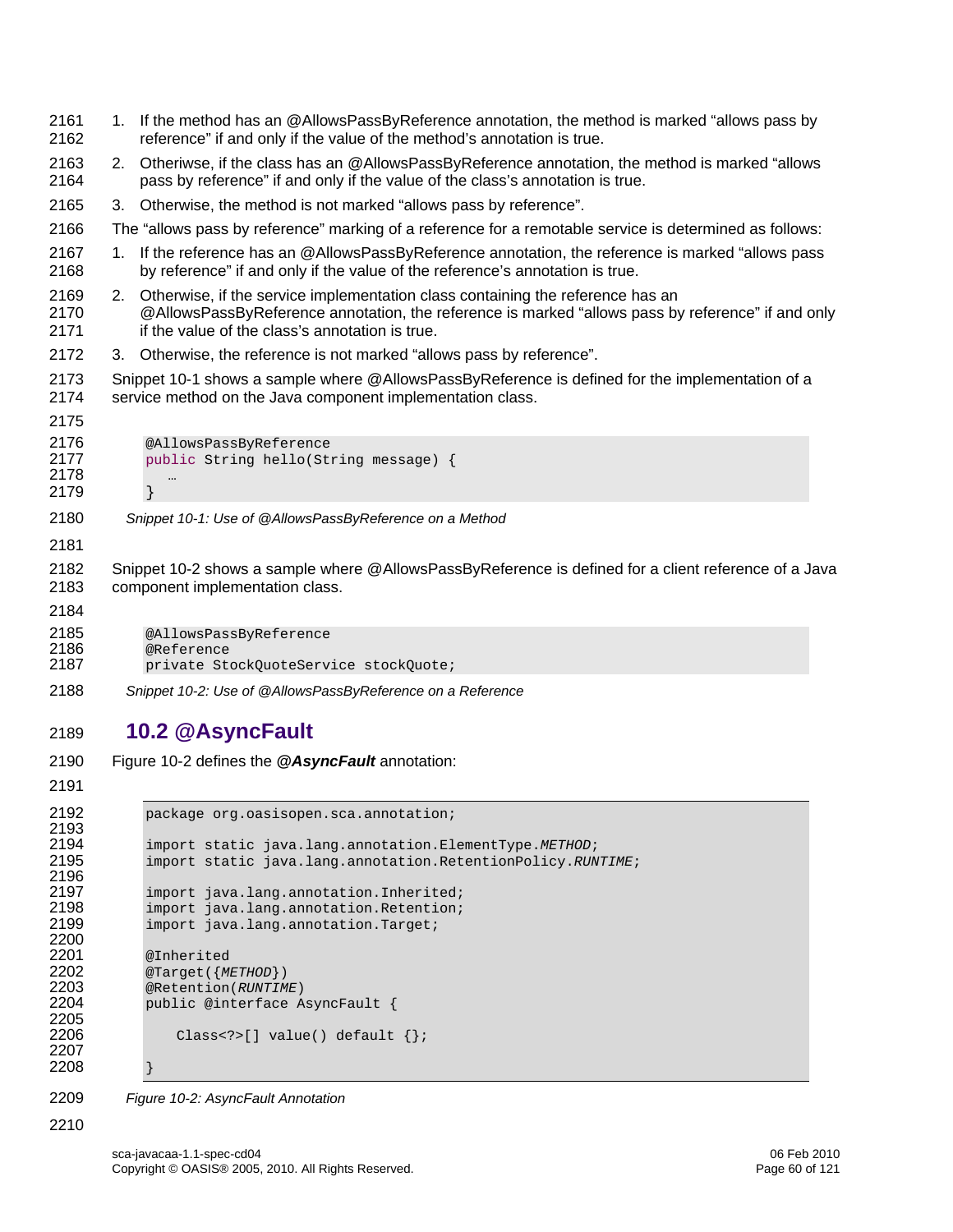2211 The *@AsyncFault* annotation is used to indicate the faults/exceptions which are returned by the 2212 asynchronous service method which it annotates.

## 2213 **10.3 @AsyncInvocation**

2214 [Figure 10-3](#page-60-0) defines the *@AsyncInvocation* annotation, which is used to attach the "asyncInvocation" 2215 policy intent to an interface or to a method:

2216

```
2217 package org.oasisopen.sca.annotation; 
2218<br>2219
2219 import static java.lang.annotation.ElementType.METHOD; 
2220 import static java.lang.annotation.ElementType.TYPE; 
2221 import static java.lang.annotation.RetentionPolicy.RUNTIME;<br>2222 import static org.oasisopen.sca.Constants.SCA PREFIX;
               2222 import static org.oasisopen.sca.Constants.SCA_PREFIX; 
2223 
2224 import java.lang.annotation.Inherited;<br>2225 import java.lang.annotation.Retention;
2225 import java.lang.annotation.Retention;<br>2226 import java.lang.annotation.Target;
               import java.lang.annotation.Target;
2227<br>2228
2228 @Inherited<br>2229 @Target({T
2229 @Target({TYPE, METHOD})<br>2230 @Retention(RUNTIME)
2230 @Retention(RUNTIME) 
2231 @Intent(AsyncInvocation.ASYNCINVOCATION) 
2232 public @interface AsyncInvocation {<br>2233 String ASYNCINVOCATION = SCA PR
                    2233 String ASYNCINVOCATION = SCA_PREFIX + "asyncInvocation"; 
2234<br>2235
                   boolean value() default true;
2236 }
```
<span id="page-60-0"></span>2237 *Figure 10-3: AsyncInvocation Annotation* 

2238

2239 The *@AsyncInvocation* annotation is used to indicate that the operations of a Java interface uses the 2240 long-running request-response pattern as described in the SCA Assembly specification.

#### 2241 **10.4 @Authentication**

- 2242 The following Java code defines the *@Authentication* annotation:
- 2243

```
2244 package org.oasisopen.sca.annotation; 
2245 
2246 import static java.lang.annotation.ElementType.FIELD; 
2247 import static java.lang.annotation.ElementType.METHOD; 
2248 import static java.lang.annotation.ElementType.PARAMETER; 
2249 import static java.lang.annotation.ElementType.TYPE; 
2250 import static java.lang.annotation.RetentionPolicy.RUNTIME; 
            2251 import static org.oasisopen.sca.Constants.SCA_PREFIX; 
2252 
2253 import java.lang.annotation.Inherited;<br>2254 import java.lang.annotation.Retention;
2254 import java.lang.annotation.Retention;<br>2255 import java.lang.annotation.Target;
            import java.lang.annotation.Target;
2256<br>2257
2257 @Inherited<br>2258 @Target({T
2258 @Target({TYPE, FIELD, METHOD, PARAMETER}) 
2259 @Retention(RUNTIME) 
2260 @Intent(Authentication.AUTHENTICATION) 
2261 public @interface Authentication {<br>2262 String AUTHENTICATION = SCA PR
2262 String AUTHENTICATION = SCA_PREFIX + "authentication"; 
2263 String AUTHENTICATION_MESSAGE = AUTHENTICATION + ".message"; 
                2264 String AUTHENTICATION_TRANSPORT = AUTHENTICATION + ".transport";
```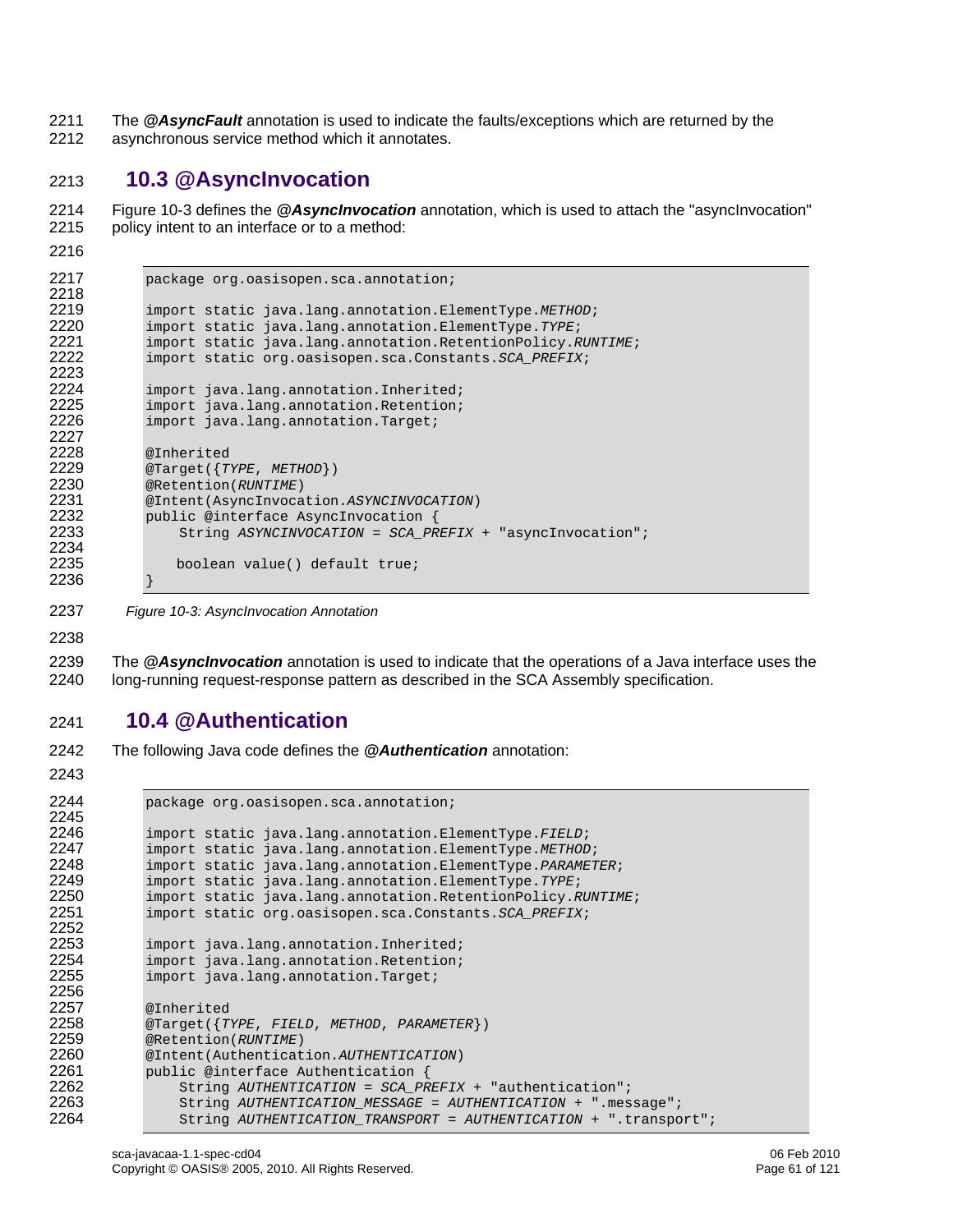```
2266 /**<br>2267 *
2267 * List of authentication qualifiers (such as "message"<br>2268 * or "transport").
                 * or "transport").
                 * @return authentication qualifiers */
2272 @Qualifier 
                String[] value() default "";
```
2275 *Figure 10-4: Authentication Annotation* 

2276

2265

2269<br>2270

2271<br>2272

2274 }

2277 The *@Authentication* annotation is used to indicate the need for authentication. See the SCA Policy [2278 Framework Specification \[POLICY\] for details on the meaning of the intent. See the](#page-33-0) section on 2279 [Application of Intent Annota](#page-33-0)tions for samples of how intent annotations are used in Java.

### 2280 **10.5 @Authorization**

2281 [Figure 10-5](#page-61-0) defines the @Authorization annotation:

2282

```
2283 package org.oasisopen.sca.annotation; 
2284<br>2285
2285 import static java.lang.annotation.ElementType.FIELD; 
2286 import static java.lang.annotation.ElementType.METHOD; 
2287 import static java.lang.annotation.ElementType.PARAMETER; 
2288 import static java.lang.annotation.ElementType.TYPE; 
2289 import static java.lang.annotation.RetentionPolicy.RUNTIME;<br>2290 import static org.oasisopen.sca.Constants.SCA PREFIX;
              2290 import static org.oasisopen.sca.Constants.SCA_PREFIX; 
2291<br>2292
2292 import java.lang.annotation.Inherited;<br>2293 import java.lang.annotation.Retention;
2293 import java.lang.annotation.Retention;<br>2294 import java.lang.annotation.Target;
              import java.lang.annotation.Target;
2295 
2296 /**<br>2297 *
2297 * The @Authorization annotation is used to indicate that 2298 * an authorization policy is required.
               * an authorization policy is required.<br>*/
2299<br>2300
2300 @Inherited<br>2301 @Target({T
2301 @Target({TYPE, FIELD, METHOD, PARAMETER}) 
              2302 @Retention(RUNTIME) 
2303 @Intent(Authorization.AUTHORIZATION) 
2304 public @interface Authorization {<br>2305 String AUTHORIZATION = SCA_PR
                   2305 String AUTHORIZATION = SCA_PREFIX + "authorization"; 
2306 }
```
<span id="page-61-0"></span>2307 *Figure 10-5: Authorization Annotation* 

2308

2309 The *@Authorization* annotation is used to indicate the need for an authorization policy. See the SCA [2310 Policy Framework Specification \[POLICY\] for details on the meaning of the intent. See the](#page-33-0) section on 2311 [Application of Intent Annota](#page-33-0)tions for samples of how intent annotations are used in Java.

#### 2312 **10.6 @Callback**

```
2313 Figure 10-6 defines the @Callback annotation:
```
2314

2315 package org.oasisopen.sca.annotation;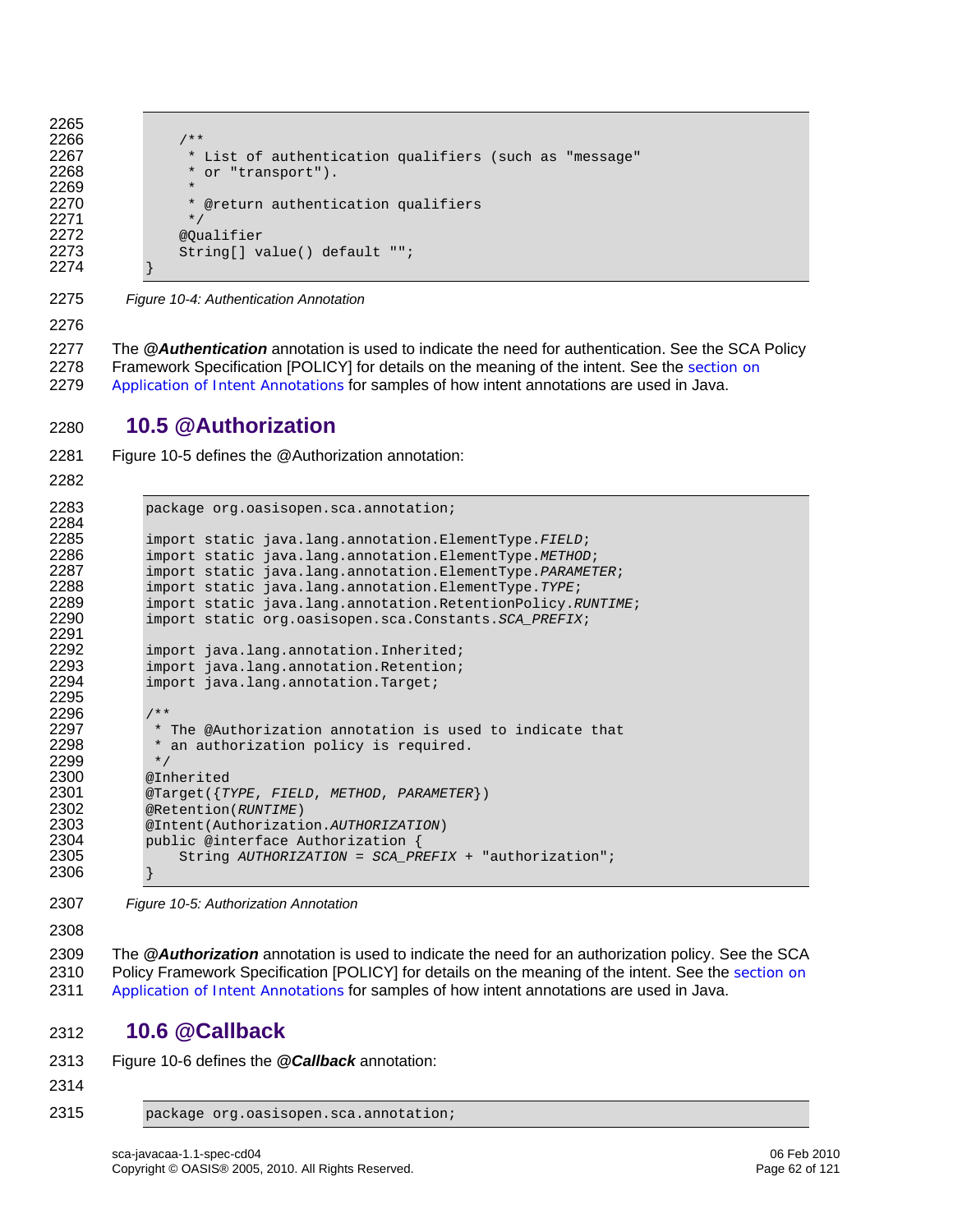<span id="page-62-1"></span><span id="page-62-0"></span>

| 2316         |                                                                                                                                                                                                              |
|--------------|--------------------------------------------------------------------------------------------------------------------------------------------------------------------------------------------------------------|
| 2317         | import static java.lang.annotation.ElementType.FIELD;                                                                                                                                                        |
| 2318         | import static java.lang.annotation.ElementType.METHOD;                                                                                                                                                       |
| 2319<br>2320 | import static java.lang.annotation.ElementType.TYPE;<br>import static java.lang.annotation.RetentionPolicy.RUNTIME;                                                                                          |
| 2321         | import java.lang.annotation.Retention;                                                                                                                                                                       |
| 2322         | import java.lang.annotation.Target;                                                                                                                                                                          |
| 2323         |                                                                                                                                                                                                              |
| 2324<br>2325 | @Target({TYPE, METHOD, FIELD})<br>@Retention(RUNTIME)                                                                                                                                                        |
| 2326         | public @interface Callback {                                                                                                                                                                                 |
| 2327<br>2328 | Class value() default Void.class;                                                                                                                                                                            |
| 2329         |                                                                                                                                                                                                              |
| 2330         | Figure 10-6: Callback Annotation                                                                                                                                                                             |
| 2331         |                                                                                                                                                                                                              |
| 2332         | The @Callback annotation is used to annotate a service interface or to annotate a Java class (used to                                                                                                        |
| 2333<br>2334 | define an interface) with a callback interface by specifying the Java class object of the callback interface<br>as an attribute.                                                                             |
|              |                                                                                                                                                                                                              |
| 2335         | The @Callback annotation has the attribute:                                                                                                                                                                  |
| 2336         | $value$ – the name of a Java class file containing the callback interface                                                                                                                                    |
| 2337<br>2338 | The @Callback annotation can also be used to annotate a method or a field of an SCA implementation<br>class, in order to have a callback object injected. When used to annotate a method or a field of an    |
| 2339         | implementation class for injection of a callback object, the @Callback annotation MUST NOT specify any                                                                                                       |
| 2340         | attributes. [JCA90046] When used to annotate a method or a field of an implementation class for injection                                                                                                    |
| 2341         | of a callback object, the type of the method or field MUST be the callback interface of at least one                                                                                                         |
| 2342         | bidirectional service offered by the implementation class. [JCA90054] When used to annotate a setter                                                                                                         |
| 2343         | method or a field of an implementation class for injection of a callback object, the SCA runtime MUST                                                                                                        |
| 2344<br>2345 | inject a callback reference proxy into that method or field when the Java class is initialized, if the<br>component is invoked via a service which has a callback interface and where the type of the setter |
| 2346         | method or field corresponds to the type of the callback interface. [JCA90058]                                                                                                                                |
| 2347         | The @Callback annotation MUST NOT appear on a setter method or a field of a Java implementation                                                                                                              |
| 2348         | class that has COMPOSITE scope. [JCA90057]                                                                                                                                                                   |
| 2349         | Snippet 10-3 shows an example use of the @Callback annotation to declare a callback interface.                                                                                                               |
| 2350         |                                                                                                                                                                                                              |
| 2351         | package somepackage;                                                                                                                                                                                         |
| 2352<br>2353 | import org.oasisopen.sca.annotation.Callback;                                                                                                                                                                |
| 2354         | import org.oasisopen.sca.annotation.Remotable;<br>@Remotable                                                                                                                                                 |
| 2355         | @Callback(MyServiceCallback.class)                                                                                                                                                                           |
| 2356<br>2357 | public interface MyService {                                                                                                                                                                                 |
| 2358         | void someMethod(String arg);                                                                                                                                                                                 |
| 2359         |                                                                                                                                                                                                              |
| 2360<br>2361 |                                                                                                                                                                                                              |
| 2362         | @Remotable<br>public interface MyServiceCallback {                                                                                                                                                           |
| 2363         |                                                                                                                                                                                                              |
| 2364         | void receiveResult(String result);                                                                                                                                                                           |
| 2365         |                                                                                                                                                                                                              |
| 2366         | Snippet 10-3: Use of @Callback                                                                                                                                                                               |
| 2367         |                                                                                                                                                                                                              |
| 2368         | The implied component type is for Snippet 10-3 is shown in Snippet 10-4.                                                                                                                                     |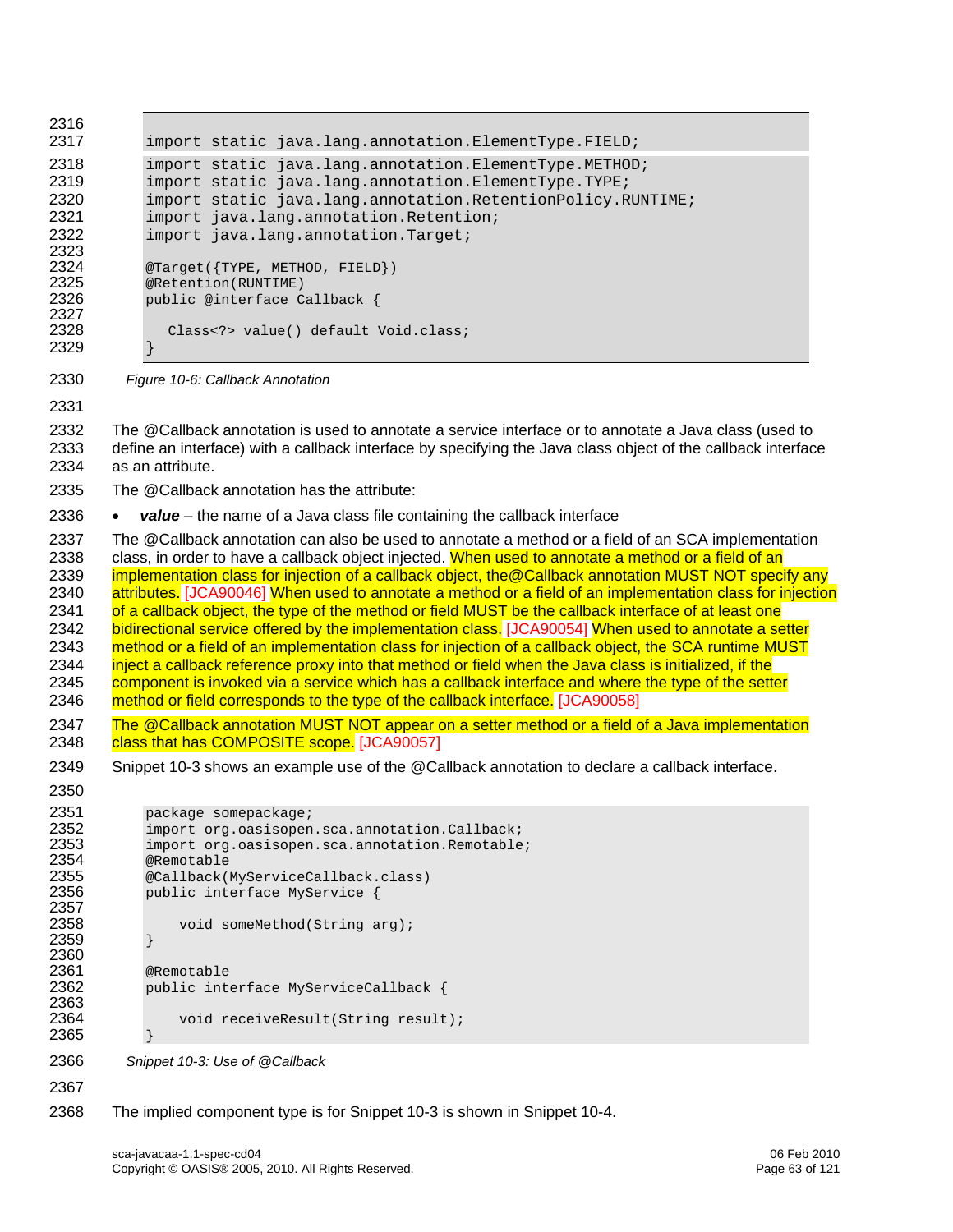```
2369 
2370 <componentType xmlns="http://docs.oasis-open.org/ns/opencsa/sca/200912" > 
2371<br>2372
2372 <service name="MyService"><br>2373 <interface.java_interfa
2373 <interface.java interface="somepackage.MyService" 
2374 callbackInterface="somepackage.MyServiceCallback"/> 
2375 </service><br>2376 </component
           2376 </componentType>
```
<span id="page-63-0"></span>*Snippet 10-4: Implied componentType for [Snippet 10-3](#page-62-1)* 

# **10.7 @ComponentName**

```
2379 Figure 10-7 defines the @ComponentName annotation: 
2380 
2381 package org.oasisopen.sca.annotation; 
2382 
2383 import static java.lang.annotation.ElementType.FIELD; 
2384 import static java.lang.annotation.ElementType.METHOD; 
2385 import static java.lang.annotation.RetentionPolicy.RUNTIME;<br>2386 import java.lang.annotation.Retention;
2386 import java.lang.annotation.Retention;<br>2387 import java.lang.annotation.Target;
             import java.lang.annotation.Target;
2388<br>2389
2389 @Target({METHOD, FIELD})<br>2390 @Retention(RUNTIME)
2390 @Retention(RUNTIME)<br>2391 public @interface C
             public @interface ComponentName {
2392 
2393 }
```
<span id="page-63-1"></span>*Figure 10-7: ComponentName Annotation*

2396 The @ComponentName annotation is used to denote a Java class field or setter method that is used to 2397 inject the component name.

[Snippet 10-5](#page-63-2) shows a component name field definition sample.

```
2400 @ComponentName<br>2401 private String
               private String componentName;
```
- <span id="page-63-2"></span>*Snippet 10-5: Use of @ComponentName on a Field*
- [Snippet 10-6](#page-63-3) shows a component name setter method sample.

```
2405 
2406 @ComponentName<br>2407 public void se
            public void setComponentName(String name) {
2408 //… 
2409
```
<span id="page-63-3"></span>*Snippet 10-6: Use of @ComponentName on a Setter* 

# **10.8 @Confidentiality**

```
2412 Figure 10-8 defines the @Confidentiality annotation: 
2413 
2414 package org.oasisopen.sca.annotation; 
2415<br>2416
            2416 import static java.lang.annotation.ElementType.FIELD;
```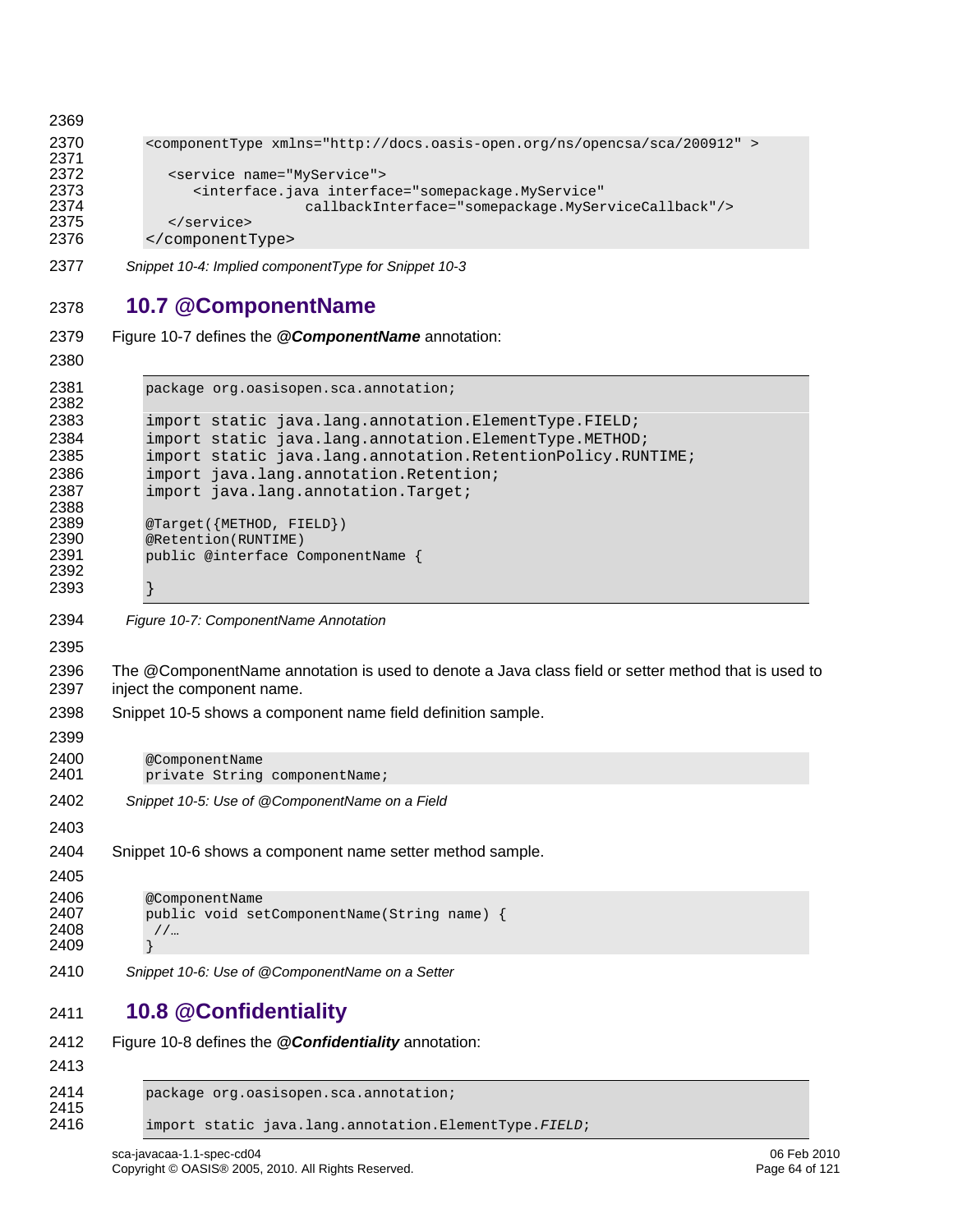```
2417 import static java.lang.annotation.ElementType.METHOD; 
             2418 import static java.lang.annotation.ElementType.PARAMETER; 
2419 import static java.lang.annotation.ElementType.TYPE; 
2420 import static java.lang.annotation.RetentionPolicy.RUNTIME;<br>2421 import static org.oasisopen.sca.Constants.SCA PREFIX;
             2421 import static org.oasisopen.sca.Constants.SCA_PREFIX; 
2422<br>2423
2423 import java.lang.annotation.Inherited;<br>2424 import java.lang.annotation.Retention;
2424 import java.lang.annotation.Retention;<br>2425 import java.lang.annotation.Target;
             import java.lang.annotation.Target;
2426<br>2427
2427 @Inherited<br>2428 @Target({T
2428 @Target({TYPE, FIELD, METHOD, PARAMETER}) 
2429 @Retention(RUNTIME) 
2430 @Intent(Confidentiality.CONFIDENTIALITY) 
             public @interface Confidentiality {
2432 String CONFIDENTIALITY = SCA_PREFIX + "confidentiality"; 
2433 String CONFIDENTIALITY_MESSAGE = CONFIDENTIALITY + ".message"; 
                  2434 String CONFIDENTIALITY_TRANSPORT = CONFIDENTIALITY + ".transport"; 
2435 
2436 /**<br>2437 *
2437 \qquad * List of confidentiality qualifiers such as "message" or<br>2438                * "transport".
                   * "transport".
2439<br>2440
                   * @return confidentiality qualifiers */
2441<br>2442
2442 @Qualifier 
                  String[] value() default "";
2444 }
```
<span id="page-64-0"></span>2445 *Figure 10-8: Confidentiality Annotation* 

2446

2447 The *@Confidentiality* annotation is used to indicate the need for confidentiality. See the SCA Policy [2448 Framework Specification \[POLICY\] for details on the meaning of the intent. See the section on Application](#page-33-0)  2449 [of Intent Annotat](#page-33-0)ions for samples of how intent annotations are used in Java.

#### 2450 **10.9 @Constructor**

- 2451 [Figure 10-9](#page-64-1) defines the *@Constructor* annotation:
- 2452

```
2453 package org.oasisopen.sca.annotation; 
2454 
2455 import static java.lang.annotation.ElementType.CONSTRUCTOR;<br>2456 import static java.lang.annotation.RetentionPolicy.RUNTIME;
2456 import static java.lang.annotation.RetentionPolicy.RUNTIME;<br>2457 import java.lang.annotation.Retention;
              import java.lang.annotation.Retention;
2458 import java.lang.annotation.Target; 
2459 
2460 @Target(CONSTRUCTOR)<br>2461 @Retention(RUNTIME)
             @Retention(RUNTIME)
2462 public @interface Constructor { }
```
<span id="page-64-1"></span>2463 *Figure 10-9: Constructor Annotation*

2464

2465 The @Constructor annotation is used to mark a particular constructor to use when instantiating a Java 2466 component implementation. If a constructor of an implementation class is annotated with @Constructor 2467 and the constructor has parameters, each of these parameters MUST have either a @Property 2468 [annotation or a @Reference a](#page-110-15)nnotation. [JCA90003]

2469 [Snippet 10-7](#page-65-0) shows a sample for the @Constructor annotation.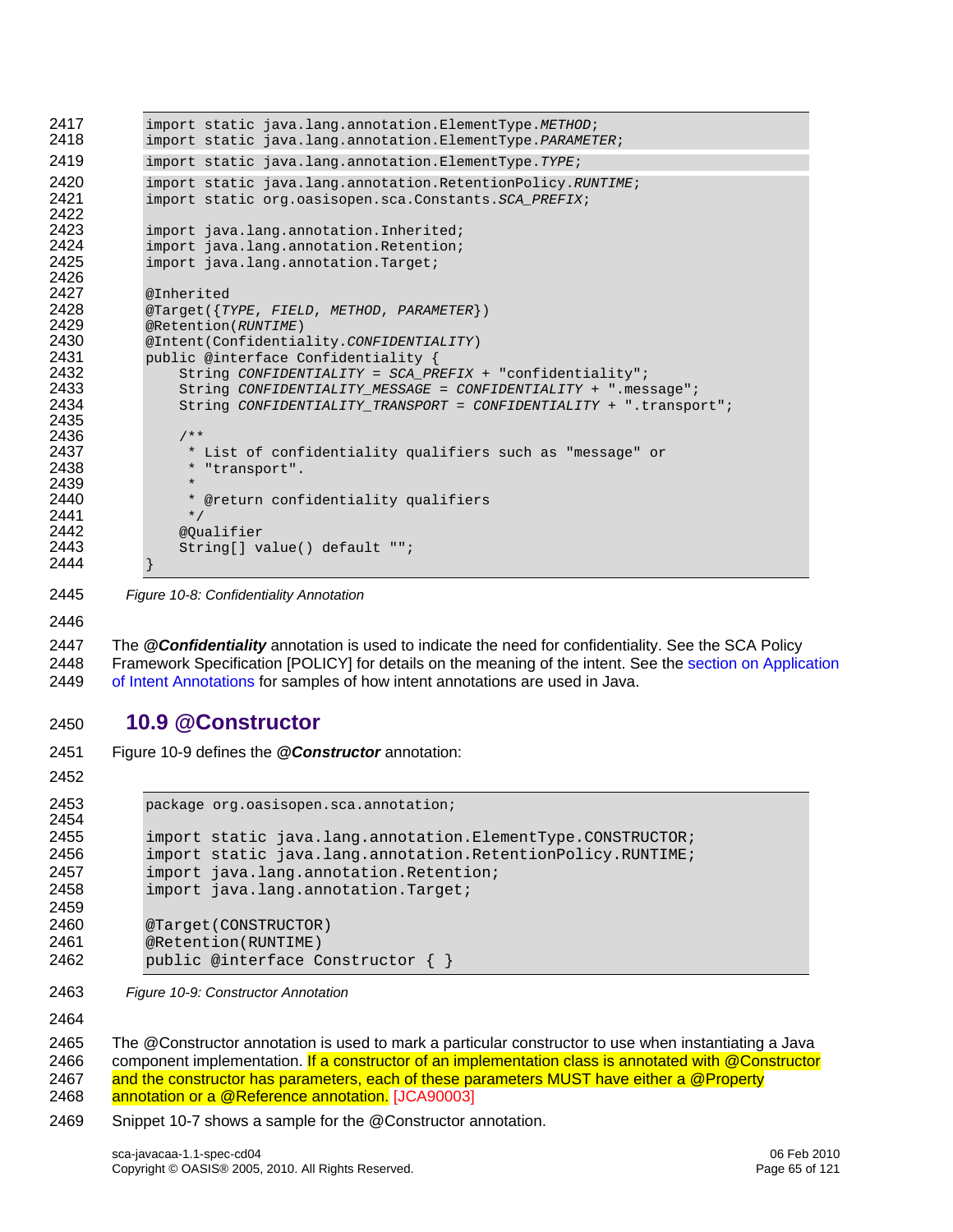```
2470 
2471 public class HelloServiceImpl implements HelloService { 
2472 
2473 public HelloServiceImpl(){ 
2474
2475 } 
2476<br>2477
2477 @Constructor<br>2478 public Hello
2478 public HelloServiceImpl(@Property(name="someProperty")<br>2479    String someProperty ){
                                      String someProperty ) {
2480 ... 
2481 } 
2482 
2483 public String hello(String message) { 
2484 ... 
2485 } 
2486 }
```

```
2487 Snippet 10-7: Use of @Constructor
```
### **10.10 @Context**

[Figure 10-10](#page-65-1) defines the *@Context* annotation:

```
2491 package org.oasisopen.sca.annotation; 
2492 
2493 import static java.lang.annotation.ElementType.FIELD;<br>2494 import static java.lang.annotation.ElementType.METHOD
2494 import static java.lang.annotation.ElementType.METHOD;<br>2495 import static java.lang.annotation.RetentionPolicy.RUN
2495 import static java.lang.annotation.RetentionPolicy.RUNTIME;<br>2496 import java.lang.annotation.Retention;
               import java.lang.annotation.Retention;
2497 import java.lang.annotation.Target;
2498 
2499 @Target({METHOD, FIELD}) 
2500 @Retention(RUNTIME)<br>2501 public @interface C
               public @interface Context {
2502 
2503 }
```
<span id="page-65-1"></span>*Figure 10-10: Context Annotation*

2506 The @Context annotation is used to denote a Java class field or a setter method that is used to inject a 2507 composite context for the component. The type of context to be injected is defined by the type of the Java 2508 class field or type of the setter method input argument; the type is either *ComponentContext* or *RequestContext*. 2510 The @Context annotation has no attributes. [Snippet 10-8](#page-65-2) shows a ComponentContext field definition sample. @Context

- protected ComponentContext context;
- <span id="page-65-2"></span>*Snippet 10-8: Use of @Context for a ComponentContext*
- [Snippet 10-9](#page-66-0) shows a RequestContext field definition sample.

 2519 @Context<br>2520 protecte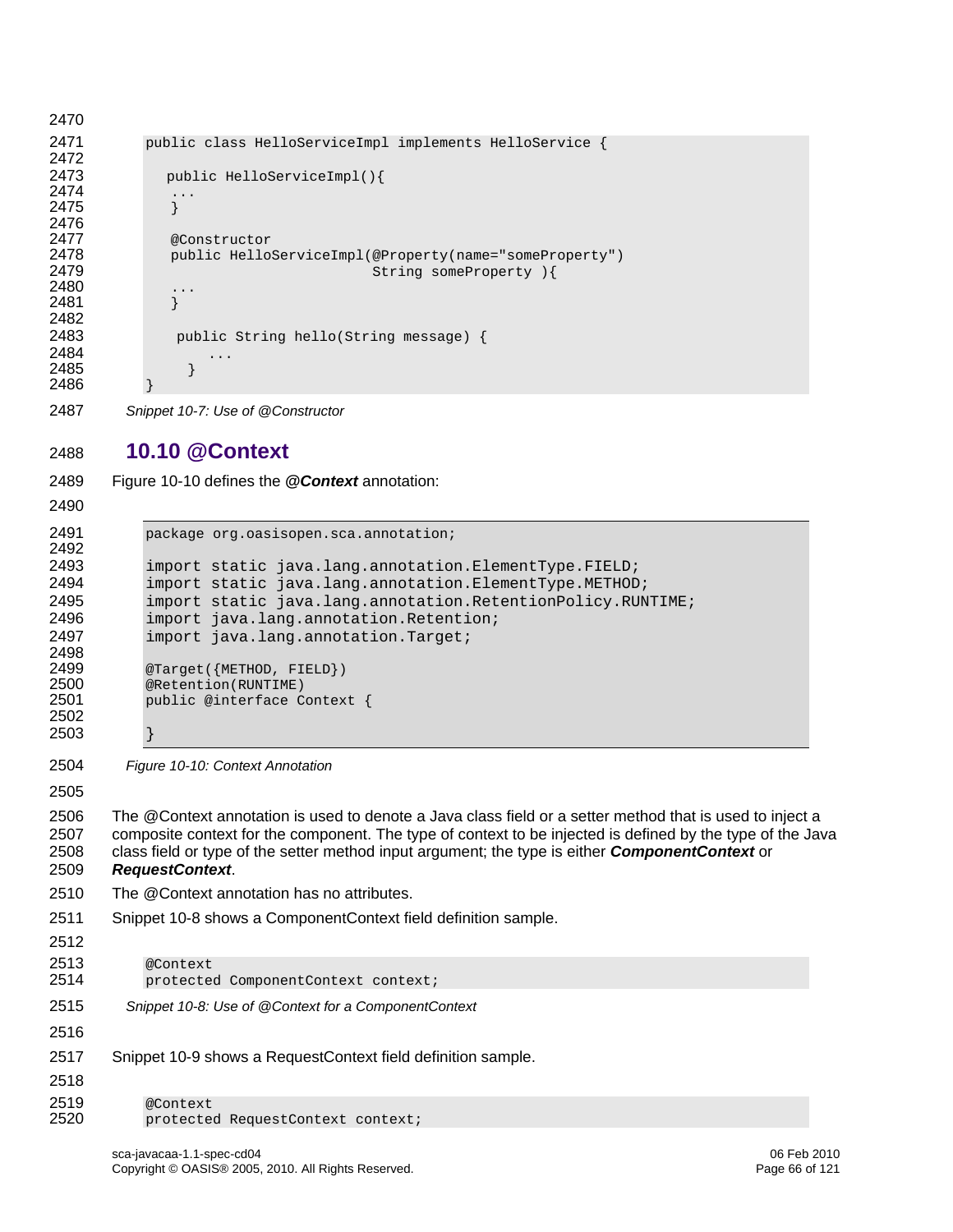<span id="page-66-0"></span>2521 *Snippet 10-9: Use of @Context for a RequestContext* 

#### 2522 **10.11 @Destroy**

```
2523 Figure 10-11 defines the @Destroy annotation:
```

```
2525 package org.oasisopen.sca.annotation; 
2526 
2527 import static java.lang.annotation.ElementType.METHOD;<br>2528 import static java.lang.annotation.RetentionPolicy.RUN
2528 import static java.lang.annotation.RetentionPolicy.RUNTIME;<br>2529 import java.lang.annotation.Retention;
2529 import java.lang.annotation.Retention;<br>2530 import java.lang.annotation.Target;
                import java.lang.annotation.Target;
2531<br>2532
2532 @Target(METHOD)<br>2533 @Retention(RUNT
2533 @Retention(RUNTIME)<br>2534 public @interface D
                public @interface Destroy {
2535 
2536 }
```
<span id="page-66-1"></span>2537 *Figure 10-11: Destroy Annotation*

2538

2524

2539 The @Destroy annotation is used to denote a single Java class method that will be called when the scope 2540 defined for the implementation class ends. A method annotated with @Destroy can have any access 2541 [modifier and MUST have a void return type and no argum](#page-111-0)ents. [JCA90004]

- 2542 If there is a method annotated with @Destroy that matches the criteria for the annotation, the SCA 2543 [runtime MUST call the annotated method when the scope defined for the implementation class e](#page-111-1)nds. 2544 [JCA90005]
- 2545 [Snippet 10-10](#page-66-2) shows a sample for a destroy method definition.

```
2546 
2547 @Destroy 
2548 public void myDestroyMethod() { 
2549
2550 }
```
<span id="page-66-2"></span>2551 *Snippet 10-10: Use of @Destroy*

#### 2552 **10.12 @EagerInit**

```
2553 Figure 10-12: EagerInit Annotation defines the @EagerInit annotation:
```
2554

```
2555 package org.oasisopen.sca.annotation; 
2556 
2557 import static java.lang.annotation.ElementType.TYPE;<br>2558 import static java.lang.annotation.RetentionPolicy.R
2558 import static java.lang.annotation.RetentionPolicy.RUNTIME;<br>2559 import java.lang.annotation.Retention;
2559 import java.lang.annotation.Retention;<br>2560 import java.lang.annotation.Target;
               import java.lang.annotation.Target;
2561 
2562 @Target(TYPE)<br>2563 @Retention(RU
               @Retention(RUNTIME)
2564 public @interface EagerInit { 
2565 
2566 }
```
<span id="page-66-3"></span>2567 *Figure 10-12: EagerInit Annotation*

2568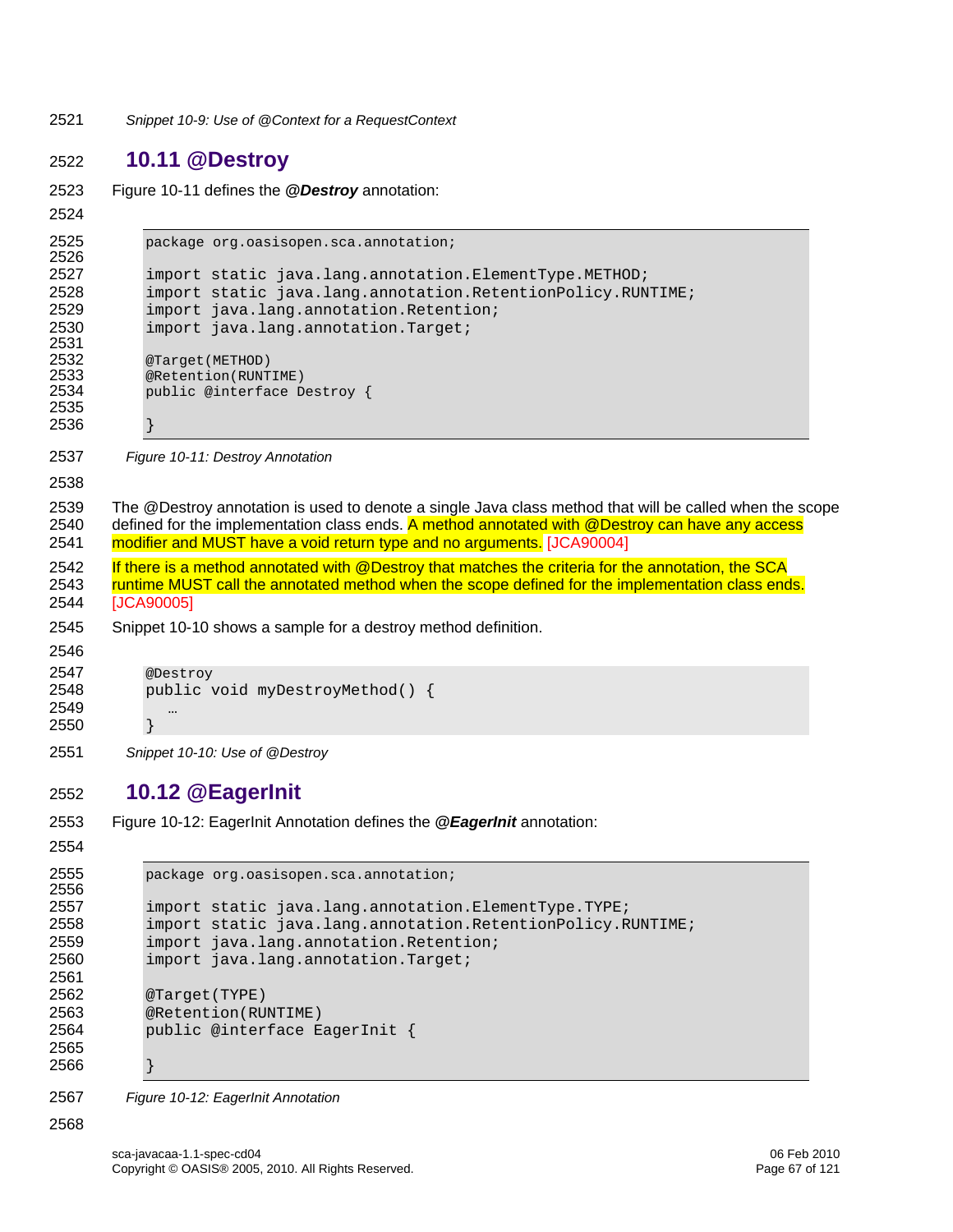2569 The *@EagerInit* annotation is used to mark the Java class of a COMPOSITE scoped implementation for

- 2570 eager initialization. When marked for eager initialization with an @EagerInit annotation, the composite
- [scoped instance MUST be created when its containing component is star](#page-111-2)ted. [JCA90007]

#### **10.13 @Init**

- [Figure 10-13: Init Annotation](#page-67-0) defines the *@Init* annotation:
- 

```
2575 package org.oasisopen.sca.annotation; 
2576 
2577 import static java.lang.annotation.ElementType.METHOD; 
2578 import static java.lang.annotation.RetentionPolicy.RUNTIME; 
2579 import java.lang.annotation.Retention; 
2580 import java.lang.annotation.Target; 
2581 
2582 @Target(METHOD)<br>2583 @Retention(RUNT
2583 @Retention(RUNTIME)<br>2584 public @interface I
           public @interface Init {
2585 
2586 
2587 }
```
<span id="page-67-0"></span>*Figure 10-13: Init Annotation* 

2590 The @Init annotation is used to denote a single Java class method that is called when the scope defined 2591 for the implementation class starts. A method marked with the @Init annotation can have any access [modifier and MUST have a void return type and no argum](#page-111-3)ents. [JCA90008]

2593 If there is a method annotated with @Init that matches the criteria for the annotation, the SCA runtime [MUST call the annotated method after all property and reference injection is comp](#page-111-4)lete. [JCA90009]

[Snippet 10-11](#page-67-1) shows an example of an init method definition.

@Init public void myInitMethod() { … }

<span id="page-67-1"></span>*Snippet 10-11: Use of @Init*

# **10.14 @Integrity**

```
2603 Figure 10-14 defines the @Integrity annotation: 
2604
```

```
2605 package org.oasisopen.sca.annotation; 
2606<br>2607
2607 import static java.lang.annotation.ElementType.FIELD; 
2608 import static java.lang.annotation.ElementType.METHOD; 
2609 import static java.lang.annotation.ElementType.PARAMETER; 
2610 import static java.lang.annotation.ElementType.TYPE; 
2611 import static java.lang.annotation.RetentionPolicy.RUNTIME; 
             2612 import static org.oasisopen.sca.Constants.SCA_PREFIX; 
2613<br>2614
2614 import java.lang.annotation.Inherited;<br>2615 import java.lang.annotation.Retention;
2615 import java.lang.annotation.Retention;<br>2616 import java.lang.annotation.Target;
             import java.lang.annotation.Target;
2617<br>2618
             @Inherited
```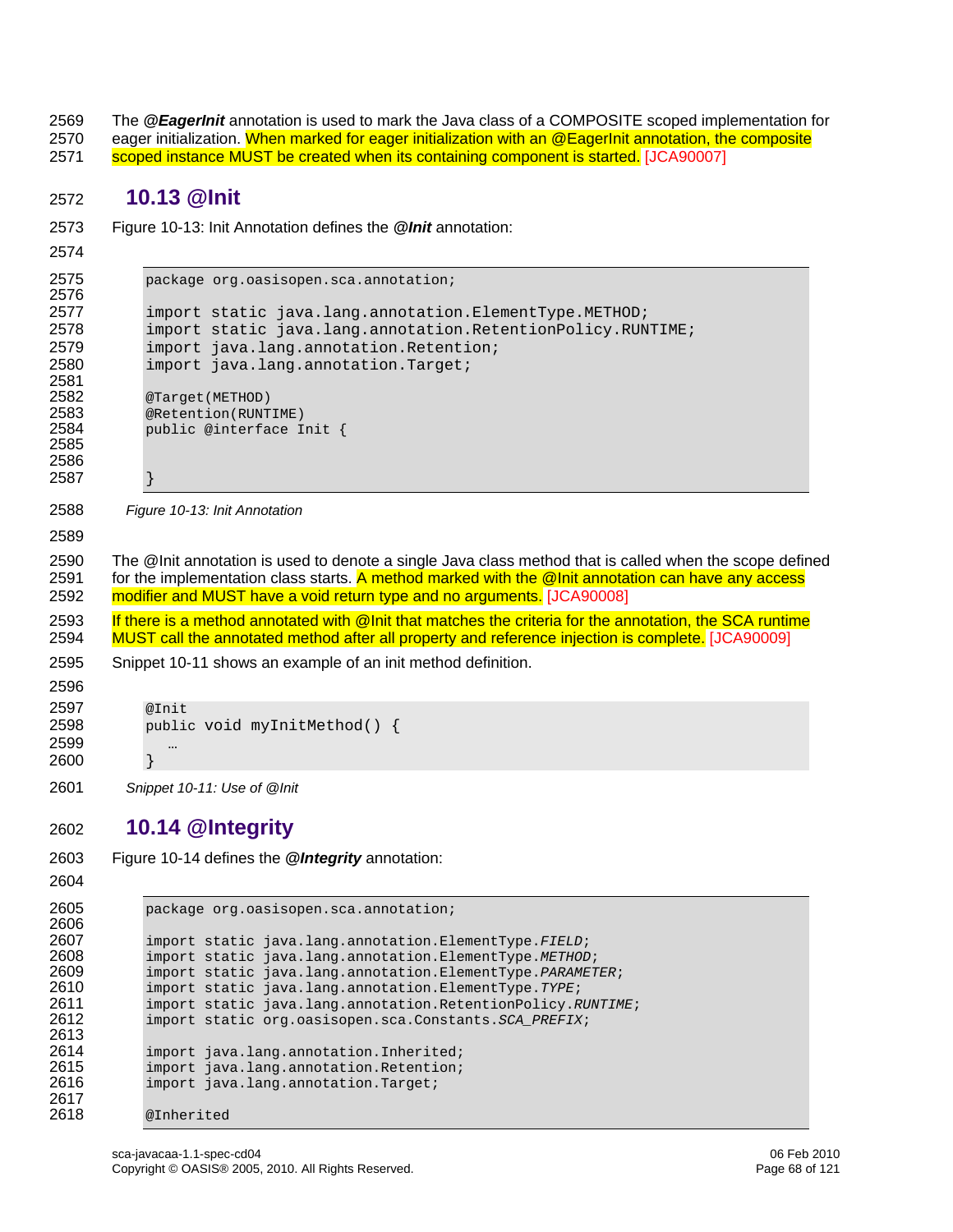```
2619 @Target({TYPE, FIELD, METHOD, PARAMETER}) 
            2620 @Retention(RUNTIME) 
2621 @Intent(Integrity.INTEGRITY) 
2622 public @interface Integrity {<br>2623 String INTEGRITY = SCA PR
2623 String INTEGRITY = SCA_PREFIX + "integrity"; 
2624 String INTEGRITY_MESSAGE = INTEGRITY + ".message"; 
                2625 String INTEGRITY_TRANSPORT = INTEGRITY + ".transport"; 
2626 
2627 /**<br>2628 *
                 * List of integrity qualifiers (such as "message" or "transport").
2629<br>2630
                 * @return integrity qualifiers
2631 */
2632 @Qualifier<br>2633 String[] va
                String[] value() default "";
2634 }
```
<span id="page-68-0"></span>2635 *Figure 10-14: Integrity Annotation* 

2636

2637 The *@Integrity* annotation is used to indicate that the invocation requires integrity (i.e. no tampering of 2638 the messages between client and service). See the SCA Policy Framework Specification [POLICY] for 2639 details on the meaning of the intent. See the [section on Application of Intent Annotations](#page-33-0) for samples of 2640 how intent annotations are used in Java.

## 2641 **10.15 @Intent**

2642 [Figure 10-15](#page-68-1) defines the *@Intent* annotation:

```
2643
```
2674

```
2644 package org.oasisopen.sca.annotation; 
2645<br>2646
2646 import static java.lang.annotation.ElementType.ANNOTATION_TYPE;<br>2647 import static java.lang.annotation.RetentionPolicy.RUNTIME;
2647 import static java.lang.annotation.RetentionPolicy.RUNTIME;<br>2648 import java.lang.annotation.Retention;
2648 import java.lang.annotation.Retention;<br>2649 import java.lang.annotation.Target;
                import java.lang.annotation.Target;
2650<br>2651
2651 @Target({ANNOTATION_TYPE})<br>2652 @Retention(RUNTIME)
2652 @Retention(RUNTIME)<br>2653 public @interface I
               public @interface Intent {
2654 /** 
2655 \star The qualified name of the intent, in the form defined by 2656 \star {@link javax.xml.namespace.OName#toString}.
2656 * {@link javax.xml.namespace.QName#toString}.<br>2657 * @return the qualified name of the intent
                      * @return the qualified name of the intent */
2658<br>2659
                     String value() default "";
2660 
2661 /** 
2662 * The XML namespace for the intent.<br>2663 * @return the XML namespace for the
                      * @return the XML namespace for the intent */
2664<br>2665
                     String targetNamespace() default "";
2666 
2667 /**<br>2668 *
2668 * The name of the intent within its namespace.<br>2669 * @return name of the intent within its namesp
                      * @return name of the intent within its namespace
2670 */<br>2671 Str
                     String localPart() default "";
2672 }
```
<span id="page-68-1"></span>2673 *Figure 10-15: Intent Annotation*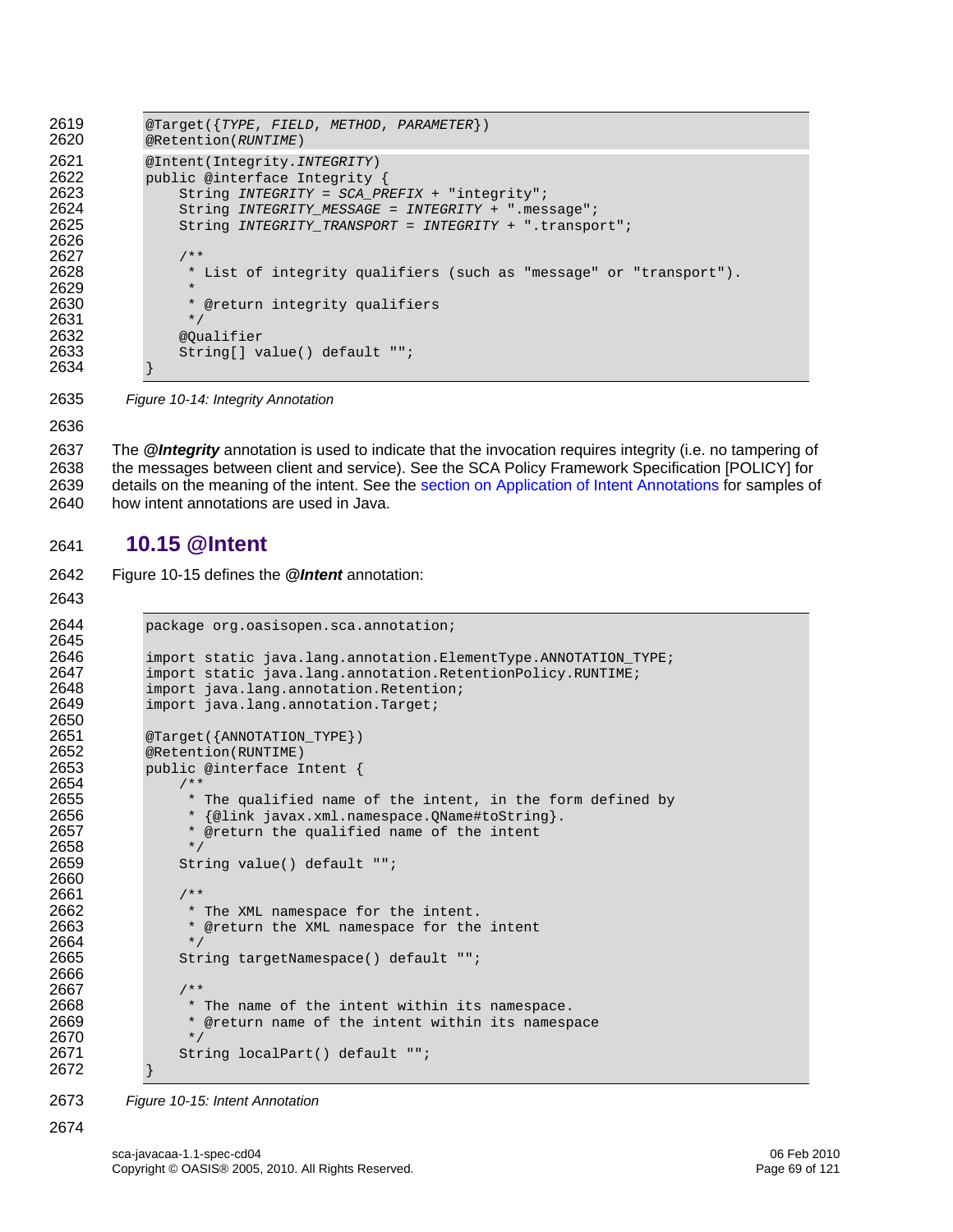- 2675 The @Intent annotation is used for the creation of new annotations for specific intents. It is not expected 2676 that the @Intent annotation will be used in application code.
- 2677 See the [section "How to Create Specific Intent Annotations"](#page-33-0) for details and samples of how to define new 2678 intent annotations.

# 2679 **10.16 @ManagedSharedTransaction**

- 2680 [Figure 10-16](#page-69-0) defines the @ManagedSharedTransaction annotation:
- 2681

```
2682 package org.oasisopen.sca.annotation; 
2683<br>2684
2684 import static java.lang.annotation.ElementType.FIELD; 
2685 import static java.lang.annotation.ElementType.METHOD; 
2686 import static java.lang.annotation.ElementType.PARAMETER;<br>2687 import static java.lang.annotation.ElementType.TYPE;
2687 import static java.lang.annotation.ElementType.TYPE; 
2688 import static java.lang.annotation.RetentionPolicy.RUNTIME;<br>2689 import static org.oasisopen.sca.Constants.SCA PREFIX;
               2689 import static org.oasisopen.sca.Constants.SCA_PREFIX; 
2690<br>2691
2691 import java.lang.annotation.Inherited;<br>2692 import java.lang.annotation.Retention;
2692 import java.lang.annotation.Retention;<br>2693 import java.lang.annotation.Target;
               import java.lang.annotation.Target;
2694 
2695 /**<br>2696 *
2696 * The @ManagedSharedTransaction annotation is used to indicate that 2697 * a distributed ACID transaction is required.
                * a distributed ACID transaction is required.<br>*/
2698<br>2699
2699 @Inherited<br>2700 @Target({T)
2700 @Target({TYPE, FIELD, METHOD, PARAMETER}) 
2701 @Retention(RUNTIME) 
2702 @Intent(ManagedSharedTransaction.MANAGEDSHAREDTRANSACTION) 
2703 public @interface ManagedSharedTransaction {<br>2704 String MANAGEDSHAREDTRANSACTION = SCA PR
                    2704 String MANAGEDSHAREDTRANSACTION = SCA_PREFIX + "managedSharedTransaction"; 
2705 }
```
- <span id="page-69-0"></span>2706 *Figure 10-16: ManagedSharedTransaction Annotation*
- 2707

2713 [Figure 10-17](#page-70-0) defines the @ManagedTransaction annotation:

2708 The *@ManagedSharedTransaction* annotation is used to indicate the need for a distributed and globally 2709 coordinated ACID transaction. See the SCA Policy Framework Specification [POLICY] for details on the 2710 meaning of the intent. See the [section on Application of Intent Annotations](#page-33-0) for samples of how intent 2711 annotations are used in Java.

# 2712 **10.17 @ManagedTransaction**

```
2714 
2715 import static java.lang.annotation.ElementType.FIELD; 
2716 import static java.lang.annotation.ElementType.METHOD; 
2717 import static java.lang.annotation.ElementType.PARAMETER; 
2718 import static java.lang.annotation.ElementType.TYPE; 
2719 import static java.lang.annotation.RetentionPolicy.RUNTIME;<br>2720 import static org.oasisopen.sca.Constants.SCA PREFIX;
              2720 import static org.oasisopen.sca.Constants.SCA_PREFIX; 
2721 
2722 import java.lang.annotation.Inherited;<br>2723 import java.lang.annotation.Retention;
2723 import java.lang.annotation.Retention;<br>2724 import java.lang.annotation.Target;
              import java.lang.annotation.Target;
2725 
2726 /**<br>2727 *
               * The @ManagedTransaction annotation is used to indicate the
```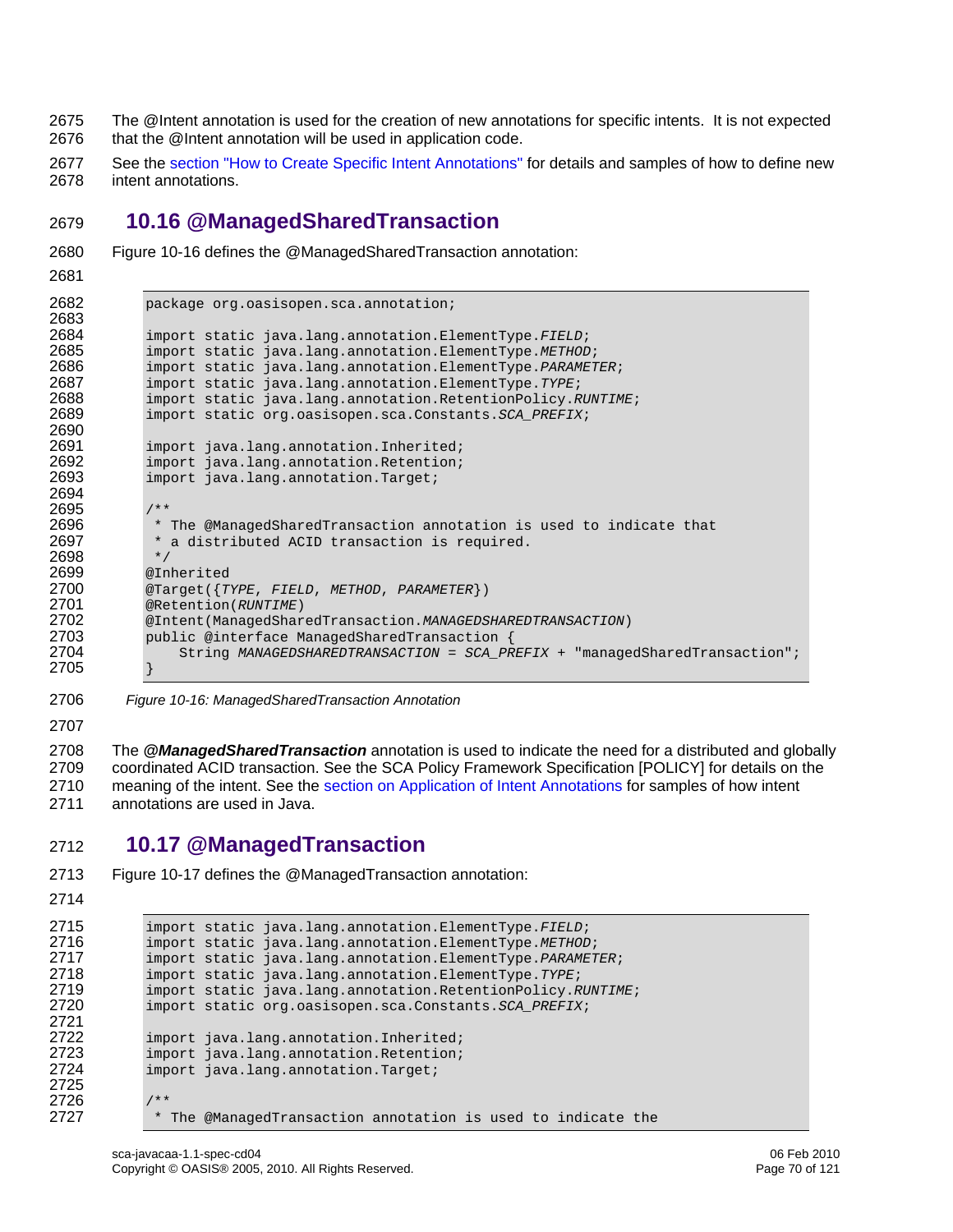```
2728 * need for an ACID transaction environment.<br>2729 */
2729<br>2730
2730 @Inherited<br>2731 @Target({T
2731 @Target({TYPE, FIELD, METHOD, PARAMETER}) 
2732 @Retention(RUNTIME) 
2733 @Intent(ManagedTransaction.MANAGEDTRANSACTION) 
2734 public @interface ManagedTransaction {<br>2735 String MANAGEDTRANSACTION = SCA PR
2735 String MANAGEDTRANSACTION = SCA_PREFIX + "managedTransaction"; 
2736 String MANAGEDTRANSACTION_MESSAGE = MANAGEDTRANSACTION + ".local"; 
                2737 String MANAGEDTRANSACTION_TRANSPORT = MANAGEDTRANSACTION + ".global"; 
2738 
2739 /**<br>2740 *
                 * List of managedTransaction qualifiers (such as "global" or "local").
2741<br>2742
                  * @return managedTransaction qualifiers
2743 */<br>2744 @Ou
2744 @Qualifier<br>2745 String[] va
                String[] value() default "";
2746 }
```
<span id="page-70-0"></span>2747 *Figure 10-17: ManagedTransaction Annotation* 

2748

2749 The *@ManagedTransaction* annotation is used to indicate the need for an ACID transaction. See the [2750 SCA Policy Framework Specification \[POLICY\] for details on the meaning of the intent. See the section](#page-33-0)  2751 [on Application of Intent Annota](#page-33-0)tions for samples of how intent annotations are used in Java.

### 2752 **10.18 @MutualAuthentication**

2753 [Figure 10-18](#page-70-1) defines the @MutualAuthentication annotation:

```
2754
```

```
2755 package org.oasisopen.sca.annotation; 
2756 
2757 import static java.lang.annotation.ElementType.FIELD; 
2758 import static java.lang.annotation.ElementType.METHOD; 
2759 import static java.lang.annotation.ElementType.PARAMETER; 
2760 import static java.lang.annotation.ElementType.TYPE; 
2761 import static java.lang.annotation.RetentionPolicy.RUNTIME;<br>2762 import static org.oasisopen.sca.Constants.SCA PREFIX;
              2762 import static org.oasisopen.sca.Constants.SCA_PREFIX; 
2763<br>2764
2764 import java.lang.annotation.Inherited;<br>2765 import java.lang.annotation.Retention;
2765 import java.lang.annotation.Retention;<br>2766 import java.lang.annotation.Target;
              import java.lang.annotation.Target;
2767 
2768 /**<br>2769 *
2769 * The @MutualAuthentication annotation is used to indicate that 2770 * a mutual authentication policy is needed.
               * a mutual authentication policy is needed.
2771 */<br>2772 @In
2772 @Inherited<br>2773 @Target({T
2773 @Target({TYPE, FIELD, METHOD, PARAMETER}) 
2774 @Retention(RUNTIME) 
2775 @Intent(MutualAuthentication.MUTUALAUTHENTICATION) 
2776 public @interface MutualAuthentication {<br>2777 String MUTUALAUTHENTICATION = SCA PR
                  2777 String MUTUALAUTHENTICATION = SCA_PREFIX + "mutualAuthentication"; 
2778 }
```
<span id="page-70-1"></span>2779 *Figure 10-18: MutualAuthentication Annotation* 

2780

2781 The *@MutualAuthentication* annotation is used to indicate the need for mutual authentication between a 2782 service consumer and a service provider. See the SCA Policy Framework Specification [POLICY] for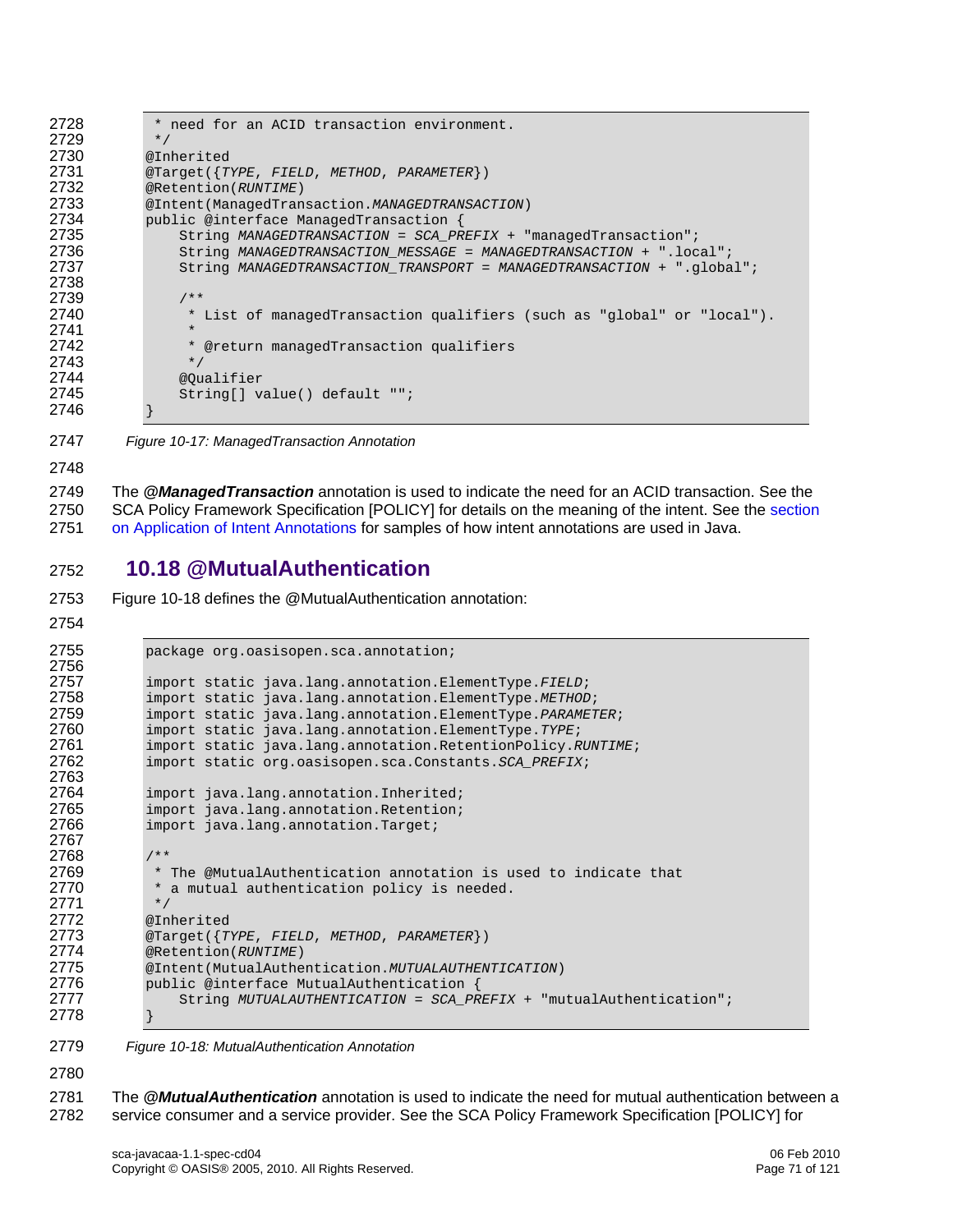2783 details on the meaning of the intent. See the [section on Application of Intent Annotations](#page-33-0) for samples of 2784 how intent annotations are used in Java.

## **10.19 @NoManagedTransaction**

```
2786 Figure 10-19 defines the @NoManagedTransaction annotation:
```

```
2787
```

```
2788 package org.oasisopen.sca.annotation; 
2789 
2790 import static java.lang.annotation.ElementType.FIELD; 
2791 import static java.lang.annotation.ElementType.METHOD; 
2792 import static java.lang.annotation.ElementType.PARAMETER; 
2793 import static java.lang.annotation.ElementType.TYPE; 
2794 import static java.lang.annotation.RetentionPolicy.RUNTIME;<br>2795 import static org.oasisopen.sca.Constants.SCA PREFIX;
              2795 import static org.oasisopen.sca.Constants.SCA_PREFIX; 
2796 
2797 import java.lang.annotation.Inherited;<br>2798 import java.lang.annotation.Retention;
2798 import java.lang.annotation.Retention;<br>2799 import java.lang.annotation.Target;
              import java.lang.annotation.Target;
2800 
2801 /**<br>2802 *
2802 * The @NoManagedTransaction annotation is used to indicate that<br>2803 * a non-transactional environment is needed.
               * a non-transactional environment is needed.<br>*/
2804<br>2805
2805 @Inherited<br>2806 @Target({T
2806 @Target({TYPE, FIELD, METHOD, PARAMETER}) 
              2807 @Retention(RUNTIME) 
2808 @Intent(NoManagedTransaction.NOMANAGEDTRANSACTION) 
2809 public @interface NoManagedTransaction {<br>2810 String NOMANAGEDTRANSACTION = SCA PR
                   2810 String NOMANAGEDTRANSACTION = SCA_PREFIX + "noManagedTransaction"; 
2811 }
```
<span id="page-71-0"></span>*Figure 10-19: NoManagedTransaction Annotation* 

2814 The *@NoManagedTransaction* annotation is used to indicate that the component does not want to run in 2815 an ACID transaction. See the SCA Policy Framework Specification [POLICY] for details on the meaning 2816 of the intent. See the [section on Application of Intent Annotations](#page-33-0) for samples of how intent annotations 2817 are used in Java.

# **10.20 @OneWay**

[Figure 10-20](#page-71-1) defines the *@OneWay* annotation:

```
2821 package org.oasisopen.sca.annotation; 
2822 
2823 import static java.lang.annotation.ElementType.METHOD; 
2824 import static java.lang.annotation.RetentionPolicy.RUNTIME; 
2825 import java.lang.annotation.Retention; 
2826 import java.lang.annotation.Target; 
2827<br>2828
2828 @Target(METHOD)<br>2829 @Retention(RUNT
2829 @Retention(RUNTIME)<br>2830 public @interface O
           public @interface OneWay {
2831 
2832 
2833 }
```
<span id="page-71-1"></span>*Figure 10-20: OneWay Annotation*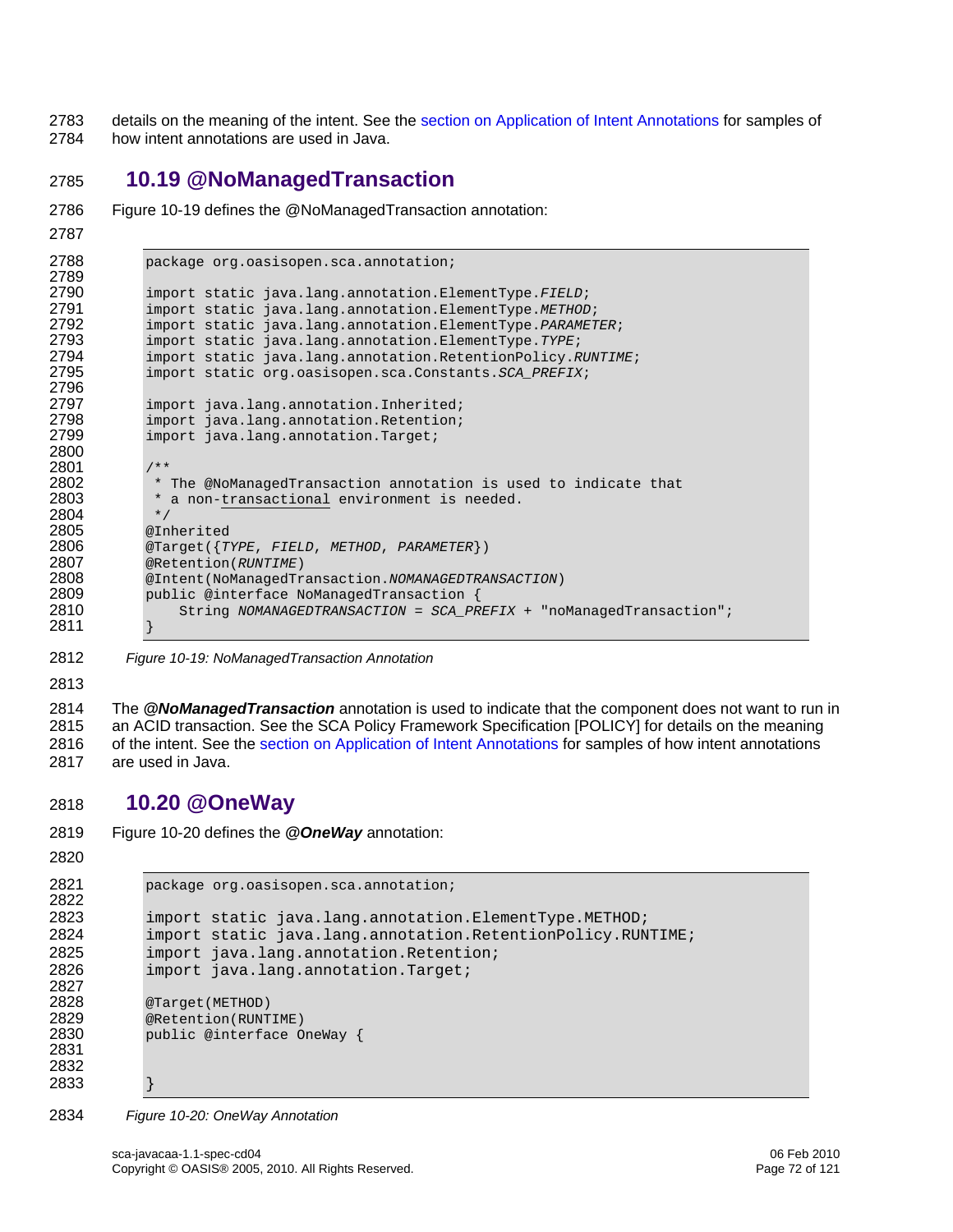2835

2836 A method annotated with @OneWay MUST have a void return type and MUST NOT have declared 2837 [checked except](#page-113-0)ions. [JCA90055]

2838 When a method of a Java interface is annotated with @OneWay, the SCA runtime MUST ensure that all 2839 invocations of that method are executed in a non-blocking fashion, as described in the section on

- 2840 [Asynchronous Pr](#page-113-1)ogramming. [JCA90056]
- 2841 The @OneWay annotation has no attributes.
- 2842 [Snippet 10-12](#page-72-0) shows the use of the @OneWay annotation on an interface.
- 2843

2844 package services.hello;

```
2845<br>2846
           import org.oasisopen.sca.annotation.OneWay;
2847 
2848 public interface HelloService { 
2849 @OneWay 
               void hello(String name);
2851 }
```
<span id="page-72-0"></span>2852 *Snippet 10-12: Use of @OneWay* 

## 2853 **10.21 @PolicySets**

2854 [Figure 10-21](#page-72-1) defines the *@PolicySets* annotation:

```
2855
```

```
2856 package org.oasisopen.sca.annotation; 
2857<br>2858
2858 import static java.lang.annotation.ElementType.FIELD; 
2859 import static java.lang.annotation.ElementType.METHOD; 
2860 import static java.lang.annotation.ElementType.PARAMETER; 
2861 import static java.lang.annotation.ElementType.TYPE; 
            2862 import static java.lang.annotation.RetentionPolicy.RUNTIME; 
2863<br>2864
2864 import java.lang.annotation.Retention;<br>2865 import java.lang.annotation.Target;
            import java.lang.annotation.Target;
2866 
2867 @Target({TYPE, FIELD, METHOD, PARAMETER}) 
2868 @Retention(RUNTIME) 
            public @interface PolicySets {
2870<br>2871
                  * Returns the policy sets to be applied.
2872<br>2873
                  * @return the policy sets to be applied */
2874<br>2875
                String[] value() default "";
2876 }
```
- <span id="page-72-1"></span>2877 *Figure 10-21: PolicySets Annotation*
- 2878

2879 The *@PolicySets* annotation is used to attach one or more SCA Policy Sets to a Java implementation 2880 class or to one of its subelements.

2881 See the [section "Policy Set Annotations"](#page-37-0) for details and samples.

## 2882 **10.22 @Property**

- 2883 [Figure 10-22](#page-73-0) defines the *@Property* annotation:
- 2884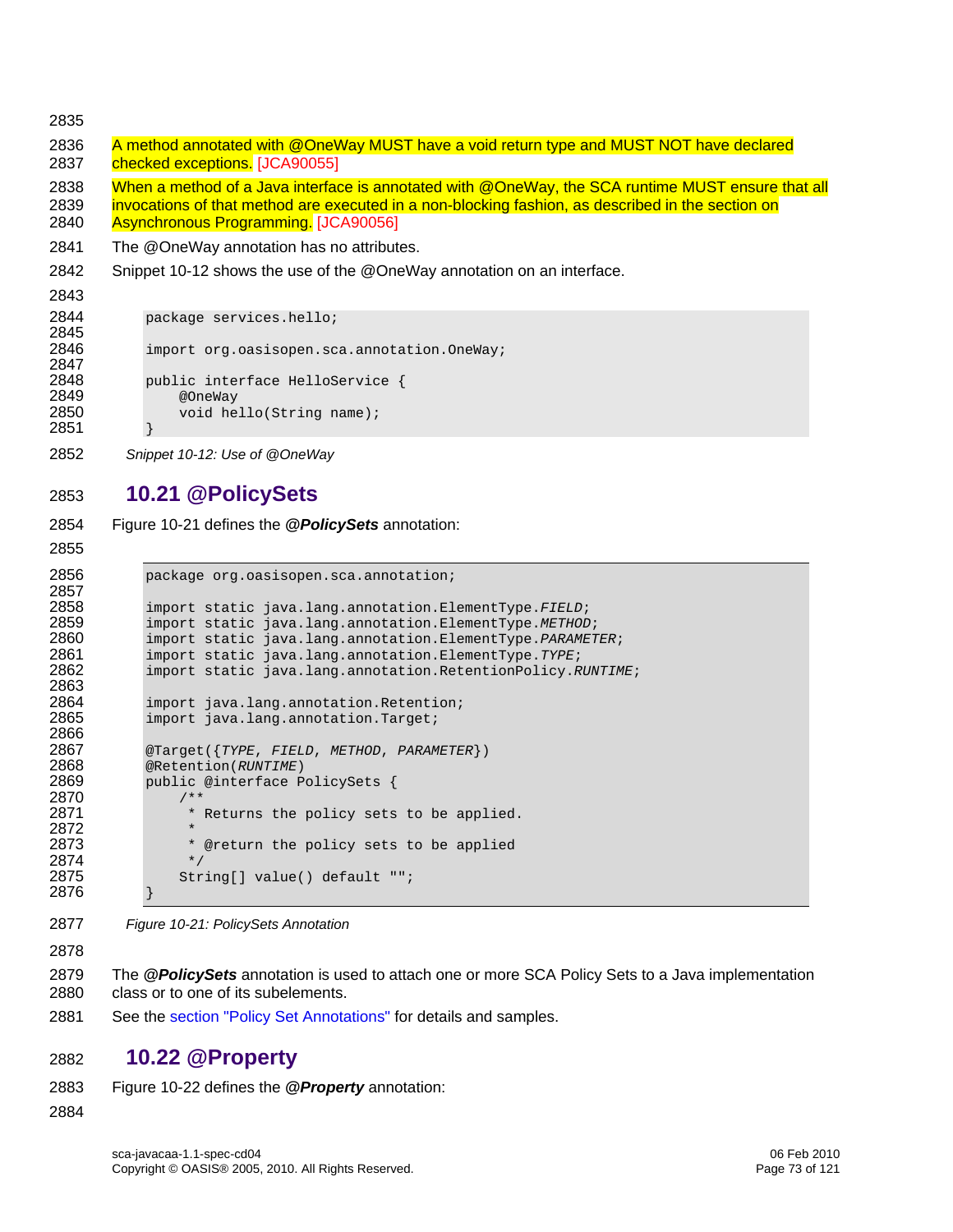2885 package org.oasisopen.sca.annotation; 2886<br>2887 2887 import static java.lang.annotation.ElementType.FIELD;<br>2888 import static java.lang.annotation.ElementType.METHOD import static java.lang.annotation.ElementType.METHOD; 2889 import static java.lang.annotation.ElementType.PARAMETER; 2890 import static java.lang.annotation.RetentionPolicy.RUNTIME;<br>2891 import java.lang.annotation.Retention; 2891 import java.lang.annotation.Retention;<br>2892 import java.lang.annotation.Target; import java.lang.annotation.Target; 2893<br>2894 2894 @Target({METHOD, FIELD, PARAMETER})<br>2895 @Retention(RUNTIME) 2895 @Retention(RUNTIME)<br>2896 public @interface P public @interface Property { 2897<br>2898 2898 String name() default "";<br>2899 boolean required() defaul boolean required() default true; 2900 } 2901 *Figure 10-22: Property Annotation* 2902 2903 The @Property annotation is used to denote a Java class field, a setter method, or a constructor 2904 parameter that is used to inject an SCA property value. The type of the property injected, which can be a 2905 simple Java type or a complex Java type, is defined by the type of the Java class field or the type of the 2906 input parameter of the setter method or constructor. 2907 When the Java type of a field, setter method or constructor parameter with the @Property annotation is a

- <span id="page-73-0"></span>2908 primitive type or a JAXB annotated class, the SCA runtime MUST convert a property value specified by 2909 an SCA component definition into an instance of the Java type as defined by the XML to Java mapping in 2910 [the JAXB specification \[JAXB\] with XML schema vali](#page-114-0)dation enabled. [JCA90061]
- 2911 When the Java type of a field, setter method or constructor parameter with the @Property annotation is 2912 not a JAXB annotated class, the SCA runtime can use any XML to Java mapping when converting 2913 property values into instances of the Java type.
- 2914 [The @Property annotation MUST NOT be used on a class field that is declared as final.](#page-111-0) [JCA90011]
- 2915 Where there is both a setter method and a field for a property, the setter method is used.
- 2916 The @Property annotation has the attributes:
- 2917 *name (0..1)* the name of the property. For a field annotation, the default is the name of the field of 2918 the Java class. For a setter method annotation, the default is the JavaBeans property name 2919 [JAVABEANS] corresponding to the setter method name. For a @Property annotation applied to a [2920 constructor parameter, there is no default value for the name attribute and the name attribute MUST](#page-111-1)  2921 [be](#page-111-1) present. [JCA90013]
- 2922 *required (0..1)* a boolean value which specifies whether injection of the property value is required 2923 or not, where true means injection is required and false means injection is not required. Defaults to 2924 true. For a @Property annotation applied to a constructor parameter, the required attribute MUST 2925 [NOT have the value fa](#page-111-2)lse. [JCA90014]
- 2926 [Snippet 10-13](#page-73-1) shows a property field definition sample.

```
2927
```

```
2928 @Property(name="currency", required=true)<br>2929 protected String currency;
           protected String currency;
2930<br>2931
           The following snippet shows a property setter sample
2932 
2933 @Property(name="currency", required=true) 
           public void setCurrency( String theCurrency ) {
2935 .... 
2936 }
```
<span id="page-73-1"></span>2937 *Snippet 10-13: Use of @Property on a Field*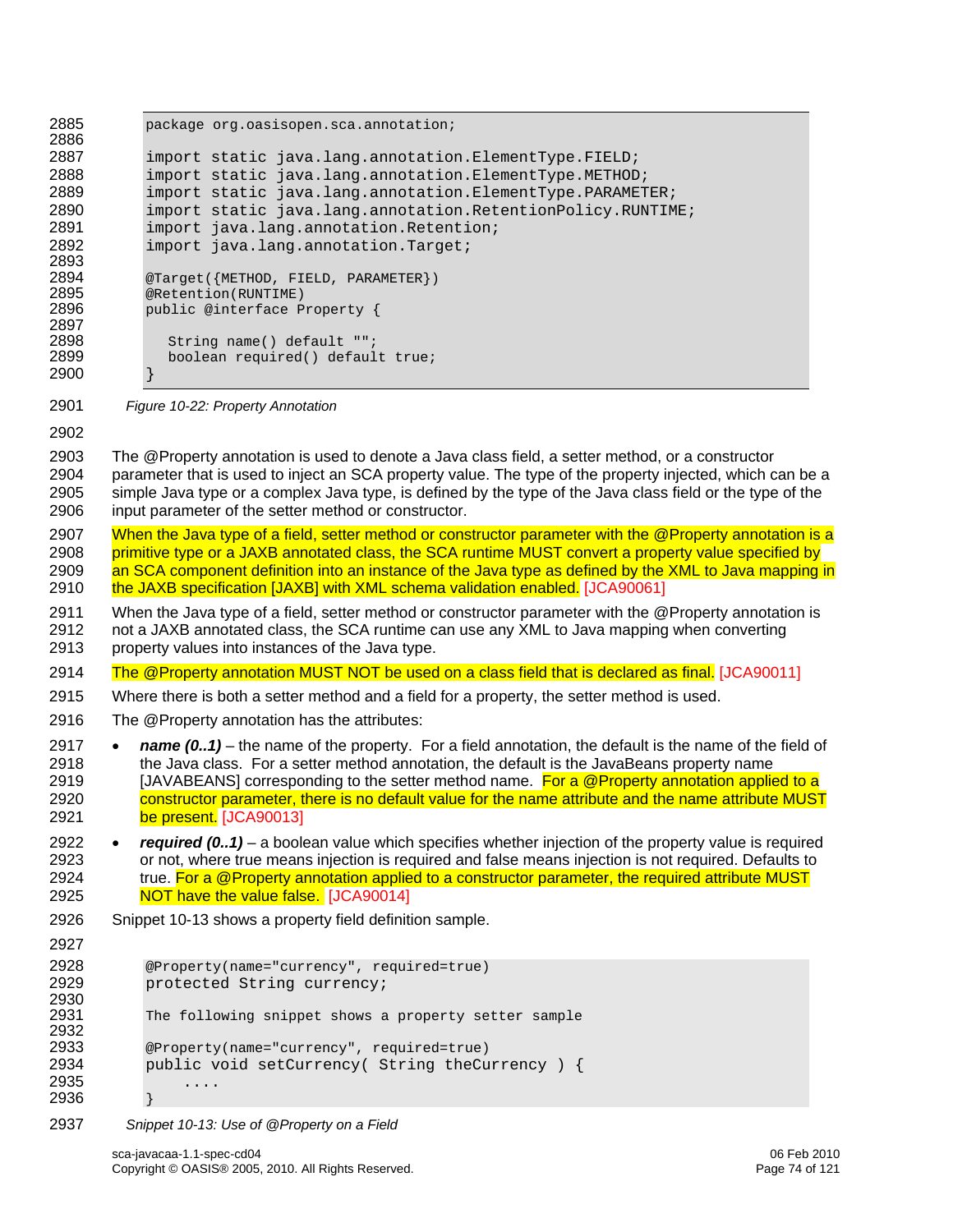#### 2938

2939 For a @Property annotation, if the type of the Java class field or the type of the input parameter of the<br>2940 setter method or constructor is defined as an array or as any type that extends or implements setter method or constructor is defined as an array or as any type that extends or implements 2941 iava.util.Collection, then the SCA runtime MUST introspect the component type of the implementation 2942 [with a <property/> element with a @many attribute set to true, otherwise @many MUST be](#page-113-2) set to false. 2943 [JCA90047]

2944 [Snippet 10-14](#page-74-0) shows the definition of a configuration property using the @Property annotation for a 2945 collection.

```
2946<br>2947
               private List<String> helloConfigurationProperty;
2948 
2949 @Property(required=true)<br>2950 public void setHelloConf
2950 public void setHelloConfigurationProperty(List<String> property) {<br>2951 helloConfigurationProperty = property;
               helloConfigurationProperty = property;<br>}
2952 } 
2953
```
<span id="page-74-0"></span>2954 *Snippet 10-14: Use of @Property with a Collection* 

### 2955 **10.23 @Qualifier**

2956 [Figure 10-23](#page-74-1) defines the *@Qualifier* annotation:

2957

2959<br>2960

2962<br>2963

2965<br>2966

2969 }

```
2958 package org.oasisopen.sca.annotation; 
2960 import static java.lang.annotation.ElementType.METHOD; 
             2961 import static java.lang.annotation.RetentionPolicy.RUNTIME; 
2963 import java.lang.annotation.Retention;<br>2964 import java.lang.annotation.Target;
             import java.lang.annotation.Target;
2966 @Target(METHOD)<br>2967 @Retention(RUNT
2967 @Retention(RUNTIME) 
             2968 public @interface Qualifier {
```
<span id="page-74-1"></span>2970 *Figure 10-23: Qualifier Annotation* 

2971

2972 The @Qualifier annotation is applied to an attribute of a specific intent annotation definition, defined using 2973 the @Intent annotation, to indicate that the attribute provides qualifiers for the intent. The @Qualifier 2974 [annotation MUST be used in a specific intent annotation definition where the intent has qualif](#page-111-3)iers. 2975 [JCA90015]

2976 See the [section "How to Create Specific Intent Annotations"](#page-33-0) for details and samples of how to define new 2977 intent annotations.

### 2978 **10.24 @Reference**

2979 [Figure 10-24](#page-75-0) defines the *@Reference* annotation:

2980

```
2981 package org.oasisopen.sca.annotation; 
2982 
2983 import static java.lang.annotation.ElementType.FIELD;<br>2984 import static java.lang.annotation.ElementType.METHOD
2984 import static java.lang.annotation.ElementType.METHOD;<br>2985 import static java.lang.annotation.ElementType.PARAMET
             import static java.lang.annotation.ElementType.PARAMETER;
2986 import static java.lang.annotation.RetentionPolicy.RUNTIME; 
2987 import java.lang.annotation.Retention;
```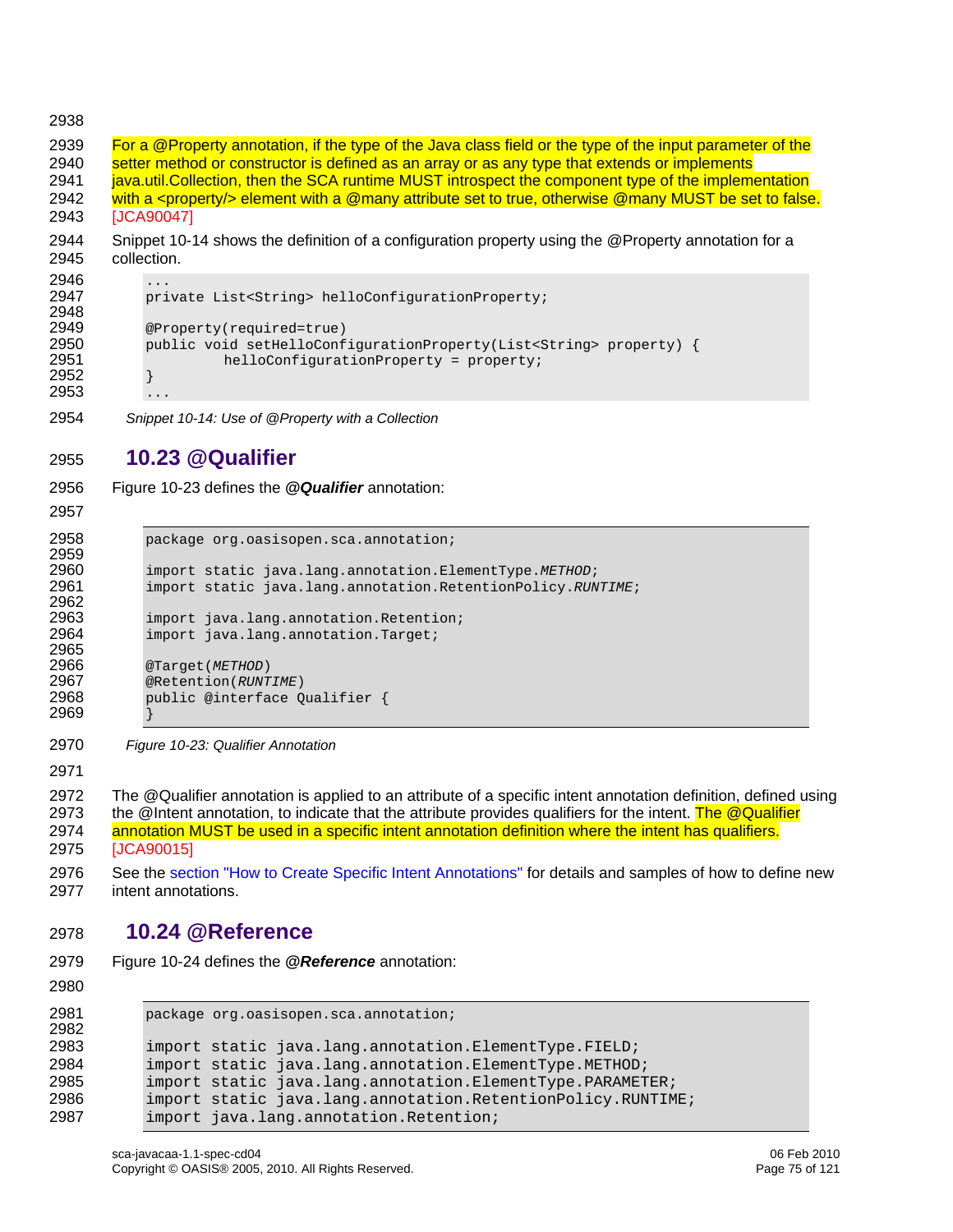<span id="page-75-2"></span><span id="page-75-1"></span><span id="page-75-0"></span>

| 2988<br>2989<br>2990<br>2991<br>2992<br>2993<br>2994<br>2995 | import java.lang.annotation.Target;<br>@Target({METHOD, FIELD, PARAMETER})<br>@Retention(RUNTIME)<br>public @interface Reference {<br>String name() default "";<br>boolean required() default true;                                                                                                                                                                                                                                          |
|--------------------------------------------------------------|----------------------------------------------------------------------------------------------------------------------------------------------------------------------------------------------------------------------------------------------------------------------------------------------------------------------------------------------------------------------------------------------------------------------------------------------|
| 2996                                                         | Figure 10-24: Reference Annotation                                                                                                                                                                                                                                                                                                                                                                                                           |
| 2997                                                         |                                                                                                                                                                                                                                                                                                                                                                                                                                              |
| 2998<br>2999<br>3000<br>3001                                 | The @Reference annotation type is used to annotate a Java class field, a setter method, or a constructor<br>parameter that is used to inject a service that resolves the reference. The interface of the service injected<br>is defined by the type of the Java class field or the type of the input parameter of the setter method or<br>constructor.                                                                                       |
| 3002                                                         | The @Reference annotation MUST NOT be used on a class field that is declared as final. [JCA90016]                                                                                                                                                                                                                                                                                                                                            |
| 3003                                                         | Where there is both a setter method and a field for a reference, the setter method is used.                                                                                                                                                                                                                                                                                                                                                  |
| 3004                                                         | The @Reference annotation has the attributes:                                                                                                                                                                                                                                                                                                                                                                                                |
| 3005<br>3006<br>3007<br>3008<br>3009                         | name: String $(0.1)$ – the name of the reference. For a field annotation, the default is the name of the<br>$\bullet$<br>field of the Java class. For a setter method annotation, the default is the JavaBeans property name<br>corresponding to the setter method name. For a @Reference annotation applied to a constructor<br>parameter, there is no default for the name attribute and the name attribute MUST be present.<br>[JCA90018] |
| 3010<br>3011<br>3012<br>3013                                 | required $(0.1)$ – a boolean value which specifies whether injection of the service reference is<br>$\bullet$<br>required or not, where true means injection is required and false means injection is not required.<br>Defaults to true. For a @Reference annotation applied to a constructor parameter, the required<br>attribute MUST have the value true. [JCA90019]                                                                      |
| 3014                                                         | Snippet 10-15 shows a reference field definition sample.                                                                                                                                                                                                                                                                                                                                                                                     |
| 3015                                                         |                                                                                                                                                                                                                                                                                                                                                                                                                                              |
| 3016<br>3017                                                 | @Reference(name="stockQuote", required=true)<br>protected StockQuoteService stockQuote;                                                                                                                                                                                                                                                                                                                                                      |
| 3018                                                         | Snippet 10-15: Use of @Reference on a Field                                                                                                                                                                                                                                                                                                                                                                                                  |
| 3019                                                         |                                                                                                                                                                                                                                                                                                                                                                                                                                              |
| 3020<br>3021                                                 | Snippet 10-16 shows a reference setter sample                                                                                                                                                                                                                                                                                                                                                                                                |
| 3022<br>3023<br>3024<br>3025                                 | @Reference(name="stockQuote", required=true)<br>public void setStockQuote( StockQuoteService theSQService ) {<br>.                                                                                                                                                                                                                                                                                                                           |
| 3026                                                         | Snippet 10-16: Use of @Reference on a Setter                                                                                                                                                                                                                                                                                                                                                                                                 |
| 3027                                                         |                                                                                                                                                                                                                                                                                                                                                                                                                                              |
| 3028<br>3029<br>3030                                         | Snippet 10-17 shows a sample of a service reference using the @Reference annotation. The name of the<br>reference is "helloService" and its type is HelloService. The clientMethod() calls the "hello" operation of<br>the service referenced by the helloService reference.                                                                                                                                                                 |
| 3031                                                         |                                                                                                                                                                                                                                                                                                                                                                                                                                              |
| 3032<br>3033<br>3034<br>3035<br>3036<br>3037                 | package services.hello;<br>private HelloService helloService;<br>@Reference(name="helloService", required=true)                                                                                                                                                                                                                                                                                                                              |
|                                                              | public setHelloService(HelloService service) {                                                                                                                                                                                                                                                                                                                                                                                               |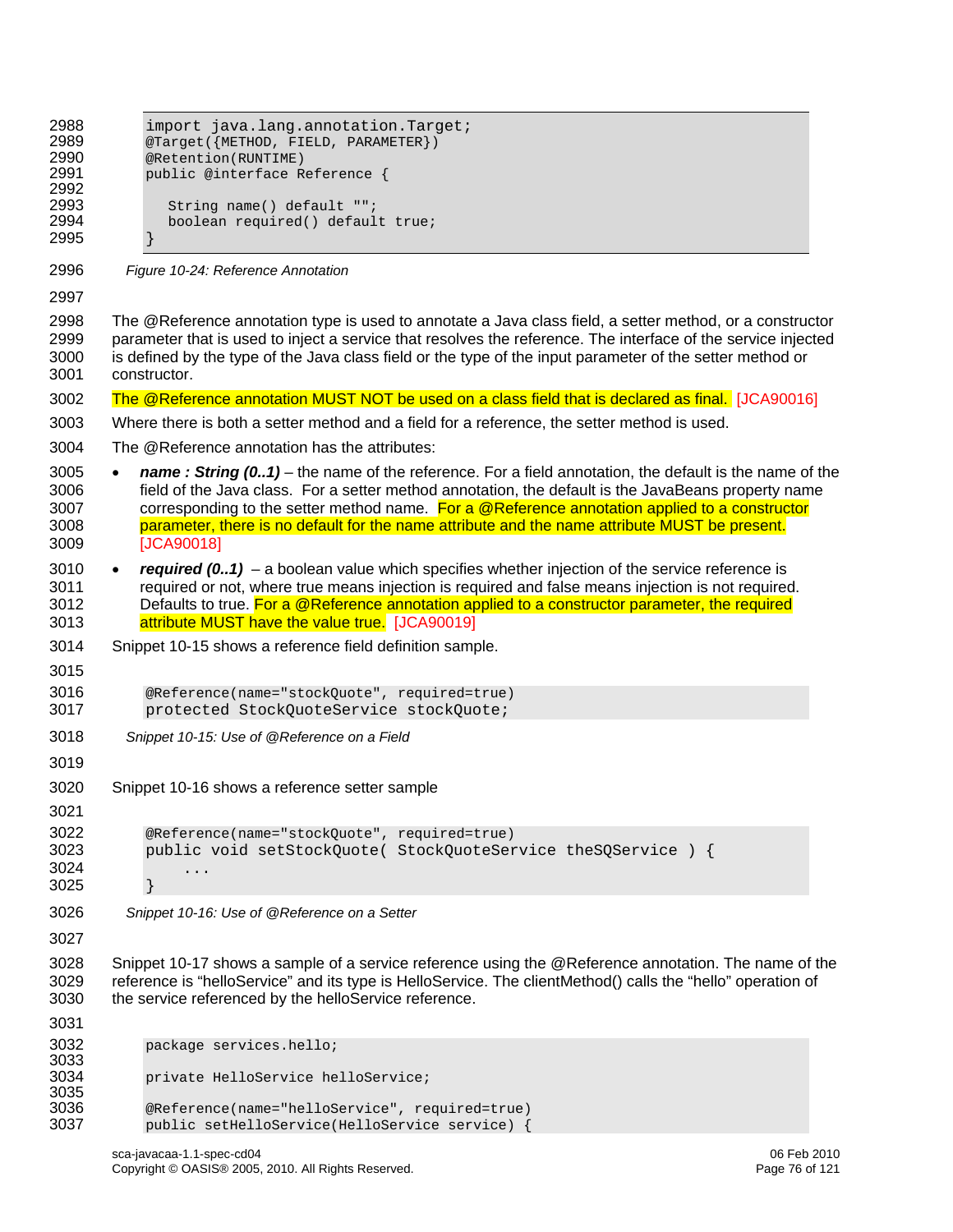```
3038 helloService = service;<br>3039 }
3039 } 
3040<br>3041
3041 public void clientMethod() {<br>3042 5tring result = hel
                       String result = helloService.hello("Hello World!");
3043 … 
3044 } 
3045 Snippet 10-17: Use of @Reference and a ServiceReference 
3046 
3047 The presence of a @Reference annotation is reflected in the componentType information that the runtime 
3048 generates through reflection on the implementation class. Snippet 10-18 shows the component type for 
3049 the component implementation fragment in Snippet 10-17. 
3050 
3051 <?xml version="1.0" encoding="ASCII"?><br>3052 <componentType xmlns="http://docs.oasi
             3052 <componentType xmlns="http://docs.oasis-open.org/ns/opencsa/sca/200912"> 
3053<br>3054
3054 <!-- Any services offered by the component would be listed here --> 
3055 <reference name="helloService" multiplicity="1..1"> 
3056 <interface.java interface="services.hello.HelloService"/><br>3057 </reference>
                3057 </reference> 
3058 
3059 </componentType> 
3060 Snippet 10-18: Implied componentType for Implementation in Snippet 10-17 
3061 
3062 If the type of a reference is not an array or any type that extends or implements java.util.Collection, then
3063 the SCA runtime MUST introspect the component type of the implementation with a <reference/> element
3064 with @ multiplicity= 0..1 if the @ Reference annotation required attribute is false and with
3065 @multiplicity=1..1 if the @Reference annotation required attribute is true. [JCA90020]
3066 If the type of a reference is defined as an array or as any type that extends or implements
3067 java.util.Collection, then the SCA runtime MUST introspect the component type of the implementation
3068 with a <reference/> element with @multiplicity=0..n if the @Reference annotation required attribute is
false and with @multiplicity=1..n if the @Reference annotation required attribute is true. [JCA90021]
3070 Snippet 10-19 shows a sample of a service reference definition using the @Reference annotation on a 
3071 java.util.List. The name of the reference is "helloServices" and its type is HelloService. The clientMethod() 
3072 calls the "hello" operation of all the services referenced by the helloServices reference. In this case, at 
3073 least one HelloService needs to be present, so required is true.
3074 
3075 @Reference(name="helloServices", required=true) 
                protected List<HelloService> helloServices;
3077 
                public void clientMethod() {
3079 
3080<br>3081
3081 for (int index = 0; index < helloServices.size(); index++) { 
3082 HelloService helloService = 
3083 (HelloService)helloServices.get(index);<br>3084 (String result = helloService.hell
                               String result = helloService.hello("Hello World!");
3085 }
3086 … 
3087 } 
3088 Snippet 10-19: Use of @Reference with a List of ServiceReferences 
3089
```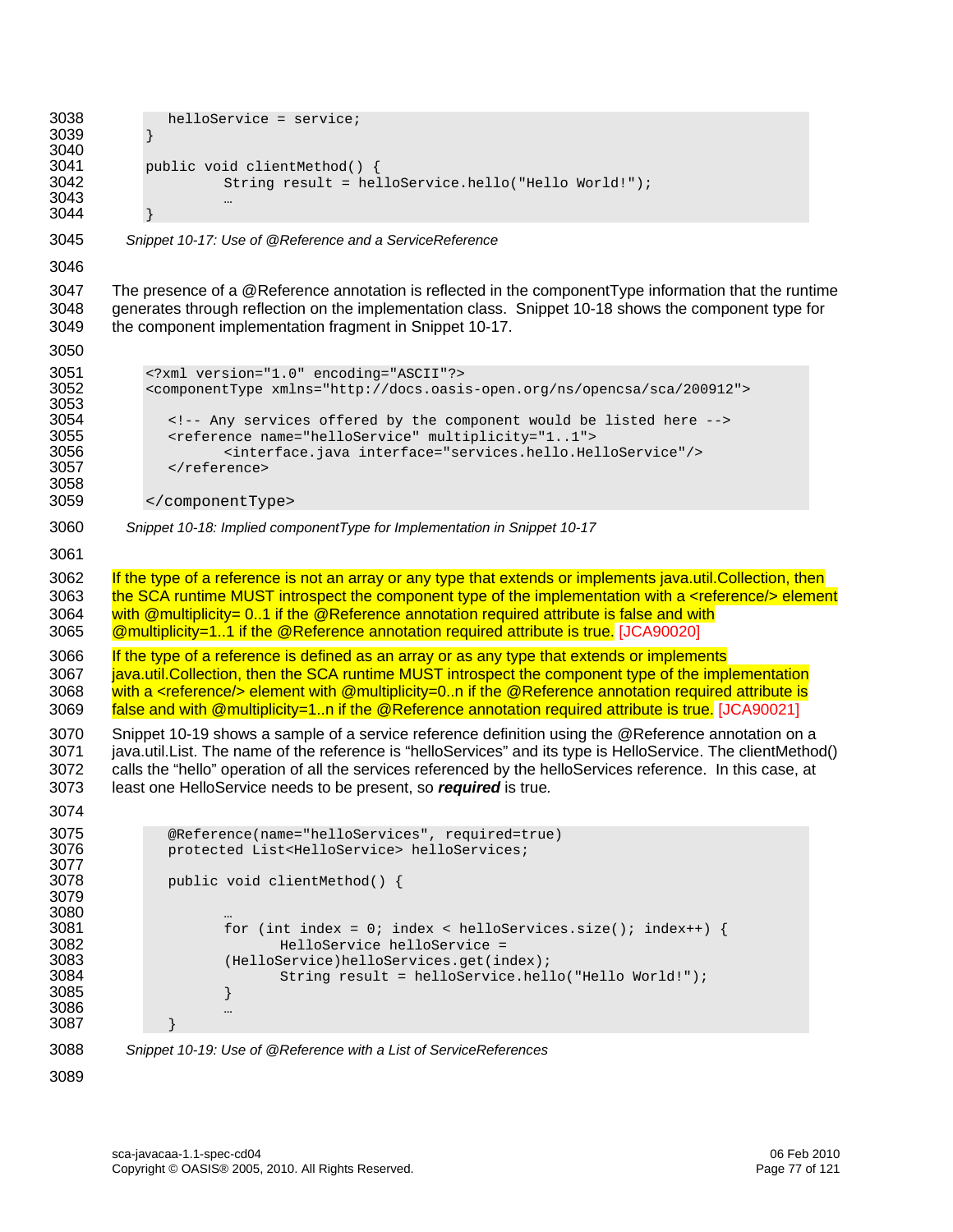3090 [Snippet 10-20](#page-77-0) shows the XML representation of the component type reflected from for the former<br>3091 component implementation fragment. There is no need to author this component type in this case 3091 component implementation fragment. There is no need to author this component type in this case since it 3092 can be reflected from the Java class.

<span id="page-77-0"></span>

| 3093                                                                         |                                                                                                                                                                                                                                                                                                                                                                                                                                                                                                                                                                                                                                                                                                                                                                                                                                                                                                                                                                                                                             |
|------------------------------------------------------------------------------|-----------------------------------------------------------------------------------------------------------------------------------------------------------------------------------------------------------------------------------------------------------------------------------------------------------------------------------------------------------------------------------------------------------------------------------------------------------------------------------------------------------------------------------------------------------------------------------------------------------------------------------------------------------------------------------------------------------------------------------------------------------------------------------------------------------------------------------------------------------------------------------------------------------------------------------------------------------------------------------------------------------------------------|
| 3094<br>3095<br>3096<br>3097<br>3098<br>3099<br>3100<br>3101<br>3102         | xml version="1.0" encoding="ASCII"?<br><componenttype xmlns="http://docs.oasis-open.org/ns/opencsa/sca/200912"><br/><!-- Any services offered by the component would be listed here --><br/><reference multiplicity="1n" name="helloServices"><br/><interface.java interface="services.hello.HelloService"></interface.java><br/></reference><br/></componenttype>                                                                                                                                                                                                                                                                                                                                                                                                                                                                                                                                                                                                                                                          |
| 3103                                                                         | Snippet 10-20: Implied componentType for Implementation in Snippet 10-19                                                                                                                                                                                                                                                                                                                                                                                                                                                                                                                                                                                                                                                                                                                                                                                                                                                                                                                                                    |
| 3104                                                                         |                                                                                                                                                                                                                                                                                                                                                                                                                                                                                                                                                                                                                                                                                                                                                                                                                                                                                                                                                                                                                             |
| 3105<br>3106<br>3107                                                         | An unwired reference with a multiplicity of 01 MUST be presented to the implementation code by the<br>SCA runtime as null [JCA90022] An unwired reference with a multiplicity of 0n MUST be presented to<br>the implementation code by the SCA runtime as an empty array or empty collection [JCA90023]                                                                                                                                                                                                                                                                                                                                                                                                                                                                                                                                                                                                                                                                                                                     |
| 3108                                                                         | 10.24.1 Reinjection                                                                                                                                                                                                                                                                                                                                                                                                                                                                                                                                                                                                                                                                                                                                                                                                                                                                                                                                                                                                         |
| 3109<br>3110<br>3111                                                         | References MAY be reinjected by an SCA runtime after the initial creation of a component if the reference<br>target changes due to a change in wiring that has occurred since the component was initialized.<br>[JCA90024]                                                                                                                                                                                                                                                                                                                                                                                                                                                                                                                                                                                                                                                                                                                                                                                                  |
| 3112                                                                         | In order for reinjection to occur, the following MUST be true:                                                                                                                                                                                                                                                                                                                                                                                                                                                                                                                                                                                                                                                                                                                                                                                                                                                                                                                                                              |
| 3113                                                                         | 1. The component MUST NOT be STATELESS scoped.                                                                                                                                                                                                                                                                                                                                                                                                                                                                                                                                                                                                                                                                                                                                                                                                                                                                                                                                                                              |
| 3114<br>3115                                                                 | 2. The reference MUST use either field-based injection or setter injection. References that are<br>injected through constructor injection MUST NOT be changed.                                                                                                                                                                                                                                                                                                                                                                                                                                                                                                                                                                                                                                                                                                                                                                                                                                                              |
| 3116                                                                         | [JCA90025]                                                                                                                                                                                                                                                                                                                                                                                                                                                                                                                                                                                                                                                                                                                                                                                                                                                                                                                                                                                                                  |
| 3117                                                                         | Setter injection allows for code in the setter method to perform processing in reaction to a change.                                                                                                                                                                                                                                                                                                                                                                                                                                                                                                                                                                                                                                                                                                                                                                                                                                                                                                                        |
| 3118<br>3119                                                                 | If a reference target changes and the reference is not reinjected, the reference MUST continue to work as<br>if the reference target was not changed. [JCA90026]                                                                                                                                                                                                                                                                                                                                                                                                                                                                                                                                                                                                                                                                                                                                                                                                                                                            |
| 3120<br>3121<br>3122<br>3123<br>3124<br>3125<br>3126                         | If an operation is called on a reference where the target of that reference has been undeployed, the SCA<br>runtime SHOULD throw an InvalidServiceException. [JCA90027] If an operation is called on a reference<br>where the target of the reference has become unavailable for some reason, the SCA runtime SHOULD<br>throw a ServiceUnavailableException. [JCA90028] If the target service of the reference is changed, the<br>reference MUST either continue to work or throw an InvalidServiceException when it is invoked.<br>[JCA90029] If it doesn't work, the exception thrown will depend on the runtime and the cause of the<br>failure.                                                                                                                                                                                                                                                                                                                                                                         |
| 3127<br>3128<br>3129<br>3130<br>3131<br>3132<br>3133<br>3134<br>3135<br>3136 | A ServiceReference that has been obtained from a reference by ComponentContext.cast() corresponds<br>to the reference that is passed as a parameter to cast(). If the reference is subsequently reinjected, the<br>ServiceReference obtained from the original reference MUST continue to work as if the reference target<br>was not changed. [JCA90030] If the target of a ServiceReference has been undeployed, the SCA runtime<br>SHOULD throw a InvalidServiceException when an operation is invoked on the ServiceReference.<br>[JCA90031] If the target of a ServiceReference has become unavailable, the SCA runtime SHOULD<br>throw a ServiceUnavailableException when an operation is invoked on the ServiceReference.<br>[JCA90032] If the target service of a ServiceReference is changed, the reference MUST either continue<br>to work or throw an InvalidServiceException when it is invoked. [JCA90033] If it doesn't work, the<br>exception thrown will depend on the runtime and the cause of the failure. |
| 3137<br>3138<br>3139<br>3140                                                 | A reference or ServiceReference accessed through the component context by calling getService() or<br>getServiceReference() MUST correspond to the current configuration of the domain. This applies whether<br>or not reinjection has taken place. [JCA90034] If the target of a reference or ServiceReference accessed<br>through the component context by calling getService() or getServiceReference() has been undeployed or                                                                                                                                                                                                                                                                                                                                                                                                                                                                                                                                                                                            |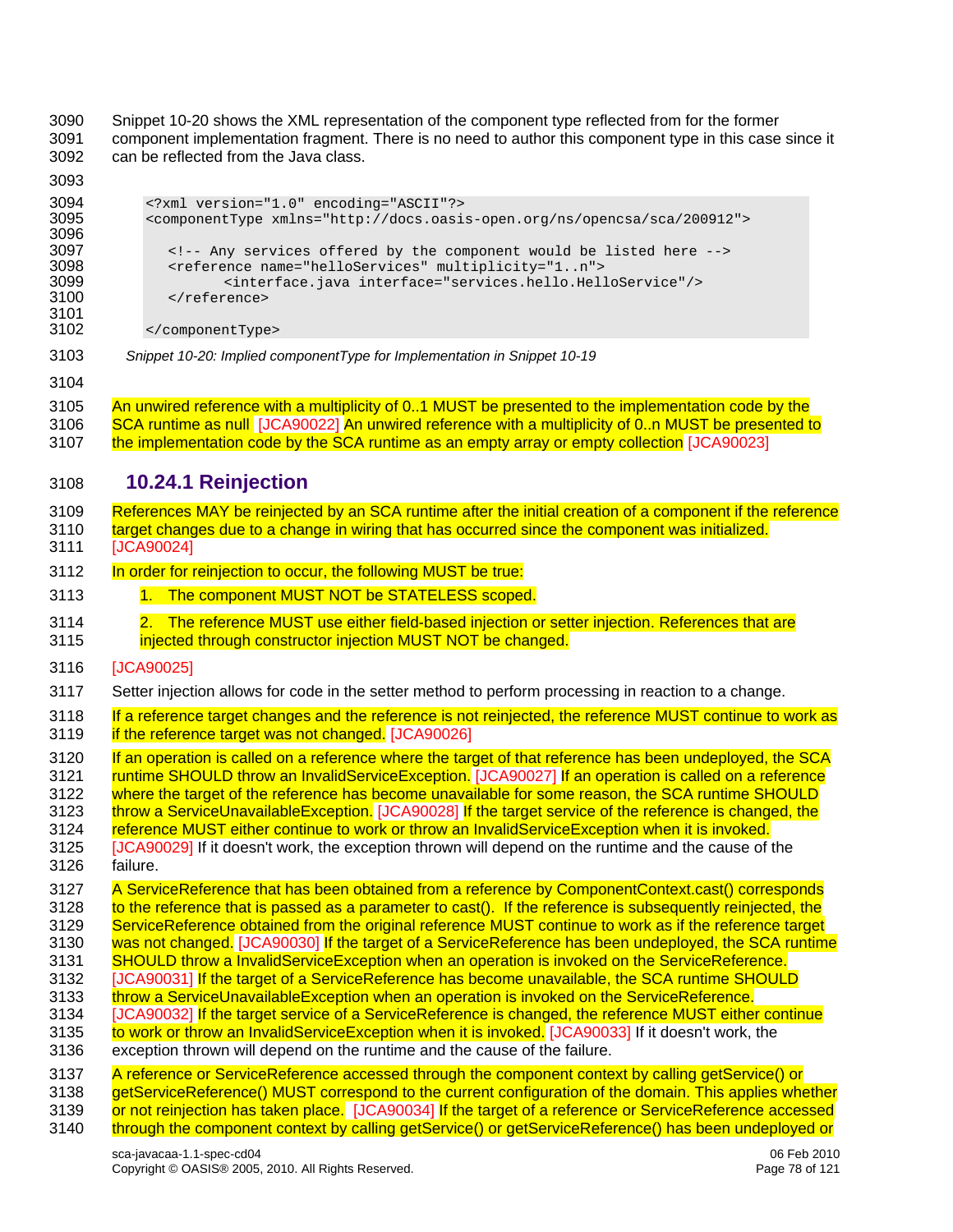- 3141 [has become unavailable, the result SHOULD be a reference to the undeployed or unavailable ser](#page-112-10)vice,
- 3142 and attempts to call business methods SHOULD throw an InvalidServiceException or a
- 3143 ServiceUnavailableException. [JCA90035] If the target service of a reference or ServiceReference
- [3144 accessed through the component context by calling getService\(\) or getServiceReference\(\) has changed,](#page-112-11)
- 3145 [the returned value SHOULD be a reference to the changed](#page-112-11) service. [JCA90036]
- 3146 The rules for reference reinjection also apply to references with a multiplicity of 0..n or 1..n. This means
- 3147 that in the cases where reference reinjection is not allowed, the array or Collection for a reference of
- 3148 multiplicity 0..n or multiplicity 1..n MUST NOT change its contents when changes occur to the reference
- [3149](#page-112-13) [wiring or to the targets of t](#page-112-12)[he wiring. \[JCA90037\]](#page-112-13) In cases where the contents of a reference array or
- 3150 collection change when the wiring changes or the targets change, then for references that use setter 3151 [injection, the setter method MUST be called by the SCA runtime for any change to the](#page-112-13) contents.
- 3152 [JCA90038] A reinjected array or Collection for a reference MUST NOT be the same array or Collection
- 3153 [object previously injected to the compo](#page-112-14)nent. [JCA90039]
- 3154

|                                                |                                                                                                                                                                                                                  | <b>Effect on</b>                                                                                                                                                                                                 |                                                                                                                   |
|------------------------------------------------|------------------------------------------------------------------------------------------------------------------------------------------------------------------------------------------------------------------|------------------------------------------------------------------------------------------------------------------------------------------------------------------------------------------------------------------|-------------------------------------------------------------------------------------------------------------------|
| Change<br>event                                | Injected Reference or<br>ServiceReference                                                                                                                                                                        | Existing<br>ServiceReference<br>Object**                                                                                                                                                                         | Subsequent invocations of<br>ComponentContext.getService<br>Reference() or getService()                           |
| Change to<br>the target<br>of the<br>reference | can be reinjected (if<br>other conditions* apply).<br>If not reinjected, then it<br>continues to work as if<br>the reference target was<br>not changed.                                                          | continue to work as if the<br>reference target was not<br>changed.                                                                                                                                               | Result corresponds to the<br>current configuration of the<br>domain.                                              |
| <b>Target</b><br>service<br>undeployed         | Business methods throw<br>InvalidServiceException.                                                                                                                                                               | Business methods throw<br>InvalidServiceException.                                                                                                                                                               | Result is a reference to the<br>undeployed service. Business<br>methods throw<br>InvalidServiceException.         |
| Target<br>service<br>becomes<br>unavailable    | Business methods throw<br>ServiceUnavailableExce<br>ption                                                                                                                                                        | Business methods throw<br>ServiceUnavailableExce<br>ption                                                                                                                                                        | Result is be a reference to the<br>unavailable service. Business<br>methods throw<br>ServiceUnavailableException. |
| Target<br>service<br>changed                   | might continue to work,<br>depending on the<br>runtime and the type of<br>change that was made.<br>If it doesn't work, the<br>exception thrown will<br>depend on the runtime<br>and the cause of the<br>failure. | might continue to work,<br>depending on the<br>runtime and the type of<br>change that was made.<br>If it doesn't work, the<br>exception thrown will<br>depend on the runtime<br>and the cause of the<br>failure. | Result is a reference to the<br>changed service.                                                                  |

#### \* Other conditions:

The component cannot be STATELESS scoped.

The reference has to use either field-based injection or setter injection. References that are injected through constructor injection cannot be changed.

\*\* Result of invoking ComponentContext.cast() corresponds to the reference that is passed as a parameter to cast().

3155 *Table 10-1Reinjection Effects*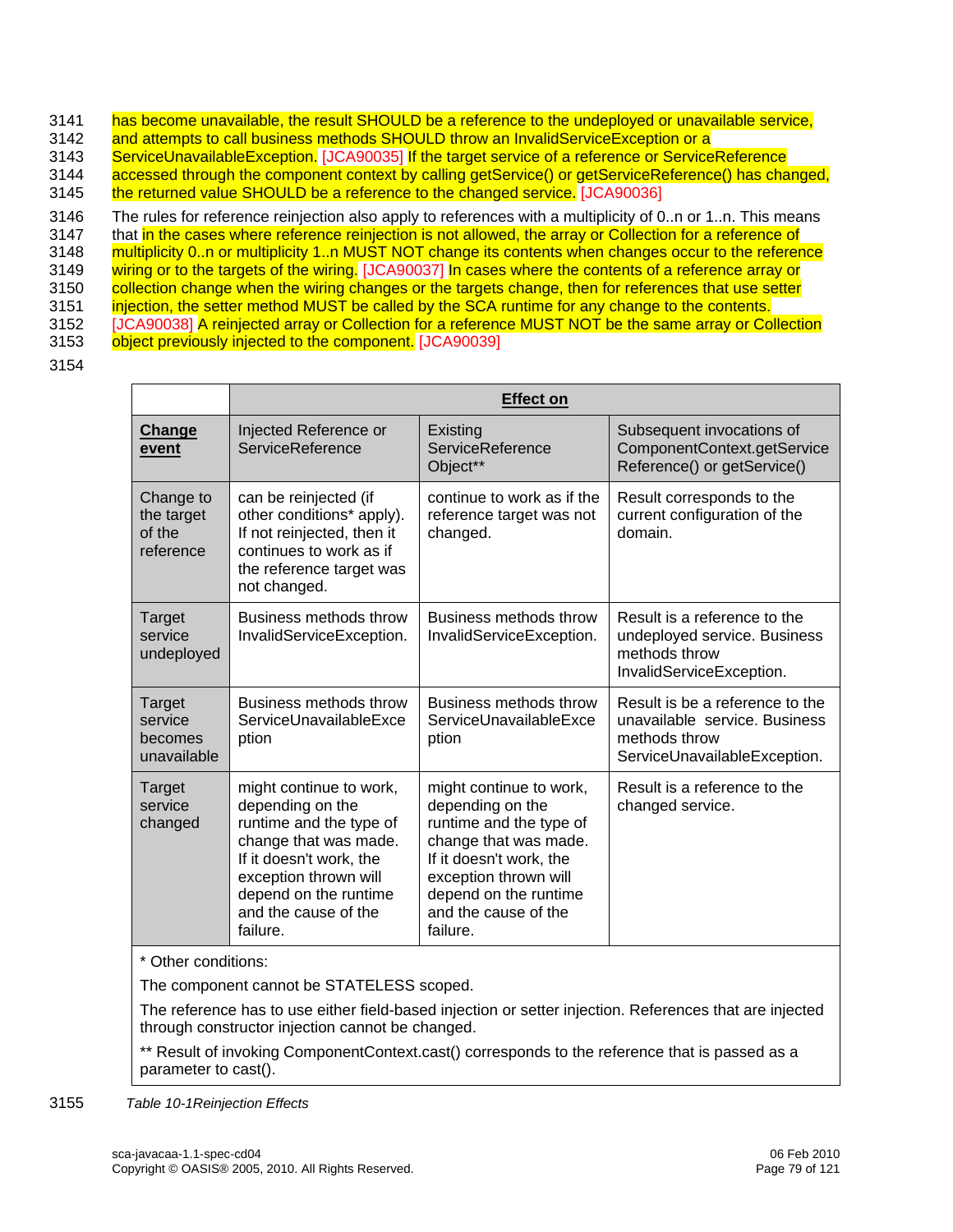#### 3156 **10.25 @Remotable**

```
3157 Figure 10-25 defines the @Remotable annotation: 
3158 
3159 package org.oasisopen.sca.annotation; 
3160 
3161 import static java.lang.annotation.ElementType.TYPE;<br>3162 import static java.lang.annotation.RetentionPolicy.R
             import static java.lang.annotation.RetentionPolicy.RUNTIME;
3163 import java.lang.annotation.Retention;<br>3164 import java.lang.annotation.Target;
             import java.lang.annotation.Target;
3165 
3166<br>3167
3167 @Target(TYPE)<br>3168 @Retention(RU
             @Retention(RUNTIME)
3169 public @interface Remotable { 
3170 
3171 } 
3172 Figure 10-25: Remotable Annotation
3173 
3174 The @Remotable annotation is used to indicate that an SCA service interface is remotable. The
3175 @Remotable annotation is valid only on a Java interface, a Java class, a field, a setter method, or a
3176 constructor parameter. It MUST NOT appear anywhere else. [JCA90053] A remotable service can be 
3177 published externally as a service and MUST be translatable into a WSDL portType. [JCA90040] 
3178 The @Remotable annotation has no attributes. When placed on a Java service interface, it indicates that 
3179 the interface is remotable. When placed on a Java service implementation class, it indicates that all SCA 
3180 service interfaces provided by the class (including the class itself, if the class defines an SCA service 
3181 interface) are remotable. When placed on a service reference, it indicates that the interface for the 
3182 reference is remotable. 
3183 Snippet 10-21 shows the Java interface for a remotable service with its @Remotable annotation. 
3184 
3185 package services.hello; 
3186<br>3187
             import org.oasisopen.sca.annotation.*;
3188<br>3189
3189 @Remotable<br>3190 public inte
             public interface HelloService {
3191<br>3192
                String hello(String message);
3193 } 
3194 Snippet 10-21: Use of @Remotable on an Interface 
3195 
3196 The style of remotable interfaces is typically coarse grained and intended for loosely coupled
3197 interactions. Remotable service interfaces are not allowed to make use of method overloading. 
3198 Complex data types exchanged via remotable service interfaces need to be compatible with the 
3199 marshalling technology used by the service binding. For example, if the service is going to be exposed 
3200 using the standard Web Service binding, then the parameters can be JAXB [JAX-B] types or they can be 
3201 Service Data Objects (SDOs) [SDO]. 
3202 Independent of whether the remotable service is called from outside of the composite that contains it or 
3203 from another component in the same composite, the data exchange semantics are by-value. 
3204 Implementations of remotable services can modify input data during or after an invocation and can modify 
3205 return data after the invocation. If a remotable service is called locally or remotely, the SCA container is 
3206 responsible for making sure that no modification of input data or post-invocation modifications to return 
3207 data are seen by the caller.
```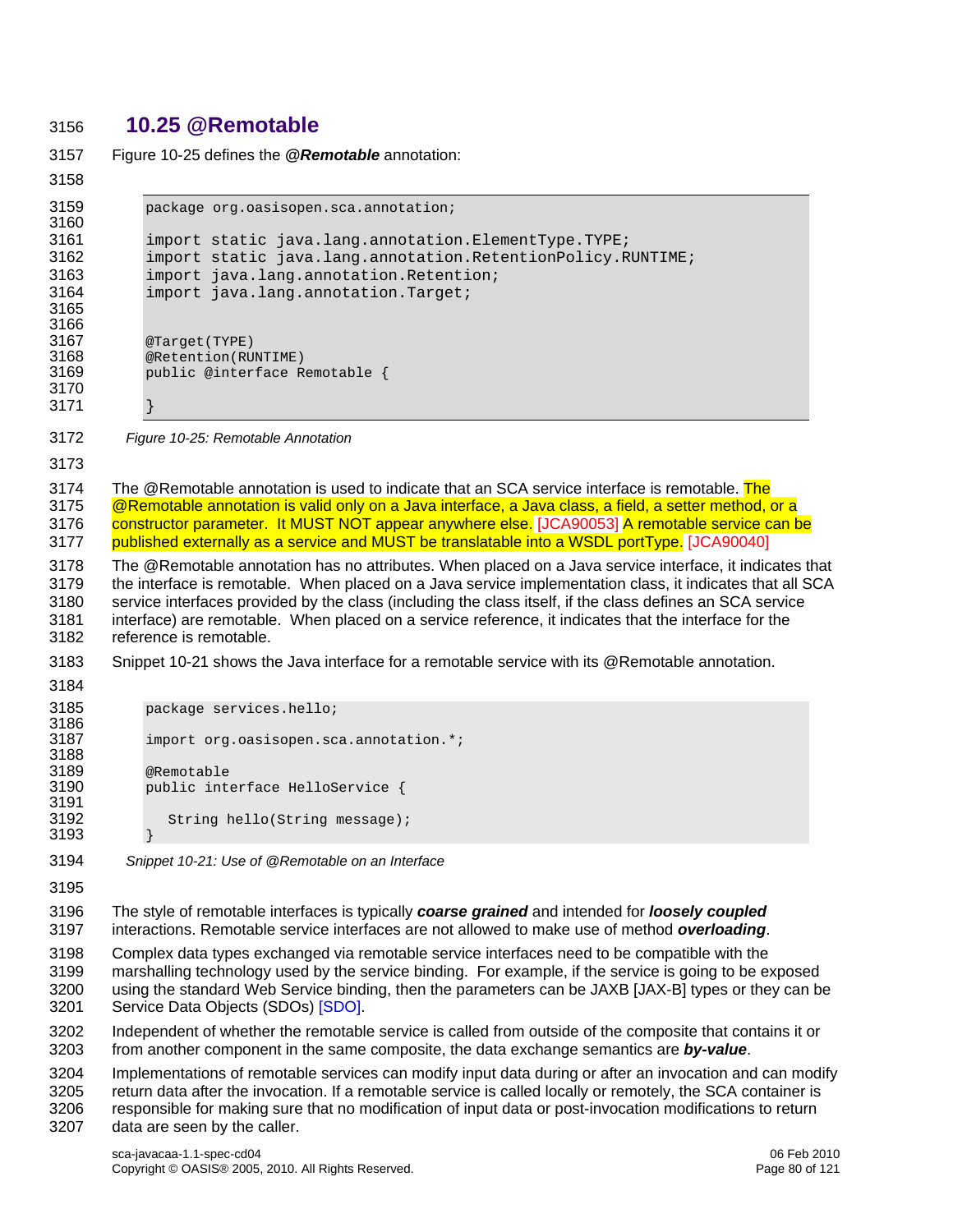3208 [Snippet 10-22](#page-80-0) shows how a Java service implementation class can use the @Remotable annotation to 3209 define a remotable SCA service interface using a Java service interface that is not marked as remotable.

```
3210 
3211 package services.hello; 
3212<br>3213
            import org.oasisopen.sca.annotation.*;
3214<br>3215
            public interface HelloService {
3216<br>3217
              String hello(String message);
3218 } 
3219 
3220 package services.hello; 
3221<br>3222
            import org.oasisopen.sca.annotation.*;
3223<br>3224
3224 @Remotable<br>3225 @Service(H
3225 @Service(HelloService.class) 
           public class HelloServiceImpl implements HelloService {
3227<br>3228
              public String hello(String message) {
3229 ...
3230 } 
3231 }
```

```
3232 Snippet 10-22: Use of @Remotable on a Class
```
3233

3236

3234 [Snippet 10-23](#page-80-1) shows how a reference can use the @Remotable annotation to define a remotable SCA 3235 service interface using a Java service interface that is not marked as remotable.

```
3237 package services.hello; 
3238<br>3239
            import org.oasisopen.sca.annotation.*;
3240<br>3241
           public interface HelloService {
3242<br>3243
            String hello(String message);<br>}
3244 } 
3245<br>3246
           package services.hello;
3247 
3248 import org.oasisopen.sca.annotation.*; 
3249 
3250 public class HelloClient { 
3251<br>3252
3252 @Remotable 
3253 @Reference 
              protected HelloService myHello;
3255<br>3256
3256 public String greeting(String message) { 
              % return myHello.hello(message);<br>}
3258 } 
3259 }
```
<span id="page-80-1"></span>3260 *Snippet 10-23: Use of @Remotable on a Reference* 

### 3261 **10.26 @Requires**

3262 [Figure 10-26](#page-81-0) defines the *@Requires* annotation: 3263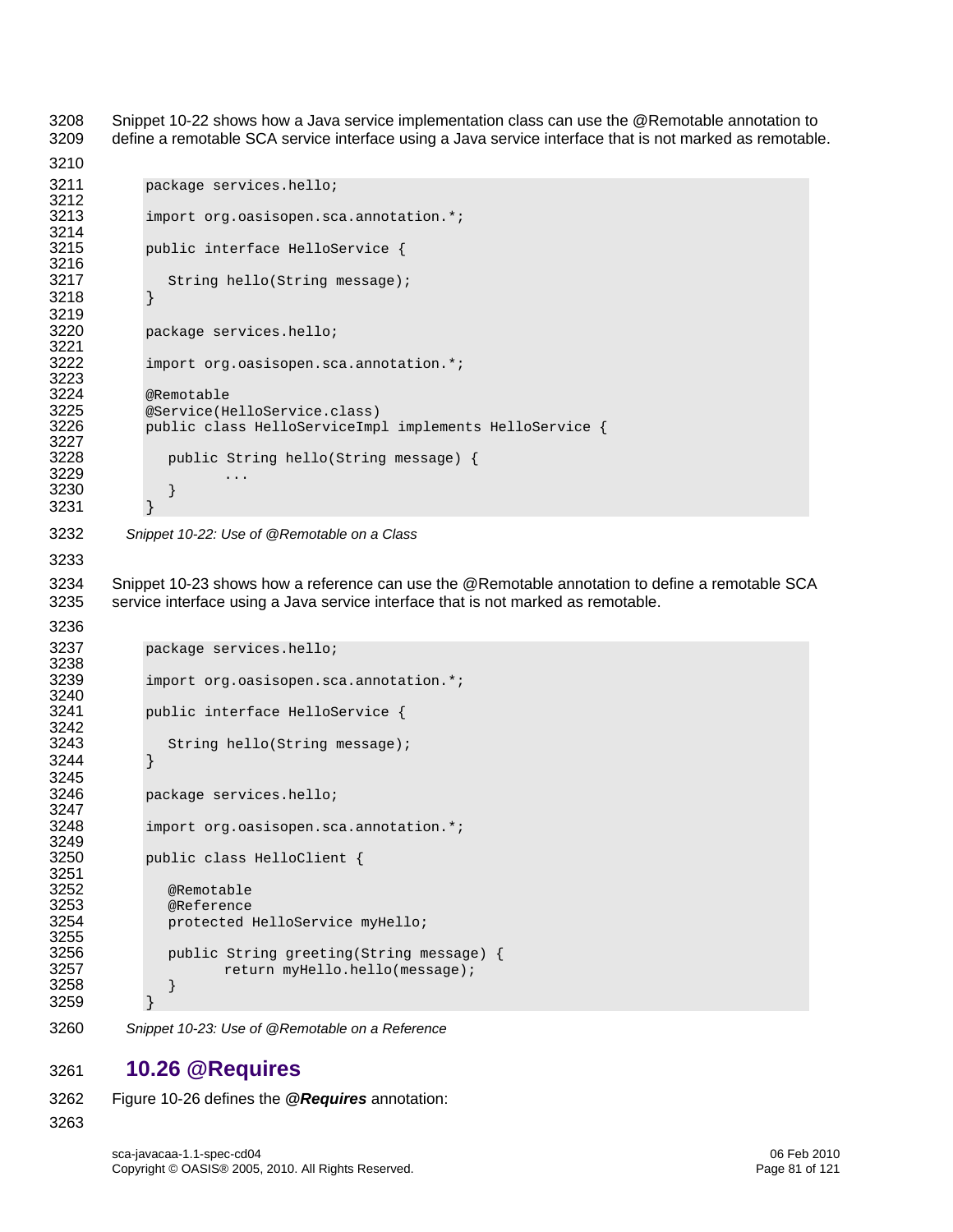3264 package org.oasisopen.sca.annotation; 3265<br>3266 3266 import static java.lang.annotation.ElementType.*FIELD*; 3267 import static java.lang.annotation.ElementType.*METHOD*; 3268 import static java.lang.annotation.ElementType.*PARAMETER*; 3269 import static java.lang.annotation.ElementType.*TYPE*; 3270 import static java.lang.annotation.RetentionPolicy.*RUNTIME*; 3271 3272 import java.lang.annotation.Inherited;<br>3273 import java.lang.annotation.Retention; 3273 import java.lang.annotation.Retention;<br>3274 import java.lang.annotation.Target; import java.lang.annotation.Target; 3275 3276 @Inherited<br>3277 @Retention 3277 @Retention(*RUNTIME*) 3278 @Target({*TYPE*, *METHOD*, *FIELD*, *PARAMETER*}) public @interface Requires {  $3280$  /\*\*<br>3281 \* \* Returns the attached intents. 3282<br>3283 \* @return the attached intents  $3284$  \*/<br>3285 Str String[] value() default ""; 3286 }

- <span id="page-81-0"></span>3287 *Figure 10-26: Requires Annotation*
- 3288

3289 The *@Requires* annotation supports general purpose intents specified as strings. Users can also define specific intent annotations using the @Intent annotation.

3291 See the [section "General Intent Annotations"](#page-30-0) for details and samples.

### 3292 **10.27 @Scope**

- 3293 [Figure 10-27](#page-81-1) defines the *@Scope* annotation:
- 3294

```
3295 package org.oasisopen.sca.annotation; 
3296 
3297 import static java.lang.annotation.ElementType.TYPE;<br>3298 import static java.lang.annotation.RetentionPolicy.R
3298 import static java.lang.annotation.RetentionPolicy.RUNTIME;<br>3299 import java.lang.annotation.Retention;
3299 import java.lang.annotation.Retention;<br>3300 import java.lang.annotation.Target;
                import java.lang.annotation.Target;
3301<br>3302
3302 @Target(TYPE)<br>3303 @Retention(RU
3303 @Retention(RUNTIME)<br>3304 public @interface S
                public @interface Scope {
3305<br>3306
                   String value() default "STATELESS";
3307 }
```
<span id="page-81-1"></span>3308 *Figure 10-27: Scope Annotation*

3309

3310 The @Scope annotation MUST only be used on a service's implementation class. It is an error to use this 3311 [annotation on an interf](#page-113-5)ace. [JCA90041]

3312 The @Scope annotation has the attribute:

- 3313 *value* the name of the scope.
- 3314 SCA defines the following scope names, but others can be defined by particular Java-based 3315 implementation types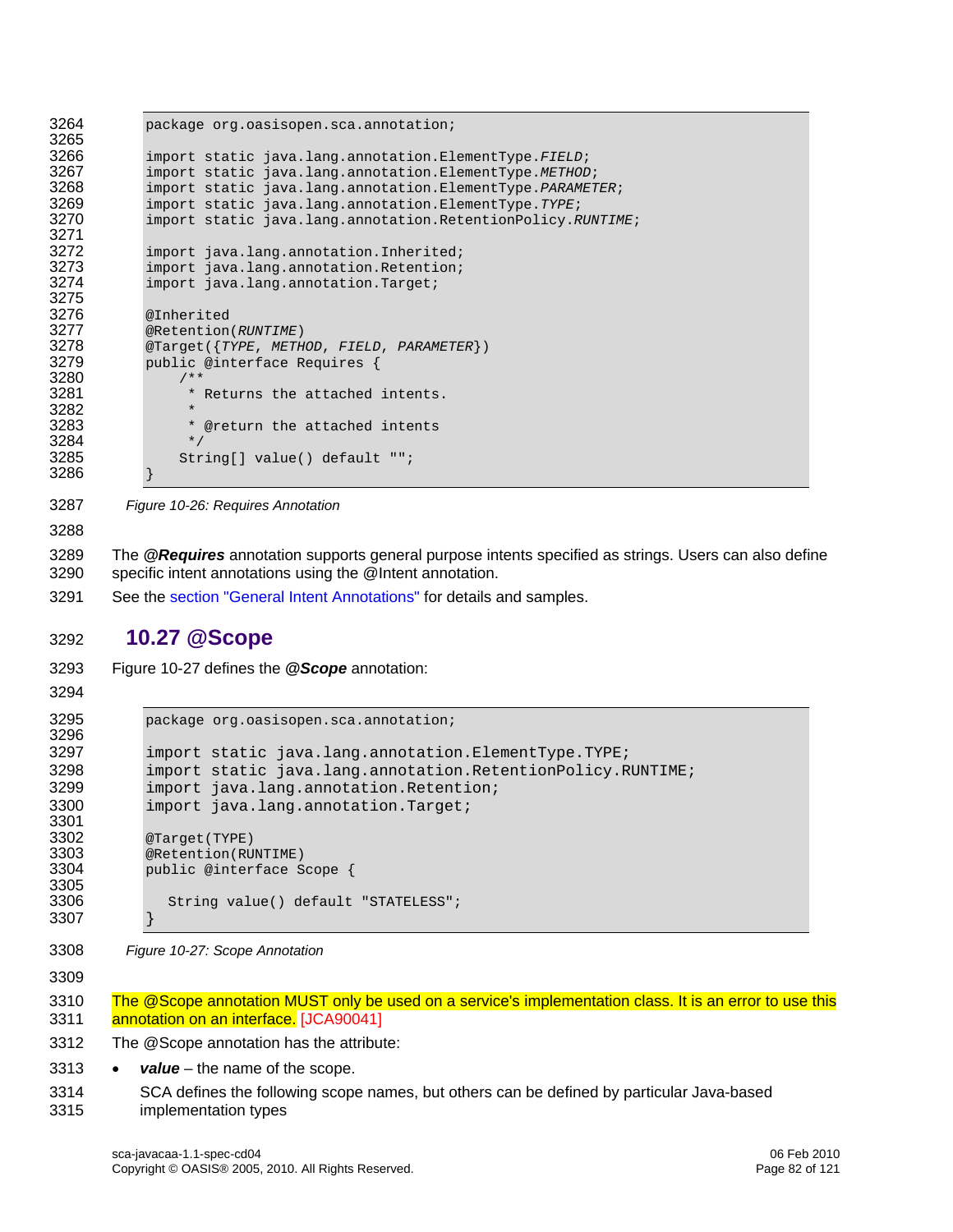3316 STATELESS 3317 COMPOSITE 3318 The default value is STATELESS. 3319 [Snippet 10-24](#page-82-0) shows a sample for a COMPOSITE scoped service implementation: 3320 3321 package services.hello; 3322<br>3323 import org.oasisopen.sca.annotation.\*; 3324 3325 @Service(HelloService.class) 3326 @Scope("COMPOSITE")<br>3327 public class HelloS public class HelloServiceImpl implements HelloService { 3328<br>3329 public String hello(String message) {  $3330$  ...<br> $3331$  } ... 3331 }

<span id="page-82-0"></span>3333 *Snippet 10-24: Use of @Scope* 

#### 3334 **10.28 @Service**

- 3335 [Figure 10-28](#page-82-1) defines the *@Service* annotation:
- 3336

3338

3343<br>3344

3347<br>3348

3350 }

3332 }

```
3337 package org.oasisopen.sca.annotation; 
3339 import static java.lang.annotation.ElementType.TYPE;<br>3340 import static java.lang.annotation.RetentionPolicy.R
3340 import static java.lang.annotation.RetentionPolicy.RUNTIME;<br>3341 import java.lang.annotation.Retention;
3341 import java.lang.annotation.Retention;<br>3342 import java.lang.annotation.Target;
               import java.lang.annotation.Target;
3344 @Target(TYPE)<br>3345 @Retention(RU
3345 @Retention(RUNTIME) 
               public @interface Service {
3348 Class<?>[] value();<br>3349 String[] names() de
                   String[] names() default \{\};
```
<span id="page-82-1"></span>3351 *Figure 10-28: Service Annotation* 

3352

3353 The @Service annotation is used on a component implementation class to specify the SCA services 3354 offered by the implementation. An implementation class need not be declared as implementing all of the 3355 interfaces implied by the services declared in its @Service annotation, but all methods of all the declared 3356 [service interfaces MUST b](#page-113-6)e present. [JCA90042] A class used as the implementation of a service is not 3357 required to have a @Service annotation. If a class has no @Service annotation, then the rules 3358 determining which services are offered and what interfaces those services have are determined by the 3359 specific implementation type.

- 3360 The @Service annotation has the attributes:
- 3361 *value (1..1)* An array of interface or class objects that are exposed as services by this 3362 implementation. If the array is empty, no services are exposed.
- 3363 *names (0..1)* An array of Strings which are used as the service names for each of the interfaces 3364 declared in the *value* [array. The number of Strings in the names attribute array of the @Service](#page-113-7)  [3365](#page-113-8) [annotation MUST match the number of elements in the value attribute a](#page-113-7)[rray. \[JCA90050\]](#page-113-8) The value of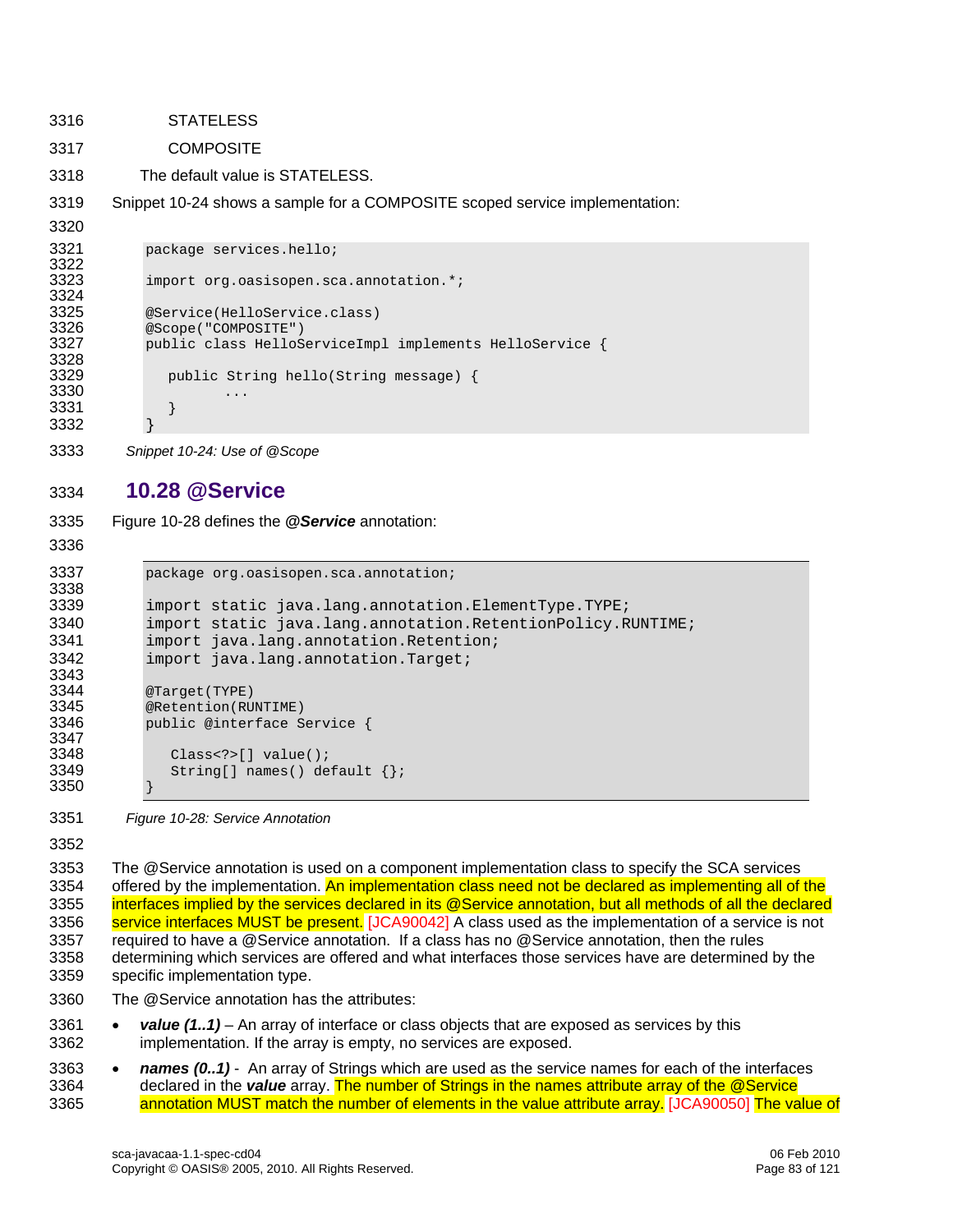3366 each element in the @Service names array MUST be unique amongst all the other element values in 3367 **the array.** [JCA90060] 3368 The *service name* of an exposed service defaults to the name of its interface or class, without the 3369 package name. If the names attribute is specified, the service name for each interface or class in the 3370 value attribute array is the String declared in the corresponding position in the names attribute array. 3371 If a component implementation has two services with the same Java simple name, the names attribute of 3372 [the @Service annotation MUST be specif](#page-113-9)ied. [JCA90045] If a Java implementation needs to realize two 3373 services with the same Java simple name then this can be achieved through subclassing of the interface. 3374 [Snippet 10-25](#page-83-0) shows an implementation of the HelloService marked with the @Service annotation. 3375 3376 package services.hello; 3377<br>3378 import org.oasisopen.sca.annotation.Service; 3379<br>3380 3380 @Service(HelloService.class) public class HelloServiceImpl implements HelloService { 3382<br>3383 3383 public void hello(String name) {<br>3384 System.out.println("Hello" System.*out*.println("Hello " + name); 3385 } 3386 }

<span id="page-83-0"></span>3387 *Snippet 10-25: Use of @Service*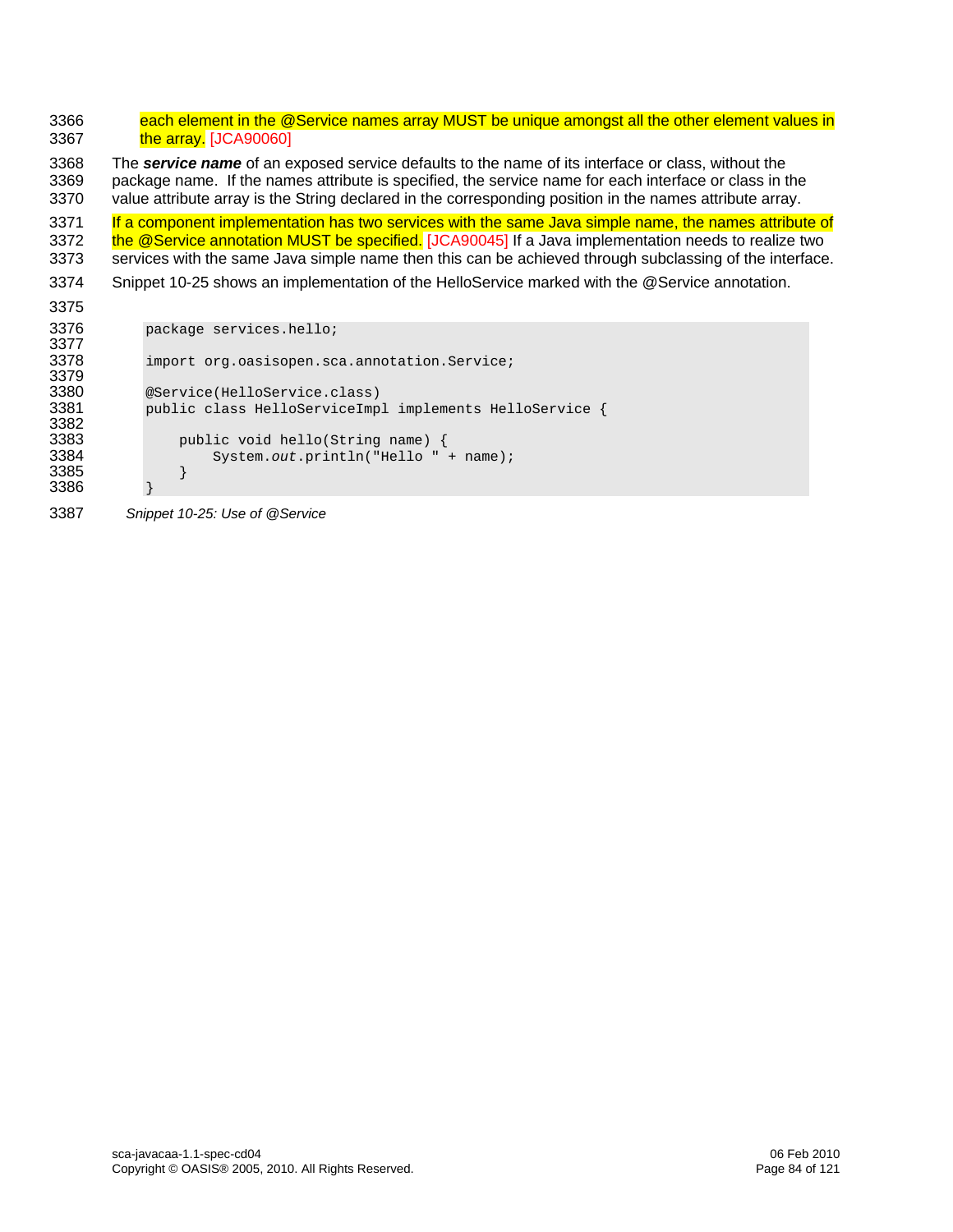## <sup>3388</sup>**11 WSDL to Java and Java to WSDL**

[3389 This specification applies the WSDL to Java and Java to WSDL mapping rules as defined by the JAX-WS](#page-6-0)  3390 [2.1 specification \[JAX](#page-6-0)-WS] for generating remotable Java interfaces from WSDL portTypes and vice 3391 versa.

3392 [SCA runtimes MUST support the JAX-WS 2.1 mappings from WSDL to Java and from Java to WSDL.](#page-115-0) 3393 [JCA100022] For the purposes of the Java-to-WSDL mapping algorithm, the SCA runtime MUST treat a [3394](#page-114-2) [Java interface as if it had a @WebService annotation on the class, even if it doe](#page-114-1)[sn't. \[JCA100001\]](#page-114-2) The [3395 SCA runtime MUST treat an @org.oasisopen.sca.annotation.OneWay annotation as a synonym for the](#page-114-2)  3396 **[@javax.jws.OneWay an](#page-114-2)notation.** [JCA100002] For the WSDL-to-Java mapping, the SCA runtime MUST 3397 [take the generated @WebService annotation to imply that the Java interface is @Remot](#page-114-3)able. 3398 [JCA100003]

<span id="page-84-0"></span>3399 For the mapping from Java types to XML schema types, SCA permits both the JAXB 2.1 [JAX-B] mapping 3400 and the SDO 2.1 [SDO] mapping. **SCA runtimes MUST support the JAXB 2.1 mapping from XML Schema** [3401](#page-114-5) [to Java and from Java to XML S](#page-114-4)[chema. \[JCA100004\]](#page-114-5) SCA runtimes MAY support the SDO 2.1 mapping 3402 [from XML schema types to Java and from Java to XML Sch](#page-114-5)ema. [JCA100005] Having a choice of binding 3403 technologies is allowed, as noted in the first paragraph of section 5 of the JSR 181 (version 2) 3404 specification, which is referenced by the JAX-WS specification.

## 3405 **11.1 JAX-WS Annotations and SCA Interfaces**

3406 A Java class or interface used to define an SCA interface can contain JAX-WS annotations. In addition to 3407 affecting the Java to WSDL mapping defined by [the JAX-WS specification \[JAX-WS\]](#page-6-0) these annotations 3408 can impact the SCA interface. An SCA runtime MUST apply the JAX-WS annotations as described in 3409 [Table 11-1 and Table 11-2 when introspecting a Java class or interface c](#page-114-6)lass. [JCA100011] This could 3410 mean that the interface of a Java implementation is defined by a WSDL interface declaration.

| Annotation  | Property        | Impact to SCA Interface                              |
|-------------|-----------------|------------------------------------------------------|
| @WebService |                 | A Java interface or class annotated with @WebService |
|             |                 | <b>MUST</b> be treated as if annotated with the SCA  |
|             |                 | @Remotable annotation [JCA100012]                    |
|             | name            | If used to define a service, sets service name       |
|             | targetNamespace | None                                                 |
|             | serviceName     | None                                                 |
|             | wsdlLocation    | A Java class annotated with the @WebService          |
|             |                 | annotation with its wsdlLocation attribute set MUST  |
|             |                 | have its interface defined by the referenced WSDL    |
|             |                 | definition instead of the annotated Java class.      |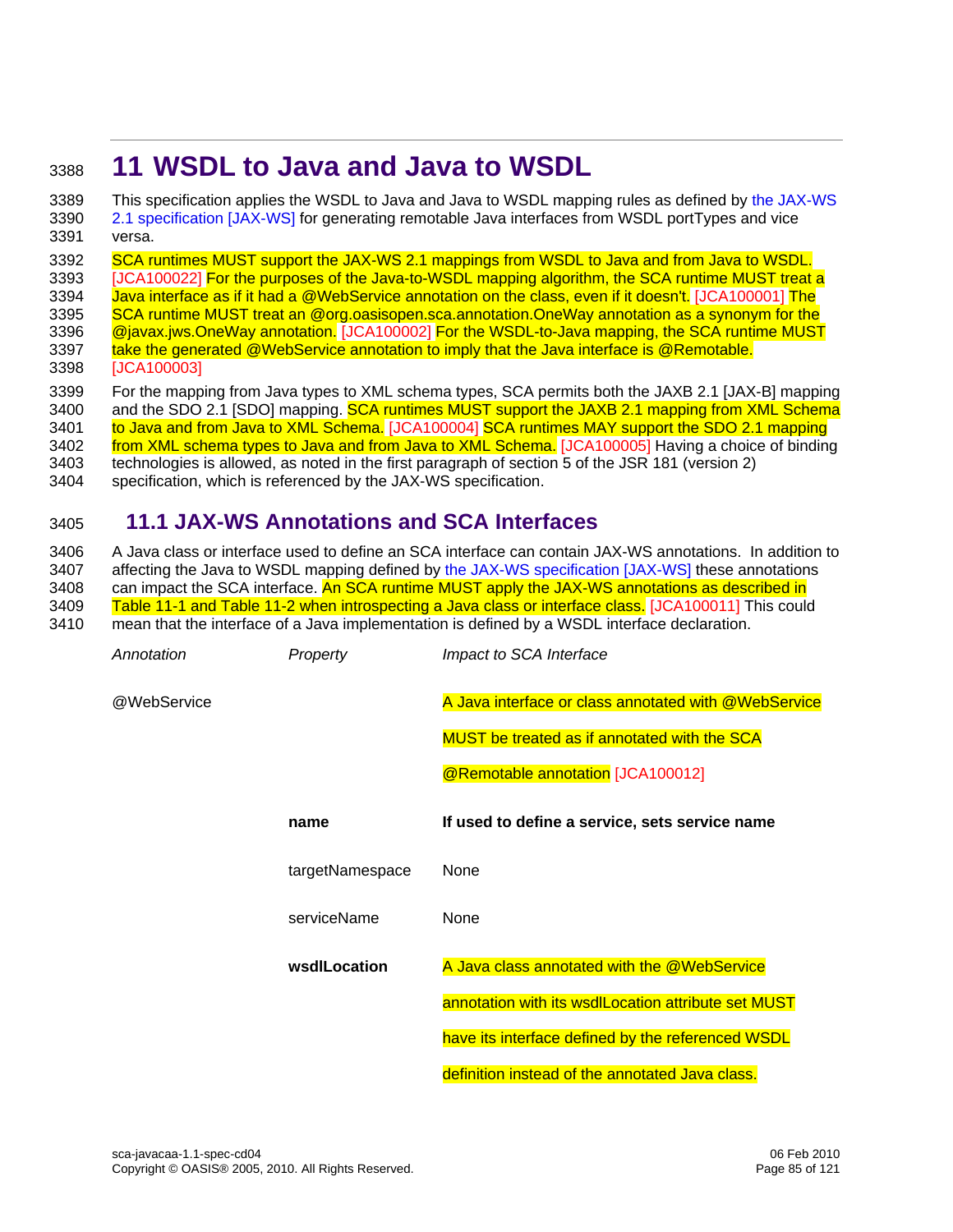#### [JCA100013]

|            | endpointInterface | A Java class annotated with the @WebService              |
|------------|-------------------|----------------------------------------------------------|
|            |                   | annotation with its endpointInterface attribute set MUST |
|            |                   | have its interface defined by the referenced interface   |
|            |                   | instead of annotated Java class. [JCA100014]             |
|            | portName          | None                                                     |
| @WebMethod |                   |                                                          |
|            | operationName     | <b>Sets operation name</b>                               |
|            | action            | None                                                     |
|            | exclude           | Method is excluded from the interface.                   |
| @OneWay    |                   | The SCA runtime MUST treat an                            |
|            |                   | @org.oasisopen.sca.annotation.OneWay annotation as       |
|            |                   | a synonym for the @javax.jws.OneWay annotation.          |
|            |                   | [JCA100002]                                              |
| @WebParam  |                   |                                                          |
|            | name              | Sets parameter name                                      |
|            | targetNamespace   | None                                                     |
|            | mode              | Sets directionality of parameter                         |
|            | header            | A Java class or interface containing an @WebParam        |
|            |                   | annotation with its header attribute set to "true" MUST  |
|            |                   | be treated as if the SOAP intent is applied to the Java  |
|            |                   | class or interface. [JCA100015]                          |
|            | partName          | <b>Overrides name</b>                                    |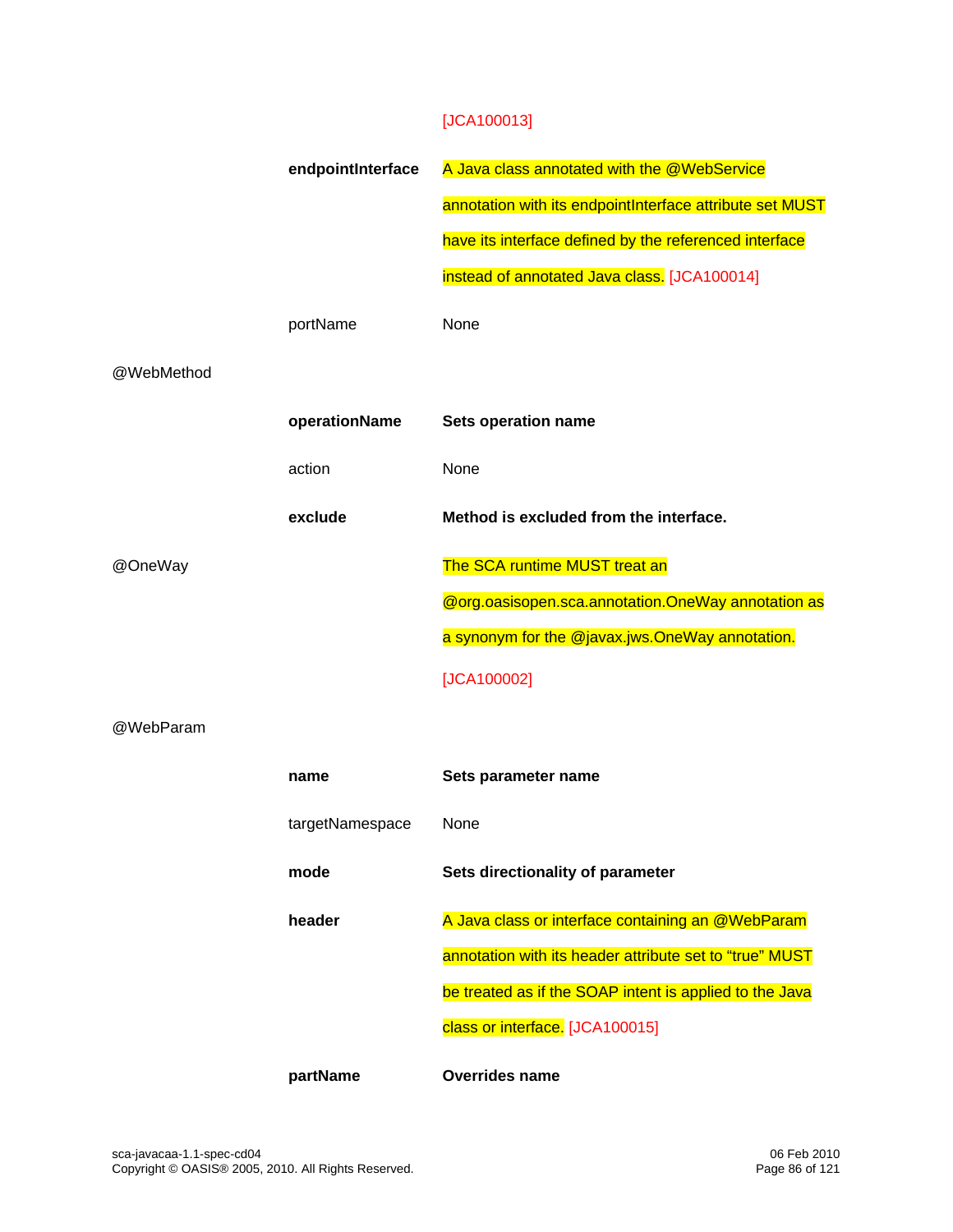#### @WebResult

|              |               | name                                               | Sets parameter name                                     |
|--------------|---------------|----------------------------------------------------|---------------------------------------------------------|
|              |               | targetNamespace                                    | None                                                    |
|              |               | header                                             | A Java class or interface containing an @WebResult      |
|              |               |                                                    | annotation with its header attribute set to "true" MUST |
|              |               |                                                    | be treated as if the SOAP intent is applied to the Java |
|              |               |                                                    | class or interface. [JCA100016]                         |
|              |               | partName                                           | <b>Overrides name</b>                                   |
|              | @SOAPBinding  |                                                    | A Java class or interface containing an @SOAPBinding    |
|              |               |                                                    | annotation MUST be treated as if the SOAP intent is     |
|              |               |                                                    | applied to the Java class or interface. [JCA100021]     |
|              |               | style                                              |                                                         |
|              |               | use                                                |                                                         |
|              |               | parameterStyle                                     |                                                         |
|              | @HandlerChain |                                                    | None                                                    |
|              |               | file                                               |                                                         |
|              |               | name                                               |                                                         |
| 3411<br>3412 |               | Table 11-1: JSR 181 Annotations and SCA Interfaces |                                                         |
|              | Annotation    | Property                                           | Impact to SCA Interface                                 |
|              | @ServiceMode  |                                                    | A Java class containing an @ServiceMode annotation      |
|              |               |                                                    | MUST be treated as if the SOAP intent is applied to the |
|              |               |                                                    | Java class [JCA100017]                                  |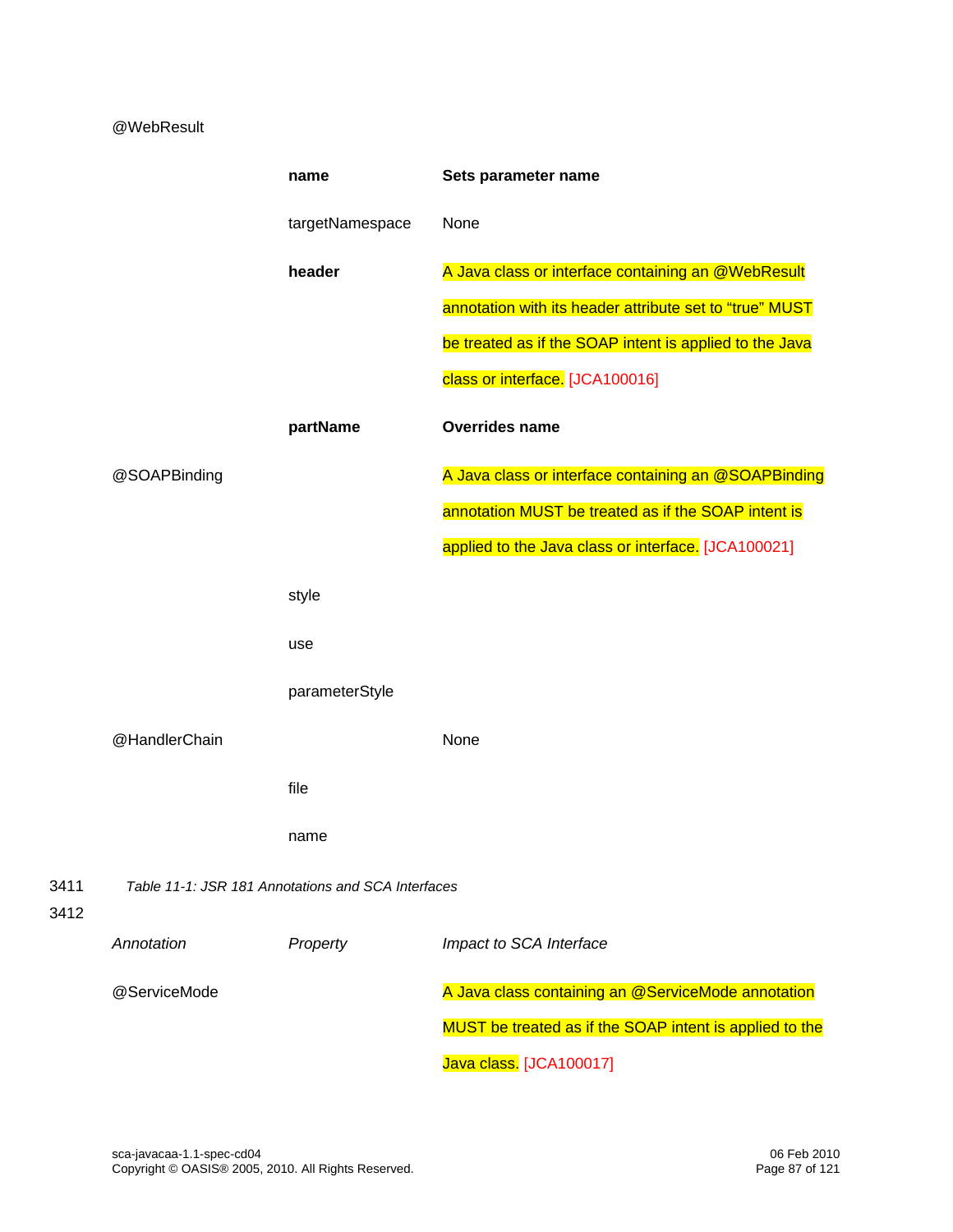| Annotation        | Property        | Impact to SCA Interface                         |
|-------------------|-----------------|-------------------------------------------------|
|                   | value           |                                                 |
| @WebFault         |                 |                                                 |
|                   | name            | Sets fault name                                 |
|                   | targetNamespace | None                                            |
|                   | faultBean       | None                                            |
| @RequestWrapper   |                 | None                                            |
|                   | localName       |                                                 |
|                   | targetNamespace |                                                 |
|                   | className       |                                                 |
| @ResponseWrapper  |                 | None                                            |
|                   | localName       |                                                 |
|                   | targetNamespace |                                                 |
|                   | className       |                                                 |
| @WebServiceClient |                 | An interface or class annotated with            |
|                   |                 | @WebServiceClient MUST NOT be used to define an |
|                   |                 | SCA interface. [JCA100018]                      |
|                   | name            |                                                 |
|                   | targetNamespace |                                                 |
|                   | wsdlLocation    |                                                 |
| @WebEndpoint      |                 | None                                            |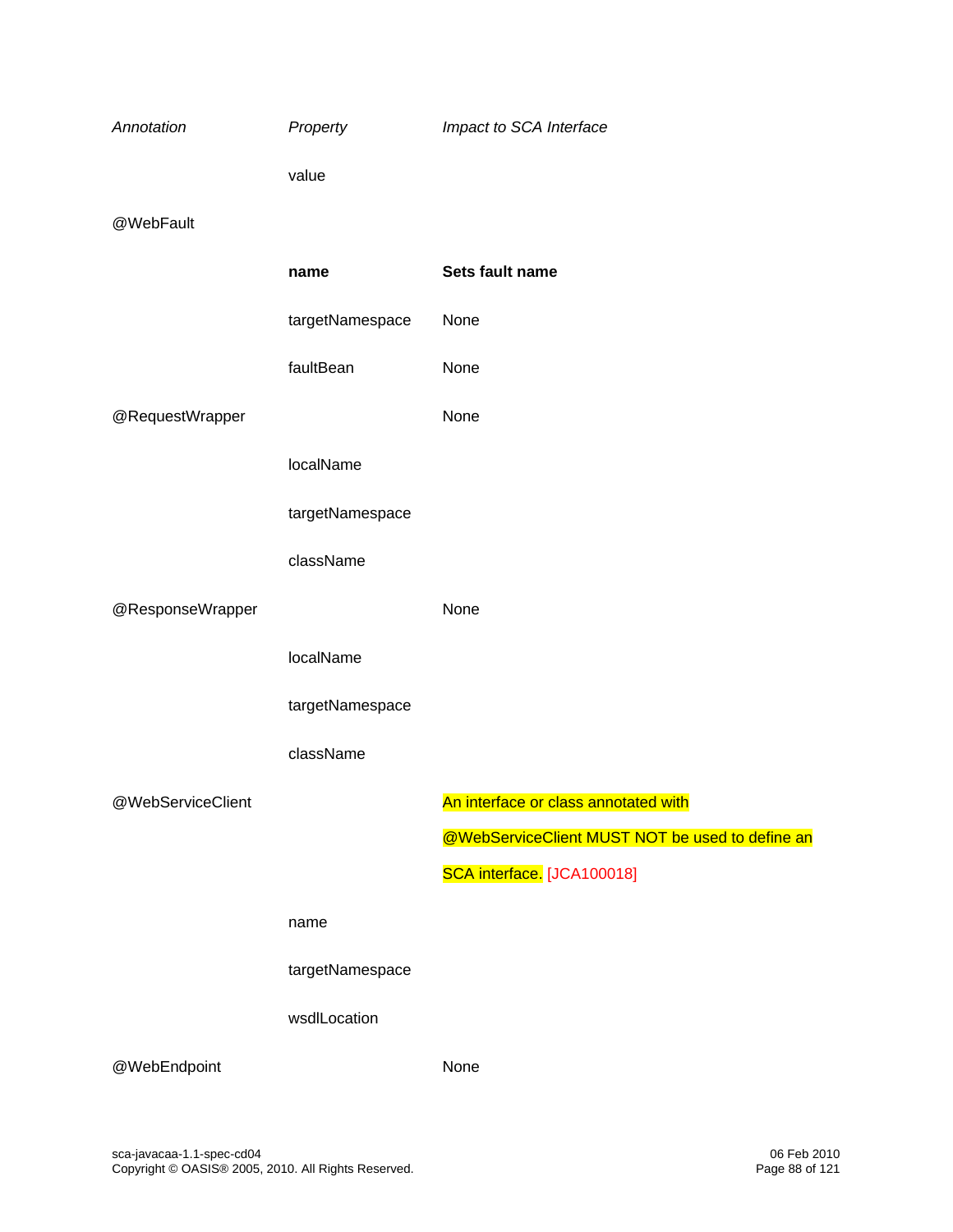| Annotation          | Property        | Impact to SCA Interface                                 |
|---------------------|-----------------|---------------------------------------------------------|
|                     | name            |                                                         |
| @WebServiceProvider |                 | A class annotated with @WebServiceProvider MUST be      |
|                     |                 | treated as if annotated with the SCA @Remotable         |
|                     |                 | annotation. [JCA100019]                                 |
|                     | wsdlLocation    | A Java class annotated with the @WebServiceProvider     |
|                     |                 | annotation with its wsdlLocation attribute set MUST     |
|                     |                 | have its interface defined by the referenced WSDL       |
|                     |                 | definition is used instead of the annotated Java class. |
|                     |                 | [JCA100020]                                             |
|                     | serviceName     | None                                                    |
|                     | portName        | None                                                    |
|                     | targetNamespace | None                                                    |
| @BindingType        |                 | None                                                    |
|                     | value           |                                                         |
| @WebServiceRef      |                 | See JEE specification                                   |
|                     | name            |                                                         |
|                     | wsdlLocation    |                                                         |
|                     | type            |                                                         |
|                     | value           |                                                         |
|                     | mappedName      |                                                         |
| @WebServiceRefs     |                 | See JEE specification                                   |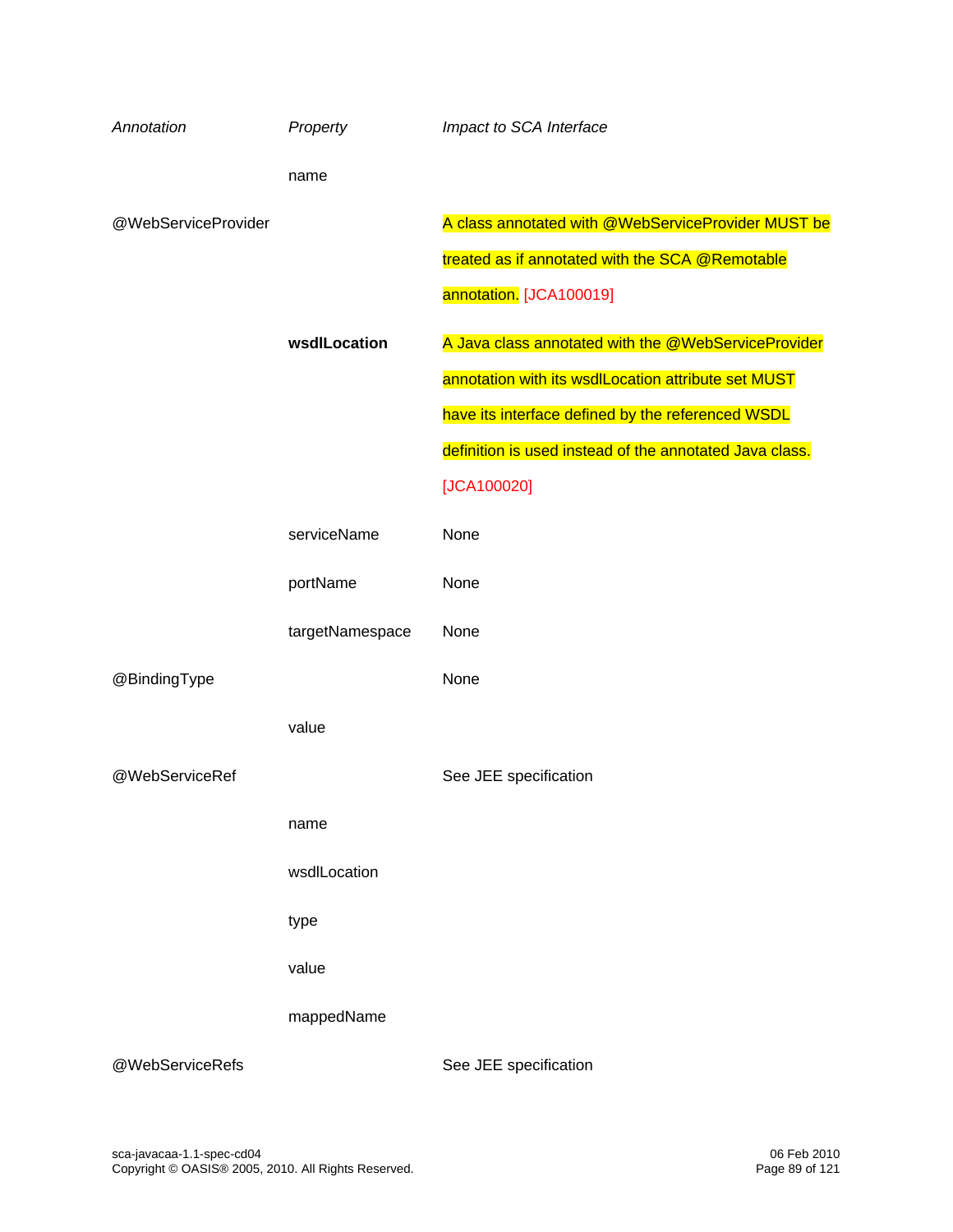| Annotation   | Property | Impact to SCA Interface |
|--------------|----------|-------------------------|
|              | value    |                         |
| @Action      |          | None                    |
|              | fault    |                         |
|              | input    |                         |
|              | output   |                         |
| @FaultAction |          | None                    |
|              | value    |                         |
|              | output   |                         |

3413 *Table 11-2: JSR 224 Annotations and SCA Interfaces* 

## 3414 **11.2 JAX-WS Client Asynchronous API for a Synchronous Service**

3415 The JAX-WS specification defines a mapping of a synchronous service invocation, which provides a client 3416 application with a means of invoking that service a service application with a means of invoking that service asynchronously, so that the client can invoke a service 3417 operation and proceed to do other work without waiting for the service operation to complete its 3418 processing. The client application can retrieve the results of the service either through a polling 3419 mechanism or via a callback method which is invoked when the operation completes.

[3420 For SCA service interfaces defined using interface.java, the Java interface MUST NOT contain the](#page-114-13) 3421 additional client-side asynchronus polling and callback methods defined by JAX-WS. [JCA100006 [additional client-side asynchronous polling and callback methods defined by J](#page-114-13)AX-WS. [JCA100006] For [3422 SCA reference interfaces defined using interface.java, the SCA runtime MUST support a Java interface](#page-114-14)  3423 [which contains the additional client-side asynchronous polling and callback methods defined](#page-114-14) by JAX-WS. 3424 **IJCA100007** If the additional client-side asynchronous polling and callback methods defined by JAX-WS [3425 are present in the interface which declares the type of a reference in the implementation, SCA Runtimes](#page-114-15)  3426 MUST NOT include these methods in the SCA reference interface in the component type of the

3427 **implementation.** [JCA100008]<br>3428 The additional client-side asyne The additional client-side asynchronous polling and callback methods defined by JAX-WS are recognized 3429 in a Java interface according to the steps:

- 3430 For each method M in the interface, if another method P in the interface has
- 3431 a. a method name that is M's method name with the characters "Async" appended, and
- 3432 b. the same parameter signature as M, and
- 3433 c. a return type of Response<R> where R is the return type of M
- 3434 then P is a JAX-WS polling method that isn't part of the SCA interface contract.
- 3435 For each method M in the interface, if another method C in the interface has
- 3436 a. a method name that is M's method name with the characters "Async" appended, and
- 3437 b. a parameter signature that is M's parameter signature with an additional final parameter of 3438 type AsyncHandler<R> where R is the return type of M, and
- 3439 c. a return type of Future<?>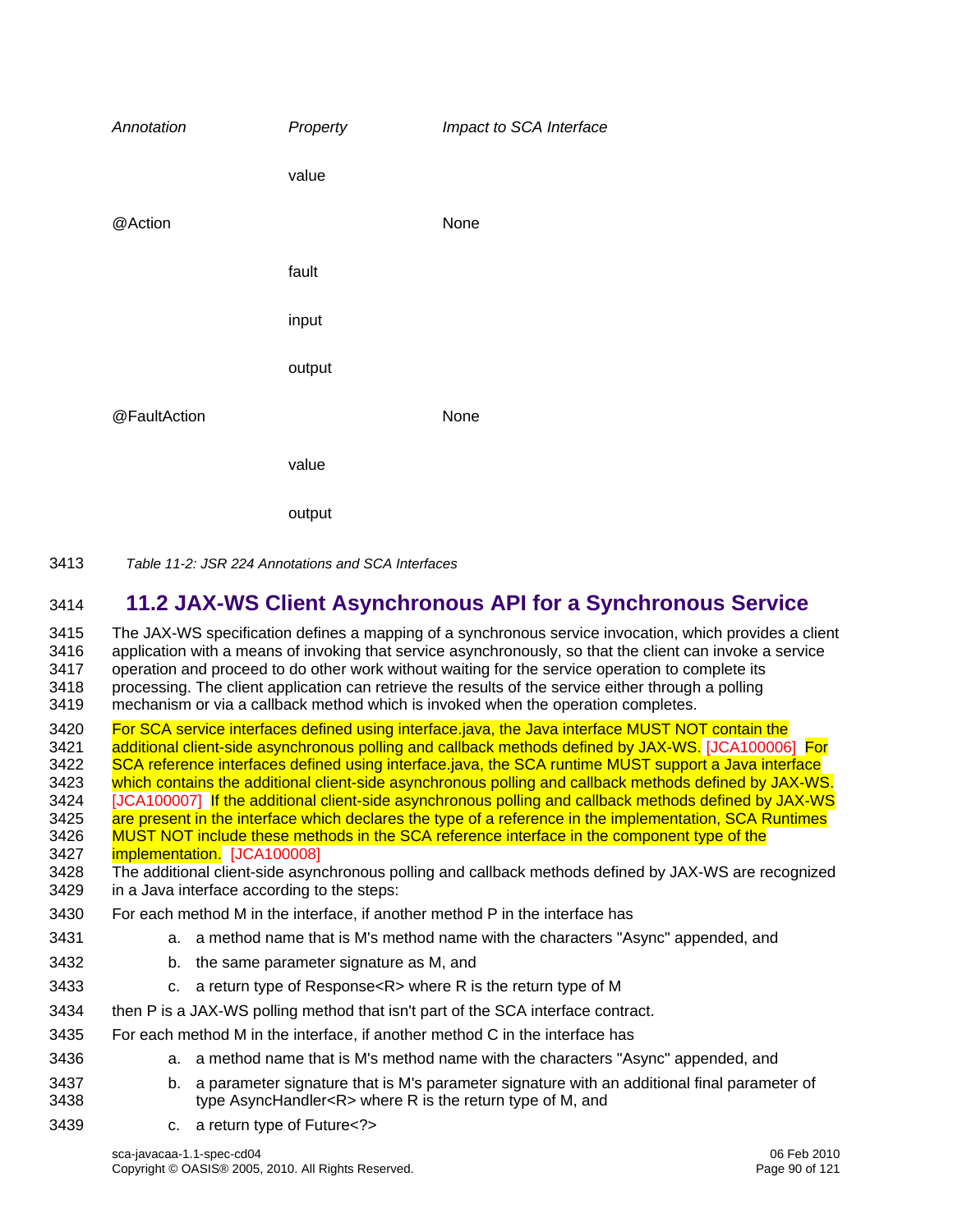- 3440 then C is a JAX-WS callback method that isn't part of the SCA interface contract.
- 3441 As an example, an interface can be defined in WSDL as shown in [Snippet 11-1:](#page-90-0)

```
3442 
3443 <!-- WSDL extract --><br>3444 <message name="getPric
3444 <message name="getPrice"> 
3445 <part name="ticker" type="xsd:string"/><br>3446 </message>
              3446 </message> 
3447<br>3448
3448 <message name="getPriceResponse"> 
3449 <part name="price" type="xsd:float"/><br>3450 </message>
              3450 </message> 
3451<br>3452
3452 <portType name="StockQuote"> 
3453 <operation name="getPrice"> 
                   3454 <input message="tns:getPrice"/> 
3455 <output message="tns:getPriceResponse"/> 
3456 </operation> 
3457 </portType> 
3458 Snippet 11-1: Example WSDL Interface 
3459 
3460 The JAX-WS asynchronous mapping will produce the Java interface in Snippet 11-2: 
3461 
3462 // asynchronous mapping<br>3463 @WebService
3463 @WebService 
3464 public interface StockQuote {<br>3465    float getPrice(String ticker
3465 float getPrice(String ticker);<br>3466 Response<Float> getPriceAsync(
3466 Response<Float> getPriceAsync(String ticker);<br>3467 Future<?> getPriceAsync(String ticker, AsyncH
               Future<?> qetPriceAsync(String ticker, AsyncHandler<Float>);
3468 } 
3469 Snippet 11-2: JAX-WS Asynchronous Interface for WSDL Interface in Snippet 11-1 
3470 
3471 For SCA interface definition purposes, this is treated as equivalent to the interface in Snippet 11-3: 
3472 
3473 // synchronous mapping<br>3474 @WebService
3474 @WebService<br>3475 public inter
3475 public interface StockQuote {<br>3476    float getPrice(String ticker
               float getPrice(String ticker);
3477 } 
3478 Snippet 11-3: Equivalent SCA Interface Correspoining to Java Interface in Snippet 11-2 
3479 
SCA runtimes MUST support the use of the JAX-WS client asynchronous model. [JCA100009] If the
3481 client implementation uses the asynchronous form of the interface, the two additional getPriceAsync() 
3482 methods can be used for polling and callbacks as defined by the JAX-WS specification.
```
## <span id="page-90-2"></span><span id="page-90-1"></span>3483 **11.3 Treatment of SCA Asynchronous Service API**

[3484 For SCA service interfaces defined using interface.java, the SCA runtime MUST support a Java interface](#page-114-17)  3485 [which contains the server-side asynchronous methods defined by](#page-114-17) SCA. [JCA100010]

3486 Asynchronous service methods are identified as described in the section "Asynchronous handling of Long 3487 Running Service Operations" and are mapped to WSDL in the same way as the equivalent synchronous 3488 method described in that section.

3489 Generating an asynchronous service method from a WSDL request/response operation follows the 3490 algorithm described in the same section.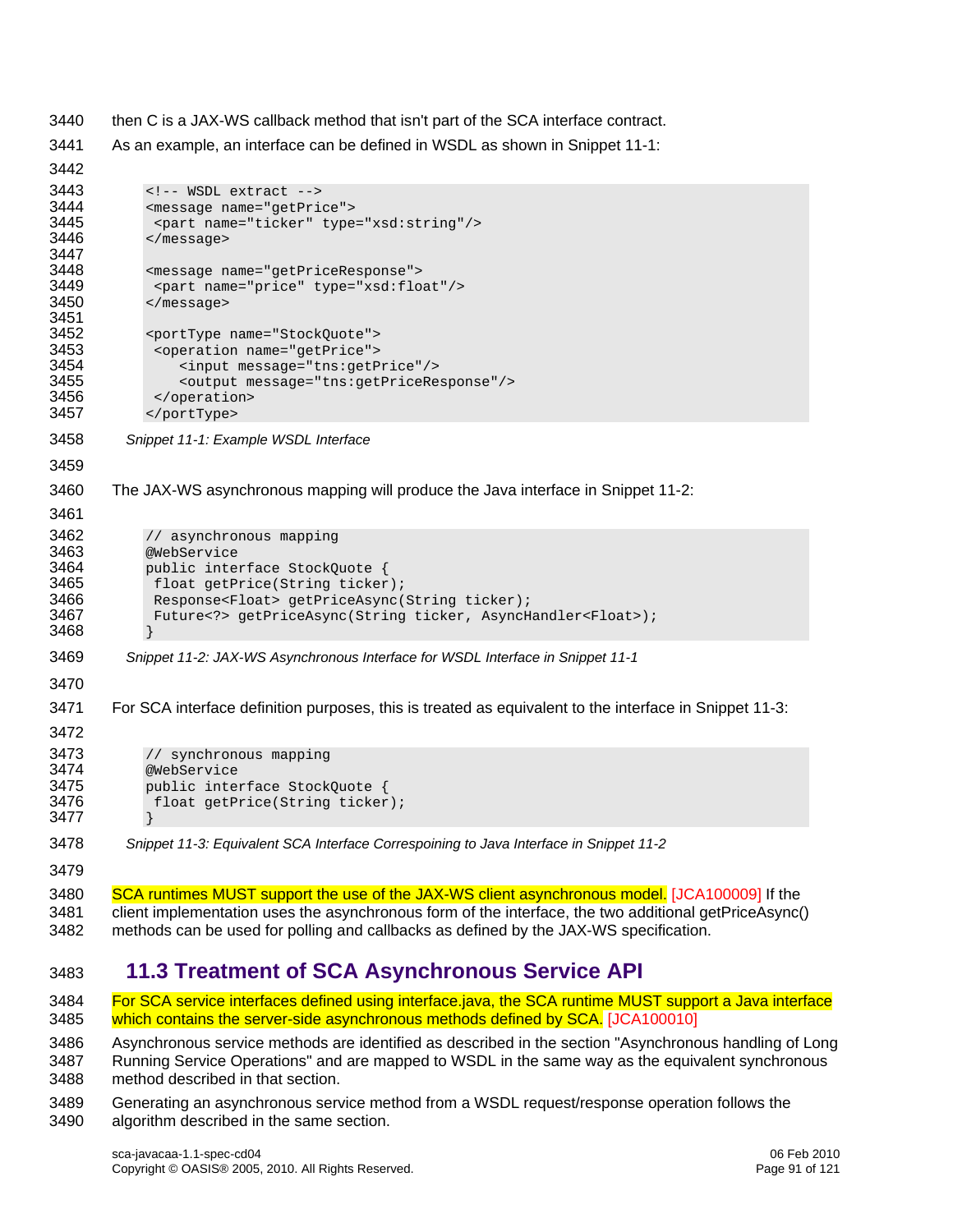## <sup>3491</sup>**12 Conformance**

3492 The XML schema pointed to by the RDDL document at the namespace URI, defined by this specification, 3493 are considered to be authoritative and take precedence over the XML schema defined in the appendix of 3494 this document.

- 3495 Normative code artifacts related to this specification are considered to be authoritative and take 3496 precedence over specification text.
- 3497 There are three categories of artifacts for which this specification defines conformance:
- 3498 a) SCA Java XML Document,
- 3499 b) SCA Java Class
- 3500 c) SCA Runtime.

### 3501 **12.1 SCA Java XML Document**

3502 An SCA Java XML document is an SCA Composite Document, or an SCA ComponentType Document, 3503 as defined by the [SCA Assembly Model specification \[ASSEMBLY\],](#page-6-0) that uses the <interface.java> 3504 element. Such an SCA Java XML document MUST be a conformant SCA Composite Document or SCA 3505 ComponentType Document, as defined by the [SCA Assembly Model specification \[ASSEMBLY\],](#page-6-0) and 3506 MUST comply with the requirements specified in [the Interface section](#page-13-0) of this specification.

#### 3507 **12.2 SCA Java Class**

3508 An SCA Java Class is a Java class or interface that complies with Java Standard Edition version 5.0 and 3509 MAY include annotations and APIs defined in this specification. An SCA Java Class that uses annotations 3510 and APIs defined in this specification MUST comply with the requirements specified in this specification 3511 for those annotations and APIs.

## 3512 **12.3 SCA Runtime**

3513 The APIs and annotations defined in this specification are meant to be used by Java-based component

- 3514 implementation models in either partial or complete fashion. A Java-based component implementation 3515 specification that uses this specification specifies which of the APIs and annotations defined here are
- 3516 used. The APIs and annotations an SCA Runtime has to support depends on which Java-based
- [3517 component implementation specification the runtime supports. For example, see the SCA POJO](#page-6-0)  3518 [Component Implementation Specification \[JAV](#page-6-0)A\_CI].
- 3519 An implementation that claims to conform to this specification MUST meet the following conditions:
- 3520 1. The implementation MUST meet all the conformance requirements defined by the SCA Assembly 3521 Model Specification [ASSEMBLY].
- 3522 2. The implementation MUST support <interface.java> and MUST comply with all the normative 3523 statements in Section 3.
- 3524 3. The implementation MUST reject an SCA Java XML Document that does not conform to the sca-3525 interface-java.xsd schema.
- 3526 4. The implementation MUST support and comply with all the normative statements in Section 10.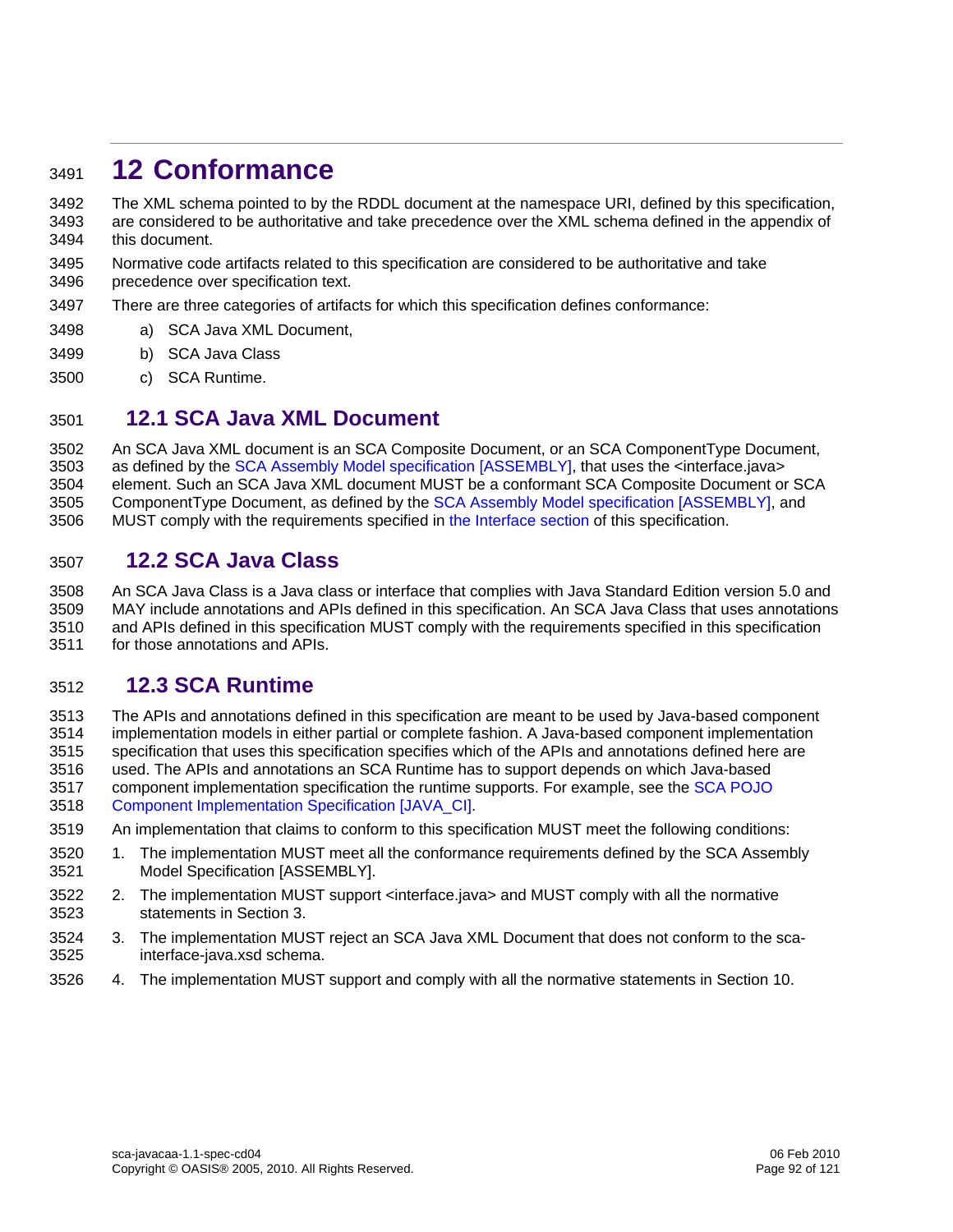## **A. XML Schema: sca-interface-java-1.1.xsd**

```
3528 <?xml version="1.0" encoding="UTF-8"?> 
3529 <!-- Copyright(C) OASIS(R) 2005, 2010. All Rights Reserved.<br>3530 0ASIS trademark. IPR and other policies apply. -->
3530 OASIS trademark, IPR and other policies apply. --><br>3531 Sechema xmlns="http://www.w3.org/2001/XMLSchema"
3531 <schema xmlns="http://www.w3.org/2001/XMLSchema" 
3532 targetNamespace="http://docs.oasis-open.org/ns/opencsa/sca/200912"<br>3533 millis:sca="http://docs.oasis-open.org/ns/opencsa/sca/200912"
3533 xmlns:sca="http://docs.oasis-open.org/ns/opencsa/sca/200912" 
               elementFormDefault="qualified">
3535 
3536 <include schemaLocation="sca-core-1.1-cd05.xsd"/> 
3537<br>3538
3538 <!-- Java Interface --> 
3539 <element name="interface.java" type="sca:JavaInterface" 
3540 substitutionGroup="sca:interface"/> 
3541 <complexType name="JavaInterface"> 
3542 <complexContent><br>3543 <complexcontent>
3543 <extension base="sca:Interface"><br>3544 <extension base="sca:Interface">
3544 <sequence> 
3545 \text{any namespace} = " # \text{#other" processContents} = "lax" \text{minOccurs} = "0"<br>3546 \text{maxOccurs} = " \text{unbounded} \text{ "} >3546 maxOccurs="unbounded"/> 
3547 </sequence> 
3548 <attribute name="interface" type="NCName" use="required"/> 
3549 <attribute name="callbackInterface" type="NCName" 
3550 use="optional"/> 
3551 </extension><br>3552 </complexContent
3552 </complexContent> 
               3553 </complexType> 
3554<br>3555
            3555 </schema>
```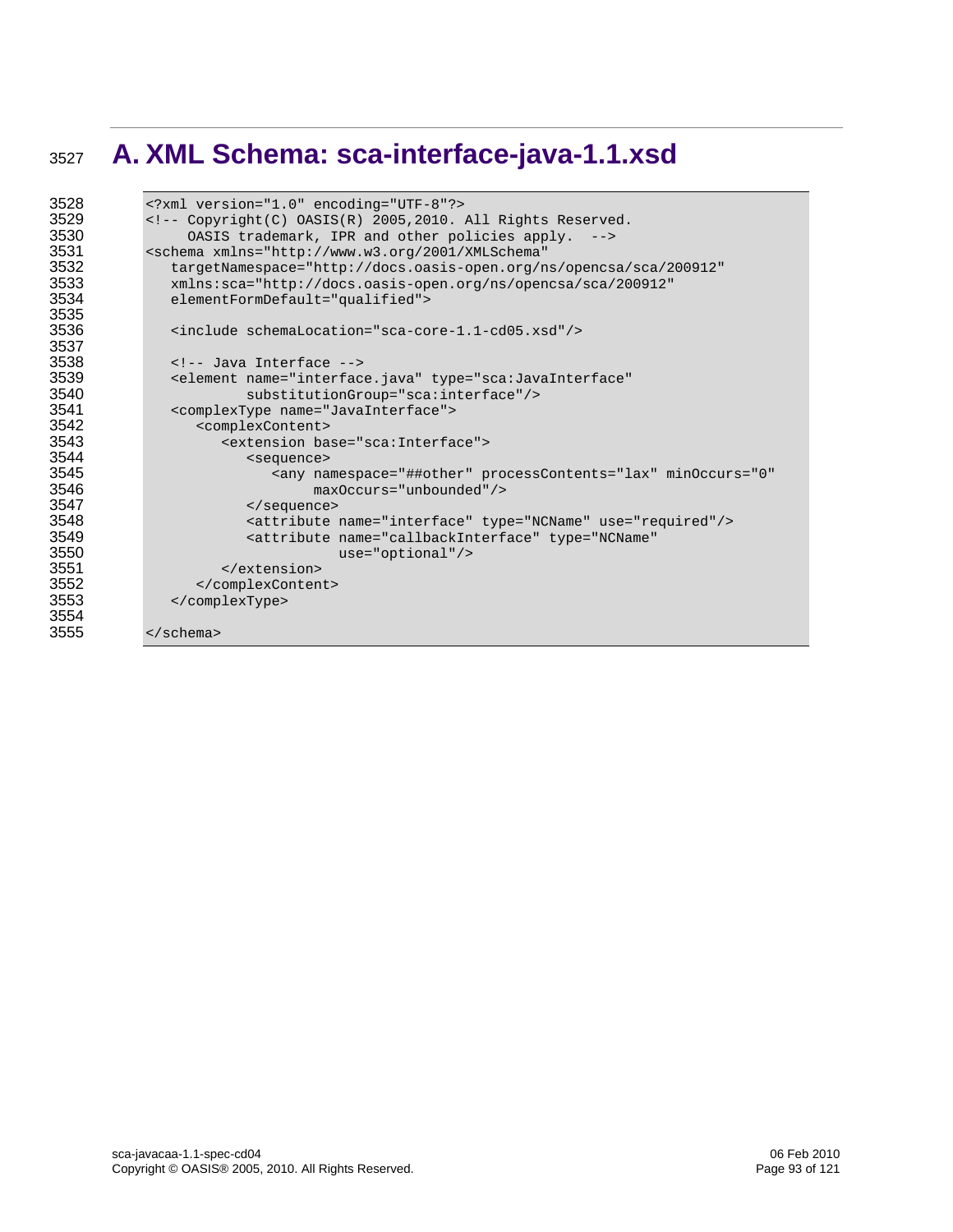## <sup>3556</sup>**B. Java Classes and Interfaces**

## 3557 **B.1 SCAClient Classes and Interfaces**

### 3558 **B.1.1 SCAClientFactory Class**

3559 SCA provides an abstract base class SCAClientFactory. Vendors can provide subclasses of this class 3560 which create objects that implement the SCAClientFactory class suitable for linking to services in their 3561 SCA runtime.

```
3562 
3563<br>3564
```
3566<br>3567

3568<br>3569

3571

3576 3577<br>3578

3580 \*

3583<br>3584

3585 3586

3588

3597<br>3598

3604

3607<br>3608

3610

```
3564 * Copyright(C) OASIS(R) 2005, 2009. All Rights Reserved.<br>3565 * OASIS trademark, IPR and other policies apply.
               * OASIS trademark, IPR and other policies apply.<br>*/
              package org.oasisopen.sca.client;
3569 import java.net.URI; 
              import java.util.Properties;
3572 import org.oasisopen.sca.NoSuchDomainException;<br>3573 import org.oasisopen.sca.NoSuchServiceException
3573 import org.oasisopen.sca.NoSuchServiceException; 
3574 import org.oasisopen.sca.client.SCAClientFactoryFinder;<br>3575 import org.oasisopen.sca.client.impl.SCAClientFactoryFi
              import org.oasisopen.sca.client.impl.SCAClientFactoryFinderImpl;
3578 * The SCAClientFactory can be used by non-SCA managed code to<br>3579 * lookup services that exist in a SCADomain.
               * lookup services that exist in a SCADomain.
3581 * @see SCAClientFactoryFinderImpl<br>3582 * @see SCAClient
               * @see SCAClient
               * @author OASIS Open<br>*/
3587 public abstract class SCAClientFactory { 
3589 /** 
3590 * The SCAClientFactoryFinder. 
3591 * Provides a means by which a provider of an SCAClientFactory<br>3592 * implementation can inject a factory finder implementation is
3592 * implementation can inject a factory finder implementation into 
3593 * the abstract SCAClientFactory class - once this is done, future<br>3594 * invocations of the SCAClientFactory use the injected factory
3594 * invocations of the SCAClientFactory use the injected factory<br>3595 * finder to locate and return an instance of a subclass of
3595 * finder to locate and return an instance of a subclass of 3596 * SCAClientFactory.
                    * SCAClientFactory.<br>*/
                   3598 protected static SCAClientFactoryFinder factoryFinder; 
3599 /**<br>3600 *
3600 * The Domain URI of the SCA Domain which is accessed by this 3601
                    * SCAClientFactory
3602 */<br>3603 pri
                   private URI domainURI;
3605 /**<br>3606 *
                    * Prevent concrete subclasses from using the no-arg constructor */
                   private SCAClientFactory() {
3609 } 
3611 /**
```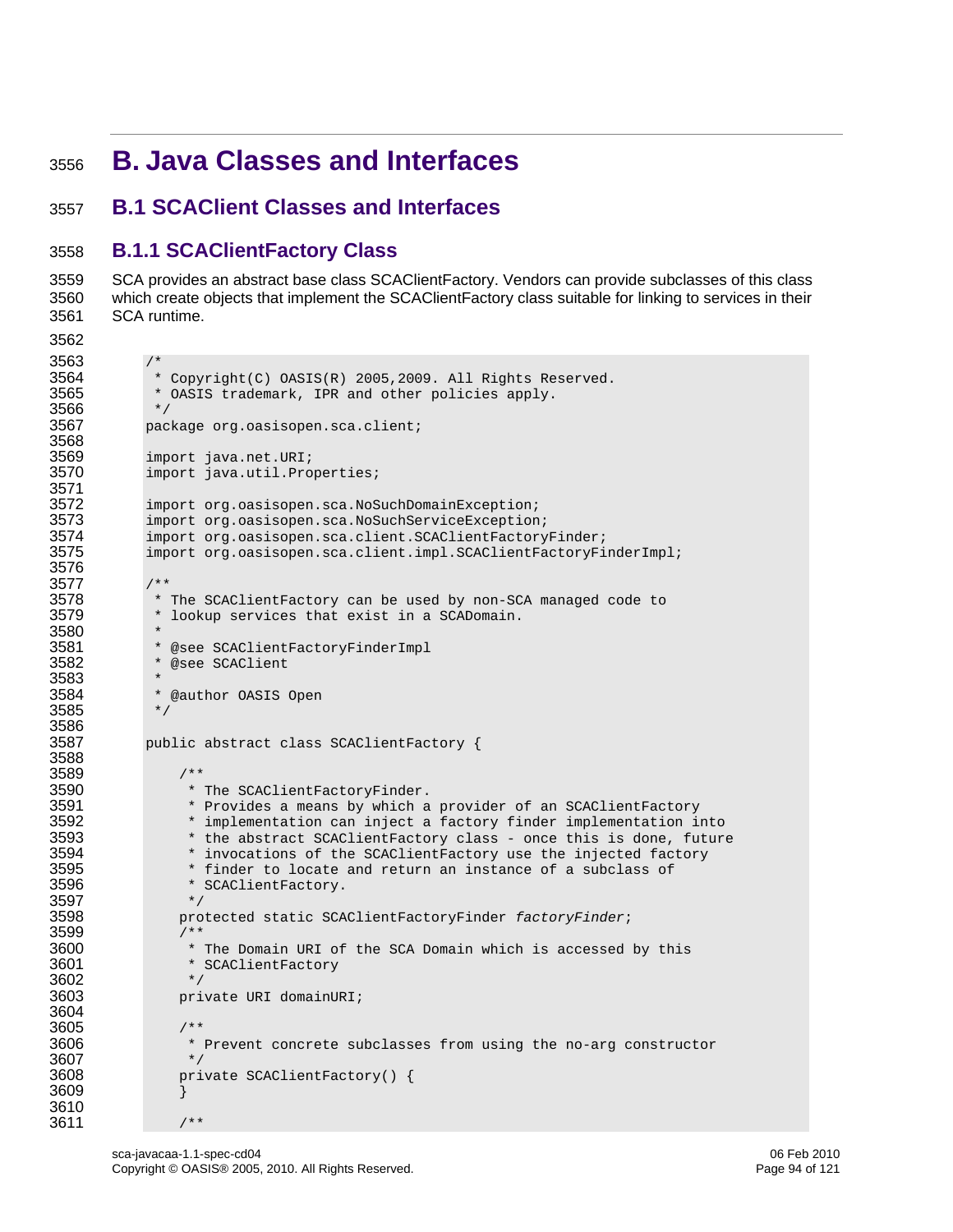```
3612 * Constructor used by concrete subclasses<br>3613 * @param domainURI - The Domain URI of the
3613 * @param domainURI - The Domain URI of the Domain accessed via this<br>3614 * SCAClientFactory
                   * SCAClientFactory
3615 */<br>3616 \frac{1}{2} prot
3616 protected SCAClientFactory(URI domainURI) { 
3617 throws NoSuchDomainException {<br>3618 this.domainURI = domainUR
                  this.domainURI = domainURI;<br>}
3619 } 
3620 
3621 /**<br>3622 * /
3622 * Gets the Domain URI of the Domain accessed via this SCAClientFactory<br>3623 * @return - the URI for the Domain
                  * @return - the URI for the Domain */
3624<br>3625
3625 protected URI getDomainURI() { 
                     return domainURI;
3627 } 
3628 
3629<br>3630
3630<br>3631 /**
3631 * Creates a new instance of the SCAClient that can be<br>3632 * used to lookup SCA Services.
                   * used to lookup SCA Services.
3633 * 
3634 * @param domainURI URI of the target domain for the SCAClient<br>3635 * @return A new SCAClient
                  * @return A new SCAClient */
3636<br>3637
3637 public static SCAClientFactory newInstance( URI domainURI ) 
3638 throws NoSuchDomainException {<br>3639 the settless return new Instance (null, null, or )
                 3639 return newInstance(null, null, domainURI); 
3640 } 
3641 
3642 /** 
3643 * Creates a new instance of the SCAClient that can be<br>3644 * used to lookup SCA Services.
                  * used to lookup SCA Services.
3645<br>3646
3646 * @param properties Properties that may be used when<br>3647 * creating a new instance of the SCAClient
3647 * creating a new instance of the SCAClient<br>3648 * @param domainURI URI of the target
3648 * @param domainURI URI of the target domain for the SCAClient<br>3649 * @return A new SCAClient instance
                  * @return A new SCAClient instance
3650<br>3651
3651 public static SCAClientFactory newInstance(Properties properties, 
3652 URI domainURI)<br>3653 URI domainURI) throws NoSuchDomainException {
3653 throws NoSuchDomainException {<br>3654 the sturn new Instance (properties, r
                      3654 return newInstance(properties, null, domainURI); 
3655 } 
3656 
3657 /**<br>3658 * /*
3658 * Creates a new instance of the SCAClient that can be<br>3659 * used to lookup SCA Services.
                   * used to lookup SCA Services.
3660<br>3661
3661 * @param classLoader ClassLoader that may be used when<br>3662 * creating a new instance of the SCAClient
3662 * creating a new instance of the SCAClient 
3663 * @param domainURI URI of the target domain for the SCAClient 
                   * @return A new SCAClient instance
3665 */<br>3666 pub
3666 public static SCAClientFactory newInstance(ClassLoader classLoader, 
3667 URI domainURI)<br>3668 URI domainURI) throws NoSuchDomainException {
3668 throws NoSuchDomainException {<br>3669 the sturn new Instance (null, classLoughterm
                 3669 return newInstance(null, classLoader, domainURI); 
3670 } 
3671 
3672 /** 
3673 * Creates a new instance of the SCAClient that can be 3674
                   * used to lookup SCA Services.
3675 *
```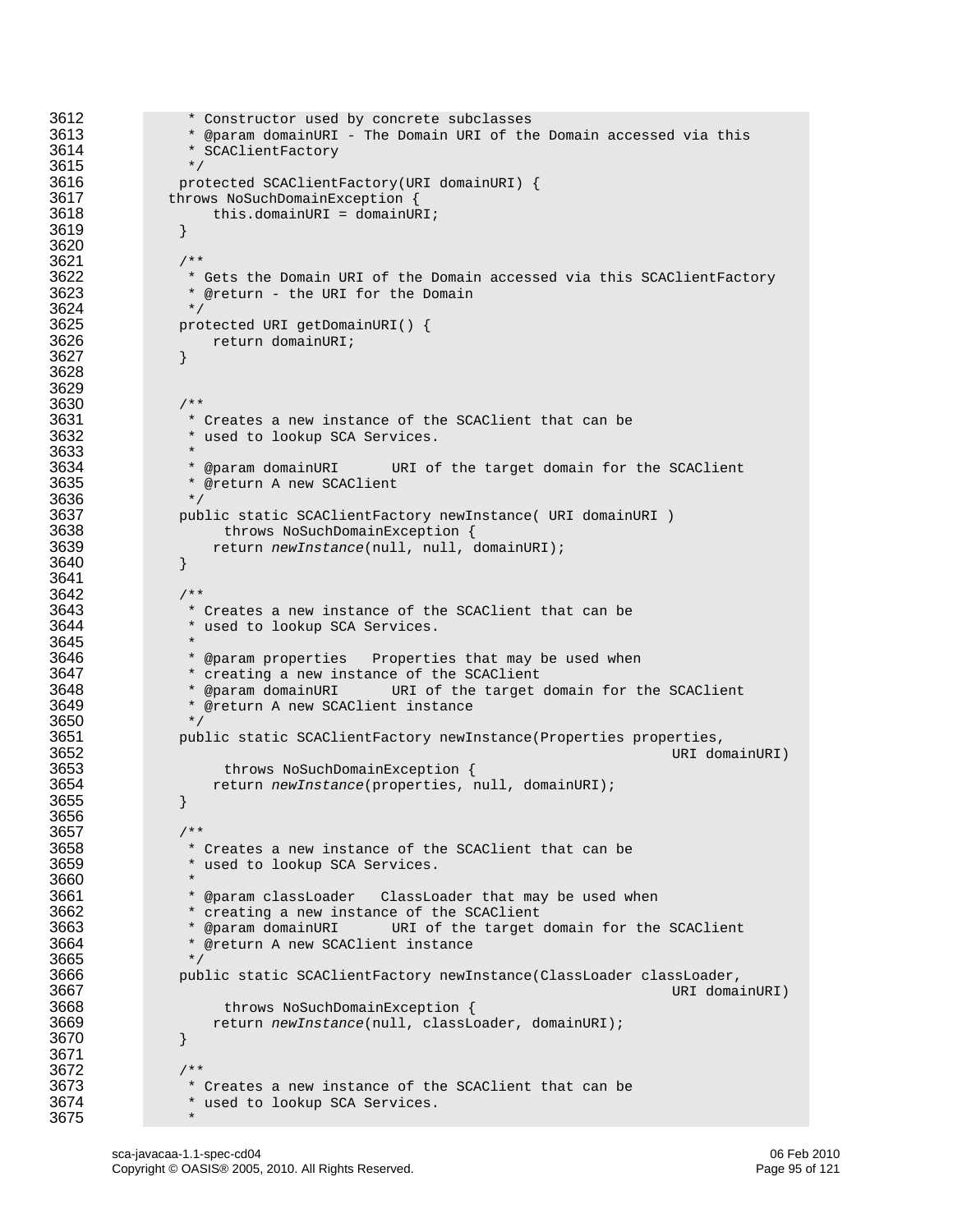```
3676 * @param properties Properties that may be used when<br>3677 * creating a new instance of the SCAClient
3677 * creating a new instance of the SCAClient<br>3678 * @param classLoader ClassLoader that may
3678 * @param classLoader ClassLoader that may be used when<br>3679 * creating a new instance of the SCAClient
3679 * creating a new instance of the SCAClient<br>3680 * @param domainURI URI of the target
3680 * @param domainURI URI of the target domain for the SCAClient 
                    * @return A new SCAClient instance
3682 */<br>3683 pub
3683 public static SCAClientFactory newInstance(Properties properties, 
3684 ClassLoader classLoader, 
3685 URI domainURI)<br>3686 URI domainURI) throws NoSuchDomainException
3686 throws NoSuchDomainException {<br>3687 tinal SCAClientFactoryFinder fi
3687 final SCAClientFactoryFinder finder =<br>3688 factoryFinder != null ? factoryFi
3688 factoryFinder != null ? factoryFinder : 
3689 new SCAClientFactoryFinderImpl();<br>3690 final SCAClientFactory factory
3690 final SCAClientFactory factory<br>3691 = finder.find(properties,
3691 = finder.find(properties, classLoader, domainURI);<br>3692 = return factory;
                   return factory;<br>}
3693 } 
3694 
3695 /**<br>3696 /**
3696 * Returns a reference proxy that implements the business interface <T> 3697 * of a service in the SCA Domain handled by this SCAClientFactory
                    * of a service in the SCA Domain handled by this SCAClientFactory
3698<br>3699
3699 * @param serviceURI the relative URI of the target service. Takes the 3700
3700 * form componentName/serviceName.<br>3701 * Can also take the extended form
3701 * Can also take the extended form componentName/serviceName/bindingName<br>3702 * to use a specific binding of the target service
                   * to use a specific binding of the target service
3703<br>3704
3704 * @param interfaze The business interface class of the service in the 3705
3705 * domain<br>3706 * @param
                   3706 * @param <T> The business interface class of the service in the domain 
3707<br>3708
3708 * @return a proxy to the target service, in the specified SCA Domain 3709 * that implements the business interface <B>.
3709 * that implements the business interface <B>.<br>3710 * @throws NoSuchServiceException Service requ
3710 * @throws NoSuchServiceException Service requested was not found<br>3711 * @throws NoSuchDomainException Domain requested was not found
                    * @throws NoSuchDomainException Domain requested was not found
3712 */<br>3713 pub
3713 public abstract <T> T getService(Class<T> interfaze, String serviceURI)<br>3714 throws NoSuchServiceException, NoSuchDomainException;
                        throws NoSuchServiceException, NoSuchDomainException;
3715 }
```
## 3716 **B.1.2 SCAClientFactoryFinder interface**

3717 The SCAClientFactoryFinder interface is a Service Provider Interface representing a SCAClientFactory 3718 finder. SCA provides a default reference implementation of this interface. SCA runtime vendors can 3719 create alternative implementations of this interface that use different class loading or lookup mechanisms.

```
3720 
3721<br>3722
3722 * Copyright(C) OASIS(R) 2005, 2009. All Rights Reserved.<br>3723 * OASIS trademark, IPR and other policies apply.
                   * OASIS trademark, IPR and other policies apply.<br>*/
3724
3725<br>3726
                 package org.oasisopen.sca.client;
3727 
3728 import java.net.URI;<br>3729 import java.util.Pro
                 import java.util.Properties;
3730<br>3731
                 import org.oasisopen.sca.NoSuchDomainException;
3732 
3733 /* A Service Provider Interface representing a SCAClientFactory finder.<br>3734 * SCA provides a default reference implementation of this interface.
3734 * SCA provides a default reference implementation of this interface.<br>3735 * SCA runtime vendors can create alternative implementations of this
3735 * SCA runtime vendors can create alternative implementations of this<br>3736 * interface that use different class loading or lookup mechanisms.
                  * interface that use different class loading or lookup mechanisms.
```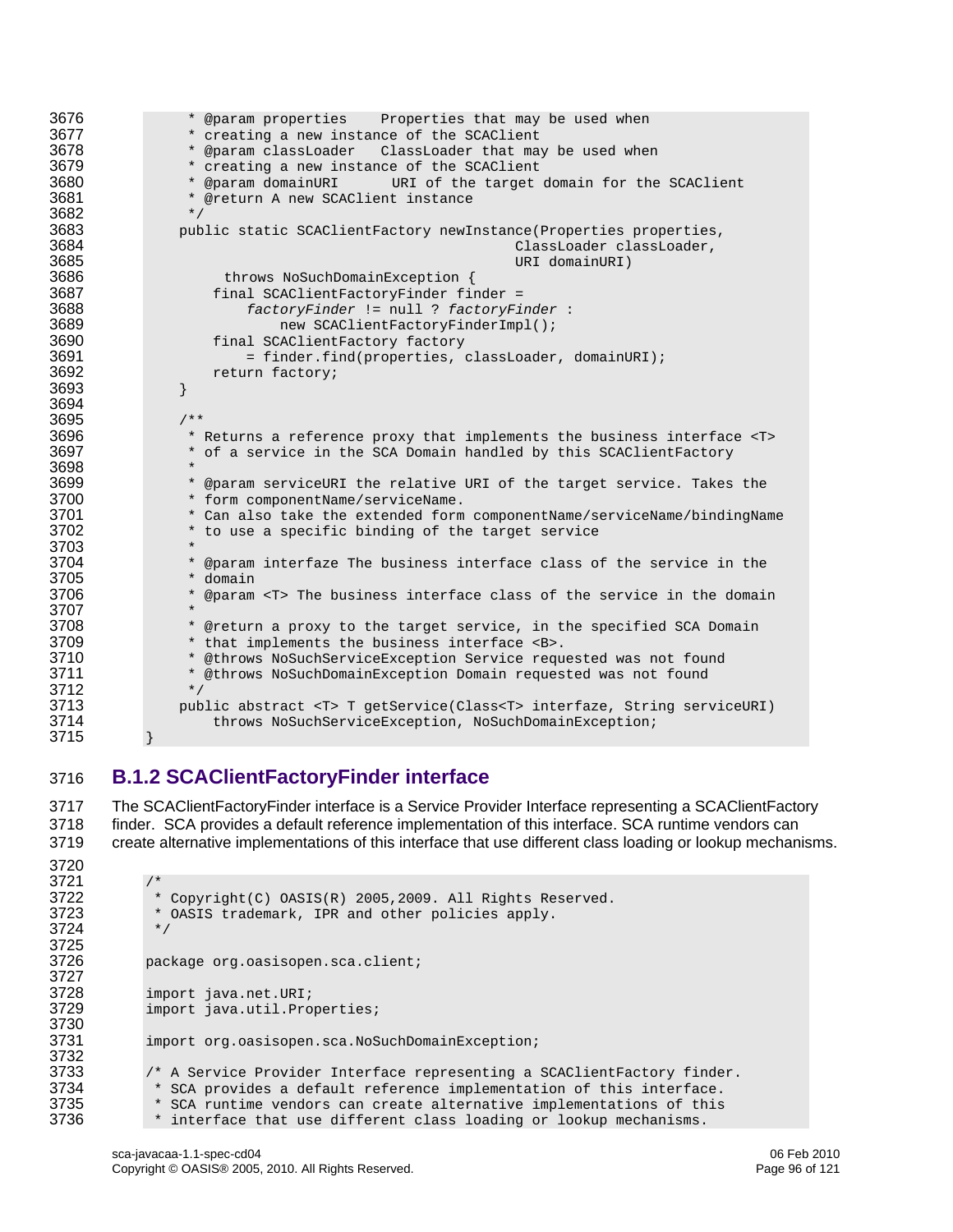| 3737 | $\star$ /                                                              |
|------|------------------------------------------------------------------------|
| 3738 | public interface SCAClientFactoryFinder {                              |
| 3739 |                                                                        |
| 3740 | $/ * *$                                                                |
| 3741 | * Method for finding the SCAClientFactory for a given Domain URI using |
| 3742 | * a specified set of properties and a a specified ClassLoader          |
| 3743 | * @param properties - properties to use - may be null                  |
| 3744 | * @param classLoader - ClassLoader to use - may be null                |
| 3745 | * @param domainURI - the Domain URI - must be a valid SCA Domain URI   |
| 3746 | * @return - the SCAClientFactory or null if the factory could not be   |
| 3747 | * @throws - NoSuchDomainException if the domainURI does not reference  |
| 3748 | * a valid SCA Domain                                                   |
| 3749 | * found                                                                |
| 3750 | $*$ /                                                                  |
| 3751 | SCAClientFactory find(Properties properties,                           |
| 3752 | ClassLoader classLoader,                                               |
| 3753 | URI domainURI)                                                         |
| 3754 | throws NoSuchDomainException;                                          |
| 3755 |                                                                        |

### 3756 **B.1.3 SCAClientFactoryFinderImpl class**

```
3757 This class provides a default implementation for finding a provider's SCAClientFactory implementation 
3758 class. It is used if the provider does not inject its SCAClientFactoryFinder implementation class into the 
3759 base SCAClientFactory class. 
3760 It discovers a provider's SCAClientFactory implementation by referring to the following information in this 
3761 order: 
3762 1. The org.oasisopen.sca.client.SCAClientFactory property from the Properties specified on the 
3763 newInstance() method call if specified 
3764 2. The org.oasisopen.sca.client.SCAClientFactory property from the System Properties 
3765 3. The META-INF/services/org.oasisopen.sca.client.SCAClientFactory file 
3766 
3767 /*<br>3768 *
3768 * Copyright(C) OASIS(R) 2005, 2009. All Rights Reserved.<br>3769 * OASIS trademark, IPR and other policies apply.
                * OASIS trademark, IPR and other policies apply.<br>*/
3770<br>3771
              package org.oasisopen.sca.client.impl;
3772 
3773 import org.oasisopen.sca.client.SCAClientFactoryFinder;
3774 
3775 import java.io.BufferedReader;<br>3776 import java.io.Closeable;
3776 import java.io.Closeable;<br>3777 import java.io.IOExceptio
3777 import java.io.IOException;<br>3778 import java.io.InputStream;
3778 import java.io.InputStream;<br>3779 import java.io.InputStreamR
3779 import java.io.InputStreamReader;<br>3780 import java.lang.reflect.Construc
3780 import java.lang.reflect.Constructor;<br>3781 import java.net.URI;
3781 import java.net.URI;<br>3782 import java.net.URL;
3782 import java.net.URL;<br>3783 import java.util.Pro
              import java.util.Properties;
3784<br>3785
              import org.oasisopen.sca.NoSuchDomainException;
3786 import org.oasisopen.sca.ServiceRuntimeException; 
3787 import org.oasisopen.sca.client.SCAClientFactory; 
3788 
3789 /**<br>3790 *
3790 * This is a default implementation of an SCAClientFactoryFinder which is<br>3791 * used to find an implementation of the SCAClientFactory interface.
                * used to find an implementation of the SCAClientFactory interface.
3792<br>3793
3793 * @see SCAClientFactoryFinder<br>3794 * @see SCAClientFactory
                * @see SCAClientFactory
3795 *
```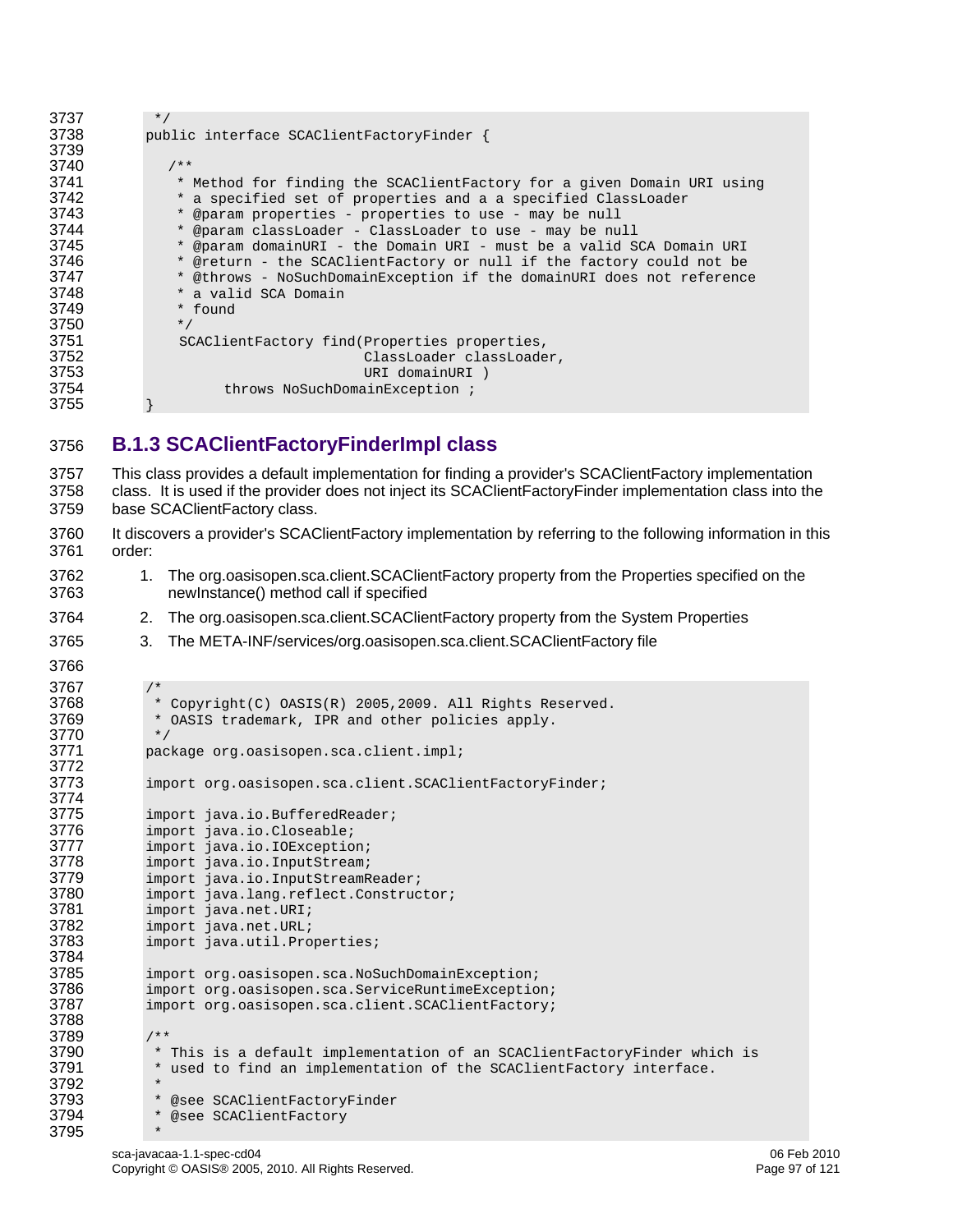```
3796 * @author OASIS Open 3797
3797<br>3798
            public class SCAClientFactoryFinderImpl implements SCAClientFactoryFinder {
3799 
3800 /** 
3801 * The name of the System Property used to determine the SPI<br>3802 * implementation to use for the SCAClientFactory.
                  * implementation to use for the SCAClientFactory.<br>*/
3803<br>3804
3804 private static final String SCA_CLIENT_FACTORY_PROVIDER_KEY = 
                      3805 SCAClientFactory.class.getName(); 
3806 
3807 /**<br>3808 * /*
3808 * The name of the file loaded from the ClassPath to determine<br>3809 * the SPI implementation to use for the SCAClientFactory.
                  * the SPI implementation to use for the SCAClientFactory.<br>*/
3810<br>3811
3811 private static final String SCA_CLIENT_FACTORY_PROVIDER_META_INF_SERVICE 
                    3812 = "META-INF/services/" + SCA_CLIENT_FACTORY_PROVIDER_KEY; 
3813 
3814 /**<br>3815 /**
                  * Public Constructor *3816<br>3817
                 public SCAClientFactoryFinderImpl() {
3818 } 
3819 
3820 /** 
3821 * Creates an instance of the SCAClientFactorySPI implementation.<br>3822 * This discovers the SCAClientFactorySPI Implementation and inst
3822 * This discovers the SCAClientFactorySPI Implementation and instantiates<br>3823 * the provider's implementation.
                 * the provider's implementation.
3824<br>3825 * @param properties
3825 * @param properties Properties that may be used when creating a new<br>3826 * instance of the SCAClient
3826 * instance of the SCAClient<br>3827 * @param classLoader Clas
3827 * @param classLoader ClassLoader that may be used when creating a new 
3828 * instance of the SCAClient<br>3829 * @return new instance of the
3829               * @return new instance of the SCAClientFactory<br>3830             * @throws ServiceRuntimeException Failed to cre
3830 * @throws ServiceRuntimeException Failed to create SCAClientFactory<br>3831 * Implementation.
                  * Implementation.
3832 */ 
3833 public SCAClientFactory find(Properties properties,<br>3834 ClassLoader classLoade
3834 ClassLoader classLoader, 
3835 URI domainURI ) 
3836 throws NoSuchDomainException, ServiceRuntimeException {<br>3837 the state of the state of the service and the service Rundel (3837 the state of the state of the service Rundel S
3837 if (classLoader == null) { 
                              classLoader = getThreadContextClassLoader ();
3839<br>3840
3840 final String factoryImplClassName =<br>3841 discoverProviderFactoryImplC.
3841 discoverProviderFactoryImplClass(properties, classLoader); 
3842 final Class<? extends SCAClientFactory> factoryImplClass 
3843 = loadProviderFactoryClass(factoryImplClassName, 
3844 classLoader); 
3845 final SCAClientFactory factory =<br>3846 instantiateSCAClientFactor
3846 instantiateSCAClientFactoryClass(factoryImplClass, 
                                                                       domainURI );
3848 return factory;<br>3849 }
3849 } 
3850 
3851 /**<br>3852 *
                 * Gets the Context ClassLoader for the current Thread.
3853 * 
                  * @return The Context ClassLoader for the current Thread.
3855 */<br>3856 pri
3856 private static ClassLoader getThreadContextClassLoader () { 
3857 final ClassLoader threadClassLoader =<br>3858 firead.currentThread().getContextCla
3858 Thread.currentThread().getContextClassLoader(); 
                     return threadClassLoader;
```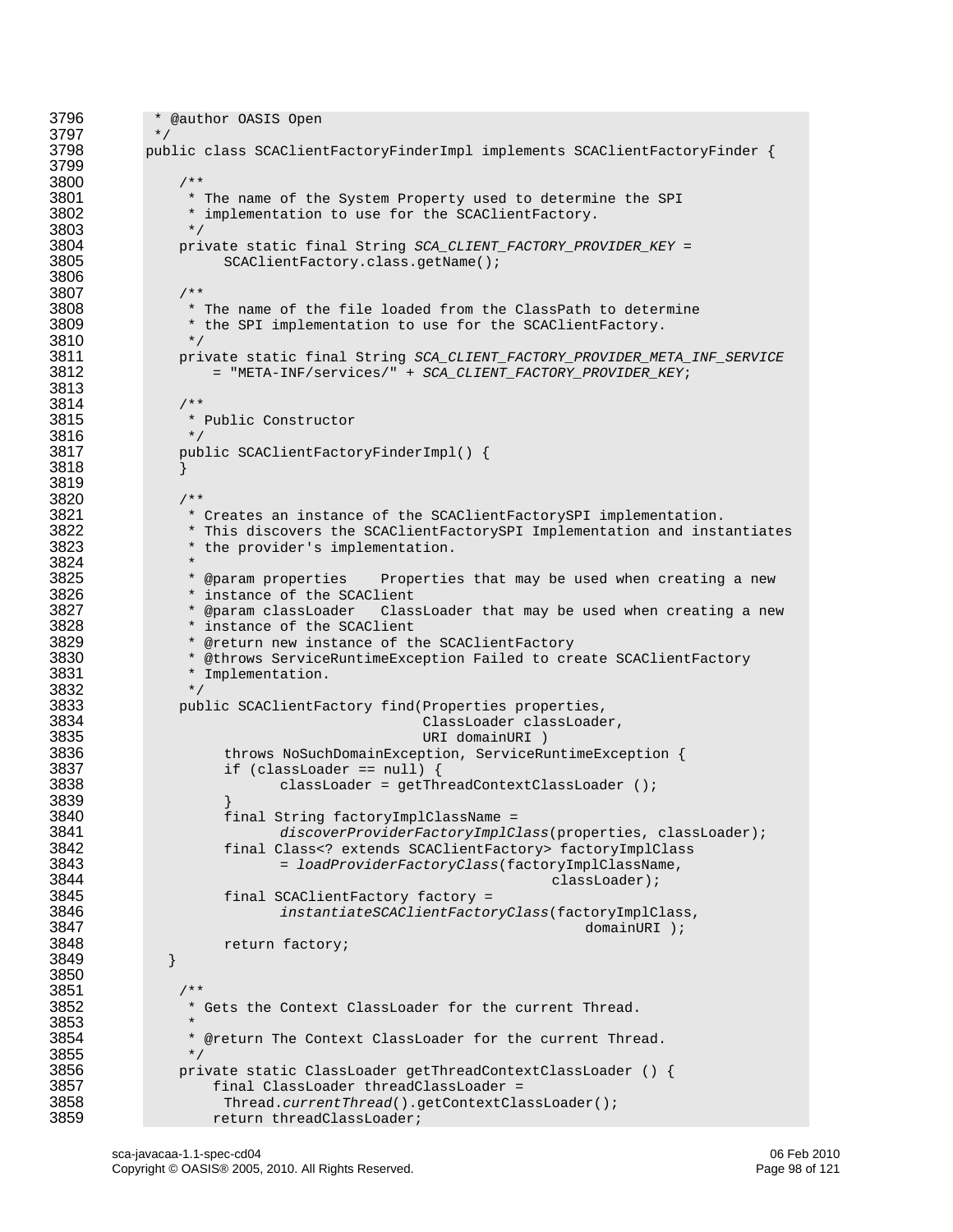```
3860 } 
3861 
3862 /** 
3863 * Attempts to discover the class name for the SCAClientFactorySPI<br>3864 * implementation from the specified Properties, the System Proper
3864 * implementation from the specified Properties, the System Properties<br>3865 * or the specified ClassLoader.
                  * or the specified ClassLoader.
3866<br>3867
3867 * @return The class name of the SCAClientFactorySPI implementation<br>3868 * * @throw ServiceRuntimeException Failed to find implementation for
3868 * @throw ServiceRuntimeException Failed to find implementation for<br>3869 * SCAClientFactorySPI.
                  * SCAClientFactorySPI.
3870 */<br>3871 pri
3871 private static String 
3872 discoverProviderFactoryImplClass(Properties properties, 
3873 ClassLoader classLoader)<br>3874 ClassLoader classLoader (1887)
3874 throws ServiceRuntimeException {<br>3875 String providerClassName =
3875 String providerClassName =<br>3876 String providerClassName =
3876 checkPropertiesForSPIClassName(properties); 
3877 if (providerClassName != null) { 
                          return providerClassName;
3879 } 
3880<br>3881
3881 providerClassName =<br>3882 providerClassName =
3882 checkPropertiesForSPIClassName(System.getProperties()); 
3883 if (providerClassName != null) { 
                          return providerClassName;
3885 }
3886 
3887 providerClassName = checkMETAINFServicesForSIPClassName(classLoader); 
3888 if (providerClassName == null) {<br>3889 throw new ServiceRuntimeExce
3889 throw new ServiceRuntimeException( 
                               "Failed to find implementation for SCAClientFactory");
3891 }
3892<br>3893
                 return providerClassName;<br>}
3894 } 
3895 
3896 /** 
3897 * Attempts to find the class name for the SCAClientFactorySPI<br>3898 * implementation from the specified Properties.
                  * implementation from the specified Properties.
3899<br>3900
3900 * @return The class name for the SCAClientFactorySPI implementation * or <code>null</code> if not found.
                  * or <code>null</code> if not found.
3902<br>3903
3903 below private static String<br>3904 beckPropertiesFollow
3904 checkPropertiesForSPIClassName(Properties properties) { 
3905 if (properties == null) {<br>3906 i return null;
                          return null;
3907 }
3908<br>3909
3909 final String providerClassName =<br>3910 properties.getProperty(SCA CLIE
3910 properties.getProperty(SCA_CLIENT_FACTORY_PROVIDER_KEY); 
3911 if (providerClassName != null && providerClassName.length() > 0) { 
                          return providerClassName;
3913 } 
3914<br>3915
                 return null;<br>}
3916 } 
3917 
3918 /** 
3919 * Attempts to find the class name for the SCAClientFactorySPI<br>3920 * implementation from the META-INF/services directory
                  * implementation from the META-INF/services directory
3921<br>3922
3922 * @return The class name for the SCAClientFactorySPI implementation or<br>3923 * <code>null</code> if not found.
                  * <code>null</code> if not found.
```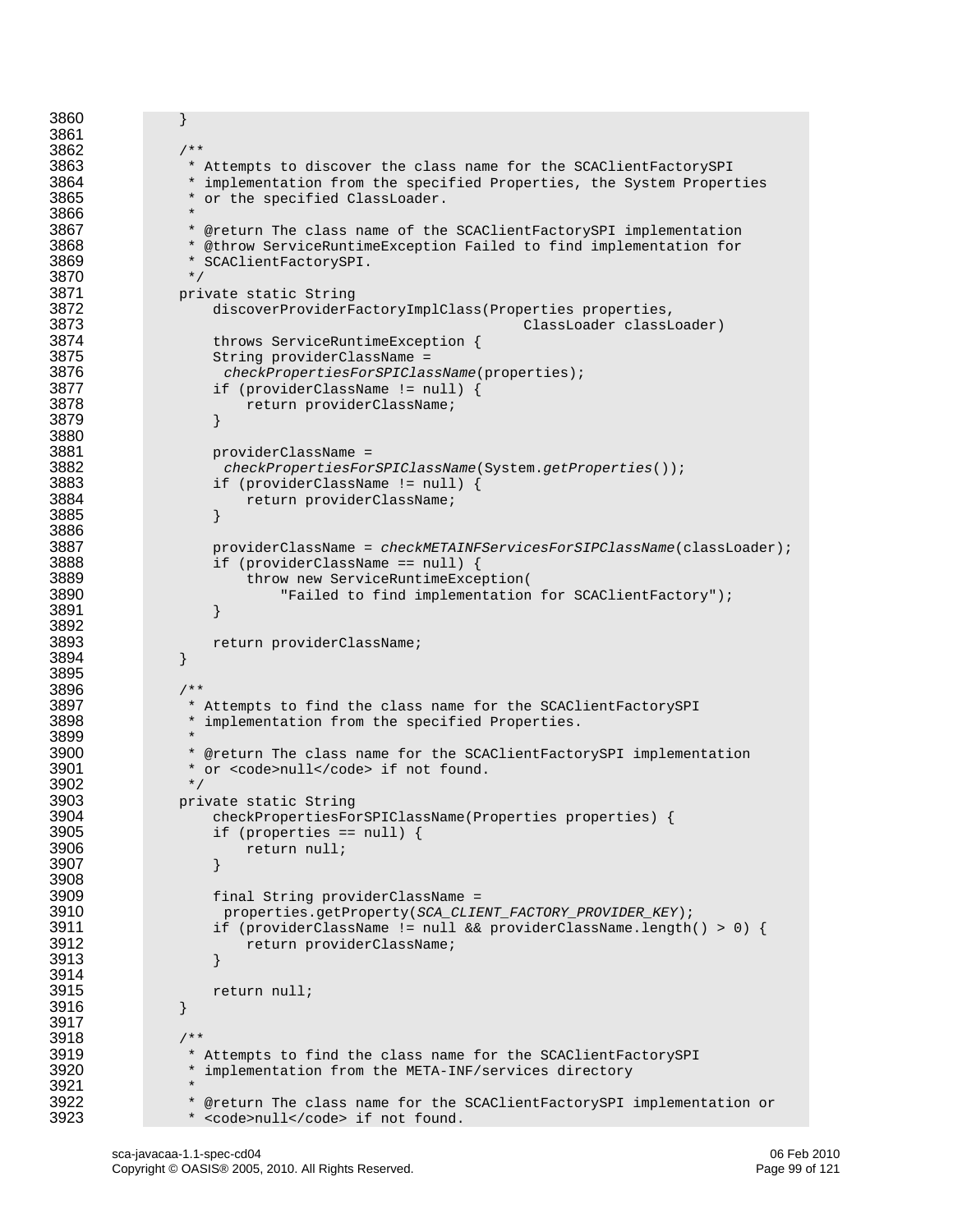```
3924 */<br>3925 pri
                3925 private static String checkMETAINFServicesForSIPClassName(ClassLoader cl) 
3926<br>3927
3927 final URL url = 
3928 cl.getResource(SCA_CLIENT_FACTORY_PROVIDER_META_INF_SERVICE); 
3929 if (url == null) {<br>3930 return null;
                        return null;
3931 } 
3932<br>3933
3933 InputStream in = null;<br>3934 \frac{1}{2}3934 try {<br>3935 try {
3935 in = url.openStream(); 
3936 BufferedReader reader = null;<br>3937 try {
3937 try {
3938 reader = 
                                    new BufferedReader(new InputStreamReader(in, "UTF-8"));
3940<br>3941
3941 String line; 
3942 while ((line = readNextLine(reader)) != null) { 
3943 if (!line.startsWith("#") && line.length() > 0) { 
                                      return line;
3945 } 
3946 }
3947<br>3948
3948 return null;<br>3949 1 finally {
3949 <br>3950 <br>closeSti <br>closeSti
                             3950 closeStream(reader); 
3951 }<br>3952 } cat
3952 <br>3953 <br>3953 <br>Brow new ServiceRunti
3953 throw new ServiceRuntimeException( 
3954 Trailed to discover SCAClientFactory provider", ex);<br>3955 \} finally {
3955 } finally {<br>3956 \qquad \qquad \qquad \qquad \qquad \qquad \qquad \qquad \qquad \qquad \qquad \qquad \qquad \qquad \qquad \qquad \qquad \qquad \qquad \qquad \qquad \qquad \qquad \qquad \qquad \qquad \qquad \qquad \qquad \qquad \qquad \qquad \q3956 closeStream(in); 
3957 }
3958 } 
3959 
3960 /** 
3961 * Reads the next line from the reader and returns the trimmed version 3962
                  * of that line
3963<br>3964
3964 * @param reader The reader from which to read the next line<br>3965 * @return The trimmed next line or <code>null</code> if the
3965 * @return The trimmed next line or <code>null</code> if the end of the 3966 * stream has been reached
3966 * stream has been reached<br>3967 * @throws IOException I/O
                 3967 * @throws IOException I/O error occurred while reading from Reader 
3968 */<br>3969 pri
3969 private static String readNextLine(BufferedReader reader) 
                    throws IOException {
3971 
3972 String line = reader.readLine(); 
3973 if (line != null) {<br>3974 line = line.tri
                         line = line.train();3975 } 
                     return line;
3977 } 
3978 
3979 /**<br>3980 *
                 * Loads the specified SCAClientFactory Implementation class.
3981<br>3982
3982 * @param factoryImplClassName The name of the SCAClientFactory 
3983 * Implementation class to load<br>3984 * @return The specified SCAClie
3984 * @return The specified SCAClientFactory Implementation class 
3985 * @throws ServiceRuntimeException Failed to load the SCAClientFactory<br>3986 * Implementation class
                 * Implementation class
3987 */
```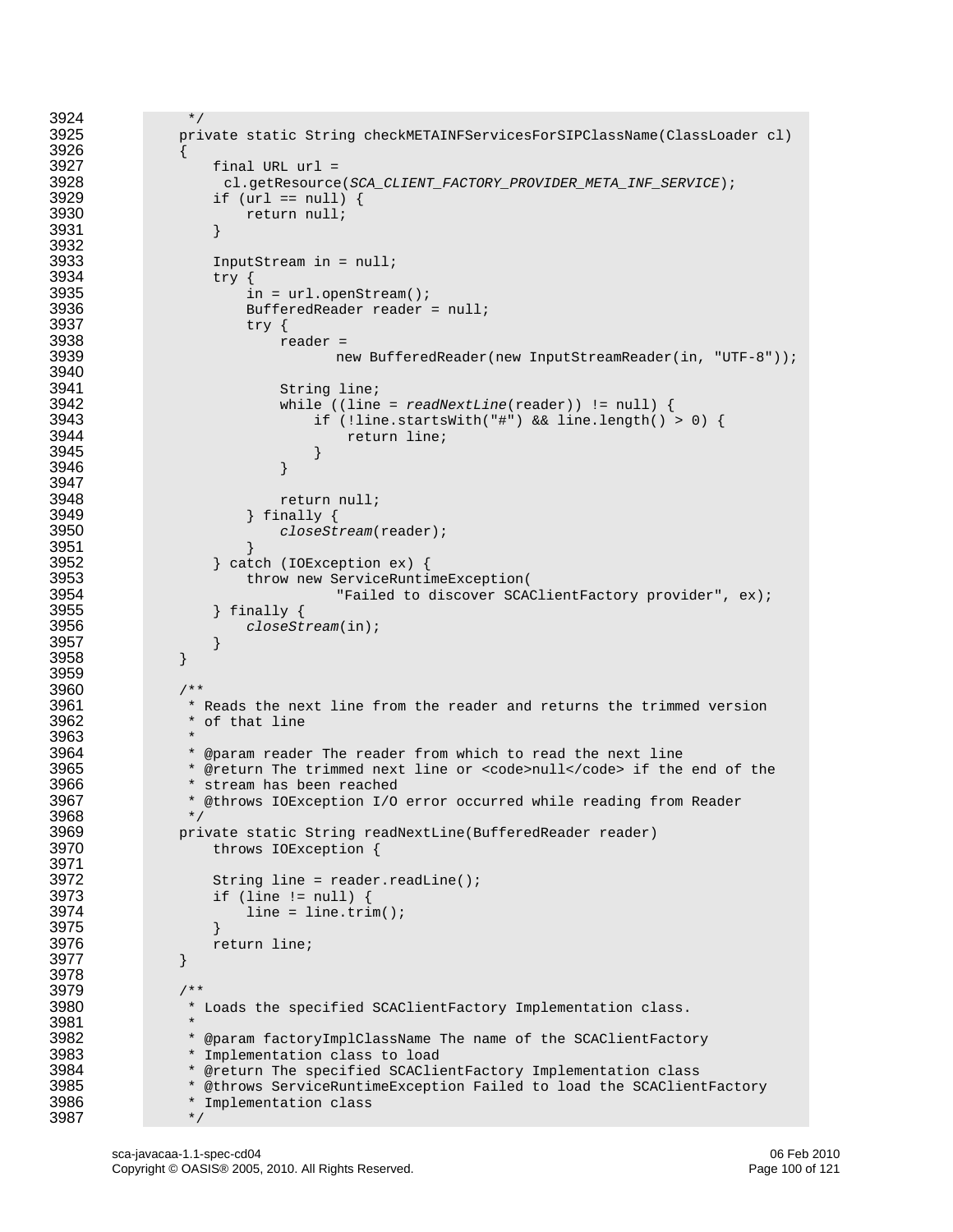```
3988 private static Class<? extends SCAClientFactory> 
3989 loadProviderFactoryClass(String factoryImplClassName, 
3990 ClassLoader classLoader)<br>3991 ClassLoader (18991 ClassLoader)
                    throws ServiceRuntimeException {
3992 
3993 try {<br>3994 f
3994 final Class<?> providerClass = 
3995 classLoader.loadClass(factoryImplClassName);<br>3996 class<? extends SCAClientFactory> provider
3996 final Class<? extends SCAClientFactory> providerFactoryClass =<br>3997 final class-cassubclass(SCAClientFactory.class);
3997 providerClass.asSubclass(SCAClientFactory.class); 
3998 return providerFactoryClass; 
3999 3999 } catch (ClassNotFoundException ex) {<br>4000 throw new ServiceRuntimeException
4000 throw new ServiceRuntimeException( 
4001 The Failed to load SCAClientFactory implementation class "<br>4002 The FactoryImplClassName, ex);
4002 + factoryImplClassName, ex);<br>4003 + catch (ClassCastException ex) {
4003 } catch (ClassCastException ex) { 
4004 throw new ServiceRuntimeException( 
4005 "Loaded SCAClientFactory implementation class " 
4006 + factoryImplClassName<br>4007 + factoryImplClassName + " is not a subclass of
4007 + " is not a subclass of "<br>4008 + SCAClientFactory.class.q
                                + SCAClientFactory.class.getName(), ex);
4009 } 
4010 } 
4011 
4012 /**<br>4013 *
4013 * Instantiate an instance of the specified SCAClientFactorySPI<br>4014 * Implementation class.
                 * Implementation class.
4015<br>4016
4016 * @param factoryImplClass The SCAClientFactorySPI Implementation<br>4017 * class to instantiate.
4017 * class to instantiate.<br>4018 * @return An instance o
4018 * @return An instance of the SCAClientFactorySPI Implementation class<br>4019 * @throws ServiceRuntimeException Failed to instantiate the specified
4019 * @throws ServiceRuntimeException Failed to instantiate the specified 4020
                * specified SCAClientFactorySPI Implementation class */
4021<br>4022
4022 private static SCAClientFactory instantiateSCAClientFactoryClass( 
4023 Class<? extends SCAClientFactory> factoryImplClass, 
4024 URI domainURI)<br>4025 10000 Unrows NoSuchDomainExc
                    throws NoSuchDomainException, ServiceRuntimeException {
4026<br>4027
4027 try {<br>4028 c
4028 Constructor<? extends SCAClientFactory> URIConstructor = 
4029 factoryImplClass.getConstructor(domainURI.getClass()); 
4030 SCAClientFactory provider =<br>4031 URIConstructor.newInstan
4031 URIConstructor.newInstance( domainURI );<br>4032 Teturn provider;
4032 return provider;<br>4033 b catch (Throwable e)
4033 \} catch (Throwable ex) {<br>4034 throw new ServiceRun
4034 throw new ServiceRuntimeException( 
4035 Trailed to instantiate SCAClientFactory implementation class "<br>4036 The factoryImplClass, ex);
                           + factoryImplClass, ex);
4037 } 
4038 } 
4039 
4040 /**<br>4041 *
                * Utility method for closing Closeable Object.
4042<br>4043
                * @param closeable The Object to close.<br>*/
4044<br>4045
4045 private static void closeStream(Closeable closeable) {<br>4046 if (closeable != null) {
                   if (closeable != null) {
4047 try{
4048 closeable.close();<br>4049 catch (IOException e)
4049 \} catch (IOException ex) {<br>4050 throw new ServiceRunti
4050 throw new ServiceRuntimeException("Failed to close stream",<br>4051 ex);
4051 ex);
```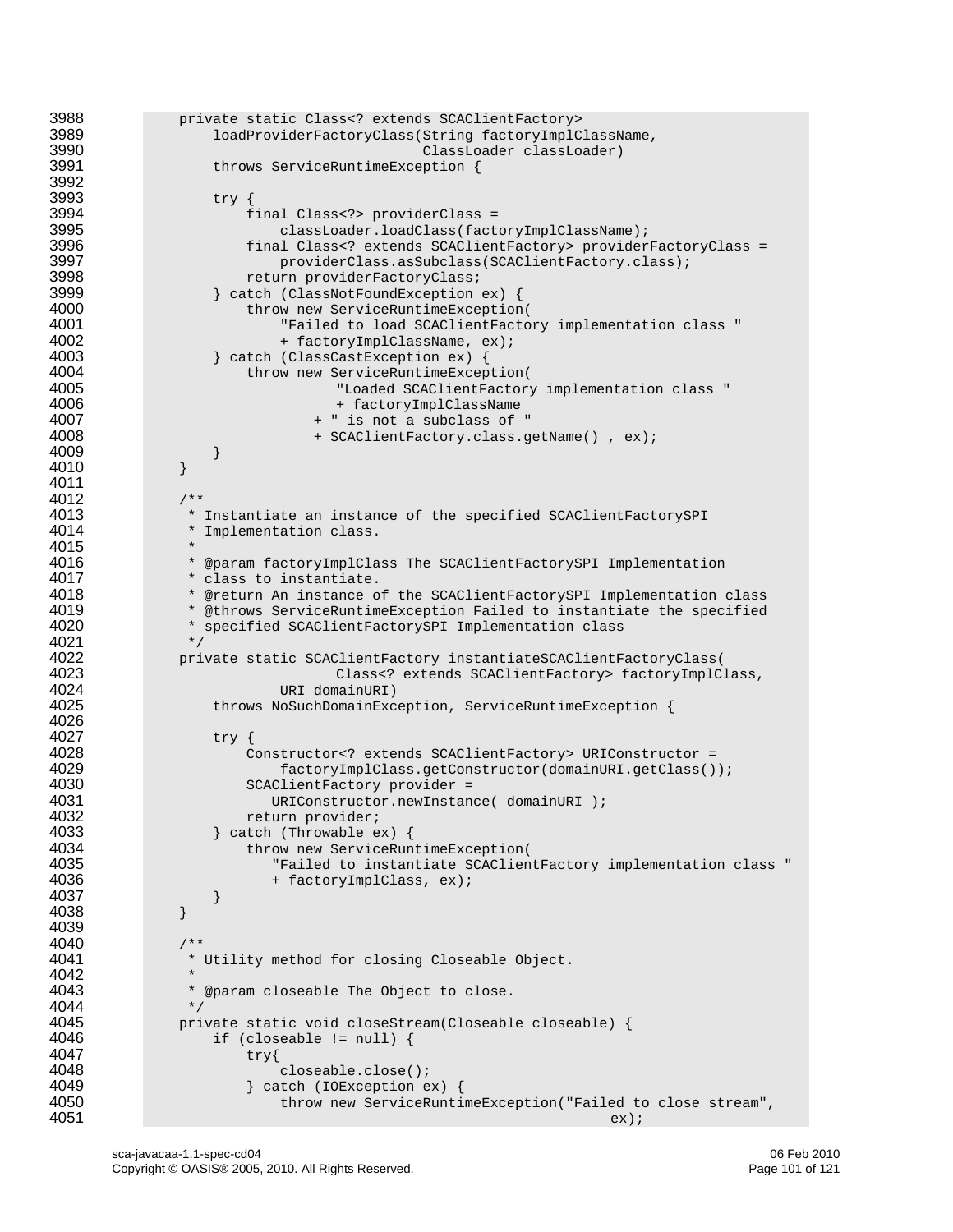| 4052<br>4053<br>4054<br>4055 |  |
|------------------------------|--|
|                              |  |

### 4056 **B.1.4 SCAClient Classes and Interfaces - what does a vendor need to do?**

4057 The SCAClient classes and interfaces are designed so that vendors can provide their own 4058 implementation suited to the needs of their SCA runtime. This section describes the tasks that a vendor 4059 needs to consider in relation to the SCAClient classes and interfaces.

- 4060 Implement their SCAClientFactory implementation class
- 4061 Vendors need to provide a subclass of SCAClientFactory that is capable of looking up Services in 4062 their SCA Runtime. Vendors need to subclass SCAClientFactory and implement the getService() 4063 method so that it creates reference proxies to services in SCA Domains handled by their SCA 4064 runtime(s).
- 4065 Configure the Vendor SCAClientFactory implementation class so that it gets used
- 4066 Vendors have several options:
- 4067 Option 1: Set System Property to point to the Vendor's implementation
- 4068 Vendors set the org.oasisopen.sca.client.SCAClientFactory System Property to point to their 4069 implementation class and use the reference implementation of SCAClientFactoryFinder
- 4070 Option 2: Provide a META-INF/services file
- 4071 Vendors provide a META-INF/services/org.oasisopen.sca.client.SCAClientFactory file that points 4072 to their implementation class and use the reference implementation of SCAClientFactoryFinder
- 4073 Option 3: Inject a vendor implementation of the SCAClientFactoryFinder interface into 4074 SCAClientFactory
- 4075 Vendors inject an instance of the vendor implementation of SCAClientFactoryFinder into the 4076 factoryFinder field of the SCAClientFactory abstract class. The reference implementation of 4077 SCAClientFactoryFinder is not used in this scenario. The vendor implementation of 4078 SCAClientFactoryFinder can find the vendor implementation(s) of SCAClientFactory by any 4079 means.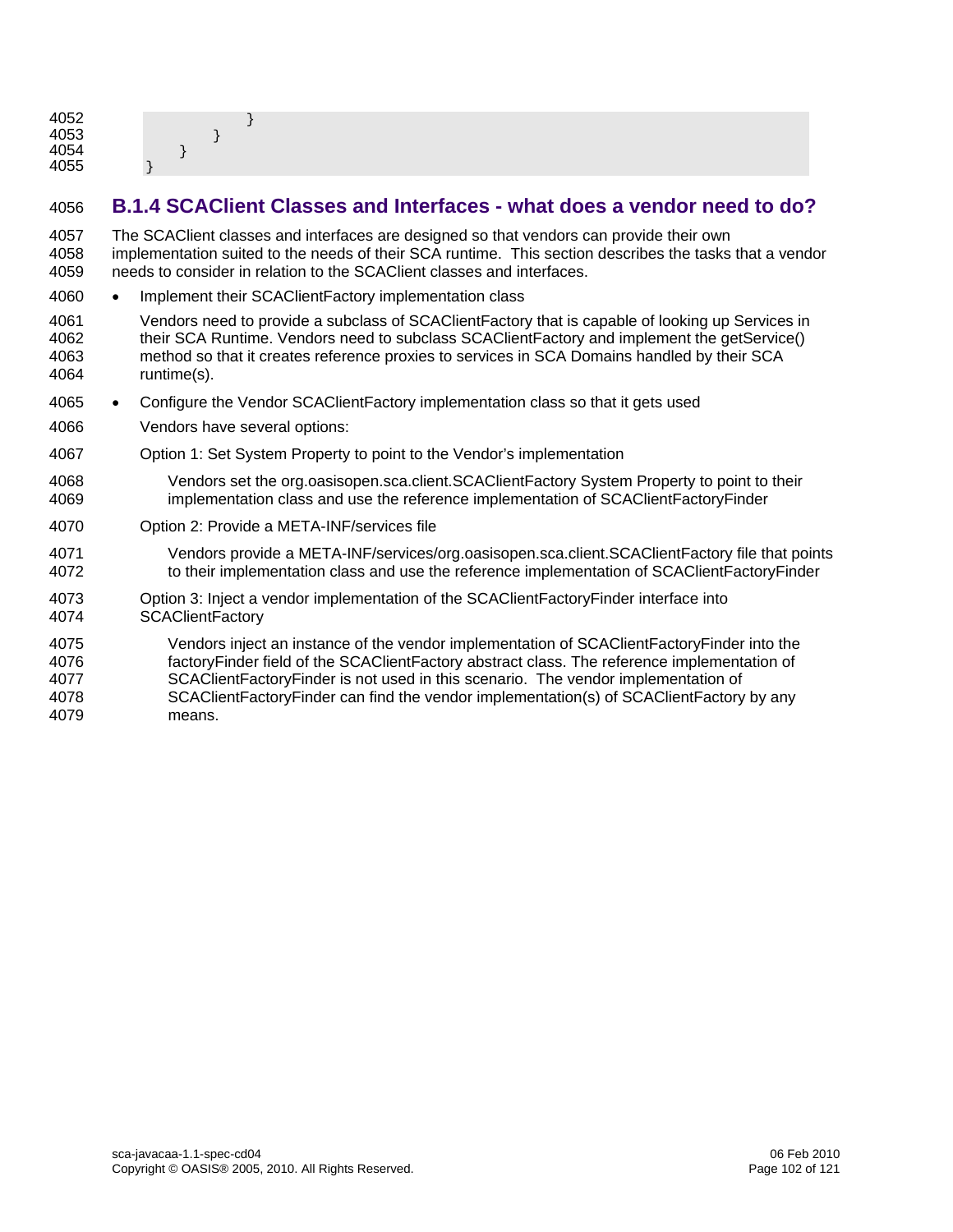# <sup>4080</sup>**C. Conformance Items**

4081 This section contains a list of conformance items for the SCA-J Common Annotations and APIs specification.

4083

| Conformance ID | Description                                                                                                                                                                                                                                                                                                                                                                                                                                                                    |
|----------------|--------------------------------------------------------------------------------------------------------------------------------------------------------------------------------------------------------------------------------------------------------------------------------------------------------------------------------------------------------------------------------------------------------------------------------------------------------------------------------|
| [JCA20001]     | Remotable Services MUST NOT make use of method overloading.                                                                                                                                                                                                                                                                                                                                                                                                                    |
| [JCA20002]     | the SCA runtime MUST ensure that a stateless scoped implementation instance<br>object is only ever dispatched on one thread at any one time.                                                                                                                                                                                                                                                                                                                                   |
| [JCA20003]     | within the SCA lifecycle of a stateless scoped implementation instance, the SCA<br>runtime MUST only make a single invocation of one business method.                                                                                                                                                                                                                                                                                                                          |
| [JCA20004]     | Where an implementation is used by a "domain level component", and the<br>implementation is marked "Composite" scope, the SCA runtime MUST ensure that<br>all consumers of the component appear to be interacting with a single runtime<br>instance of the implementation.                                                                                                                                                                                                     |
| [JCA20005]     | When the implementation class is marked for eager initialization, the SCA runtime<br>MUST create a composite scoped instance when its containing component is<br>started.                                                                                                                                                                                                                                                                                                      |
| [JCA20006]     | If a method of an implementation class is marked with the @Init annotation, the<br>SCA runtime MUST call that method when the implementation instance is created.                                                                                                                                                                                                                                                                                                              |
| [JCA20007]     | the SCA runtime MAY run multiple threads in a single composite scoped<br>implementation instance object and the SCA runtime MUST NOT perform any<br>synchronization.                                                                                                                                                                                                                                                                                                           |
| [JCA20008]     | Where an implementation is marked "Composite" scope and it is used by a<br>component that is nested inside a composite that is used as the implementation of a<br>higher level component, the SCA runtime MUST ensure that all consumers of the<br>component appear to be interacting with a single runtime instance of the<br>implementation. There can be multiple instances of the higher level component,<br>each running on different nodes in a distributed SCA runtime. |
| [JCA20009]     | The SCA runtime MAY use by-reference semantics when passing input parameters,<br>return values or exceptions on calls to remotable services within the same JVM if<br>both the service method implementation and the service proxy used by the client<br>are marked "allows pass by reference".                                                                                                                                                                                |
| $[JCA20010]$   | The SCA runtime MUST use by-value semantics when passing input parameters,<br>return values and exceptions on calls to remotable services within the same JVM if<br>the service method implementation is not marked "allows pass by reference" or the<br>service proxy used by the client is not marked "allows pass by reference".                                                                                                                                            |
| [JCA30001]     | The value of the @interface attribute MUST be the fully qualified name of the Java<br>interface class                                                                                                                                                                                                                                                                                                                                                                          |
| [JCA30002]     | The value of the @callbackInterface attribute MUST be the fully qualified name of a<br>Java interface used for callbacks                                                                                                                                                                                                                                                                                                                                                       |
| [JCA30003]     | if the Java interface class identified by the @interface attribute does contain a Java<br>@Callback annotation, then the Java interface class identified by the<br>@callbackInterface attribute MUST be the same interface class.                                                                                                                                                                                                                                              |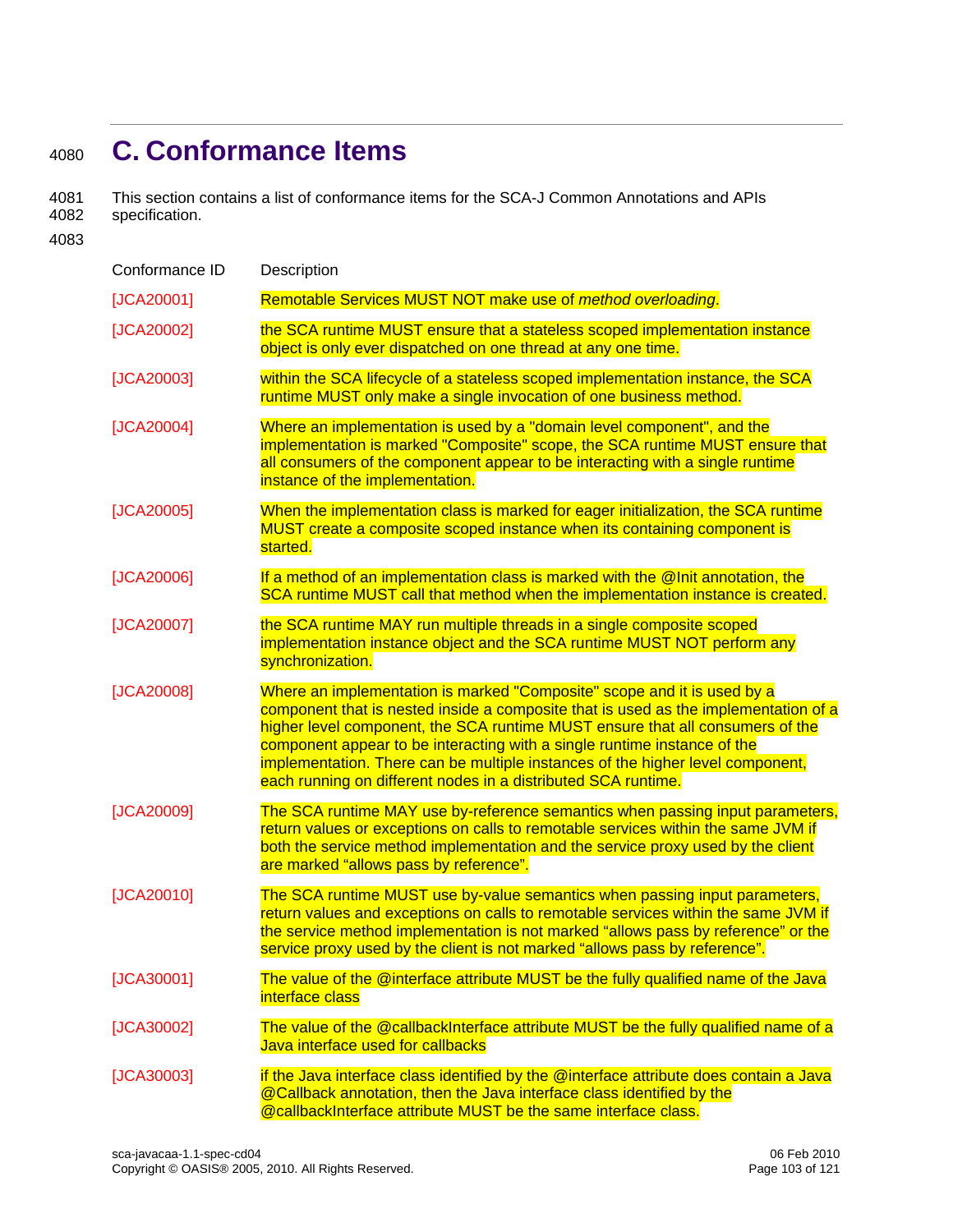| [JCA30004] | The interface java element MUST conform to the schema defined in the sca-<br>interface-java.xsd schema.                                                                                                                                                                                                                                                                                                                                                                                                                                                                                                            |
|------------|--------------------------------------------------------------------------------------------------------------------------------------------------------------------------------------------------------------------------------------------------------------------------------------------------------------------------------------------------------------------------------------------------------------------------------------------------------------------------------------------------------------------------------------------------------------------------------------------------------------------|
| [JCA30005] | The value of the @remotable attribute on the <interface.java></interface.java> element does not<br>override the presence of a @Remotable annotation on the interface class and so if<br>the interface class contains a @Remotable annotation and the @remotable attribute<br>has a value of "false", then the SCA Runtime MUST raise an error and MUST NOT<br>run the component concerned.                                                                                                                                                                                                                         |
| [JCA30006] | A Java interface referenced by the @interface attribute of an <interface.java></interface.java><br>element MUST NOT contain any of the following SCA Java annotations:                                                                                                                                                                                                                                                                                                                                                                                                                                             |
|            | @AllowsPassByReference, @ComponentName, @Constructor, @Context,<br>@Destroy, @EagerInit, @Init, @Intent, @Property, @Qualifier, @Reference,<br>@Scope, @Service.                                                                                                                                                                                                                                                                                                                                                                                                                                                   |
| [JCA30007] | A Java interface referenced by the @callbackInterface attribute of an<br><interface.java></interface.java> element MUST NOT contain any of the following SCA Java<br>annotations:                                                                                                                                                                                                                                                                                                                                                                                                                                  |
|            | @AllowsPassByReference, @Callback, @ComponentName, @Constructor,<br>@Context, @Destroy, @EagerInit, @Init, @Intent, @Property, @Qualifier,<br>@Reference, @Scope, @Service.                                                                                                                                                                                                                                                                                                                                                                                                                                        |
| [JCA30009] | The SCA Assembly Model specification [ASSEMBLY] defines a number of criteria<br>that need to be satisfied in order for two interfaces to be compatible or have a<br>compatible superset or subset relationship. If these interfaces are both Java<br>interfaces, compatibility also means that every method that is present in both<br>interfaces is defined consistently in both interfaces with respect to the @OneWay<br>annotation, that is, the annotation is either present in both interfaces or absent in<br>both interfaces.                                                                              |
| [JCA30010] | If the identified class is annotated with either the JAX-WS @WebService or<br>@WebServiceProvider annotations and the annotation has a non-empty<br><b>wsdlLocation</b> property, then the SCA Runtime MUST act as if an <interface.wsdl></interface.wsdl><br>element is present instead of the <interface.java></interface.java> element, with an @interface<br>attribute identifying the portType mapped from the Java interface class and<br>containing @requires and @policySets attribute values equal to the @requires and<br>@policySets attribute values of the <interface.java></interface.java> element. |
| [JCA40001] | The SCA Runtime MUST call a constructor of the component implementation at the<br>start of the Constructing state.                                                                                                                                                                                                                                                                                                                                                                                                                                                                                                 |
| [JCA40002] | The SCA Runtime MUST perform any constructor reference or property injection<br>when it calls the constructor of a component implementation.                                                                                                                                                                                                                                                                                                                                                                                                                                                                       |
| [JCA40003] | When the constructor completes successfully, the SCA Runtime MUST transition<br>the component implementation to the Injecting state.                                                                                                                                                                                                                                                                                                                                                                                                                                                                               |
| [JCA40004] | If an exception is thrown whilst in the Constructing state, the SCA Runtime MUST<br>transition the component implementation to the Terminated state.                                                                                                                                                                                                                                                                                                                                                                                                                                                               |
| [JCA40005] | When a component implementation instance is in the Injecting state, the SCA<br>Runtime MUST first inject all field and setter properties that are present into the<br>component implementation.                                                                                                                                                                                                                                                                                                                                                                                                                    |
| [JCA40006] | When a component implementation instance is in the Injecting state, the SCA<br>Runtime MUST inject all field and setter references that are present into the<br>component implementation, after all the properties have been injected.                                                                                                                                                                                                                                                                                                                                                                             |
| [JCA40007] | The SCA Runtime MUST ensure that the correct synchronization model is used so<br>that all injected properties and references are made visible to the component                                                                                                                                                                                                                                                                                                                                                                                                                                                     |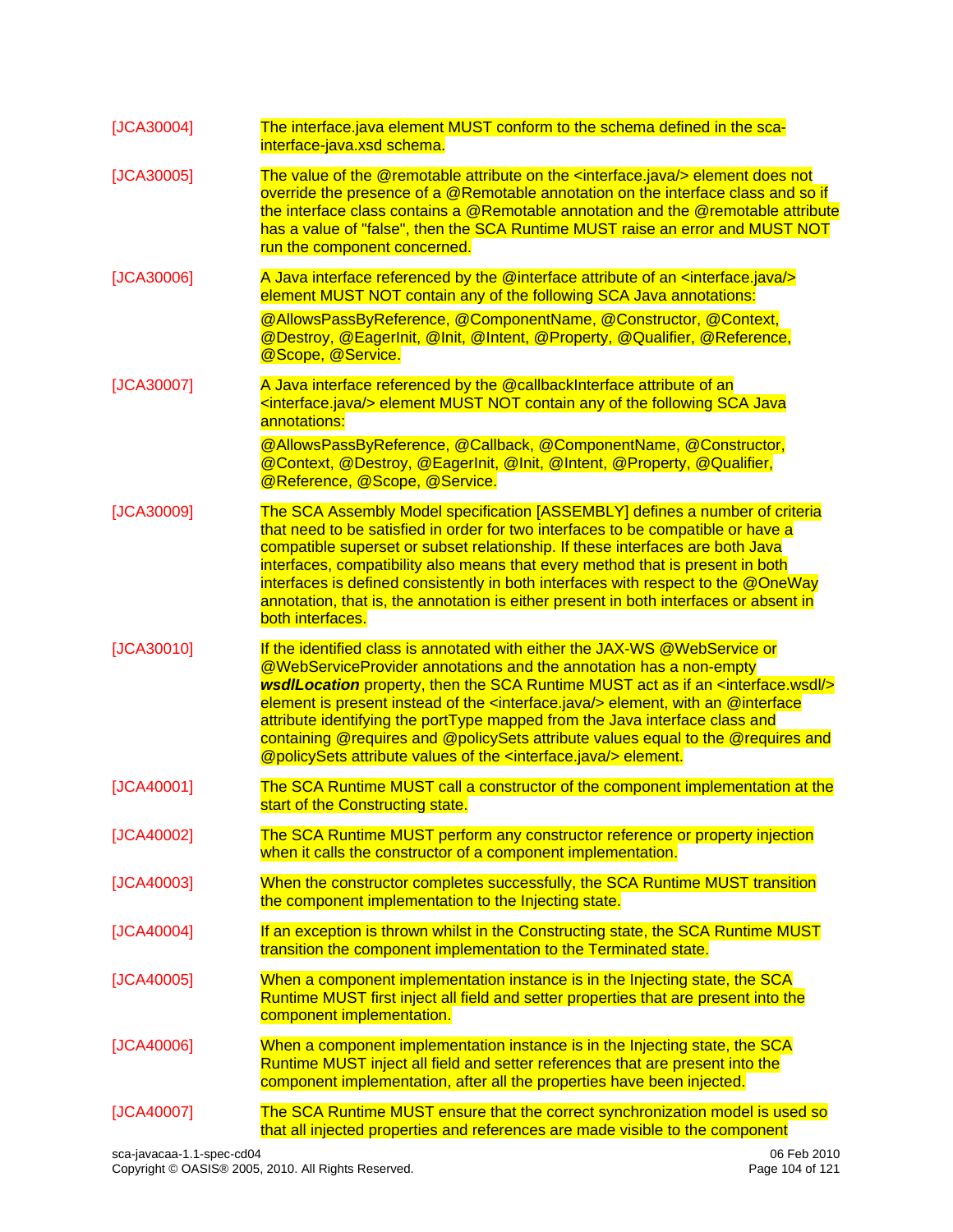|              | implementation without requiring the component implementation developer to do<br>any specific synchronization.                                                                                                            |
|--------------|---------------------------------------------------------------------------------------------------------------------------------------------------------------------------------------------------------------------------|
| [JCA40008]   | The SCA Runtime MUST NOT invoke Service methods on the component<br>implementation when the component implementation is in the Injecting state.                                                                           |
| [JCA40009]   | When the injection of properties and references completes successfully, the SCA<br>Runtime MUST transition the component implementation to the Initializing state.                                                        |
| [JCA40010]   | If an exception is thrown whilst injecting properties or references, the SCA Runtime<br>MUST transition the component implementation to the Destroying state.                                                             |
| $[JCA40011]$ | When the component implementation enters the Initializing State, the SCA Runtime<br>MUST call the method annotated with @Init on the component implementation, if<br>present.                                             |
| [JCA40012]   | If a component implementation invokes an operation on an injected reference that<br>refers to a target that has not yet been initialized, the SCA Runtime MUST throw a<br>ServiceUnavailableException.                    |
| [JCA40013]   | The SCA Runtime MUST NOT invoke Service methods on the component<br>implementation when the component implementation instance is in the Initializing<br>state.                                                            |
| [JCA40014]   | Once the method annotated with @Init completes successfully, the SCA Runtime<br>MUST transition the component implementation to the Running state.                                                                        |
| [JCA40015]   | If an exception is thrown whilst initializing, the SCA Runtime MUST transition the<br>component implementation to the Destroying state.                                                                                   |
| [JCA40016]   | The SCA Runtime MUST invoke Service methods on a component implementation<br>instance when the component implementation is in the Running state and a client<br>invokes operations on a service offered by the component. |
| [JCA40017]   | When the component implementation scope ends, the SCA Runtime MUST<br>transition the component implementation to the Destroying state.                                                                                    |
| [JCA40018]   | When a component implementation enters the Destroying state, the SCA Runtime<br>MUST call the method annotated with @Destroy on the component implementation,<br>if present.                                              |
| [JCA40019]   | If a component implementation invokes an operation on an injected reference that<br>refers to a target that has been destroyed, the SCA Runtime MUST throw an<br><b>InvalidServiceException.</b>                          |
| [JCA40020]   | The SCA Runtime MUST NOT invoke Service methods on the component<br>implementation when the component implementation instance is in the Destroying<br>state.                                                              |
| [JCA40021]   | Once the method annotated with @Destroy completes successfully, the SCA<br>Runtime MUST transition the component implementation to the Terminated state.                                                                  |
| [JCA40022]   | If an exception is thrown whilst destroying, the SCA Runtime MUST transition the<br>component implementation to the Terminated state.                                                                                     |
| [JCA40023]   | The SCA Runtime MUST NOT invoke Service methods on the component<br>implementation when the component implementation instance is in the Terminated<br>state.                                                              |
| [JCA40024]   | If a property or reference is unable to be injected, the SCA Runtime MUST transition<br>the component implementation to the Destroying state.                                                                             |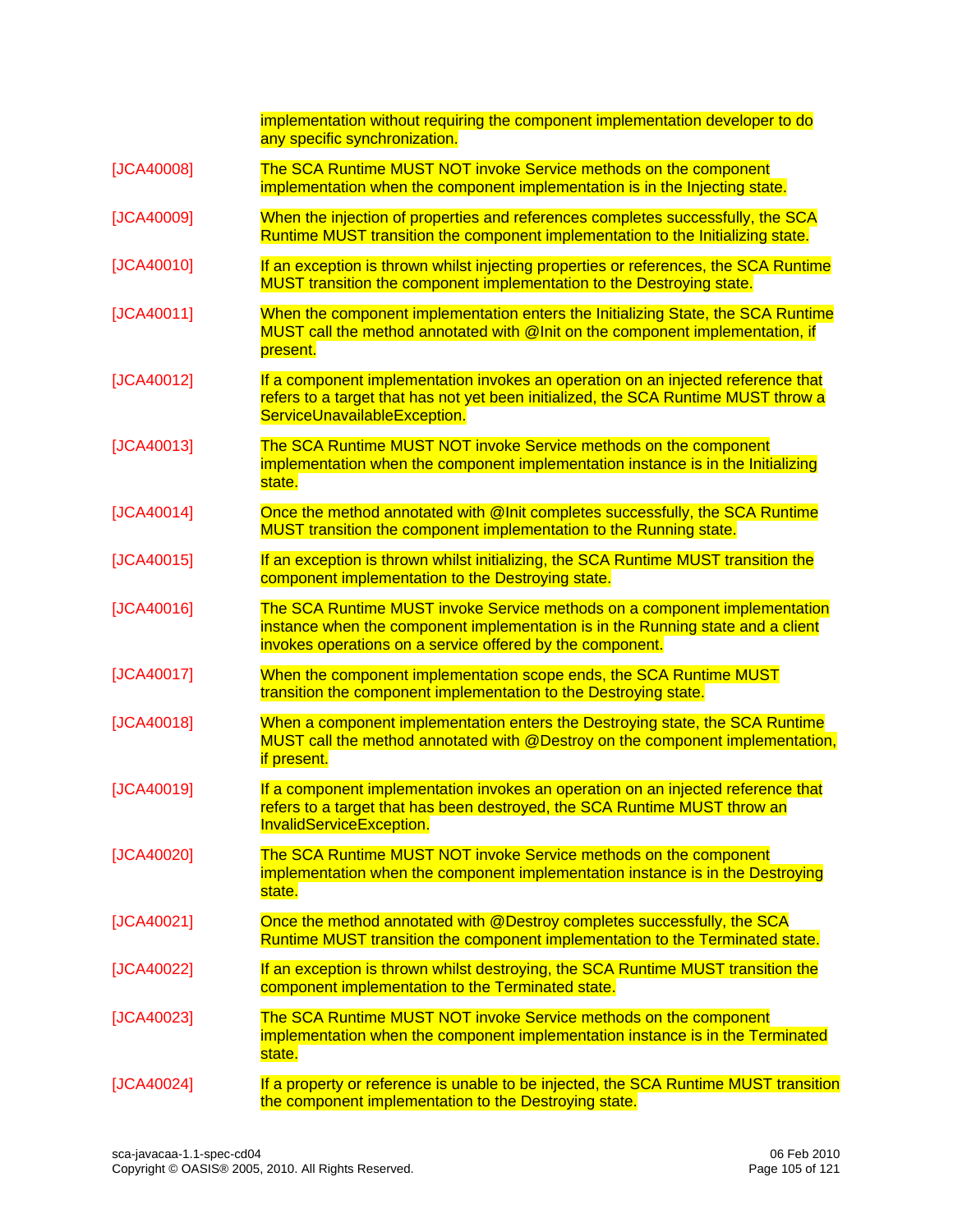| [JCA60001] | When a bidirectional service is invoked, the SCA runtime MUST inject a callback<br>reference for the invoking service into all fields and setter methods of the service<br>implementation class that are marked with a @Callback annotation and typed by the<br>callback interface of the bidirectional service, and the SCA runtime MUST inject null<br>into all other fields and setter methods of the service implementation class that are<br>marked with a @Callback annotation. |
|------------|---------------------------------------------------------------------------------------------------------------------------------------------------------------------------------------------------------------------------------------------------------------------------------------------------------------------------------------------------------------------------------------------------------------------------------------------------------------------------------------|
| [JCA60002] | When a non-bidirectional service is invoked, the SCA runtime MUST inject null into<br>all fields and setter methods of the service implementation class that are marked<br>with a @Callback annotation.                                                                                                                                                                                                                                                                               |
| [JCA60003] | The SCA asynchronous service Java interface mapping of a WSDL request-<br>response operation MUST appear as follows:                                                                                                                                                                                                                                                                                                                                                                  |
|            | The interface is annotated with the "asynclnvocation" intent.                                                                                                                                                                                                                                                                                                                                                                                                                         |
|            | For each service operation in the WSDL, the Java interface contains an<br>operation with                                                                                                                                                                                                                                                                                                                                                                                              |
|            | a name which is the JAX-WS mapping of the WSDL operation name, with<br>the suffix "Async" added                                                                                                                                                                                                                                                                                                                                                                                       |
|            | - a void return type                                                                                                                                                                                                                                                                                                                                                                                                                                                                  |
|            | a set of input parameter(s) which match the JAX-WS mapping of the input<br>parameter(s) of the WSDL operation plus an additional last parameter<br>which is a ResponseDispatch object typed by the JAX-WS Response Bean<br>mapping of the output parameter(s) of the WSDL operation, where<br>ResponseDispatch is the type defined in the SCA Java Common<br><b>Annotations and APIs specification.</b>                                                                               |
| [JCA60004] | An SCA Runtime MUST support the use of the SCA asynchronous service interface<br>for the interface of an SCA service.                                                                                                                                                                                                                                                                                                                                                                 |
| [JCA60005] | If the SCA asynchronous service interface ResponseDispatch handleResponse<br>method is invoked more than once through either its sendResponse or its sendFault<br>method, the SCA runtime MUST throw an IllegalStateException.                                                                                                                                                                                                                                                        |
| [JCA60006] | For the purposes of matching interfaces (when wiring between a reference and a<br>service, or when using an implementation class by a component), an interface<br>which has one or more methods which follow the SCA asynchronous service pattern<br>MUST be treated as if those methods are mapped as the equivalent synchronous<br>methods, as follows:                                                                                                                             |
|            | Asynchronous service methods are characterized by:                                                                                                                                                                                                                                                                                                                                                                                                                                    |
|            | void return type                                                                                                                                                                                                                                                                                                                                                                                                                                                                      |
|            | a method name with the suffix "Async"                                                                                                                                                                                                                                                                                                                                                                                                                                                 |
|            | a last input parameter with a type of ResponseDispatch <x></x>                                                                                                                                                                                                                                                                                                                                                                                                                        |
|            | annotation with the asynclnvocation intent                                                                                                                                                                                                                                                                                                                                                                                                                                            |
|            | possible annotation with the @AsyncFault annotation                                                                                                                                                                                                                                                                                                                                                                                                                                   |
|            | The mapping of each such method is as if the method had the return type "X", the<br>method name without the suffix "Async" and all the input parameters except the last<br>parameter of the type ResponseDispatch <x>, plus the list of exceptions contained<br/>in the @AsyncFault annotation.</x>                                                                                                                                                                                   |
| [JCA70001] | SCA identifies annotations that correspond to intents by providing an @Intent<br>annotation which MUST be used in the definition of a specific intent annotation.                                                                                                                                                                                                                                                                                                                     |
| [JCA70002] | Intent annotations MUST NOT be applied to the following:                                                                                                                                                                                                                                                                                                                                                                                                                              |
|            | A method of a service implementation class, except for a setter method that is                                                                                                                                                                                                                                                                                                                                                                                                        |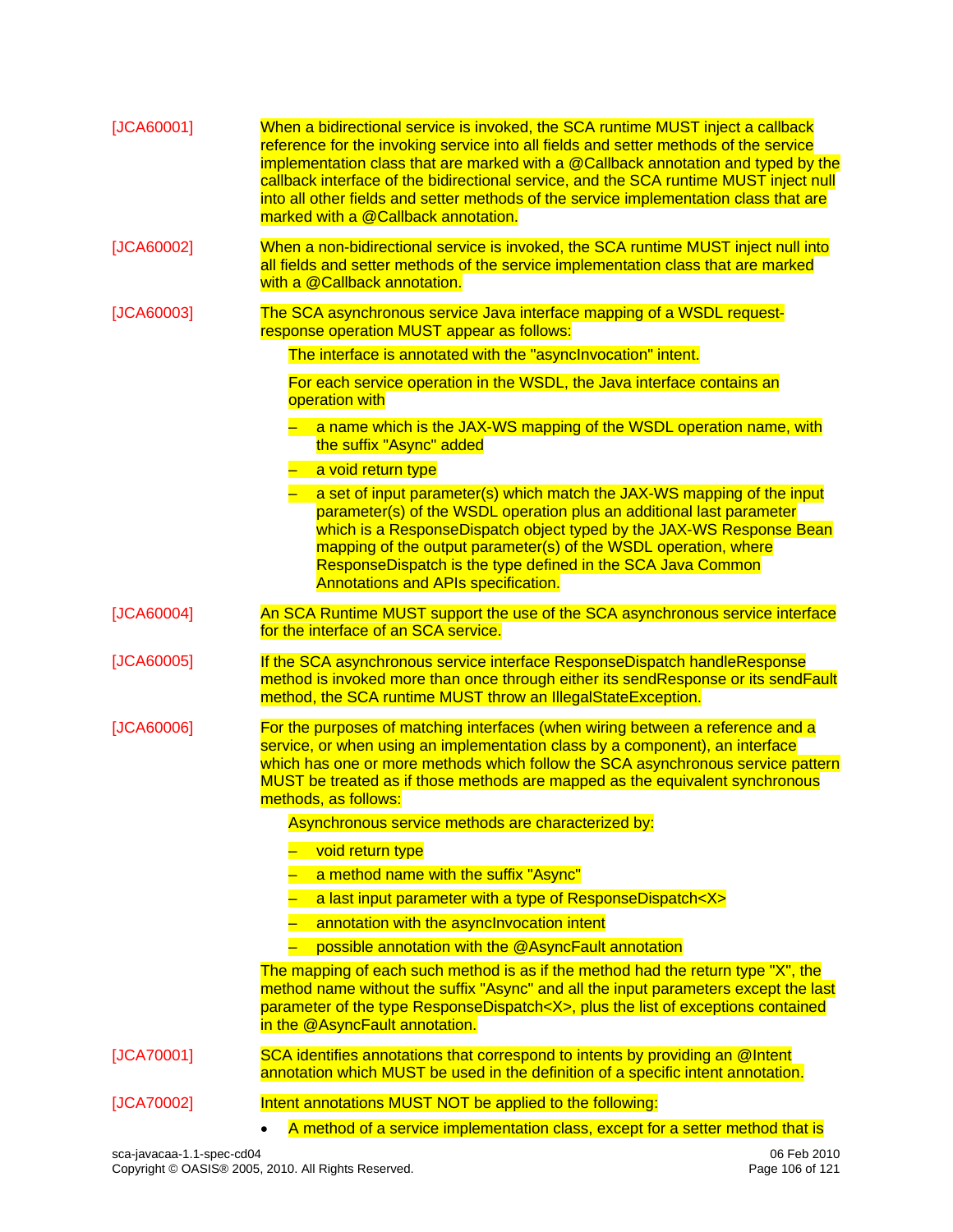|            | either annotated with @Reference or introspected as an SCA reference<br>according to the rules in the appropriate Component Implementation<br>specification                                                                                                                                                                                                                                                                                                          |
|------------|----------------------------------------------------------------------------------------------------------------------------------------------------------------------------------------------------------------------------------------------------------------------------------------------------------------------------------------------------------------------------------------------------------------------------------------------------------------------|
|            | A service implementation class field that is not either annotated with<br><b>@Reference or introspected as an SCA reference according to the rules in the</b><br>appropriate Component Implementation specification                                                                                                                                                                                                                                                  |
|            | A service implementation class constructor parameter that is not annotated with<br>@Reference                                                                                                                                                                                                                                                                                                                                                                        |
| [JCA70003] | Where multiple intent annotations (general or specific) are applied to the same Java<br>element, the SCA runtime MUST compute the combined intents for the Java<br>element by merging the intents from all intent annotations on the Java element<br>according to the SCA Policy Framework [POLICY] rules for merging intents at the<br>same hierarchy level.                                                                                                        |
| [JCA70004] | If intent annotations are specified on both an interface method and the method's<br>declaring interface, the SCA runtime MUST compute the effective intents for the<br>method by merging the combined intents from the method with the combined intents<br>for the interface according to the SCA Policy Framework [POLICY] rules for merging<br>intents within a structural hierarchy, with the method at the lower level and the<br>interface at the higher level. |
| [JCA70005] | The @PolicySets annotation MUST NOT be applied to the following:                                                                                                                                                                                                                                                                                                                                                                                                     |
|            | A method of a service implementation class, except for a setter method that is<br>either annotated with @Reference or introspected as an SCA reference<br>according to the rules in the appropriate Component Implementation<br>specification                                                                                                                                                                                                                        |
|            | A service implementation class field that is not either annotated with<br>@Reference or introspected as an SCA reference according to the rules in the<br>appropriate Component Implementation specification                                                                                                                                                                                                                                                         |
|            | A service implementation class constructor parameter that is not annotated with<br>$\bullet$<br>@Reference                                                                                                                                                                                                                                                                                                                                                           |
| [JCA70006] | If the @PolicySets annotation is specified on both an interface method and the<br>method's declaring interface, the SCA runtime MUST compute the effective policy<br>sets for the method by merging the policy sets from the method with the policy sets<br>from the interface.                                                                                                                                                                                      |
| [JCA80001] | The ComponentContext.getService method MUST throw an<br><b>IllegalArgumentException if the reference identified by the referenceName</b><br>parameter has multiplicity of 0n or 1n.                                                                                                                                                                                                                                                                                  |
| [JCA80002] | The ComponentContext.getRequestContext method MUST return non-null when<br>invoked during the execution of a Java business method for a service operation or a<br>callback operation, on the same thread that the SCA runtime provided, and MUST<br>return null in all other cases.                                                                                                                                                                                  |
| [JCA80003] | When invoked during the execution of a service operation, the<br>RequestContext.getServiceReference method MUST return a ServiceReference<br>that represents the service that was invoked.                                                                                                                                                                                                                                                                           |
| [JCA80004] | The ComponentContext.getServiceReference method MUST throw an<br><b>IllegalArgumentException if the reference named by the referenceName parameter</b><br>has multiplicity greater than one.                                                                                                                                                                                                                                                                         |
| [JCA80005] | The ComponentContext.getServiceReference method MUST throw an<br>IllegalArgumentException if the reference named by the referenceName parameter                                                                                                                                                                                                                                                                                                                      |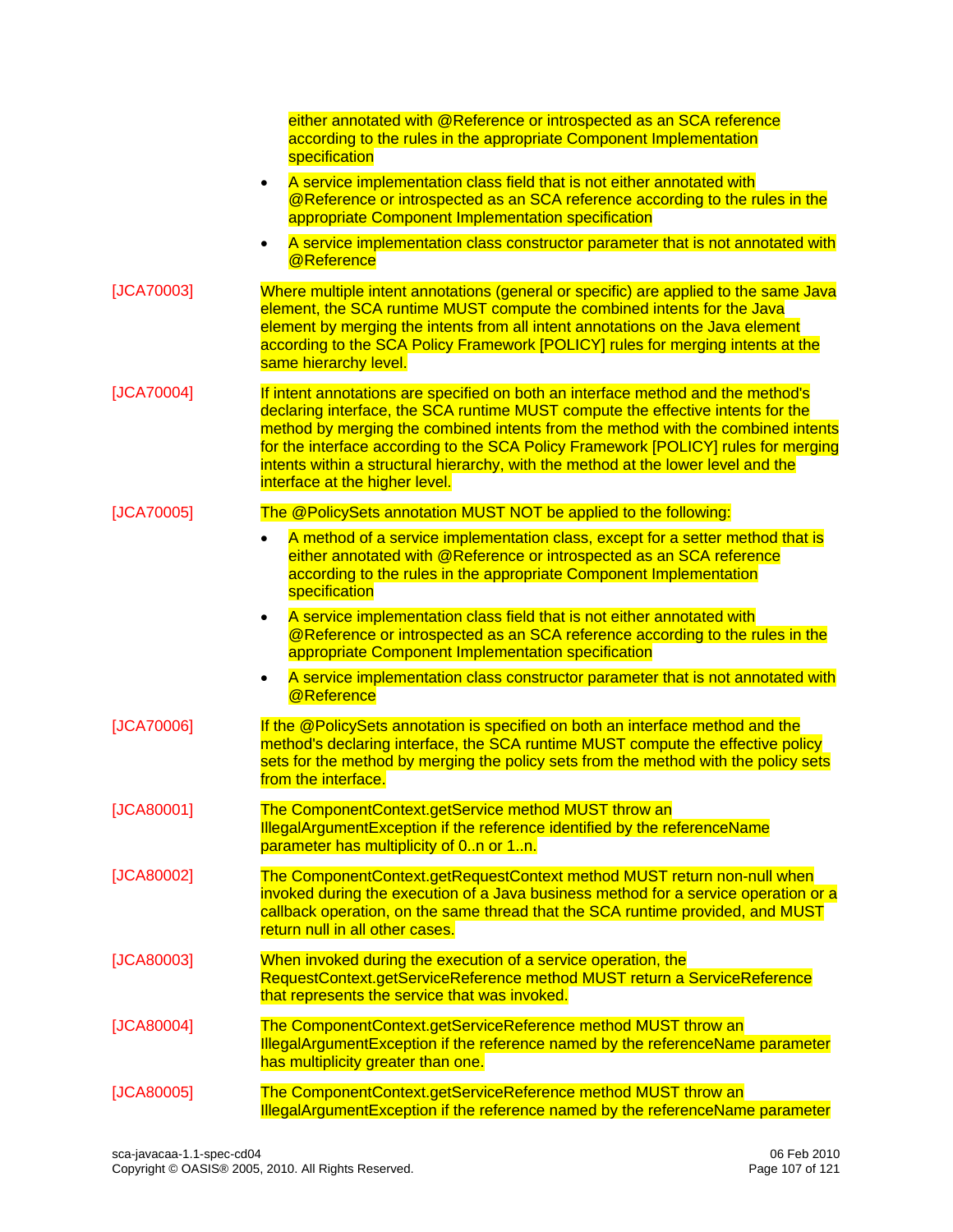does not have an interface of the type defined by the businessInterface parameter.

- [\[JCA80006\]](#page-43-0) The ComponentContext.getServiceReference method MUST throw an IllegalArgumentException if the component does not have a reference with the name provided in the referenceName parameter.
- [\[JCA80007\]](#page-42-3) The ComponentContext.getServiceReference method MUST return null if the multiplicity of the reference named by the referenceName parameter is 0..1 and the reference has no target service configured.
- [\[JCA80008\]](#page-41-0) The ComponentContext.getURI method MUST return the absolute URI of the component in the SCA Domain.
- [\[JCA80009\]](#page-42-4) The ComponentContext.getService method MUST return the proxy object implementing the interface provided by the businessInterface parameter, for the reference named by the referenceName parameter with the interface defined by the businessInterface parameter when that reference has a target service configured.
- [\[JCA80010\]](#page-42-5) The ComponentContext.getService method MUST return null if the multiplicity of the reference named by the referenceName parameter is 0..1 and the reference has no target service configured.
- [\[JCA80011\]](#page-42-6) The ComponentContext.getService method MUST throw an IllegalArgumentException if the component does not have a reference with the name supplied in the referenceName parameter.
- [\[JCA80012\]](#page-42-7) The ComponentContext.getService method MUST throw an IllegalArgumentException if the service reference with the name supplied in the referenceName does not have an interface compatible with the interface supplied in the businessInterface parameter.
- [\[JCA80013\]](#page-42-8) The ComponentContext.getServiceReference method MUST return a ServiceReference object typed by the interface provided by the businessInterface parameter, for the reference named by the referenceName parameter with the interface defined by the businessInterface parameter when that reference has a target service configured.
- [\[JCA80014\]](#page-43-1) The ComponentContext.getServices method MUST return a collection containing one proxy object implementing the interface provided by the businessInterface parameter for each of the target services configured on the reference identified by the referenceName parameter.
- [\[JCA80015\]](#page-43-2) The ComponentContext.getServices method MUST return an empty collection if the service reference with the name supplied in the referenceName parameter is not wired to any target services.
- [\[JCA80016\]](#page-43-3) The ComponentContext.getServices method MUST throw an IllegalArgumentException if the reference identified by the referenceName parameter has multiplicity of 0..1 or 1..1.
- [\[JCA80017\]](#page-43-4) The ComponentContext.getServices method MUST throw an IllegalArgumentException if the component does not have a reference with the name supplied in the referenceName parameter.
- [\[JCA80018\]](#page-43-5) The ComponentContext.getServices method MUST throw an IllegalArgumentException if the service reference with the name supplied in the referenceName does not have an interface compatible with the interface supplied in the businessInterface parameter.
- [\[JCA80019\]](#page-43-6) The ComponentContext.getServiceReferences method MUST return a collection containing one ServiceReference object typed by the interface provided by the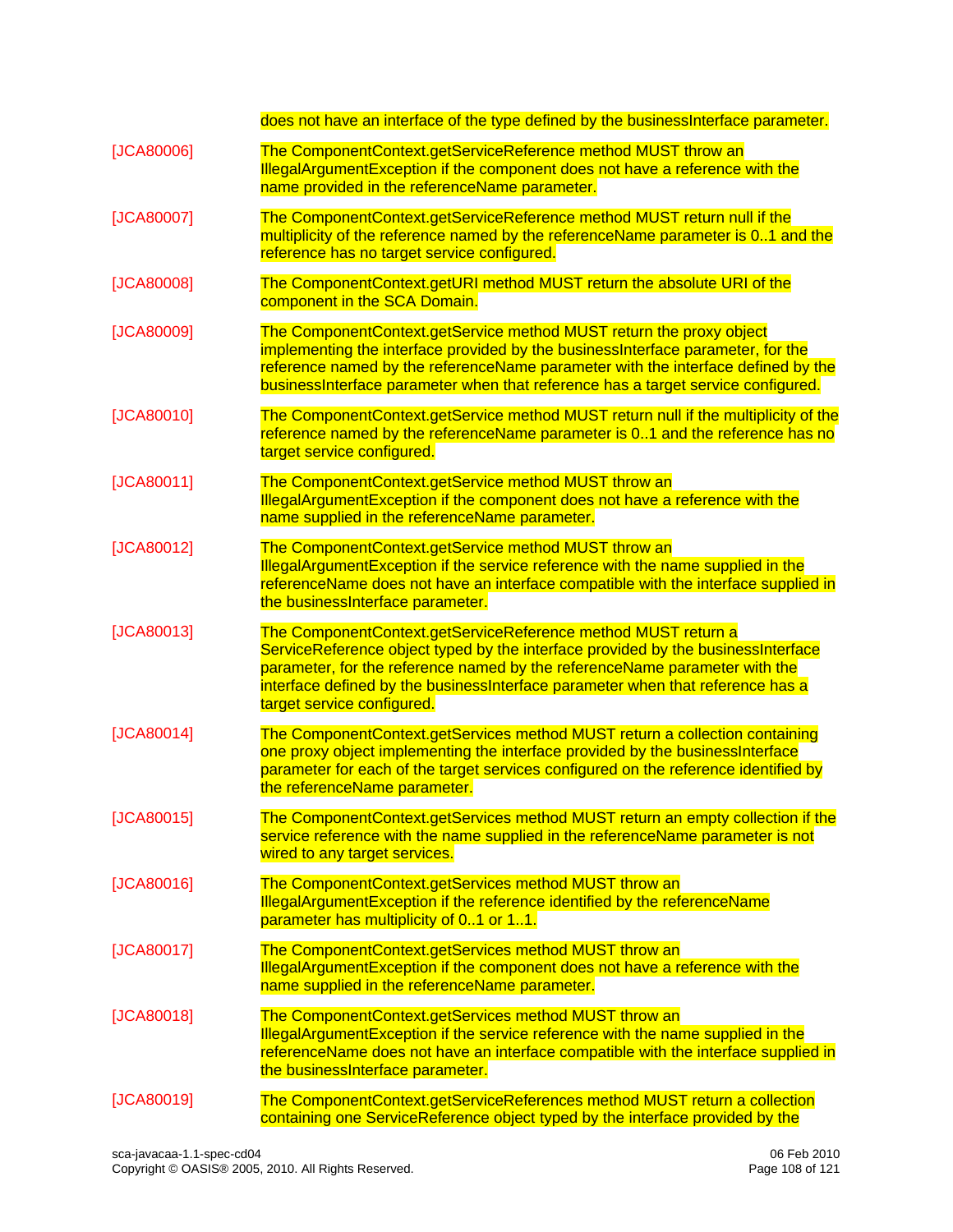|            | businessInterface parameter for each of the target services configured on the<br>reference identified by the referenceName parameter.                                                                                                                                                                            |
|------------|------------------------------------------------------------------------------------------------------------------------------------------------------------------------------------------------------------------------------------------------------------------------------------------------------------------|
| [JCA80020] | The ComponentContext.getServiceReferences method MUST return an empty<br>collection if the service reference with the name supplied in the referenceName<br>parameter is not wired to any target services.                                                                                                       |
| [JCA80021] | The ComponentContext.getServiceReferences method MUST throw an<br>IllegalArgumentException if the reference identified by the referenceName<br>parameter has multiplicity of 01 or 11.                                                                                                                           |
| [JCA80022] | The ComponentContext.getServiceReferences method MUST throw an<br>IllegalArgumentException if the component does not have a reference with the<br>name supplied in the referenceName parameter.                                                                                                                  |
| [JCA80023] | The ComponentContext.getServiceReferences method MUST throw an<br>IllegalArgumentException if the service reference with the name supplied in the<br>referenceName does not have an interface compatible with the interface supplied in<br>the businessInterface parameter.                                      |
| [JCA80024] | The ComponentContext.createSelfReference method MUST return a<br>ServiceReference object typed by the interface defined by the businessInterface<br>parameter for one of the services of the invoking component which has the interface<br>defined by the businessInterface parameter.                           |
| [JCA80025] | The ComponentContext.getServiceReferences method MUST throw an<br>IllegalArgumentException if the component does not have a service which<br>implements the interface identified by the businessinterface parameter.                                                                                             |
| [JCA80026] | The ComponentContext.createSelfReference method MUST return a<br>ServiceReference object typed by the interface defined by the businessInterface<br>parameter for the service identified by the serviceName of the invoking component<br>and which has the interface defined by the businessInterface parameter. |
| [JCA80027] | The ComponentContext.createSelfReference method MUST throw an<br>IllegalArgumentException if the component does not have a service with the name<br>identified by the serviceName parameter.                                                                                                                     |
| [JCA80028] | The ComponentContext.createSelfReference method MUST throw an<br>IllegalArgumentException if the component service with the name identified by the<br>serviceName parameter does not implement a business interface which is<br>compatible with the supplied businessinterface parameter.                        |
| [JCA80029] | The ComponentContext.getProperty method MUST return an object of the type<br>identified by the type parameter containing the value specified in the component<br>configuration for the property named by the propertyName parameter or null if no<br>value is specified in the configuration.                    |
| [JCA80030] | The ComponentContext.getProperty method MUST throw an<br>IllegalArgumentException if the component does not have a property with the name<br>identified by the propertyName parameter.                                                                                                                           |
| [JCA80031] | The ComponentContext.getProperty method MUST throw an<br>IllegalArgumentException if the component property with the name identified by the<br>propertyName parameter does not have a type which is compatible with the<br>supplied type parameter.                                                              |
| [JCA80032] | The ComponentContext.cast method MUST return a ServiceReference object which<br>is typed by the same business interface as specified by the reference proxy object<br>supplied in the target parameter.                                                                                                          |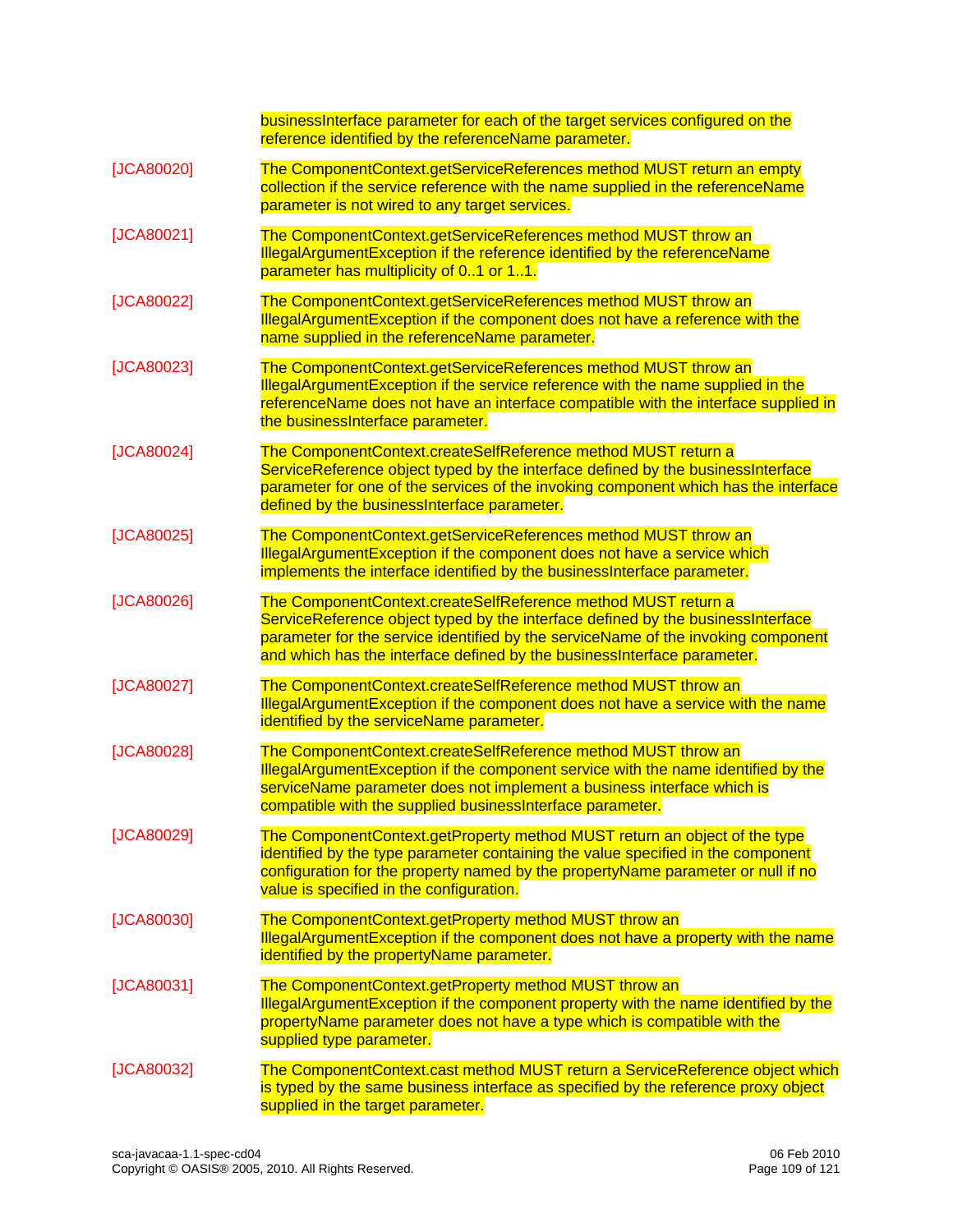| [JCA80033] | The ComponentContext.cast method MUST throw an IllegalArgumentException if<br>the supplied target parameter is not an SCA reference proxy object.                                                                                                                                                                                    |
|------------|--------------------------------------------------------------------------------------------------------------------------------------------------------------------------------------------------------------------------------------------------------------------------------------------------------------------------------------|
| [JCA80034] | The RequestContext.getSecuritySubject method MUST return the JAAS subject of<br>the current request, or null if there is no subject or null if the method is invoked from<br>code not processing a service request or callback request.                                                                                              |
| [JCA80035] | The RequestContext.getServiceName method MUST return the name of the service<br>for which an operation is being processed, or null if invoked from a thread that is not<br>processing a service operation or a callback operation.                                                                                                   |
| [JCA80036] | The RequestContext.getCallbackReference method MUST return a<br>ServiceReference object typed by the interface of the callback supplied by the client<br>of the invoked service, or null if either the invoked service is not bidirectional or if the<br>method is invoked from a thread that is not processing a service operation. |
| [JCA80037] | The RequestContext.getCallback method MUST return a reference proxy object<br>typed by the interface of the callback supplied by the client of the invoked service, or<br>null if either the invoked service is not bidirectional or if the method is invoked from<br>a thread that is not processing a service operation.           |
| [JCA80038] | When invoked during the execution of a callback operation, the<br>RequestContext.getServiceReference method MUST return a ServiceReference<br>that represents the callback that was invoked.                                                                                                                                         |
| [JCA80039] | When invoked from a thread not involved in the execution of either a service<br>operation or of a callback operation, the RequestContext getServiceReference<br>method MUST return null.                                                                                                                                             |
| [JCA80040] | The ServiceReference.getService method MUST return a reference proxy object<br>which can be used to invoke operations on the target service of the reference and<br>which is typed with the business interface of the reference.                                                                                                     |
| [JCA80041] | The ServiceReference.getBusinessInterface method MUST return a Class object<br>representing the business interface of the reference.                                                                                                                                                                                                 |
| [JCA80042] | The SCAClientFactory.newInstance( URI ) method MUST return an object which<br>implements the SCAClientFactory class for the SCA Domain identified by the<br>domainURI parameter.                                                                                                                                                     |
| [JCA80043] | The SCAClientFactory.newInstance( URI ) method MUST throw a<br>NoSuchDomainException if the domainURI parameter does not identify a valid SCA<br>Domain.                                                                                                                                                                             |
| [JCA80044] | The SCAClientFactory.newInstance(Properties, URI) method MUST return an<br>object which implements the SCAClientFactory class for the SCA Domain identified<br>by the domainURI parameter.                                                                                                                                           |
| [JCA80045] | The SCAClientFactory.newInstance( Properties, URI ) method MUST throw a<br>NoSuchDomainException if the domainURI parameter does not identify a valid SCA<br>Domain.                                                                                                                                                                 |
| [JCA80046] | The SCAClientFactory.newInstance( Classloader, URI) method MUST return an<br>object which implements the SCAClientFactory class for the SCA Domain identified<br>by the domainURI parameter.                                                                                                                                         |
| [JCA80047] | The SCAClientFactory.newInstance( Classloader, URI ) method MUST throw a<br>NoSuchDomainException if the domainURI parameter does not identify a valid SCA<br>Domain.                                                                                                                                                                |
| [JCA80048] | The SCAClientFactory.newInstance( Properties, Classloader, URI ) method MUST                                                                                                                                                                                                                                                         |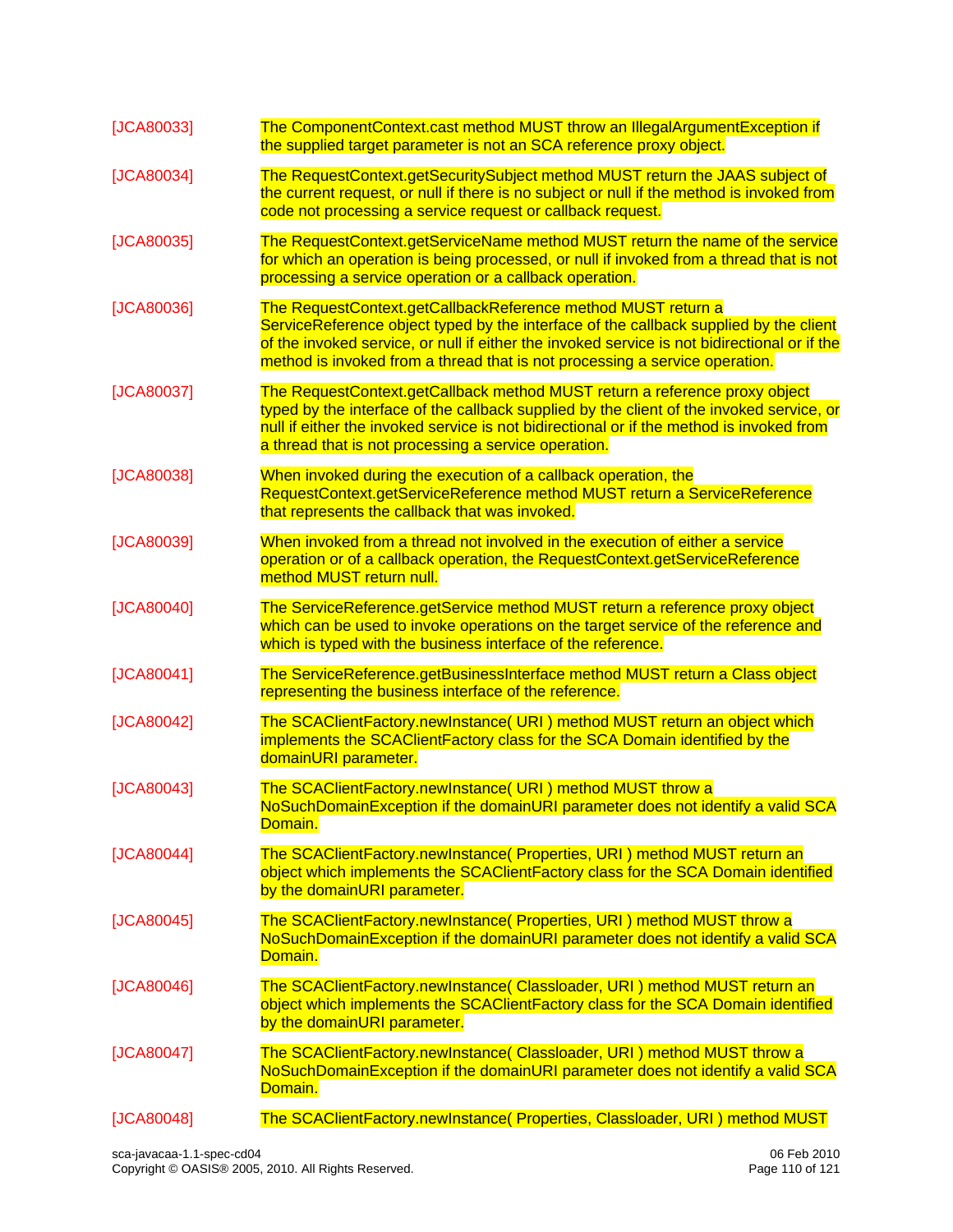|            | return an object which implements the SCAClientFactory class for the SCA Domain<br>identified by the domainURI parameter.                                                                                                                                           |  |  |  |  |  |
|------------|---------------------------------------------------------------------------------------------------------------------------------------------------------------------------------------------------------------------------------------------------------------------|--|--|--|--|--|
| [JCA80049] | The SCAClientFactory.newInstance( Properties, Classloader, URI ) MUST throw a<br>NoSuchDomainException if the domainURI parameter does not identify a valid SCA<br>Domain.                                                                                          |  |  |  |  |  |
| [JCA80050] | The SCAClientFactory.getService method MUST return a proxy object which<br>implements the business interface defined by the interfaze parameter and which<br>can be used to invoke operations on the service identified by the serviceURI<br>parameter.             |  |  |  |  |  |
| [JCA80051] | The SCAClientFactory.getService method MUST throw a NoSuchServiceException<br>if a service with the relative URI serviceURI and a business interface which matches<br>interfaze cannot be found in the SCA Domain targeted by the SCAClient object.                 |  |  |  |  |  |
| [JCA80052] | The SCAClientFactory.getService method MUST throw a NoSuchServiceException<br>if the domainURI of the SCAClientFactory does not identify a valid SCA Domain.                                                                                                        |  |  |  |  |  |
| [JCA80053] | The SCAClientFactory.getDomainURI method MUST return the SCA Domain URI of<br>the Domain associated with the SCAClientFactory object.                                                                                                                               |  |  |  |  |  |
| [JCA80054] | The SCAClientFactory.getDomainURI method MUST throw a<br><b>NoSuchServiceException</b> if the domainURI of the SCAClientFactory does not<br>identify a valid SCA Domain.                                                                                            |  |  |  |  |  |
| [JCA80055] | The implementation of the SCAClientFactoryFinder.find method MUST return an<br>object which is an implementation of the SCAClientFactory interface, for the SCA<br>Domain represented by the doaminURI parameter, using the supplied properties<br>and classloader. |  |  |  |  |  |
| [JCA80056] | The implementation of the SCAClientFactoryFinder.find method MUST throw a<br>ServiceRuntimeException if the SCAClientFactory implementation could not be<br>found.                                                                                                  |  |  |  |  |  |
| [JCA50057] | The ResponseDispatch.sendResponse() method MUST send the response<br>message to the client of an asynchronous service.                                                                                                                                              |  |  |  |  |  |
| [JCA80058] | The ResponseDispatch.sendResponse() method MUST throw an<br>InvalidStateException if either the sendResponse method or the sendFault method<br>has already been called once.                                                                                        |  |  |  |  |  |
| [JCA80059] | The ResponseDispatch.sendFault() method MUST send the supplied fault to the<br>client of an asynchronous service.                                                                                                                                                   |  |  |  |  |  |
| [JCA80060] | The ResponseDispatch.sendFault() method MUST throw an InvalidStateException if<br>either the sendResponse method or the sendFault method has already been called<br>once.                                                                                           |  |  |  |  |  |
| [JCA90001] | An SCA runtime MUST verify the proper use of all SCA annotations and if an<br>annotation is improperly used, the SCA runtime MUST NOT run the component<br>which uses the invalid implementation code.                                                              |  |  |  |  |  |
| [JCA90001] | SCA annotations MUST NOT be used on static methods or on static fields. It is an<br>error to use an SCA annotation on a static method or a static field of an<br>implementation class and the SCA runtime MUST NOT instantiate such an<br>implementation class.     |  |  |  |  |  |
| [JCA90003] | If a constructor of an implementation class is annotated with @Constructor and the<br>constructor has parameters, each of these parameters MUST have either a<br>@Property annotation or a @Reference annotation.                                                   |  |  |  |  |  |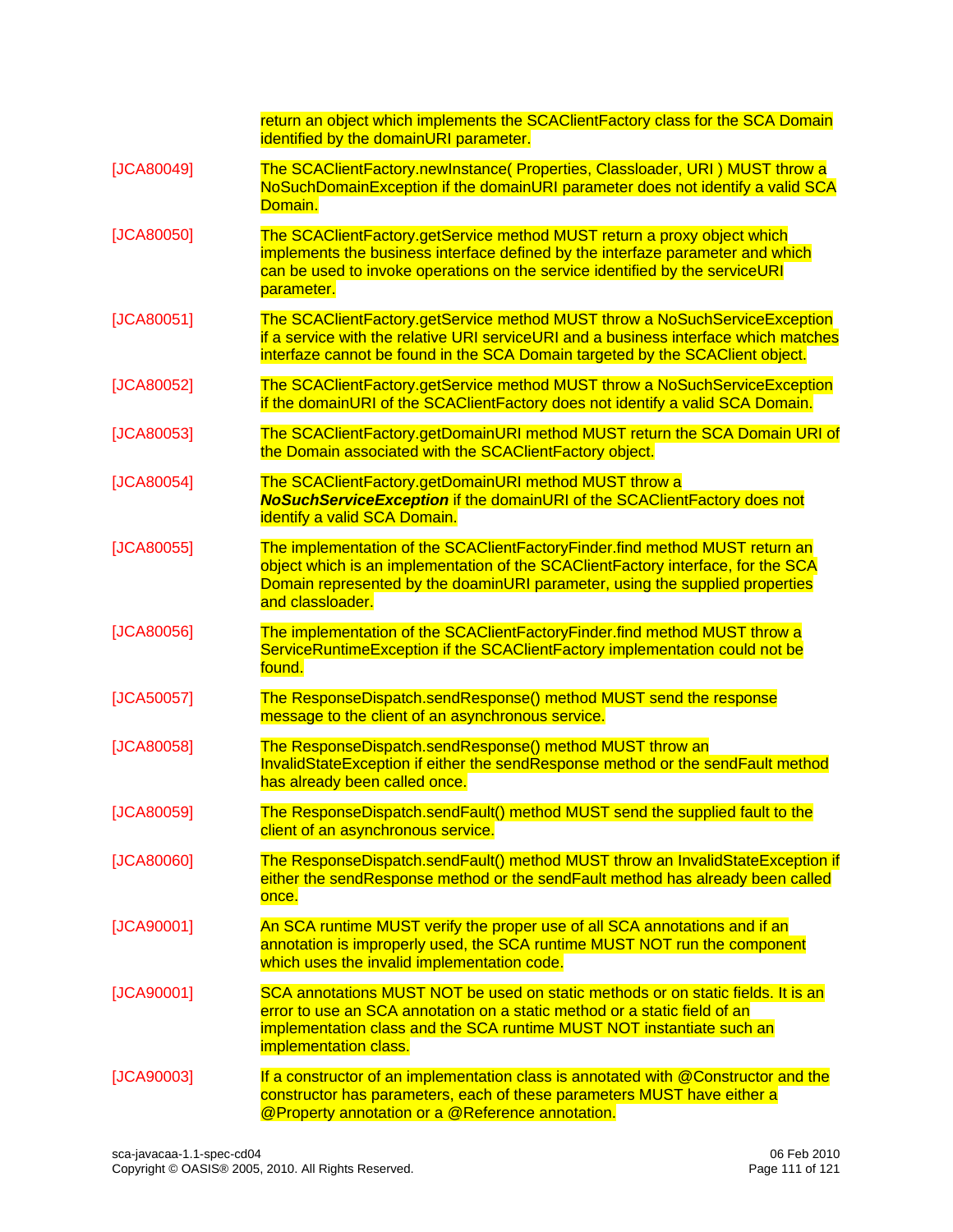| [JCA90004] | A method annotated with @Destroy can have any access modifier and MUST have<br>a void return type and no arguments.                                                                                                                                                                                                                                                                                                   |  |  |  |  |
|------------|-----------------------------------------------------------------------------------------------------------------------------------------------------------------------------------------------------------------------------------------------------------------------------------------------------------------------------------------------------------------------------------------------------------------------|--|--|--|--|
| [JCA90005] | If there is a method annotated with @Destroy that matches the criteria for the<br>annotation, the SCA runtime MUST call the annotated method when the scope<br>defined for the implementation class ends.                                                                                                                                                                                                             |  |  |  |  |
| [JCA90007] | When marked for eager initialization with an @EagerInit annotation, the composite<br>scoped instance MUST be created when its containing component is started.                                                                                                                                                                                                                                                        |  |  |  |  |
| [JCA90008] | A method marked with the @Init annotation can have any access modifier and<br>MUST have a void return type and no arguments.                                                                                                                                                                                                                                                                                          |  |  |  |  |
| [JCA90009] | If there is a method annotated with @ Init that matches the criteria for the annotation,<br>the SCA runtime MUST call the annotated method after all property and reference<br>injection is complete.                                                                                                                                                                                                                 |  |  |  |  |
| [JCA90011] | The @Property annotation MUST NOT be used on a class field that is declared as<br>final.                                                                                                                                                                                                                                                                                                                              |  |  |  |  |
| [JCA90013] | For a @Property annotation applied to a constructor parameter, there is no default<br>value for the name attribute and the name attribute MUST be present.                                                                                                                                                                                                                                                            |  |  |  |  |
| [JCA90014] | For a @Property annotation applied to a constructor parameter, the required<br>attribute MUST NOT have the value false.                                                                                                                                                                                                                                                                                               |  |  |  |  |
| [JCA90015] | The @Qualifier annotation MUST be used in a specific intent annotation definition<br>where the intent has qualifiers.                                                                                                                                                                                                                                                                                                 |  |  |  |  |
| [JCA90016] | The @Reference annotation MUST NOT be used on a class field that is declared as<br>final.                                                                                                                                                                                                                                                                                                                             |  |  |  |  |
| [JCA90018] | For a @Reference annotation applied to a constructor parameter, there is no default<br>for the name attribute and the name attribute MUST be present.                                                                                                                                                                                                                                                                 |  |  |  |  |
| [JCA90019] | For a @Reference annotation applied to a constructor parameter, the required<br>attribute MUST have the value true.                                                                                                                                                                                                                                                                                                   |  |  |  |  |
| [JCA90020] | If the type of a reference is not an array or any type that extends or implements<br>java.util.Collection, then the SCA runtime MUST introspect the component type of<br>the implementation with a <reference></reference> element with @multiplicity= $0.1$ if the<br><b>@Reference annotation required attribute is false and with @multiplicity=11 if the</b><br>@Reference annotation required attribute is true. |  |  |  |  |
| [JCA90021] | If the type of a reference is defined as an array or as any type that extends or<br>implements java.util. Collection, then the SCA runtime MUST introspect the<br>component type of the implementation with a <reference></reference> element with<br>@multiplicity=0n if the @Reference annotation required attribute is false and with<br>@multiplicity=1n if the @Reference annotation required attribute is true. |  |  |  |  |
| [JCA90022] | An unwired reference with a multiplicity of 01 MUST be presented to the<br>implementation code by the SCA runtime as null (either via injection or via API call).                                                                                                                                                                                                                                                     |  |  |  |  |
| [JCA90023] | An unwired reference with a multiplicity of 0n MUST be presented to the<br>implementation code by the SCA runtime as an empty array or empty collection<br>(either via injection or via API call).                                                                                                                                                                                                                    |  |  |  |  |
| [JCA90024] | References MAY be reinjected by an SCA runtime after the initial creation of a<br>component if the reference target changes due to a change in wiring that has<br>occurred since the component was initialized.                                                                                                                                                                                                       |  |  |  |  |
| [JCA90025] | In order for reinjection to occur, the following MUST be true:                                                                                                                                                                                                                                                                                                                                                        |  |  |  |  |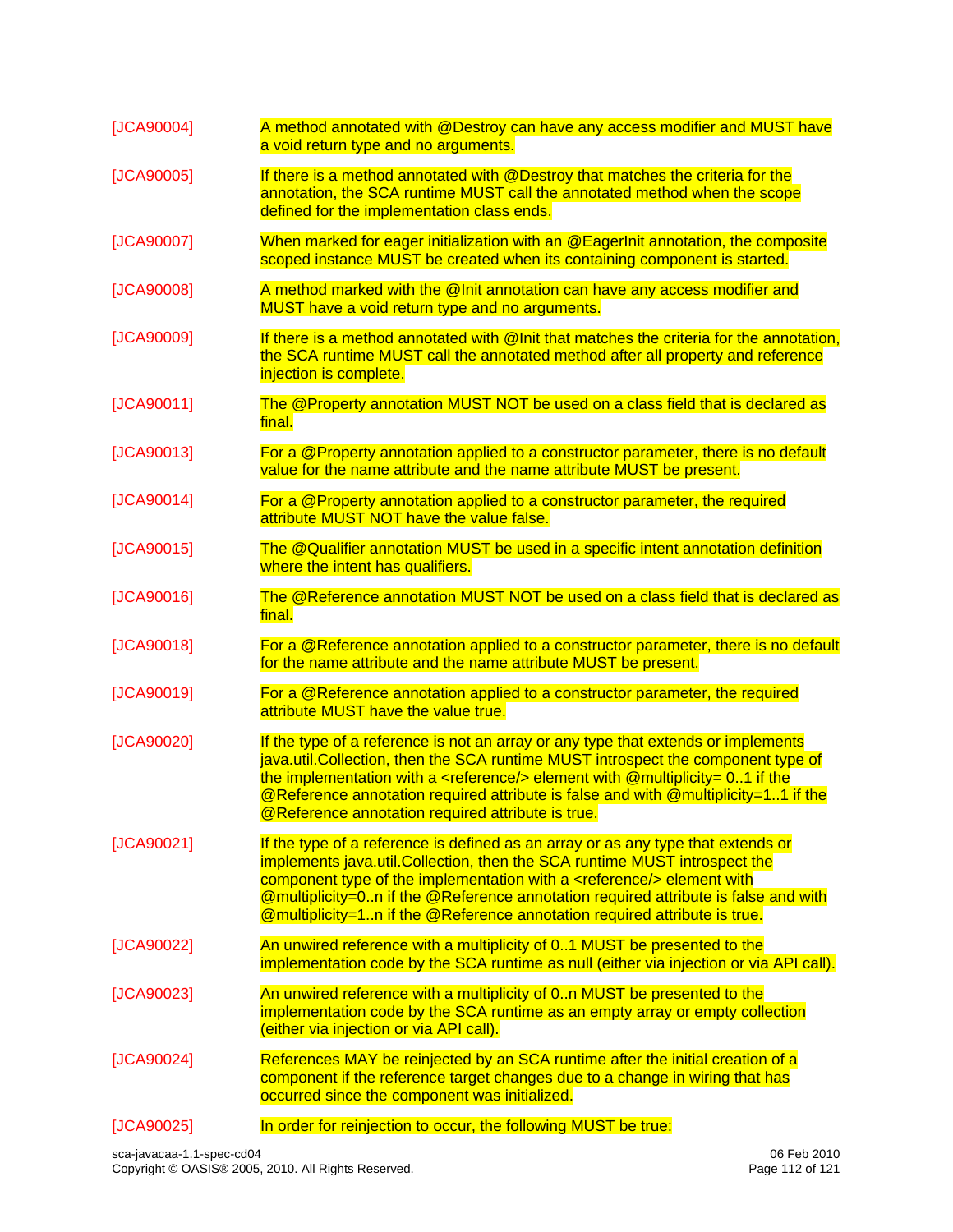|            | The component MUST NOT be STATELESS scoped.<br>1.                                                                                                                                                                                                                                                                                                                                              |  |  |  |  |  |
|------------|------------------------------------------------------------------------------------------------------------------------------------------------------------------------------------------------------------------------------------------------------------------------------------------------------------------------------------------------------------------------------------------------|--|--|--|--|--|
|            | The reference MUST use either field-based injection or setter injection.<br>2.<br>References that are injected through constructor injection MUST NOT be changed.                                                                                                                                                                                                                              |  |  |  |  |  |
| [JCA90026] | If a reference target changes and the reference is not reinjected, the reference<br>MUST continue to work as if the reference target was not changed.                                                                                                                                                                                                                                          |  |  |  |  |  |
| [JCA90027] | If an operation is called on a reference where the target of that reference has been<br>undeployed, the SCA runtime SHOULD throw an InvalidServiceException.                                                                                                                                                                                                                                   |  |  |  |  |  |
| [JCA90028] | If an operation is called on a reference where the target of the reference has<br>become unavailable for some reason, the SCA runtime SHOULD throw a<br>ServiceUnavailableException.                                                                                                                                                                                                           |  |  |  |  |  |
| [JCA90029] | If the target service of the reference is changed, the reference MUST either<br>continue to work or throw an InvalidServiceException when it is invoked.                                                                                                                                                                                                                                       |  |  |  |  |  |
| [JCA90030] | A ServiceReference that has been obtained from a reference by<br>ComponentContext.cast() corresponds to the reference that is passed as a<br>parameter to cast(). If the reference is subsequently reinjected, the<br>ServiceReference obtained from the original reference MUST continue to work as if<br>the reference target was not changed.                                               |  |  |  |  |  |
| [JCA90031] | If the target of a ServiceReference has been undeployed, the SCA runtime<br>SHOULD throw a InvalidServiceException when an operation is invoked on the<br>ServiceReference.                                                                                                                                                                                                                    |  |  |  |  |  |
| [JCA90032] | If the target of a ServiceReference has become unavailable, the SCA runtime<br>SHOULD throw a ServiceUnavailableException when an operation is invoked on the<br>ServiceReference.                                                                                                                                                                                                             |  |  |  |  |  |
| [JCA90033] | If the target service of a ServiceReference is changed, the reference MUST either<br>continue to work or throw an InvalidServiceException when it is invoked.                                                                                                                                                                                                                                  |  |  |  |  |  |
| [JCA90034] | A reference or ServiceReference accessed through the component context by<br>calling getService() or getServiceReference() MUST correspond to the current<br>configuration of the domain. This applies whether or not reinjection has taken place.                                                                                                                                             |  |  |  |  |  |
| [JCA90035] | If the target of a reference or ServiceReference accessed through the component<br>context by calling getService() or getServiceReference() has been undeployed or<br>has become unavailable, the result SHOULD be a reference to the undeployed or<br>unavailable service, and attempts to call business methods SHOULD throw an<br>InvalidServiceException or a ServiceUnavailableException. |  |  |  |  |  |
| [JCA90036] | If the target service of a reference or ServiceReference accessed through the<br>component context by calling getService() or getServiceReference() has changed,<br>the returned value SHOULD be a reference to the changed service.                                                                                                                                                           |  |  |  |  |  |
| [JCA90037] | in the cases where reference reinjection is not allowed, the array or Collection for a<br>reference of multiplicity 0n or multiplicity 1n MUST NOT change its contents when<br>changes occur to the reference wiring or to the targets of the wiring.                                                                                                                                          |  |  |  |  |  |
| [JCA90038] | In cases where the contents of a reference array or collection change when the<br>wiring changes or the targets change, then for references that use setter injection,<br>the setter method MUST be called by the SCA runtime for any change to the<br>contents.                                                                                                                               |  |  |  |  |  |
| [JCA90039] | A reinjected array or Collection for a reference MUST NOT be the same array or<br>Collection object previously injected to the component.                                                                                                                                                                                                                                                      |  |  |  |  |  |
| [JCA90040] | A remotable service can be published externally as a service and MUST be                                                                                                                                                                                                                                                                                                                       |  |  |  |  |  |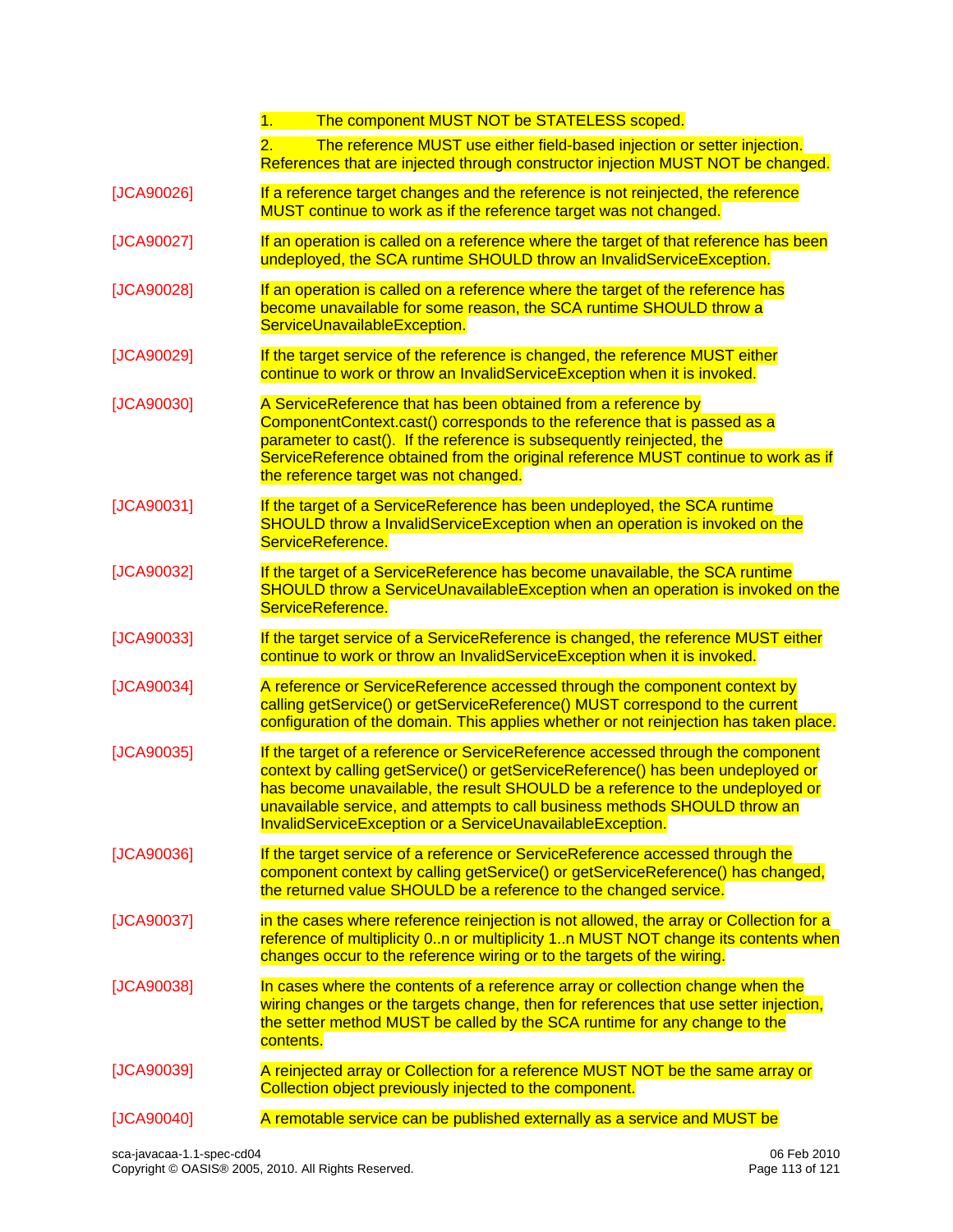translatable into a WSDL portType.

| [JCA90041] | The @Scope annotation MUST only be used on a service's implementation class. It<br>is an error to use this annotation on an interface.                                                                                                                                                                                                                                                                                                 |  |  |  |  |
|------------|----------------------------------------------------------------------------------------------------------------------------------------------------------------------------------------------------------------------------------------------------------------------------------------------------------------------------------------------------------------------------------------------------------------------------------------|--|--|--|--|
| [JCA90042] | An implementation class need not be declared as implementing all of the interfaces<br>implied by the services declared in its @Service annotation, but all methods of all<br>the declared service interfaces MUST be present.                                                                                                                                                                                                          |  |  |  |  |
| [JCA90045] | If a component implementation has two services with the same Java simple name,<br>the names attribute of the @Service annotation MUST be specified.                                                                                                                                                                                                                                                                                    |  |  |  |  |
| [JCA90046] | When used to annotate a method or a field of an implementation class for injection<br>of a callback object, the @Callback annotation MUST NOT specify any attributes.                                                                                                                                                                                                                                                                  |  |  |  |  |
| [JCA90047] | For a @Property annotation, if the type of the Java class field or the type of the<br>input parameter of the setter method or constructor is defined as an array or as any<br>type that extends or implements java.util.Collection, then the SCA runtime MUST<br>introspect the component type of the implementation with a <property></property> element<br>with a @many attribute set to true, otherwise @many MUST be set to false. |  |  |  |  |
| [JCA90050] | The number of Strings in the names attribute array of the @Service annotation<br>MUST match the number of elements in the value attribute array.                                                                                                                                                                                                                                                                                       |  |  |  |  |
| [JCA90052] | The @AllowsPassByReference annotation MUST only annotate the following<br>locations:<br>a service implementation class<br>an individual method of a remotable service implementation<br>an individual reference which uses a remotable interface, where the reference is<br>$\bullet$<br>a field, a setter method, or a constructor parameter                                                                                          |  |  |  |  |
| [JCA90053] | The @Remotable annotation is valid only on a Java interface, a Java class, a field,<br>a setter method, or a constructor parameter. It MUST NOT appear anywhere else.                                                                                                                                                                                                                                                                  |  |  |  |  |
| [JCA90054] | When used to annotate a method or a field of an implementation class for injection<br>of a callback object, the type of the method or field MUST be the callback interface<br>of at least one bidirectional service offered by the implementation class.                                                                                                                                                                               |  |  |  |  |
| [JCA90055] | A method annotated with @OneWay MUST have a void return type and MUST NOT<br>have declared checked exceptions.                                                                                                                                                                                                                                                                                                                         |  |  |  |  |
| [JCA90056] | When a method of a Java interface is annotated with @OneWay, the SCA runtime<br><u>MUST ensure that all invocations of that method are executed in a non-blocking</u><br>fashion, as described in the section on Asynchronous Programming.                                                                                                                                                                                             |  |  |  |  |
| [JCA90057] | The @Callback annotation MUST NOT appear on a setter method or a field of a<br>Java implementation class that has COMPOSITE scope.                                                                                                                                                                                                                                                                                                     |  |  |  |  |
| [JCA90058] | When used to annotate a setter method or a field of an implementation class for<br>injection of a callback object, the SCA runtime MUST inject a callback reference<br>proxy into that method or field when the Java class is initialized, if the component is<br>invoked via a service which has a callback interface and where the type of the setter<br>method or field corresponds to the type of the callback interface.          |  |  |  |  |
| [JCA90060] | The value of each element in the @Service names array MUST be unique amongst<br>all the other element values in the array.                                                                                                                                                                                                                                                                                                             |  |  |  |  |
| [JCA90061] | When the Java type of a field, setter method or constructor parameter with the<br>@Property annotation is a primitive type or a JAXB annotated class, the SCA<br>runtime MUST convert a property value specified by an SCA component definition                                                                                                                                                                                        |  |  |  |  |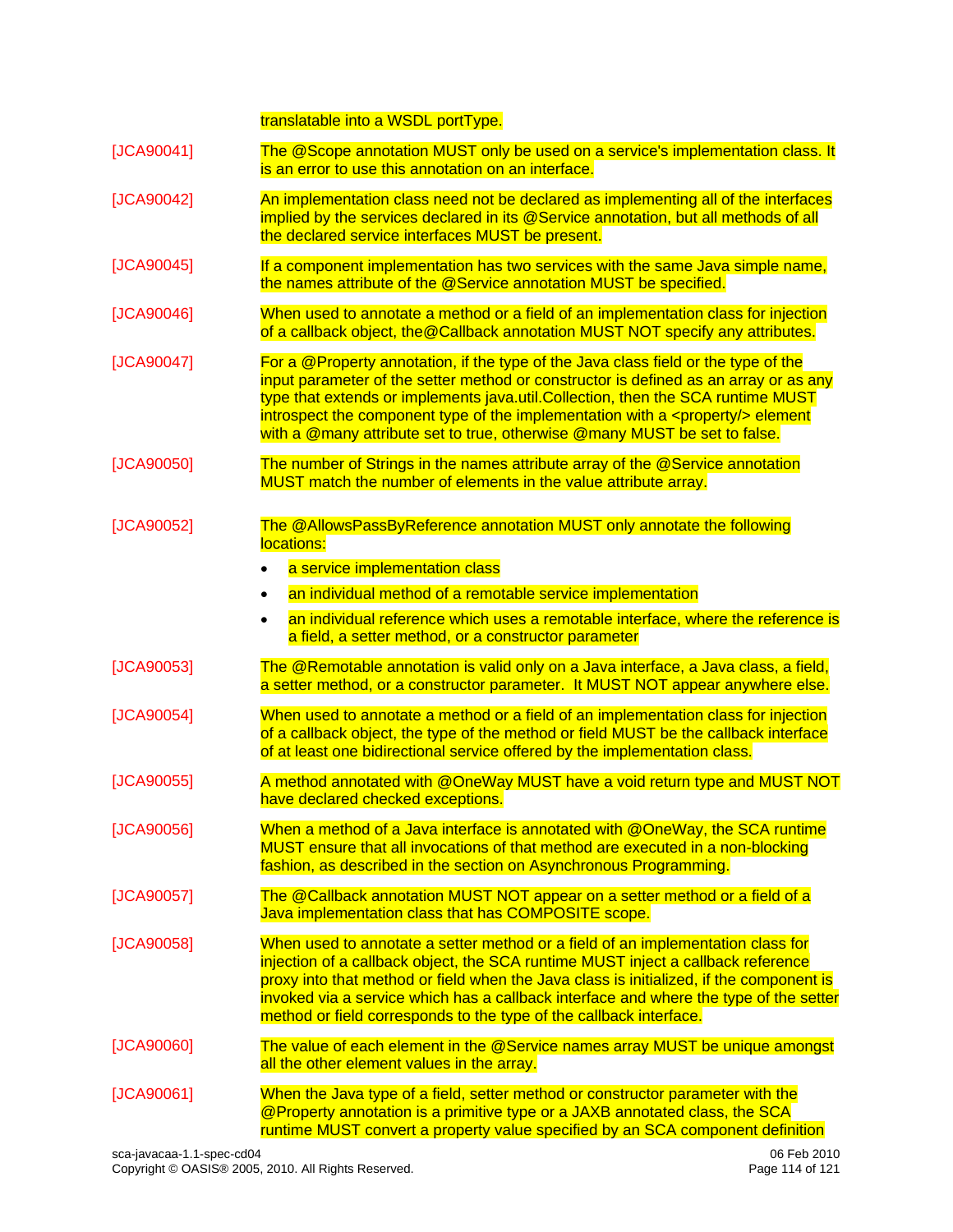|               | into an instance of the Java type as defined by the XML to Java mapping in the<br>JAXB specification [JAXB] with XML schema validation enabled.                                                                                                                                                                       |  |  |  |  |  |
|---------------|-----------------------------------------------------------------------------------------------------------------------------------------------------------------------------------------------------------------------------------------------------------------------------------------------------------------------|--|--|--|--|--|
| [JCA100001]   | For the purposes of the Java-to-WSDL mapping algorithm, the SCA runtime MUST<br>treat a Java interface as if it had a @WebService annotation on the class, even if it<br>doesn't.                                                                                                                                     |  |  |  |  |  |
| [JCA100002]   | The SCA runtime MUST treat an @org.oasisopen.sca.annotation.OneWay<br>annotation as a synonym for the @javax.jws.OneWay annotation.                                                                                                                                                                                   |  |  |  |  |  |
| [JCA100003]   | For the WSDL-to-Java mapping, the SCA runtime MUST take the generated<br>@WebService annotation to imply that the Java interface is @Remotable.                                                                                                                                                                       |  |  |  |  |  |
| [JCA100004]   | SCA runtimes MUST support the JAXB 2.1 mapping from XML Schema to Java and<br>from Java to XML Schema.                                                                                                                                                                                                                |  |  |  |  |  |
| [JCA100005]   | SCA runtimes MAY support the SDO 2.1 mapping from XML schema types to Java<br>and from Java to XML Schema.                                                                                                                                                                                                            |  |  |  |  |  |
| [JCA100006]   | For SCA service interfaces defined using interface java, the Java interface MUST<br>NOT contain the additional client-side asynchronous polling and callback methods<br>defined by JAX-WS.                                                                                                                            |  |  |  |  |  |
| [JCA100007]   | For SCA reference interfaces defined using interface.java, the SCA runtime MUST<br>support a Java interface which contains the additional client-side asynchronous<br>polling and callback methods defined by JAX-WS.                                                                                                 |  |  |  |  |  |
| [JCA100008]   | If the additional client-side asynchronous polling and callback methods defined by<br>JAX-WS are present in the interface which declares the type of a reference in the<br>implementation, SCA Runtimes MUST NOT include these methods in the SCA<br>reference interface in the component type of the implementation. |  |  |  |  |  |
| [JCA100009]   | SCA runtimes MUST support the use of the JAX-WS client asynchronous model.                                                                                                                                                                                                                                            |  |  |  |  |  |
| [JCA100010]   | For SCA service interfaces defined using interface.java, the SCA runtime MUST<br>support a Java interface which contains the server-side asynchronous methods<br>defined by SCA.                                                                                                                                      |  |  |  |  |  |
| [JCA100011]   | An SCA runtime MUST apply the JAX-WS annotations as described in Table 11-1<br>and Table 11-2 when introspecting a Java class or interface class.                                                                                                                                                                     |  |  |  |  |  |
| [JCA100012]   | A Java interface or class annotated with @WebService MUST be treated as if<br>annotated with the SCA @Remotable annotation                                                                                                                                                                                            |  |  |  |  |  |
| [JCA100013]   | A Java class annotated with the @WebService annotation with its wsdlLocation<br>attribute set MUST have its interface defined by the referenced WSDL definition<br>instead of the annotated Java class.                                                                                                               |  |  |  |  |  |
| [JCA100014]   | A Java class annotated with the @WebService annotation with its endpointInterface<br>attribute set MUST have its interface defined by the referenced interface instead of<br>annotated Java class.                                                                                                                    |  |  |  |  |  |
| [JCA100015]   | A Java class or interface containing an @WebParam annotation with its header<br>attribute set to "true" MUST be treated as if the SOAP intent is applied to the Java<br>class or interface.                                                                                                                           |  |  |  |  |  |
| $[JCA100016]$ | A Java class or interface containing an @WebResult annotation with its header<br>attribute set to "true" MUST be treated as if the SOAP intent is applied to the Java<br>class or interface.                                                                                                                          |  |  |  |  |  |
| [JCA100017]   | A Java class containing an @ServiceMode annotation MUST be treated as if the<br>SOAP intent is applied to the Java class.                                                                                                                                                                                             |  |  |  |  |  |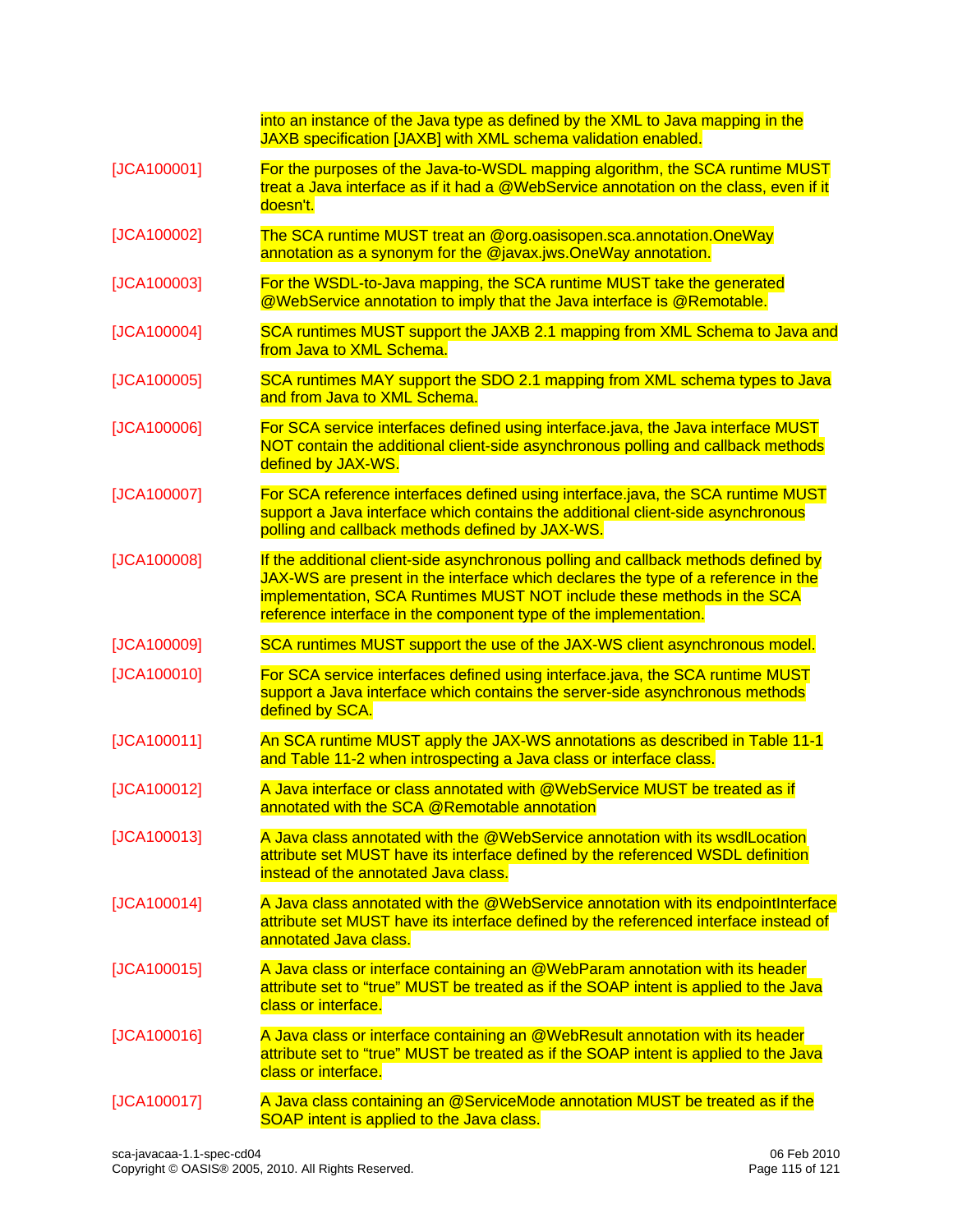| [JCA100018] | An interface or class annotated with @WebServiceClient MUST NOT be used to<br>define an SCA interface.                                                                                                                  |
|-------------|-------------------------------------------------------------------------------------------------------------------------------------------------------------------------------------------------------------------------|
| [JCA100019] | A class annotated with @WebServiceProvider MUST be treated as if annotated with<br>the SCA @Remotable annotation.                                                                                                       |
| [JCA100020] | A Java class annotated with the @WebServiceProvider annotation with its<br>wsdlLocation attribute set MUST have its interface defined by the referenced WSDL<br>definition is used instead of the annotated Java class. |
| [JCA100021] | A Java class or interface containing an @SOAPBinding annotation MUST be<br>treated as if the SOAP intent is applied to the Java class or interface.                                                                     |
| [JCA100022] | SCA runtimes MUST support the JAX-WS 2.1 mappings from WSDL to Java and<br>from Java to WSDL.                                                                                                                           |

4084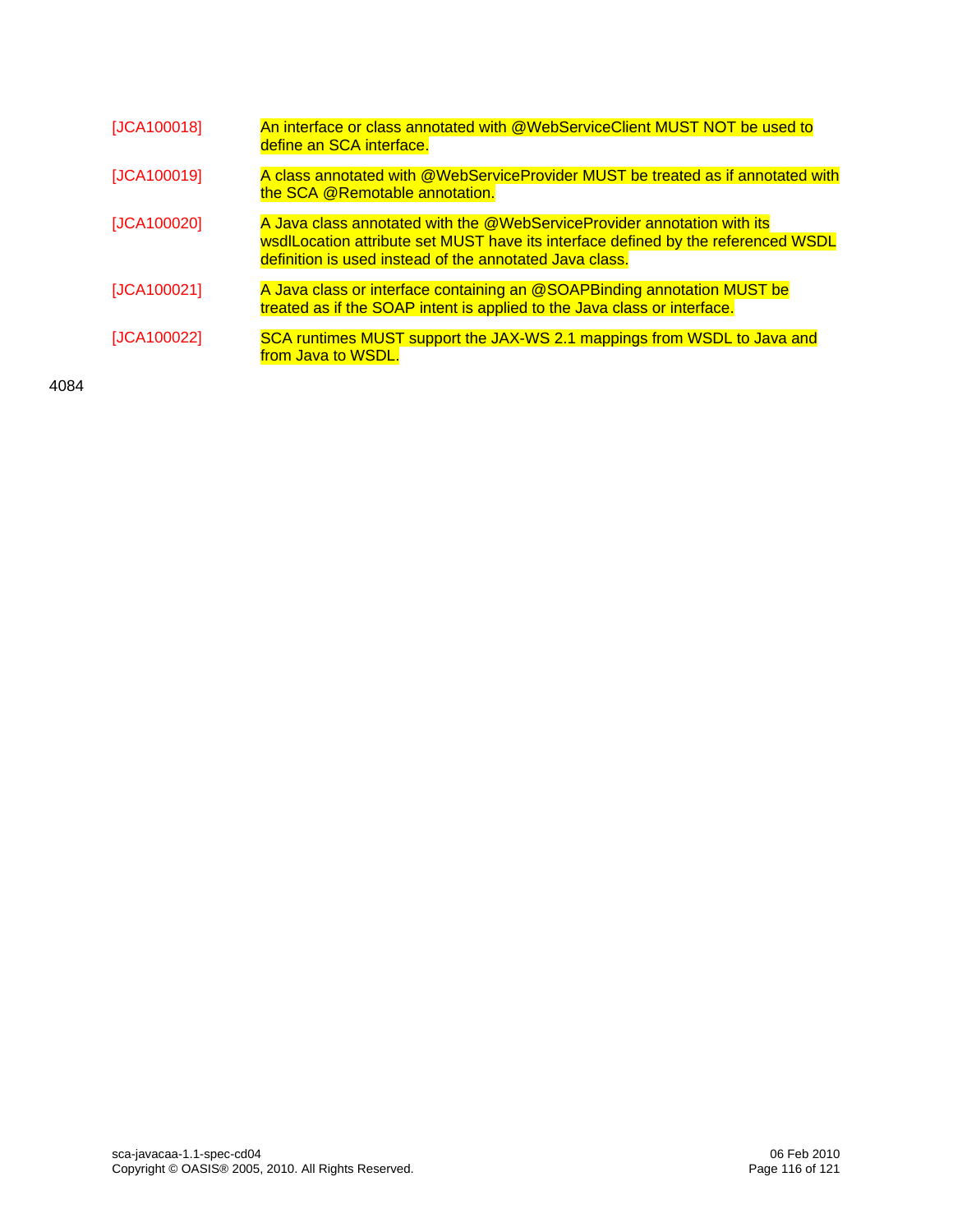## <sup>4085</sup>**D. Acknowledgements**

4086 The following individuals have participated in the creation of this specification and are gratefully 4087 acknowledged:

4088 **Participants:** 

| <b>Participant Name</b>        | <b>Affiliation</b>          |
|--------------------------------|-----------------------------|
| Bryan Aupperle                 | <b>IBM</b>                  |
| <b>Ron Barack</b>              | SAP AG*                     |
| Michael Beisiegel              | <b>IBM</b>                  |
| Henning Blohm                  | SAP AG*                     |
| David Booz                     | <b>IBM</b>                  |
| Martin Chapman                 | <b>Oracle Corporation</b>   |
| <b>Graham Charters</b>         | <b>IBM</b>                  |
| Shih-Chang Chen                | <b>Oracle Corporation</b>   |
| Chris Cheng                    | Primeton Technologies, Inc. |
| Vamsavardhana Reddy Chillakuru | <b>IBM</b>                  |
| Roberto Chinnici               | Sun Microsystems            |
| Pyounguk Cho                   | <b>Oracle Corporation</b>   |
| Eric Clairambault              | <b>IBM</b>                  |
| <b>Mark Combellack</b>         | Avaya, Inc.                 |
| Jean-Sebastien Delfino         | <b>IBM</b>                  |
| Mike Edwards                   | <b>IBM</b>                  |
| Raymond Feng                   | <b>IBM</b>                  |
| Bo Ji                          | Primeton Technologies, Inc. |
| Uday Joshi                     | <b>Oracle Corporation</b>   |
| Anish Karmarkar                | <b>Oracle Corporation</b>   |
| Michael Keith                  | <b>Oracle Corporation</b>   |
| Rainer Kerth                   | SAP AG*                     |
| Meeraj Kunnumpurath            | Individual                  |
| <b>Simon Laws</b>              | <b>IBM</b>                  |
| Yang Lei                       | <b>IBM</b>                  |
| <b>Mark Little</b>             | Red Hat                     |
| Ashok Malhotra                 | <b>Oracle Corporation</b>   |
| Jim Marino                     | Individual                  |
| Jeff Mischkinsky               | <b>Oracle Corporation</b>   |
| Sriram Narasimhan              | TIBCO Software Inc.         |
| Simon Nash                     | Individual                  |
| Sanjay Patil                   | SAP AG*                     |
| <b>Plamen Pavlov</b>           | SAP AG*                     |
| <b>Peter Peshev</b>            | SAP AG*                     |
| Ramkumar Ramalingam            | <b>IBM</b>                  |
| Luciano Resende                | <b>IBM</b>                  |
| <b>Michael Rowley</b>          | Active Endpoints, Inc.      |
| Vladimir Savchenko             | SAP AG*                     |
| Pradeep Simha                  | TIBCO Software Inc.         |
| Raghav Srinivasan              | <b>Oracle Corporation</b>   |
|                                |                             |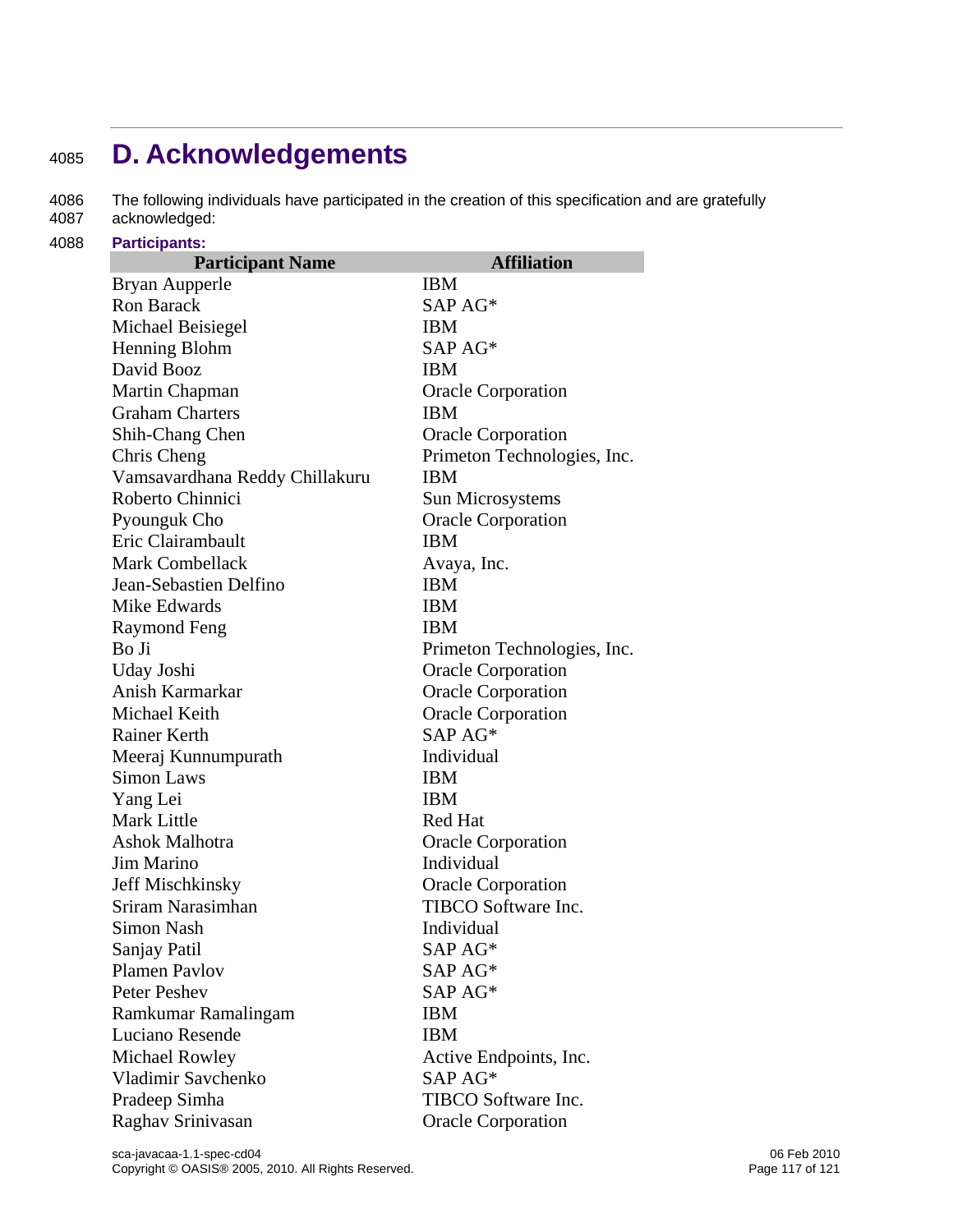Scott Vorthmann TIBCO Software Inc.<br>Feng Wang Primeton Technologie Feng Wang Primeton Technologies, Inc.<br>
Robin Yang Primeton Technologies, Inc. Primeton Technologies, Inc.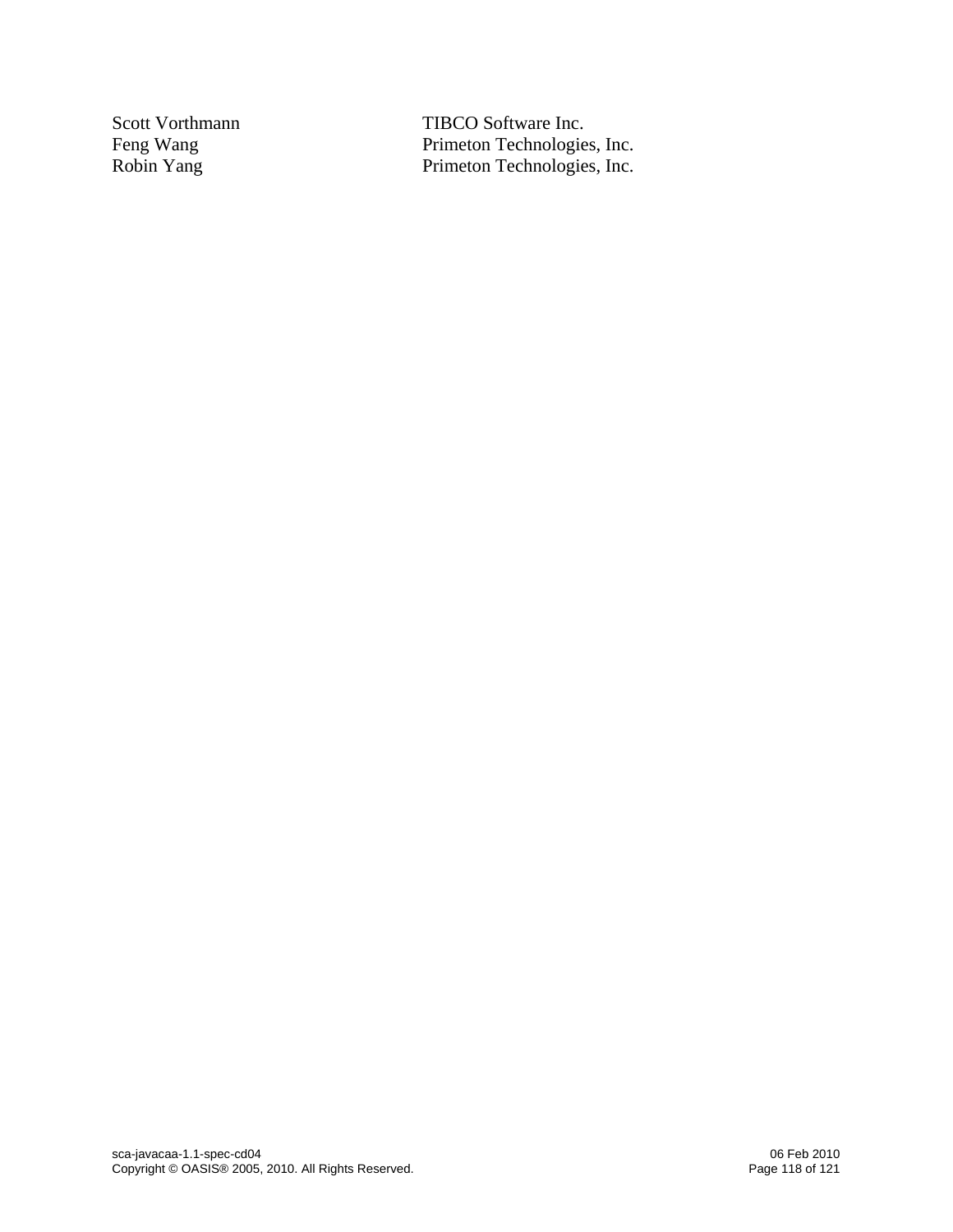## <sup>4089</sup>**E. Revision History**

4090 [optional; should not be included in OASIS Standards]

4091

| <b>Revision</b>  | <b>Date</b> | <b>Editor</b>                                    | <b>Changes Made</b>                                                                                                                                                                                                  |
|------------------|-------------|--------------------------------------------------|----------------------------------------------------------------------------------------------------------------------------------------------------------------------------------------------------------------------|
| 1                | 2007-09-26  | Anish Karmarkar                                  | Applied the OASIS template + related changes<br>to the Submission                                                                                                                                                    |
| $\overline{2}$   | 2008-02-28  | Anish Karmarkar                                  | Applied resolution of issues: 4, 11, and 26                                                                                                                                                                          |
| 3                | 2008-04-17  | Mike Edwards                                     | Ed changes                                                                                                                                                                                                           |
| 4                | 2008-05-27  | Anish Karmarkar<br>David Booz<br>Mark Combellack | Added InvalidServiceException in Section 7<br>Various editorial updates                                                                                                                                              |
| WD <sub>04</sub> | 2008-08-15  | Anish Karmarkar                                  | * Applied resolution of issue 9 (it was applied<br>before, not sure by whom, but it was applied<br>incorrectly)<br>* Applied resolution of issue 12, 22, 23, 29, 31,                                                 |
|                  |             |                                                  | 35, 36, 37, 44, 45                                                                                                                                                                                                   |
|                  |             |                                                  | * Note that issue 33 was applied, but not noted,<br>in a previous version                                                                                                                                            |
|                  |             |                                                  | * Replaced the osoa.org NS with the oasis-<br>open.org NS                                                                                                                                                            |
| <b>WD05</b>      | 2008-10-03  | Anish Karmarkar                                  | * Fixed the resolution of issue 37 but re-adding<br>the sentence: "However, the @ annotation<br>must be used in order to inject a property onto a<br>non-public field. -- in the @Property and<br>@Reference section |
|                  |             |                                                  | * resolution of issue 9 was applied incorrectly.<br>Fixed that -- removed the requirement for<br>throwing an exception on<br>ComponentContext.getServiceReferences()<br>when multiplicity of references > 1          |
|                  |             |                                                  | * minor ed changes                                                                                                                                                                                                   |
| cd01-rev1        | 2008-12-11  | Anish Karmarkar                                  | * Fixed reference style to [RFC2119] instead of<br>$[1]$ .                                                                                                                                                           |
|                  |             |                                                  | * Applied resolutions of issues 20, 21, 41, 42,<br>43, 47, 48, 49.                                                                                                                                                   |
| cd01-rev2        | 2008-12-12  | Anish Karmarkar                                  | * Applied resolutions of issues 61, 71, 72, 73,<br>79, 81, 82, 84, 112                                                                                                                                               |
| cd01-rev3        | 2008-12-16  | David Booz                                       | * Applied resolution of issues 56, 75, 111                                                                                                                                                                           |
| cd01-rev4        | 2009-01-18  | Anish Karmarkar                                  | * Applied resolutions of issues 28, 52, 94, 96,<br>99, 101                                                                                                                                                           |
| cd <sub>02</sub> | 2009-01-26  | Mike Edwards                                     | Minor editorial cleanup.                                                                                                                                                                                             |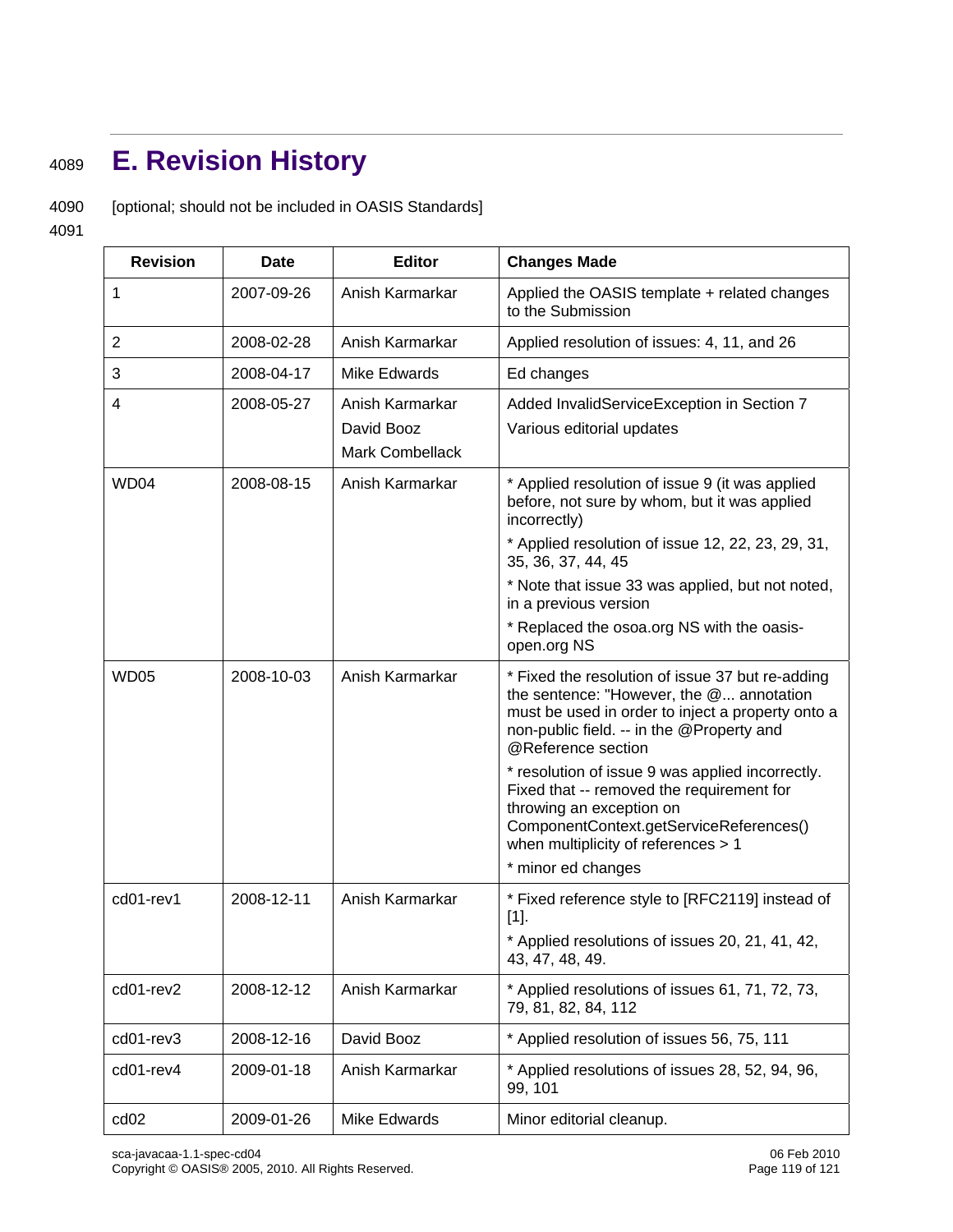|           |            |                     | All changes accepted.                                                                                                                          |
|-----------|------------|---------------------|------------------------------------------------------------------------------------------------------------------------------------------------|
|           |            |                     | All comments removed.                                                                                                                          |
| cd02-rev1 | 2009-02-03 | <b>Mike Edwards</b> | $Issues 25+95$                                                                                                                                 |
|           |            |                     | Issue 120                                                                                                                                      |
| cd02-rev2 | 2009-02-08 | Mike Edwards        | Merge annotation definitions contained in<br>section 10 into section 8                                                                         |
|           |            |                     | Move remaining parts of section 10 to section 7.                                                                                               |
|           |            |                     | Accept all changes.                                                                                                                            |
| cd02-rev3 | 2009-03-16 | <b>Mike Edwards</b> | Issue 104 - RFC2119 work and formal marking<br>of all normative statements - all sections<br>- Completion of Appendix B (list of all normative |
|           |            |                     | statements)                                                                                                                                    |
|           |            |                     | Accept all changes                                                                                                                             |
| cd02-rev4 | 2009-03-20 | Mike Edwards        | Editorially removed sentence about<br>componentType side files in Section1                                                                     |
|           |            |                     | Editorially changed package name to<br>org.oasisopen from org.osoa in lines 291, 292                                                           |
|           |            |                     | Issue 6 - add Section 2.3, modify section 9.1                                                                                                  |
|           |            |                     | Issue 30 - Section 2.2.2                                                                                                                       |
|           |            |                     | Issue 76 - Section 6.2.4                                                                                                                       |
|           |            |                     | Issue 27 - Section 7.6.2, 7.6.2.1                                                                                                              |
|           |            |                     | Issue 77 - Section 1.2                                                                                                                         |
|           |            |                     | Issue 102 - Section 9.21                                                                                                                       |
|           |            |                     | Issue 123 - conersations removed                                                                                                               |
|           |            |                     | Issue 65 - Added a new Section 4                                                                                                               |
|           |            |                     | ** Causes renumbering of later sections **                                                                                                     |
|           |            |                     | ** NB new numbering is used below **                                                                                                           |
|           |            |                     | Issue 119 - Added a new section 12                                                                                                             |
|           |            |                     | Issue 125 - Section 3.1                                                                                                                        |
|           |            |                     | Issue 130 - (new number) Section 8.6.2.1                                                                                                       |
|           |            |                     | Issue 132 - Section 1                                                                                                                          |
|           |            |                     | Issue 133 - Section 10.15, Section 10.17                                                                                                       |
|           |            |                     | Issue 134 - Section 10.3, Section 10.18                                                                                                        |
|           |            |                     | Issue 135 - Section 10.21                                                                                                                      |
|           |            |                     | Issue 138 - Section 11                                                                                                                         |
|           |            |                     | Issue 141 - Section 9.1                                                                                                                        |
|           |            |                     | <b>Issue 142 - Section 10.17.1</b>                                                                                                             |
| cd02-rev5 | 2009-04-20 | <b>Mike Edwards</b> | Issue 154 - Appendix A                                                                                                                         |
|           |            |                     | Issue 129 - Section 8.3.1.1                                                                                                                    |
| cd02-rev6 | 2009-04-28 | <b>Mike Edwards</b> | Issue 148 - Section 3                                                                                                                          |
|           |            |                     | Issue 98 - Section 8                                                                                                                           |